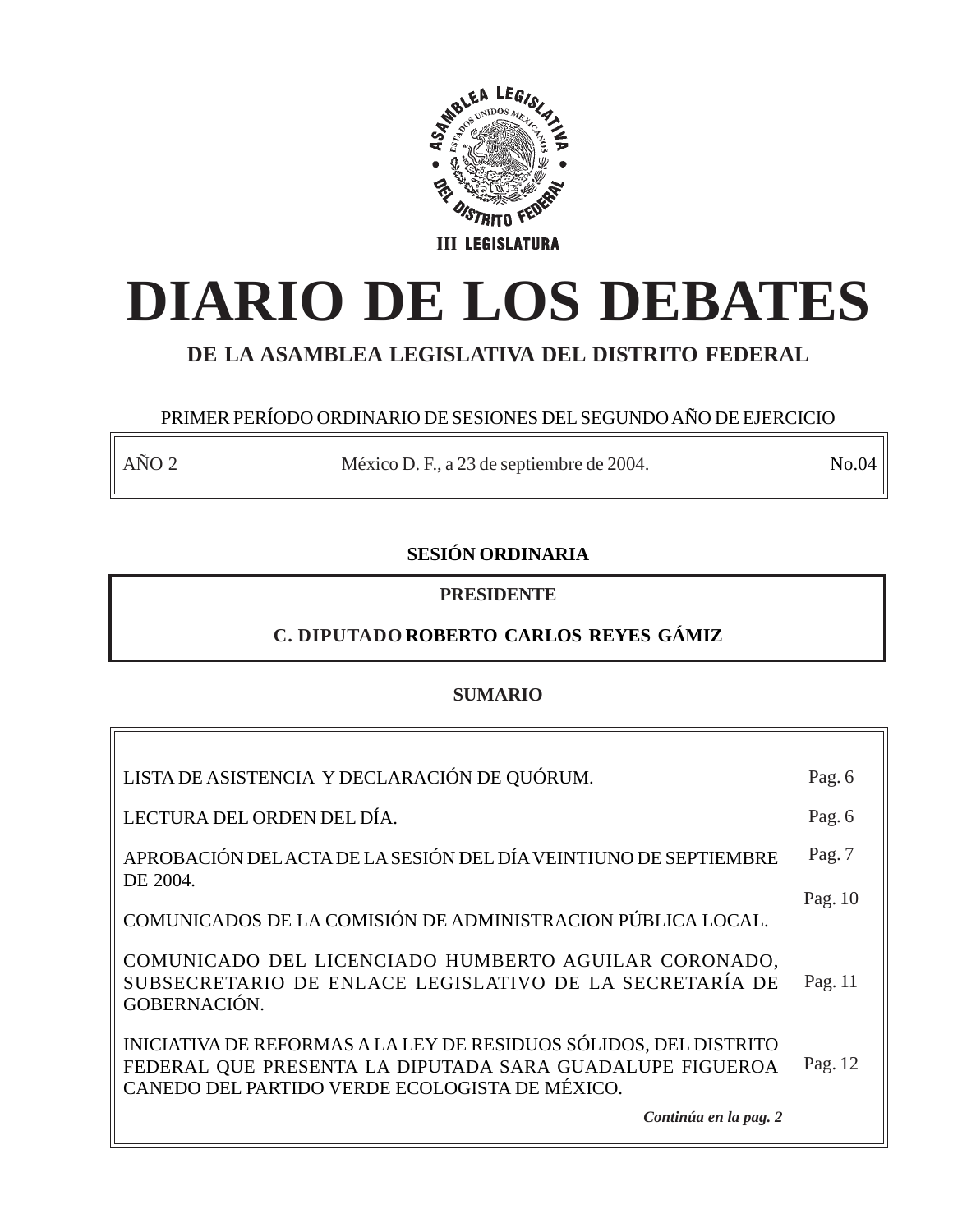INICIATIVA CON PROYECTO QUE REFORMA Y ADICIONA EL ARTÍCULO 122, APARTADO C, BASE PRIMERA, FRACCIÓN V, INCISO B) DE LA CONSTITUCIÓN POLÍTICA DE LOS ESTADOS UNIDOS MEXICANOS, ASÍ COMO EL ARTÍCULO 42, FRACCIÓN II DEL ESTATUTO DE GOBIERNO DEL DISTRITO FEDERAL, QUE PRESENTA EL DIPUTADO ARTURO ESCOBAR Y VEGA DEL PARTIDO VERDE ECOLOGISTA DE MEXICO.

DISCUSIÓN DEL DICTAMEN A LA PROPUESTA CON PUNTO DE ACUERDO EN RELACIÓN A LA COMISIÓN AMBIENTAL METROPOLITANA, QUE PRESENTAN LAS COMISIONES UNIDAS DE DESARROLLO METROPOLITANO Y PRESERVACIÓN DEL MEDIO AMBIENTE Y PROTECCIÓN ECOLÓGICA.

DISCUSIÓN DEL DICTAMEN A LA PROPUESTA CON PUNTO DE ACUERDO MEDIANTE EL CUAL SE INSTRUYE A LA OFICIALÍA MAYOR DE ESTE ÓRGANO LEGISLATIVO Y SE EXHORTA AL GOBIERNO DEL DISTRITO FEDERAL, INSTALEN SISTEMAS DE REUTILIZACIÓN Y TRATAMIENTO DE AGUAS RESIDUALES, QUE PRESENTA LA COMISIÓN DE USO Y APROVECHAMIENTO DE BIENES Y SERVICIOS PÚBLICOS.

DISCUSIÓN DEL DICTAMEN A LA PROPUESTA CON PUNTO DE ACUERDO A EFECTO DE EXHORTAR AL OFICIAL MAYOR, SECRETARIO DE GOBIERNO Y SECRETARIO DE CULTURA DEL DISTRITO FEDERAL, PARA QUE ESCUCHANDO LA OPINIÓN DEL JEFE DELEGACIONAL EN BENITO JUÁREZ, LICENCIADO FADLALA AKABANI HNEIDE, EN EL MARCO JURÍDICO VIGENTE CONSTRUYAN UNA ALTERNATIVA QUE DÉ VIABILIDAD AL PROYECTO AUTOGESTIVO QUE REALIZAN GRUPOS QUE UTILIZAN LAS INSTALACIONES DEL CENTRO CULTURAL LUIS G. BASURTO ''LA PIRÁMIDE'' ENCABEZADO POR LA ASOCIACIÓN DE ESCRITORES DE MÉXICO, QUE PRESENTA LA COMISIÓN DE CULTURA.

DISCUSIÓN DEL DICTAMEN A LA PROPUESTA CON PUNTO DE ACUERDO PARA QUE LA SECRETARIA DEL MEDIA AMBIENTE DEL DISTRITO FEDERAL, DOCTORA CLAUDIA SHEINBAUM PARDO, EL DIRECTOR GENERAL DE BOSQUES URBANOS Y EDUCACIÓN AMBIENTAL DEL DISTRITO FEDERAL, DOCTOR FEDRO GUILLÉN RODRÍGUEZ Y EL JEFE DELEGACIONAL EN MIGUEL HIDALGO, LICENCIADO FERNANDO ABOITIZ SARO, DEBERÁN INFORMAR Y REMITIR A LA ASAMBLEA LEGISLATIVA DEL DISTRITO FEDERAL Y ESPECÍFICAMENTE A LAS COMISIONES DE ABASTO Y DISTRIBUCIÓN DE ALIMENTOS, DE USO Y APROVECHAMIENTO DE BIENES Y SERVICIOS PÚBLICOS, DE PRESERVACIÓN DEL MEDIO AMBIENTE Y PROTECCIÓN ECOLÓGICA Y DE CULTURA; TODA LA INFORMACIÓN DOCUMENTAL RELATIVA AL PLAN MAESTRO PARA EL RESCATE DEL BOSQUE DE CHAPULTEPEC, EL PROGRAMA OPERATIVO DE OBRAS CORRESPONDIENTES; EL DOCUMENTO CONSTITUTIVO DEL FIDEICOMISO PARA EL RESCATE DEL BOSQUE DE CHAPULTEPEC; EL PROYECTO RELATIVO A COMERCIANTES

Pag. 20

Pag. 14

Pag. 16

Pag. 25

*Continúa en la pag. 3*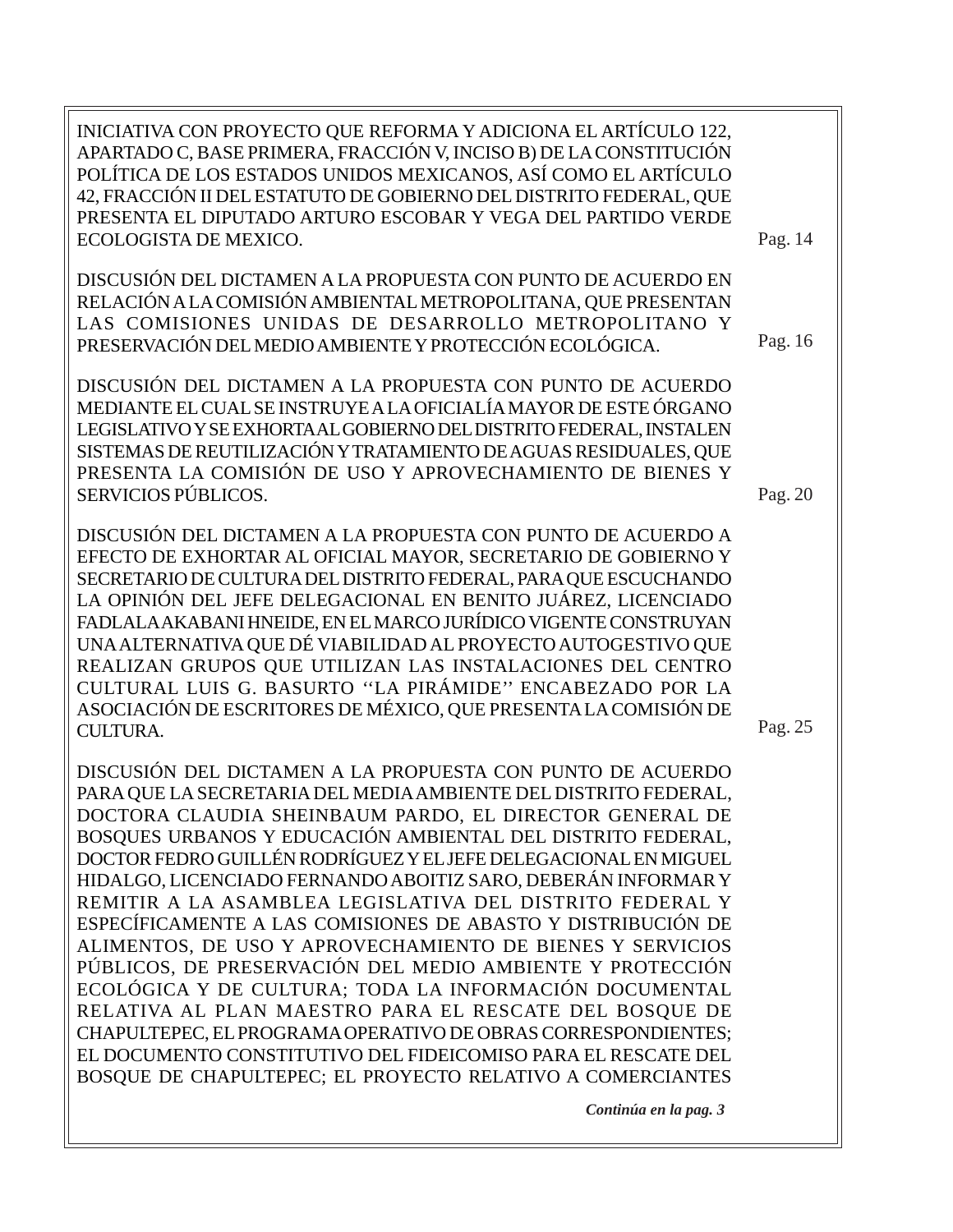Pag. 69 Pag. 70 POPULARES, QUE REALIZAN SUS ACTIVIDADES EN EL INTERIOR DEL BOSQUE DE CHAPULTEPEC, ASÍ COMO LA RELACIÓN DE LOS CONTRATOS Y LICITACIONES EFECTUADAS PARA REALIZAR ESTOS PROGRAMAS, QUE PRESENTAN LAS COMISIONES UNIDAS DE ABASTO Y DISTRIBUCIÓN DE ALIMENTOS, Y DE USO Y APROVECHAMIENTO DE BIENES Y SERVICIOS PÚBLICOS, Y PRESERVACIÓN DEL MEDIO AMBIENTE Y PROTECCIÓN ECOLÓGICA Y DE CULTURA. DISCUSIÓN DEL DICTAMEN A LA PROPUESTA CON PUNTO DE ACUERDO PARA QUE LA ASAMBLEA LEGISLATIVA DEL DISTRITO FEDERAL, III LEGISLATURA SOLICITE A LA PROCURADURÍA GENERAL DE JUSTICIA DEL DISTRITO FEDERAL INFORMACIÓN EN CUANTO AL EJERCICIO DE SUS FUNCIONES, QUE PRESENTA LA COMISIÓN DE SEGURIDAD PÚBLICA. DISCUSIÓN DEL DICTAMEN A LA PROPUESTA CON PUNTO DE ACUERDO PARA QUE ESTA ASAMBLEA CITE A COMPARECER ANTE LA COMISIÓN DE NOTARIADO, AL C. HÉCTOR MUÑOZ IBARRA, EN SU CARÁCTER DE DIRECTOR GENERAL DEL REGISTRO PÚBLICO DE LA PROPIEDAD Y DEL COMERCIO DEL DISTRITO FEDERAL A FIN DE QUE INFORME A ESTA REPRESENTACIÓN SOBRE LA SITUACIÓN QUE GUARDA ACTUALMENTE LA DEPENDENCIA A SU CARGO, QUE PRESENTA LA COMISIÓN DE NOTARIADO. DISCUSIÓN DEL DICTAMEN CON PROYECTO DE DECRETO PARA LA RATIFICACIÓN DEL LICENCIADO SABINO MARIO HUITRÓN HEREDIA COMO MAGISTRADO DEL TRIBUNAL SUPERIOR DE JUSTICIA DEL DISTRITO FEDERAL, QUE PRESENTA LA COMISIÓN DE ADMINISTRACIÓN Y PROCURACIÓN DE JUSTICIA. DISCUSIÓN DEL DICTAMEN CON PROYECTO DE DECRETO RESPECTO DEL NOMBRAMIENTO DEL LICENCIADO HUGO CARRASCO IRIARTE COMO MAGISTRADO DE LA SALA AUXILIAR DEL TRIBUNAL DE LO CONTENCIOSO ADMINISTRATIVO DEL DISTRITO FEDERAL, QUE PRESENTA LA COMISIÓN DE ADMINISTRACIÓN Y PROCURACIÓN DE JUSTICIA. RENDICIÓN DE PROTESTA DE LOS LICENCIADOS SABINO MARIO HUITRÓN HEREDIA COMO MAGISTRADO DEL TRIBUNAL SUPERIOR DE JUSTICIA DEL DISTRITO FEDERAL, Y HUGO CARRASCO IRIARTE COMO MAGISTRADO DE LA SALA AUXILIAR DEL TRIBUNAL DE LO CONTENCIOSO ADMINISTRATIVO DEL DISTRITO FEDERAL. PROPUESTA CON PUNTO DE ACUERDO PARA EXHORTAR AL JEFE DE GOBIERNO DEL DISTRITO FEDERAL A ARREGLAR LOS HIDRANTES Y TOMAS DE AGUA CONTRA INCENDIOS EN EL DISTRITO FEDERAL, QUE PRESENTA LA DIPUTADA GABRIELA CUEVAS BARRÓN DEL PARTIDO ACCIÓN NACIONAL. *Continúa en la pag. 4* Pag. 29 Pag. 37 Pag. 42 Pag. 45 Pag. 60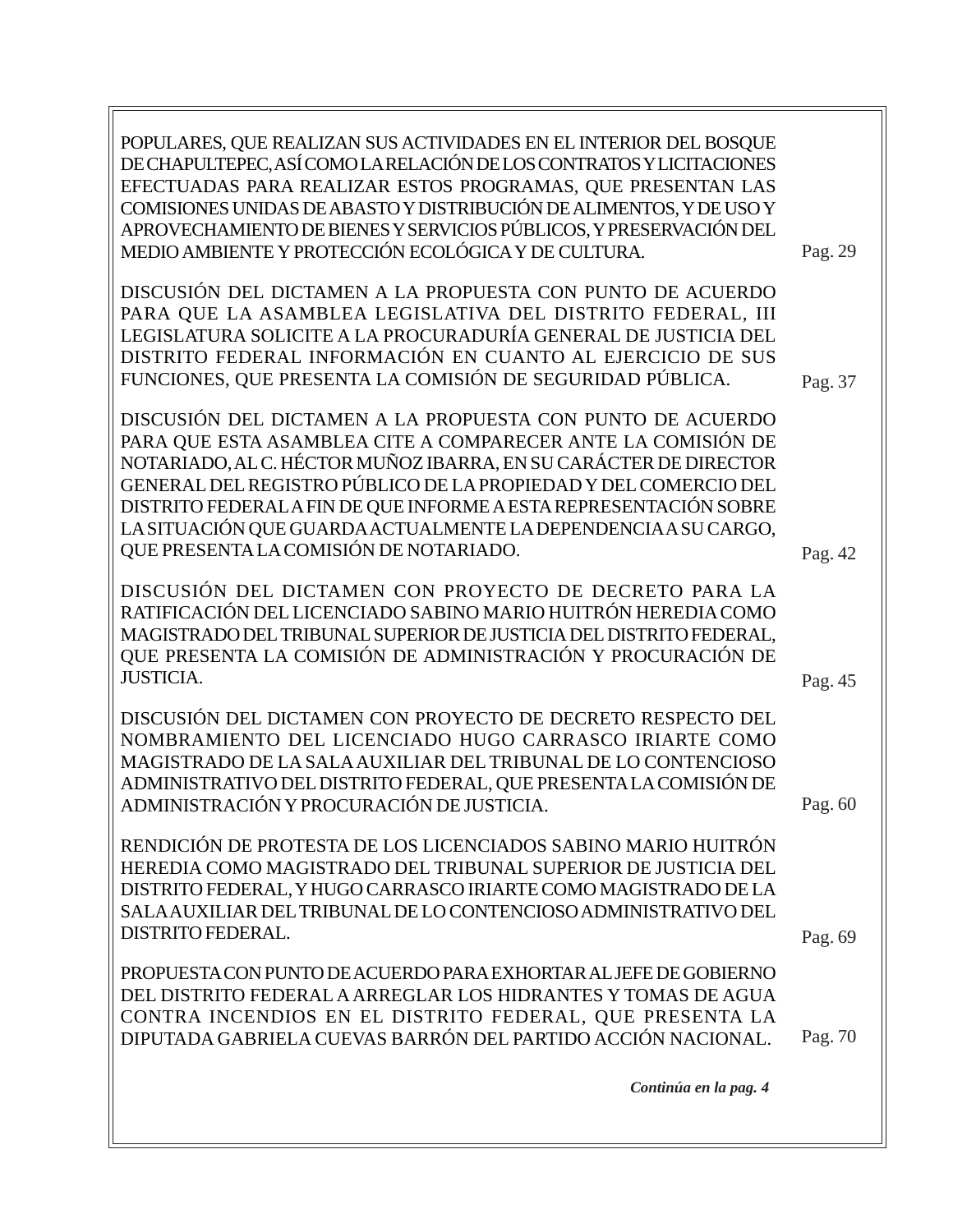Pag. 79 PROPUESTA CON PUNTO DE ACUERDO PARA QUE ESTA ASAMBLEA LEGISLATIVA DEL DISTRITO FEDERAL SOLICITE A LA COMISIÓN NACIONAL DEL AGUA Y AL CONSEJO MUNDIAL DEL AGUA, LA INSCRIPCIÓN DE LA COMISIÓN ESPECIAL PARA LA GESTIÓN INTEGRAL DEL AGUA DE LA ASAMBLEA LEGISLATIVA DEL DISTRITO FEDERAL EN EL GRUPO DE LEGISLADORES QUE PARTICIPAN EN EL COMITÉ DIRECTIVO NACIONAL DEL IV FORO MUNDIAL DEL AGUA, QUE PRESENTA LA DIPUTADA MARTHA DELGADO PERALTA, DIPUTADA INDEPENDIENTE PROPUESTA CON PUNTO DE ACUERDO POR EL QUE SE SOLICITA AL PLENO DE LA ASAMBLEA LEGISLATIVA, APRUEBE QUE UN DIPUTADO DE UN GRUPO PARLAMENTARIO, DISTINTO AL DEL PARTIDO DE LA REVOLUCIÓN DEMOCRÁTICA SEA ELECTO PRESIDENTE DE LA MESA DIRECTIVA DURANTE EL MES DE SEPTIEMBRE DEL AÑO 2005, QUE PRESENTA EL DIPUTADO JORGE ALBERTO LARA RIVERA DEL PARTIDO ACCIÓN NACIONAL. PROPUESTA CON PUNTO DE ACUERDO PARA QUE LA ASAMBLEA LEGISLATIVA DEL DISTRITO FEDERAL, III LEGISLATURA SOLICITE AL PROCURADOR GENERAL DE JUSTICIA DEL DISTRITO FEDERAL, MAESTRO BERNARDO BÁTIZ VÁZQUEZ, REMITA A ESTE ÓRGANO LA INFORMACIÓN RESPECTO DE LAS 22 MIL PERSONAS DETENIDAS POR LA SECRETARÍA DE SEGURIDAD PÚBLICA DEL DISTRITO FEDERAL, QUE PRESENTA LA DIPUTADA IRMA ISLAS LEÓN DEL PARTIDO ACCIÓN NACIONAL. PROPOSICIÓN CON PUNTO DE ACUERDO PARA SOLICITAR AL JEFE DE GOBIERNO DEL DISTRITO FEDERAL, LICENCIADO ANDRÉS MANUEL LÓPEZ OBRADOR, PARA QUE A TRAVÉS DE LOS SECRETARIOS DE MEDIO AMBIENTE, DOCTORA CLAUDIA SHEINBAUM PARDO, Y OBRAS Y SERVICIOS, INGENIERO CÉSAR BUESTROSTRO HERNÁNDEZ; ASÍ COMO A LOS TITULARES DE LAS ÓRGANOS POLÍTICO-ADMINISTRATIVOS, LA PROGRAMACIÓN DE RECURSOS PARA LA ADQUISICIÓN DE VEHÍCULOS DE DOBLE COMPARTIMIENTO EN EL PROGRAMA OPERATIVO ANUAL 2005 (PAO) PARA CUMPLIR CON LA LEY DE RESIDUOS SÓLIDOS DEL DISTRITO FEDERAL, QUE PRESENTA EL DIPUTADO CHRISTIAN MARTÍN LUJANO NICOLÁS DEL PARTIDO ACCIÓN NACIONAL. PUNTO DE ACUERDO PARA CITAR A COMPARECER AL JEFE DELEGACIONAL EN XOCHIMILCO, CONTADOR PÚBLICO FAUSTINO SOTO RAMOS, ANTE LA COMISIÓN DE PRESERVACIÓN DEL MEDIO AMBIENTE Y PROTECCIÓN ECOLÓGICA DE ESTA ASAMBLEA, PARA QUE RINDA UN INFORME SOBRE EL CUMPLIMIENTO DE LA RECOMENDACIÓN NÚMERO 02/2004, EMITIDA POR LA PROCURADURÍA AMBIENTAL Y DE ORDENAMIENTO TERRITORIAL DEL DISTRITO FEDERAL, QUE PRESENTA EL DIPUTADO CHRISTIAN MARTÍN LUJANO NICOLÁS DEL PARTIDO ACCIÓN NACIONAL. Pag. 72 Pag. 74 Pag. 76 Pag. 78

*Continúa en la pag. 5*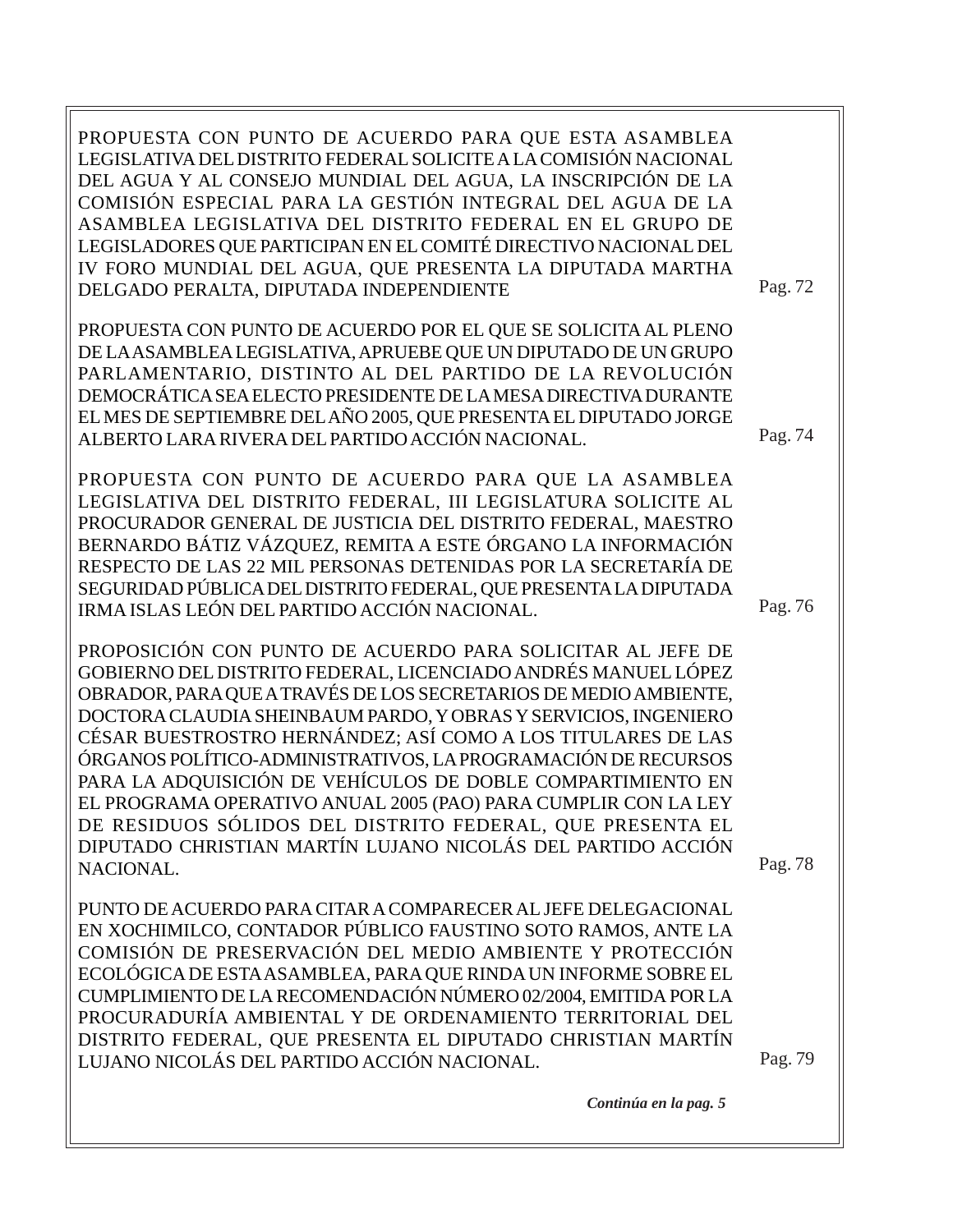| RESPETUOSAMENTE A LA CÁMARA DE DIPUTADOS DEL H. CONGRESO DE          |         |
|----------------------------------------------------------------------|---------|
| LA UNIÓN A QUE LA APROBACIÓN DEL PAQUETE FINANCIERO FEDERAL          |         |
| PARA EL EJERCICIO FISCAL 2005, NO SE AFECTE FINANCIERAMENTE AL       |         |
| DISTRITO FEDERAL, QUE PRESENTA LA DIPUTADA MARÍA GUADALUPE           |         |
| CHAVIRA DE LA ROSA DEL PARTIDO DE LA REVOLUCIÓN DEMOCRÁTICA.         | Pag. 81 |
| PROPUESTA CON PUNTO DE ACUERDO PARA SOLICITAR AL PLENO DE LA         |         |
| CÁMARA DE DIPUTADOS SE DESECHE EL DICTAMEN QUE PRETENDE RETIRAR      |         |
| RECURSOS POR UN MONTO DE 9 MIL MILLONES AL SOSTENIMIENTO DE LA       |         |
|                                                                      |         |
| EDUCACIÓN BÁSICA AL DISTRITO FEDERAL, QUE PRESENTA EL DIPUTADO       |         |
| ALFREDO CARRASCO BAZA, DEL PARTIDO DE LA REVOLUCIÓN<br>DEMOCRÁTICA.  | Pag. 84 |
|                                                                      |         |
| PUNTO DE ACUERDO PARA QUE LA ASAMBLEA LEGISLATIVA DEL DISTRITO       |         |
| FEDERAL DEBA OTORGAR A TODOS Y CADA UNO DE LOS DEPORTISTAS, QUE      |         |
| OBTENGAN PRESEAS EN LOS JUEGOS PARALÍMPICOS DEL 2004, SENDAS         |         |
| MEDALLAS, AL MÉRITO DEPORTIVO, DE LA ASAMBLEA LEGISLATIVA DEL        |         |
| DISTRITO FEDERAL; EN RECONOCIMIENTO A LAS HAZAÑAS REALIZADAS         |         |
| EN EL CAMPO DEL DEPORTE, QUE SIRVEN DE EJEMPLO A LA NIÑEZ, A LA      |         |
| JUVENTUD Y A LA POBLACIÓN EN GENERAL, POR SER MODELOS Y              |         |
| ARQUETIPOS DE CONSTANCIA, ENTREGA, PERSEVERANCIA Y FORMACIÓN         |         |
| PERSONAL, CON UN ALTO SENTIDO Y ORGULLO, DE LA NACIONALIDAD          |         |
| MEXICANA, QUE PRESENTA EL DIPUTADO JORGE GARCÍA RODRÍGUEZ, DEL       |         |
| PARTIDO REVOLUCIONARIO INSTITUCIONAL.                                | Pag. 85 |
|                                                                      |         |
| PROPUESTA CON PUNTO DE ACUERDO PARA QUE ESTA ASAMBLEA                |         |
| LEGISLATIVA DEL DISTRITO FEDERAL CONSIDERE LA POSIBILIDAD DE INCLUIR |         |
| EN EL PRESUPUESTO DE EGRESOS DEL EJERCICIO FISCAL CORRESPONDIENTE    |         |
| ALAÑO 2005, UNA ASIGNACIÓN PRESUPUESTARIA PARA LA REALIZACIÓN DE     |         |
| OBRAS DE RELLENO EN ZONAS MINADAS DE ALTO RIESGO DE LA DELEGACIÓN    |         |
| MIGUEL HIDALGO Y SE ORDENE LA REALIZACIÓN DE UNA AUDITORÍA DE LAS    |         |
| FINANZAS DE DICHA DELEGACIÓN, QUE PRESENTA EL DIPUTADO GERARDO       |         |
| VILLANUEVA ALBARRÁN, DEL PARTIDO DE LA REVOLUCIÓN DEMOCRÁTICA        | Pag. 89 |
|                                                                      |         |

PROPUESTA CON PUNTO DE ACUERDO PARA EXHORTAR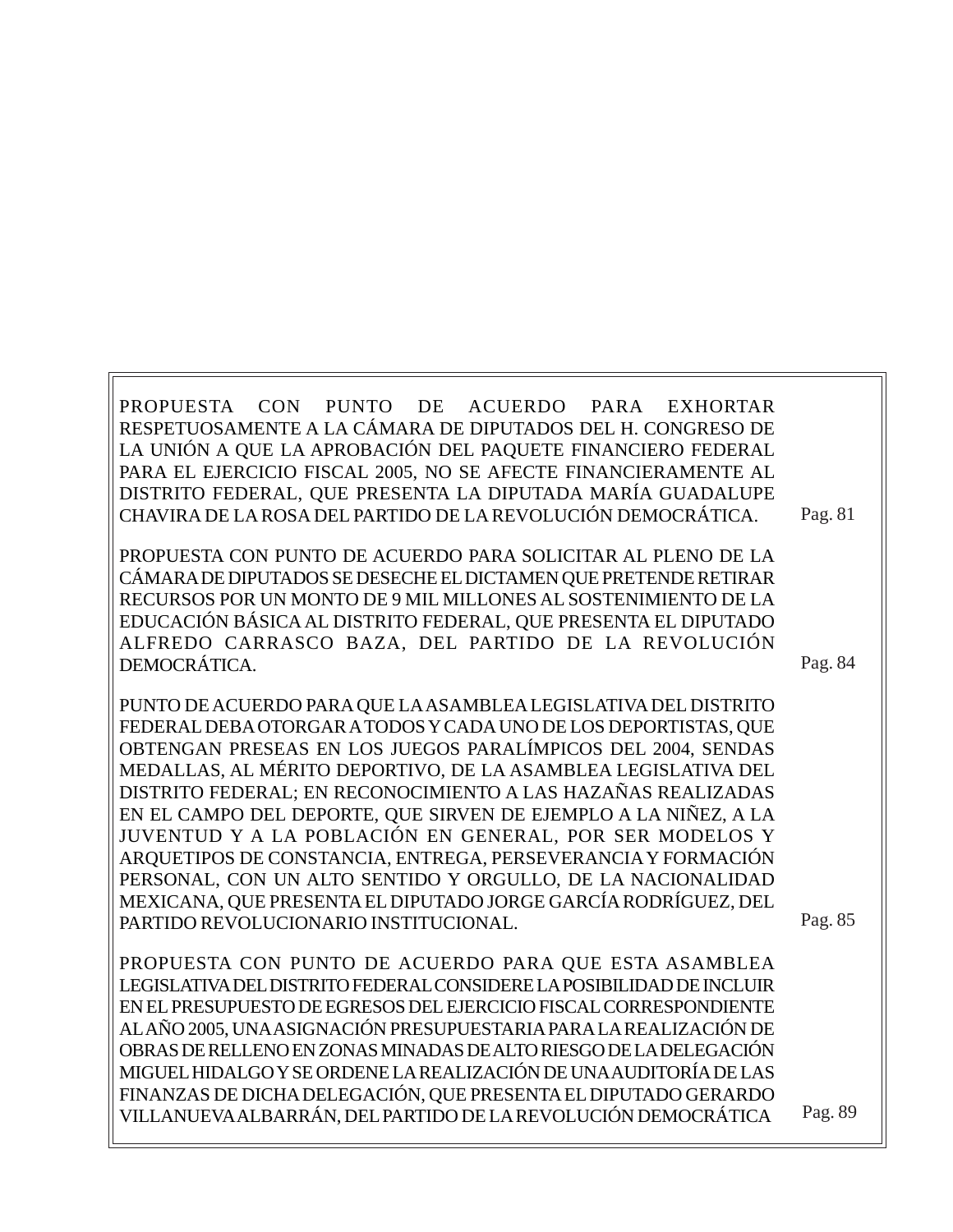**A las 11:45 horas.**

#### **EL C. PRESIDENTE, DIPUTADO ROBERTO CARLOS**

**REYES GÁMIZ.-** Proceda la Secretaría a pasar lista de asistencia a las diputadas y diputados.

**EL C. SECRETARIO, DIPUTADO MIGUEL ANGEL SOLARES CHÁVEZ**.- Por instrucciones de la presidencia, se va proceder a pasar lista de asistencia.

#### **(Lista de asistencia)**

¿Faltó alguna o algún ciudadano diputado de pasar lista de asistencia?

Diputado Presidente, hay una asistencia de 56 diputados. Hay quórum.

**EL C. PRESIDENTE.-** Se abre la sesión.

Sírvase la Secretaría dar lectura al orden del día de esta sesión.

**LA C. SECRETARIA, DIPUTADA MARÍA GABRIELA GONZÁLEZ MARTÍNEZ.-** Por instrucciones de la presidencia se procede a dar lectura al

#### **ORDEN DEL DÍA**

Sesión ordinaria. 23 de septiembre de 2004.

1. Lista de asistencia.

2. Lectura del orden del día.

3. Lectura y en su caso aprobación del acta de la sesión anterior.

Comunicados.

4. Tres de la Comisión de Administración Pública Local.

5. Uno del licenciado Humberto Aguilar Coronado, Subsecretario de Enlace Legislativo.

Iniciativas

6. De reformas y adiciones a la Ley de Residuos Sólidos, que presenta el diputado Bernardo de la Garza Herrera, del grupo parlamentario del Partido Verde Ecologista de México.

7. De reformas y adiciones a la Constitución Política de los Estados Unidos Mexicanos y al Estatuto de Gobierno del Distrito Federal, que presenta el diputado Arturo Escobar y Vega, del grupo parlamentario del Partido Verde Ecologista de México.

#### Dictámenes

8. Discusión y en su caso aprobación del Dictamen que presentan las Comisiones Unidas de Desarrollo Metropolitano y de Preservación del Medio Ambiente y Protección Ecológica, a la Propuesta con Punto de Acuerdo en relación a la Comisión Ambiental Metropolitana.

9. Discusión y en su caso aprobación del Dictamen que presenta la Comisión de Uso y Aprovechamiento de Bienes y Servicios Públicos, con respecto a la propuesta con punto de acuerdo mediante el cual se instruye a la Oficialía Mayor de este Órgano Legislativo y se exhorta al Gobierno del Distrito Federal instalen sistemas de reutilización y tratamiento de aguas residuales.

10. Discusión y en su caso aprobación del Dictamen que presenta la Comisión de Cultura a la Propuesta con Punto de Acuerdo a efecto de exhortar al Oficial Mayor, Secretario de Gobierno y Secretario de Cultura del Gobierno del Distrito Federal para que escuchando la opinión del Jefe Delegacional en Benito Juárez, Licenciado Fadlala Akabani, en el marco jurídico vigente construyan una alternativa que dé viabilidad al proyecto autogestivo que realizan los grupos que utilizan las instalaciones del Centro Cultural Luis G. Basurto ''La Pirámide'', encabezados por la Asociación de Escritores de México.

11. Discusión y en su caso aprobación del Dictamen que presentan las Comisiones Unidas de Abasto y Distribución de Alimentos, de Uso y Aprovechamiento de Bienes y Servicios Públicos, de Preservación del Medio Ambiente y Protección Ecológica y de Cultura, referente a la Propuesta con Punto de Acuerdo: ''La Secretaria del Medio Ambiente del Distrito Federal, Doctora Claudia Sheinbaum Pardo; el Director General de Bosques Urbanos y Educación Ambiental del Distrito Federal, Doctor Fedro Guillén Rodríguez, y el Jefe Delegacional en Miguel Hidalgo, licenciado Fernando Aboitiz Saro, deberán informar y remitir a la Asamblea Legislativa del Distrito Federal y específicamente a las Comisiones de Abasto y Distribución de Alimentos, de Uso y Aprovechamiento de Bienes y Servicios Públicos, de Preservación del Medio Ambiente y Protección Ecológica y de Cultura, toda la información documental relativa al Plan Maestro para el Rescate del Bosque de Chapultepec, el Programa Operativo de Obras correspondiente y el documento constitutivo del Fideicomiso para el Rescate del Bosque de Chapultepec, el proyecto relativo a comerciantes populares que realizan sus actividades en el interior del Bosque de Chapultepec, así como la realización de los contratos y licitaciones efectuadas para realizar estos programas''.

12. Discusión y en su caso aprobación del Dictamen que presenta la Comisión de Seguridad Pública relativo a la Propuesta con Punto de Acuerdo para que la Asamblea Legislativa del Distrito Federal, III Legislatura, solicite a la Procuraduría General de Justicia del Distrito Federal información en cuanto al ejercicio de sus funciones.

13. Discusión y en su caso aprobación del Dictamen que presenta la Comisión de Notariado a la Propuesta con Punto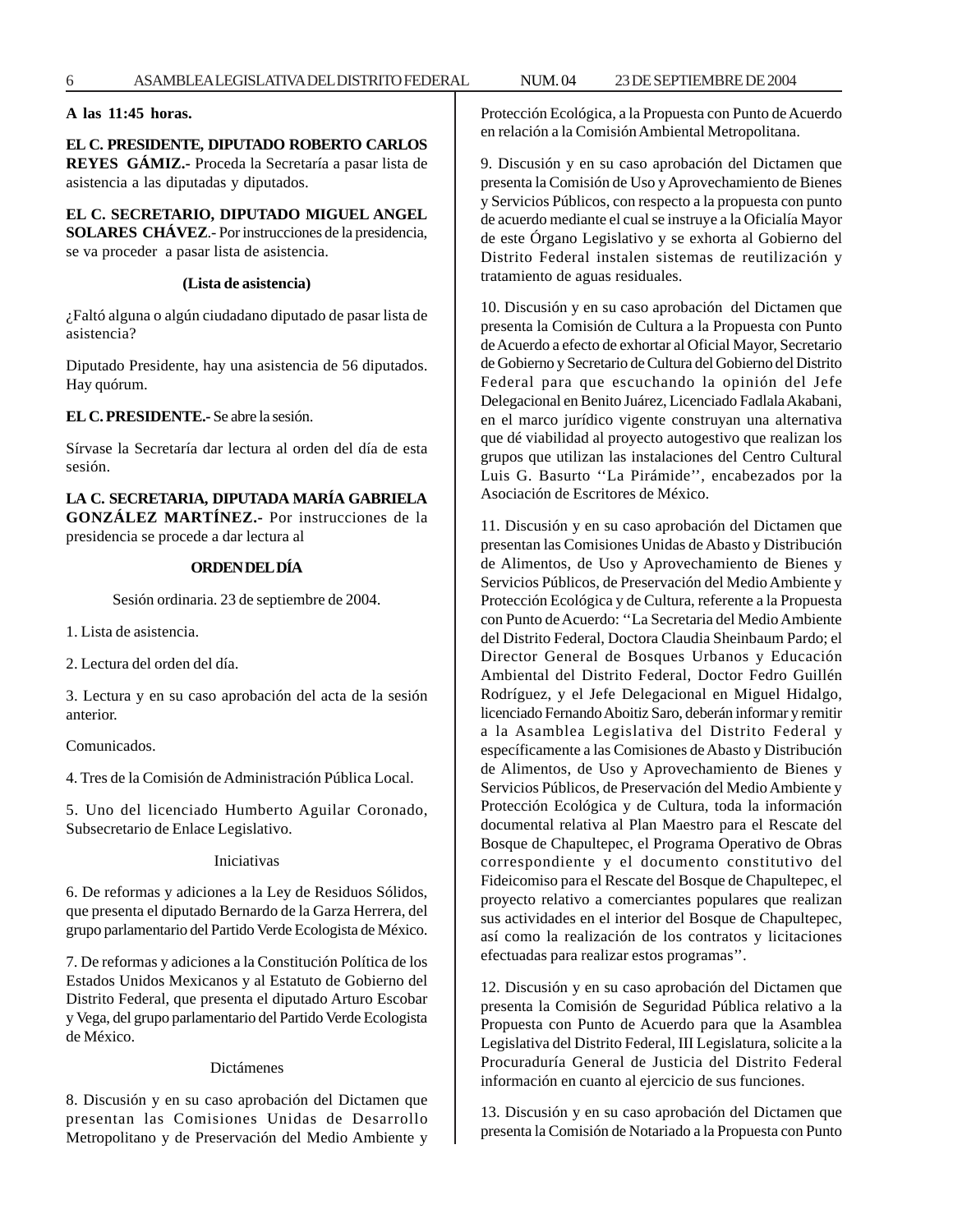de Acuerdo para que esta Asamblea cite a comparecer ante la Comisión de Notariado al C. Héctor Muñoz Ibarra, en su carácter de Director General del Registro Público de la Propiedad y el Comercio del Distrito Federal, a fin de que informe a esta representación sobre la situación que guarda la dependencia a su cargo.

14. Discusión y en su caso aprobación del Dictamen que presenta la Comisión de Administración y Procuración de Justicia con proyecto de decreto respecto a la ratificación del Licenciado Sabino Mario Huitrón Heredia, como Magistrado del Tribunal Superior de Justicia del Distrito Federal.

15. Discusión y en su caso aprobación del Dictamen que presenta la Comisión de Administración y Procuración de Justicia con proyecto de decreto respecto al nombramiento del Licenciado Hugo Carrasco Iriarte como Magistrado de la Sala Auxiliar del Tribunal de lo Contencioso Administrativo.

#### Propuestas

16. Con Punto de Acuerdo para solicitar la revisión de los hidrantes en la delegación Cuauhtémoc, que presenta el grupo parlamentario del Partido Acción Nacional.

17. Con Punto de Acuerdo para que la Asamblea Legislativa del Distrito Federal solicite a la Comisión Nacional del Agua y al Consejo Mundial del Agua la inscripción de la Comisión Especial para la Gestión Integral del Agua de esta Soberanía en el grupo de legisladores que participan en el Comité Directivo Nacional del IV Foro Mundial del Agua, que presenta la diputada Martha Delegado Peralta, diputada independiente.

18. Con Punto de Acuerdo sobre los trabajos de la Asamblea Legislativa del Distrito Federal, que presenta el grupo parlamentario del Partido Acción Nacional.

19. Con Punto de Acuerdo para solicitar información a la Procuración General de Justicia del Distrito Federal, que presenta el grupo parlamentario del Partido Acción Nacional.

20. Con Punto de Acuerdo para la asignación presupuestal en el 2005, para la adquisición de vehículos para la recolección de residuos sólidos, que presenta el grupo parlamentario del Partido Acción Nacional.

21. Con Punto de Acuerdo sobre la delegación Xochimilco, que presenta el grupo parlamentario del Partido Acción Nacional.

22. Con Punto de Acuerdo para exhortar a la Cámara de Diputados no se afecte financieramente al Distrito Federal, que presenta la diputada María Guadalupe Chavira de la Rosa, del grupo parlamentario del Partido de la Revolución Democrática.

23. Con Punto de Acuerdo para solicitar al pleno de la Cámara de Diputados que no apruebe el dictamen con el que se pretenden retirar a la administración de la Ciudad de México los recursos federales para el sostenimiento de la educación básica, que presenta el diputado Alfredo Carrasco Baza, del grupo parlamentario del Partido de la Revolución Democrática.

24. Con Punto de Acuerdo en relación al deporte, que presenta el diputado Jorge García Rodríguez, del grupo parlamentario del Partido Revolucionario Institucional.

25. Con Punto de Acuerdo para que esta Asamblea Legislativa del Distrito Federal considere la posibilidad de incluir en el presupuesto de egresos del ejercicio fiscal correspondiente al año 2005 una asignación presupuestal para la realización de obras de relleno sanitario en zonas minadas de alto riesgo de la Delegación Miguel Hidalgo, que presenta el diputado Gerardo Villanueva Albarrán, del grupo parlamentario del Partido de la Revolución Democrática.

Cumplida su instrucción, diputado Presidente.

**EL C. PRESIDENTE.-** Se solicita a la secretaría dar cuenta a la Asamblea con el acta de la sesión anterior.

**LA C. SECRETARIA.-** Diputado Presidente, esta secretaría le informa que ha sido distribuida el acta de la sesión anterior a los Coordinadores de los grupos parlamentarios, por lo que se solicita su autorización para preguntar a la Asamblea si es de aprobarse.

**EL C. PRESIDENTE.-** Adelante, diputada Secretaria.

**LA C. SECRETARIA.-** Está a consideración el acta.

No habiendo quien haga uso de la palabra, en votación económica se pregunta a la Asamblea si es de aprobarse el acta de referencia.

Los que estén por la afirmativa, sírvanse manifestarlo poniéndose de pie.

Los que estén por la negativa, sírvanse manifestarlo poniéndose de pie.

Aprobada el acta, diputado Presidente.

### *ACTA DE LA SESIÓN ORDINARIA CELEBRADA EL DÍA MARTES 21 DE SEPTIEMBRE DEL AÑO DOS MIL CUATRO.*

#### *PRESIDENCIA DEL DIPUTADO ROBERTO CARLOS REYES GÁMIZ*

*En la Ciudad de México, Distrito Federal, siendo las 11 horas con 50 minutos del día martes veintiuno de septiembre del año dos mil cuatro, con una asistencia de 51 Diputadas y Diputados, la presidencia declaró abierta la sesión. Se procedió a dar lectura al orden del día. En votación económica se aprobó el acta de la sesión anterior.*

*Enseguida la presidencia hizo del conocimiento de la Asamblea que se recibió un comunicado de la Comisión*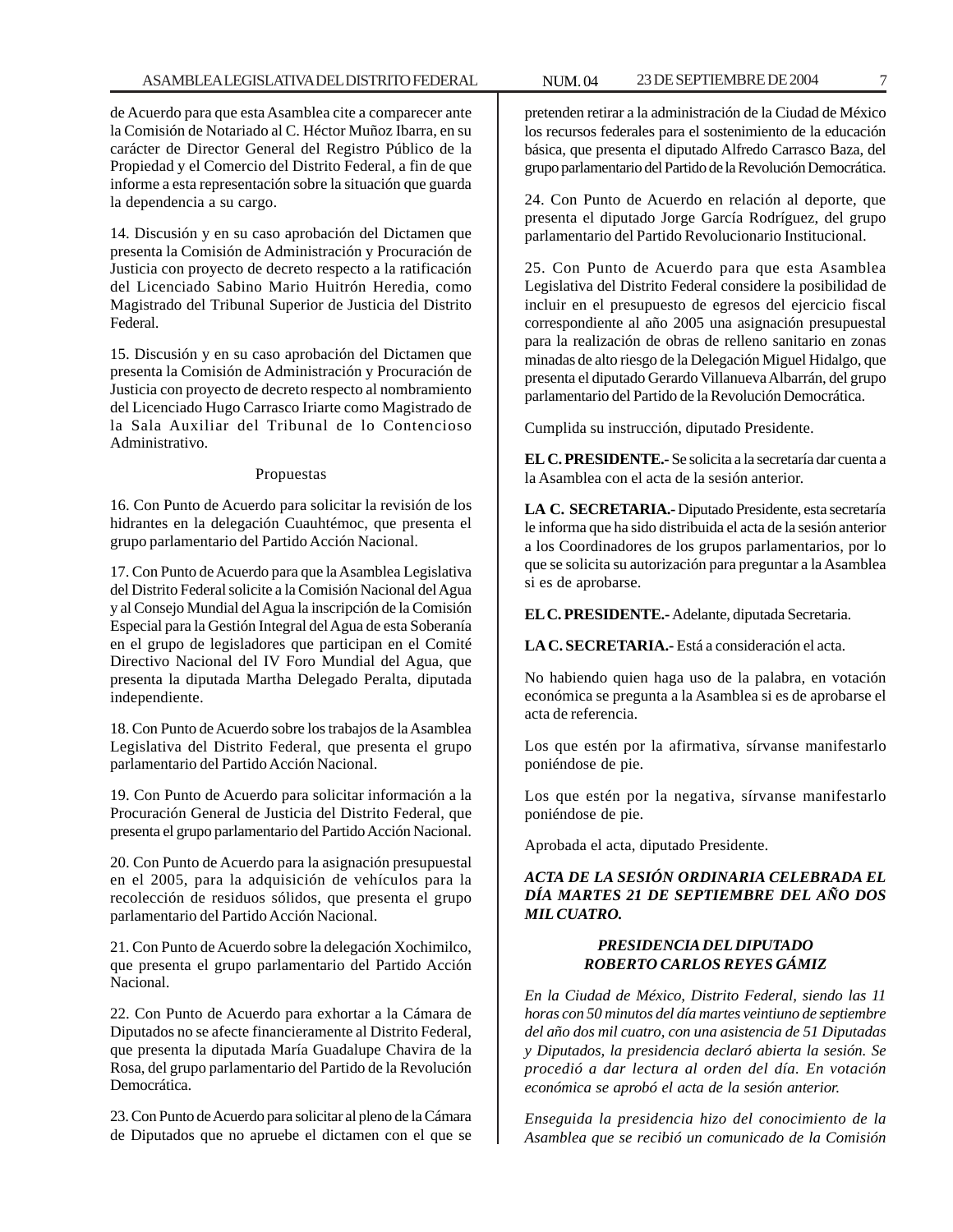*de Notariado en referencia a los oficios números CSPMDDP/756/2004 y CSPMDDP/757/2004. En votación económica se autorizaron las prórrogas y se ordenó hacerlo del conocimiento del titular de la presidencia de la Comisión de Notariado.*

*Se procedió a dar lectura a un comunicado de la presidencia de la Diputación Permanente en referencia al informe que concentra los trabajos desarrollados por la Diputación Permanente durante el Segundo Receso del Primer Año de Ejercicio de la III Legislatura de la Asamblea Legislativa del Distrito Federal. La Asamblea quedó debidamente enterada.*

*Se procedió a dar lectura a un comunicado del Lic. Alejandro Encinas Rodríguez, Secretario de Gobierno del Distrito Federal, con número de oficio SG/9978/2004. Se ordenó turnarlo a la Comisión de Presupuesto y Cuenta Pública.*

*Para presentar una Iniciativa que crea la Ley de Ruido Urbano para el Distrito Federal, se concedió el uso de la palabra a la Diputada Sara Guadalupe Figueroa Canedo, del grupo parlamentario del Partido Verde Ecologista de México. Se ordenó turnarla para su análisis y dictamen a la Comisión de Preservación del Medio Ambiente y Protección Ecológica y se amplió el turno a la Comisión de Vivienda.*

*Para presentar una Iniciativa de Reformas a la Ley de Vivienda del Distrito Federal, se concedió el uso de la palabra al Diputado Obdulio Ávila Mayo, del grupo parlamentario del Partido Acción Nacional. Se ordenó turnarla para su análisis y dictamen a la Comisión de Vivienda.*

*Por instrucciones de la presidencia procedió la Secretaria a dar lectura a un Acuerdo de la Comisión de Gobierno mediante el cual se proponen los lineamientos para la acreditación de asistencias, incorporación a las sesiones y justificación de las inasistencias a las sesiones del Pleno y reuniones de trabajo de las Comisiones y Comités de la Asamblea Legislativa del Distrito Federal. La presidencia determinó la distribución del documento y se pospuso su aprobación para la siguiente sesión.*

*Por instrucciones de la presidencia procedió la Secretaria a dar lectura a un Acuerdo de la Comisión de Gobierno mediante el cual se determina el formato para las comparecencias de los titulares de las Secretarías del Gobierno del Distrito Federal, durante el Primer Período de Sesiones Ordinarias del Segundo Año de Ejercicio. En votación nominal y con 40 votos a favor, 20 votos en contra y 0 abstenciones se aprobó el Acuerdo de la Comisión de Gobierno. Se ordenó hacer del conocimiento del Jefe de Gobierno del Distrito Federal y del Secretario de Gobierno, para los efectos legales a que haya lugar.*

*EI siguiente punto del orden del día fue la discusión y, en su caso, aprobación del dictamen que presenta la Comisión de Educación, a la propuesta con punto de acuerdo para que la Asamblea Legislativa del Distrito Federal realice foros para analizar la viabilidad de que la Universidad de la Ciudad de México obtenga la autonomía. En votación económica se dispensó la lectura del dictamen, para efecto de su fundamentación se concedió el uso de la palabra al Diputado Rigoberto Fidencio Nieto López.*

#### *PRESIDENCIA DE LA DIPUTADA MARÍA GUADALUPE CHAVIRA DE LA ROSA*

*Para razonar su voto se concedió el uso de la palabra, hasta por diez minutos, a la Diputada María Gabriela González Martínez, del grupo parlamentario del Partido Acción Nacional. En votación nominal y con 58 votos a favor, 0 votos en contra y 0 abstenciones se aprobó el dictamen en sus términos. Se ordenó hacerlo del conocimiento del Rector de la Universidad de la Ciudad de México, a través del Lic. Alejandro Encinas Rodríguez, Secretario de Gobierno del Distrito Federal.*

*El siguiente punto del orden del día fue la discusión y, en su caso, aprobación del dictamen que presentan las Comisiones Unidas de Uso y Aprovechamiento de Bienes y Servicios Públicos y de Turismo, referente a la propuesta con punto de acuerdo para solicitar al Jefe de Gobierno del Distrito Federal información sobre las obras que se están realizando en el paseo de la Reforma de la Ciudad de México. En votación económica se dispensó la lectura del dictamen, para efecto de su fundamentación se concedió el uso de la palabra al Diputado Jaime Aguilar Álvarez y Mazarrasa. En votación nominal y con 52 a favor, 0 votos en contra y 0 abstenciones se aprobó el dictamen en sus términos. Se ordenó remitirlo al Jefe de Gobierno del Distrito Federal para su cumplimiento y a los funcionarios del Gobierno del Distrito Federal participantes en las obras, a través del Lic. Alejandro Encinas Rodríguez, Secretario de Gobierno del Distrito Federal.*

*El siguiente punto del orden del día fue la discusión y, en su caso, aprobación del dictamen que presentan las Comisiones Unidas de Desarrollo e Infraestructura Urbana y de Turismo, referente a la propuesta con punto de acuerdo para que la Secretaría de Turismo del Distrito Federal remita a la Asamblea Legislativa del Distrito Federal, la información detallada sobre el proyecto de rescate de Paseo de la Reforma. En votación económica se dispensó la lectura del dictamen, para efecto de su fundamentación se concedió el uso de la palabra al Diputado Miguel Ángel Solares Chávez. En votación nominal y con 55 votos a favor, 0 votos en contra y 0 abstenciones se aprobó el dictamen en sus términos y se ordenó hacerlo del conocimiento de la Secretaría de*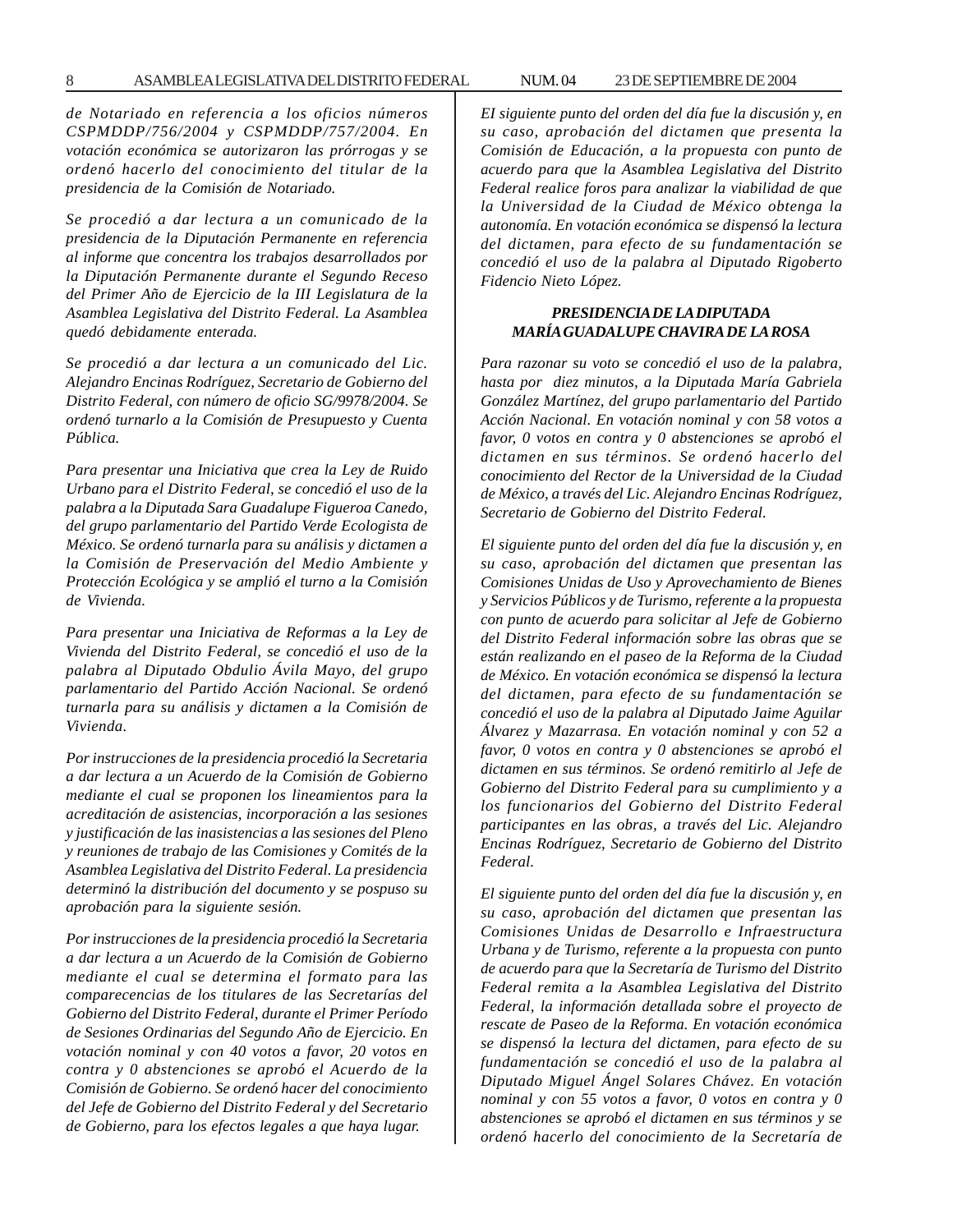*Turismo del Distrito Federal, por conducto del Lic. Alejandro Encinas Rodríguez, Secretario de Gobierno del Distrito Federal.*

*El siguiente punto del orden del día fue la discusión y, en su caso, aprobación del dictamen que presentan las Comisiones Unidas de Administración y Procuración de Justicia y de Derechos Humanos, respecto de la Iniciativa por la que se adiciona el artículo 269-Bis al Código de Procedimientos Penales para el Distrito Federal. En votación económica se dispensó la lectura del dictamen, para efecto de su fundamentación se concedió el uso de la palabra al Diputado Julio César Moreno Rivera.*

#### *PRESIDENCIA DEL DIPUTADO ROBERTO CARLOS REYES GÁMIZ*

*En votación nominal y con 53 votos a favor, 0 votos en contra y 0 abstenciones se aprobó el dictamen en sus términos. Se ordenó remitirlo al Jefe de Gobierno del Distrito Federal para su promulgación y publicación en la Gaceta Oficial del Distrito Federal y para su mayor difusión en el Diario Oficial de la Federación*

*Para presentar una propuesta con punto de acuerdo para que la Asamblea Legislativa del Distrito Federal exhorte al Jefe Delegacional de Xochimilco, C.P. Faustino Soto Ramos, para que se proceda a la inmediata limpieza de los canales de la demarcación, se concedió el uso de la palabra al Diputado Arturo Escobar y Vega, del grupo parlamentario del Partido Verde Ecologista de México. Se turnó para su análisis y dictamen a la Comisión de Preservación del Medio Ambiente y Protección Ecológica.*

*Para presentar una propuesta con punto de acuerdo para solicitar al Secretario de Seguridad Pública, Lic. Marcelo Ebrard Casaubón, envíe información sobre la Caja de Previsión de la Policía Preventiva del Distrito Federal, se concedió el uso de la palabra a la Diputada Gabriela Cuevas Barrón, del grupo parlamentario del Partido Acción Nacional. Se turnó para su análisis y dictamen a la Comisión de Seguridad Pública.*

*Para presentar una propuesta con punto de acuerdo para hacer un exhorto a la Oficialía Mayor de la Honorable Asamblea Legislativa del Distrito Federal a fin de instrumentar la separación de residuos sólidos instrumentada por la Ley de Residuos Sólidos del Distrito Federal, se concedió el uso de la palabra a la Diputada Sara Guadalupe Figueroa Canedo, del grupo parlamentario del Partido Verde Ecologista de México. Se turnó para su análisis y dictamen a la Comisión de Preservación del Medio Ambiente y Protección Ecológica.*

*Para presentar una propuesta con punto de acuerdo para que comparezca el Oficial Mayor de la Asamblea Legislativa, Lic. Hegel Cortés Miranda ante el Comité de Administración a fin de que explique los acontecimientos* *donde se vio involucrado un funcionario de la Asamblea Legislativa en una reunión partidaria en Oaxtepec, Morelos, los días 11 y 12 de septiembre, se concedió el uso de la palabra al Diputado José Medel Ibarra, del grupo parlamentario del Partido Revolucionario Institucional. En votación económica se consideró de urgente y obvia resolución. En votación económica se aprobó la propuesta. Se remitió al Comité de Administración para su instrumentación y se ordenó hacerlo del conocimiento del Oficial Mayor, Lic. Hegel Cortés Miranda.*

*Para presentar una propuesta con punto de acuerdo para que la Asamblea Legislativa del Distrito Federal realice un atento exhorto al Ministro Mariano Azuela Huitrón, Presidente de la Suprema Corte de la Nación, para que informe a la Honorable Asamblea Legislativa sobre los acuerdos a que llegó con el ciudadano Presidente de la República, Vicente Fox Quezada, el pasado 6 de abril del presente año, en torno al desafuero del Jefe de Gobierno del Distrito Federal, se concedió el uso de la palabra al Diputado Alfredo Hernández Raigosa, del grupo parlamentario del Partido de la Revolución Democrática. En votación económica se consideró de urgente y obvia resolución. En votación nominal y con 32 votos a favor, 18 votos en contra y 0 abstenciones se aprobó la propuesta. Se remitió a las autoridades correspondientes para los efectos legales a que haya lugar.*

*Para presentar una propuesta con punto de acuerdo sobre el IV Informe del Jefe de Gobierno del Distrito Federal, se concedió el uso de la palabra al Diputado José Espina Von Roehrich, del grupo parlamentario del Partido Acción Nacional.*

#### *PRESIDENCIA DE LA DIPUTADA MARÍA GUADALUPE CHAVIRA DE LA ROSA*

*En votación económica se consideró de urgente y obvia resolución. Para hablar en contra se concedió el uso de la palabra, hasta por diez minutos, al Diputado Alfredo Hernández Raigosa, del grupo parlamentario del Partido de la Revolución Democrática; para hablar en pro se concedió el uso de la palabra, hasta por diez minutos, al Diputado Francisco Agundis Arias, del grupo parlamentario del Partido Verde Ecologista de México.*

#### *PRESIDENCIA DEL DIPUTADO ROBERTO CARLOS REYES GÁMIZ*

*En votación nominal y con 20 votos a favor, 32 votos en contra y 0 abstenciones no se aprobó la propuesta. Se turnó para su análisis a la Comisión de Estudios Legislativos y Prácticas Parlamentarias.*

*Para presentar una propuesta con punto de acuerdo por el que se exhorta al Jefe de Gobierno del Distrito Federal a celebrar un Convenio de Coordinación para el*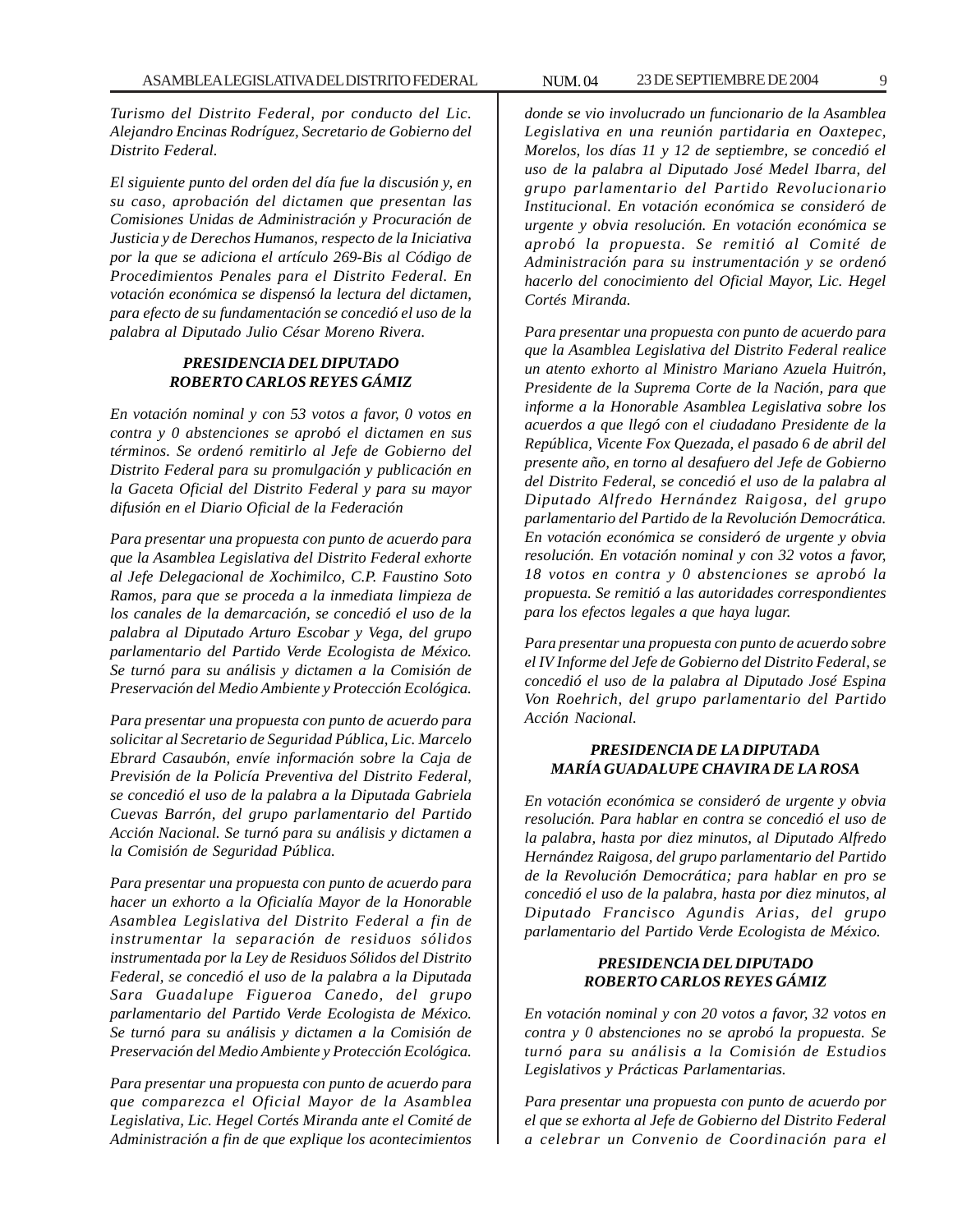*Desarrollo Social y Humano con el Ejecutivo Federal, se concedió el uso de la palabra al Diputado Obdulio Ávila Mayo, del grupo parlamentario del Partido Acción Nacional. Se turnó para su análisis y dictamen a la Comisión de Desarrollo Social.*

*Para presentar una propuesta con punto de acuerdo por el que se solicita al Secretario de Gobierno del Distrito Federal, Lic. Alejandro Encinas Rodríguez, promueva y dirija la realización de mesas de concertación con la participación del Jefe Delegacional en Xochimilco, C.P. Faustino Soto Ramos, y los dirigentes sociales de los mercados públicos de esa demarcación a efecto de suscribir acuerdos relativos a la prestación del servicio de sanitarios, se concedió el uso de la palabra al Diputado Jorge García Rodríguez, del grupo parlamentario del Partido Revolucionario Institucional. Se turnó para su análisis y dictamen a las Comisiones Unidas de Abasto y Distribución de Alimentos, así como la de Uso y Aprovechamiento de Bienes y Servicios Públicos.*

*Para presentar una propuesta con punto de acuerdo para que la Honorable Asamblea Legislativa del Distrito Federal exhorte al titular de la Procuraduría General de Justicia del Distrito Federal a adoptar el manual para la Investigación y Documentación Eficaces de la Tortura y otros Tratos o Penas Crueles, Inhumanos o Degradantes, se concedió el uso de la palabra a la Diputada Silvia Oliva Fragoso, del grupo parlamentario del Partido de la Revolución Democrática. Se turnó para su análisis y dictamen a la Comisión de Derechos Humanos.*

*La presidencia instruyó a la Secretaría para la continuación del orden del día, informando la Secretaría que se habían agotado los asuntos en cartera, procediendo a dar lectura al orden del día de la próxima sesión.*

*A las 16 horas con 35 minutos del día al inicio señalado, la presidencia levantó la sesión y citó para la que tendrá lugar el próximo día 23 de septiembre del presente año a las 11:00 horas, rogando a todos su puntual asistencia.*

**EL C. PRESIDENTE.-** Esta presidencia hace del conocimiento de la Asamblea que se recibieron tres Comunicados de la Comisión de Administración Pública Local, todos ellos para solicitar la ampliación de plazo con que cuenta las comisiones para presentar dictámenes a diversos asuntos.

#### **Primer comunicado**.

*COMISIÓN DE ADMINISTRACIÓN PÚBLICA LOCAL*

*Of. Núm.- ALDF III.L/CAPL/ST/1023/04 México, D. F., 17 de septiembre de 2004*

*MESA DIRECTIVA DE LA ASAMBLEA LEGISLATIVA DEL DISTRITO FEDERAL PRESENTE*

*Con fundamento en dispuesto por el artículo 32 del Reglamento para el Gobierno Interior de la Asamblea Legislativa del Distrito Federal, solicito atentamente, ponga a consideración del Pleno de este Órgano Legislativo, la aplicación del plazo previsto en el numeral referido para analizar y dictaminar la propuesta con punto de acuerdo respecto de los hechos acontecidos el pasado sábado 7 de Agosto en la Delegación Azcapotzalco, la cual nos fue turnada con el número CSP/ MDDP/747/2004; toda vez que esta dictaminadora se encuentra reuniendo los elementos necesarios para el estudio y dictamen respectivo.*

*Sin otro particular, aprovecho la ocasión para enviarle un cordial saludo.*

#### *ATENTAMENTE*

#### *DIP. ALBERTO TREJO VILLAFUERTE PRESIDENTE*

*\_\_\_\_\_ O \_\_\_\_\_*

**Segundo comunicado**

*COMISIÓN DE ADMINISTRACIÓN PÚBLICA LOCAL*

*Of. Núm. –ALDF III.L/CAPL/ST/1022/04 México, D. F., 17 de Septiembre de 2004*

*MESA DIRECTIVA DE LA ASAMBLEA LEGISLATIVA DEL DISTRITO FEDERAL PRESENTE.*

*Con fundamento en dispuesto por el artículo 32 del Reglamento para el Gobierno Interior de la Asamblea Legislativa del Distrito Federal, solicito atentamente, ponga a consideración del Pleno de este Órgano Legislativo, la aplicación del plazo previsto en el numeral referido para analizar y dictaminar la propuesta con punto de acuerdo en relación a la violencia desatada en la Asamblea Informativa del sábado 7 de Agosto en la Delegación Azcapotzalco, la cual nos fue turnada con el número CSP/MDDP/745/2004; toda vez que esta dictaminadora se encuentra reuniendo los elementos necesarios para el estudio y dictamen respectivo.*

*Sin otro particular, aprovecho la ocasión para enviarle un cordial saludo.*

#### *ATENTAMENTE*

*DIP. ALBERTO TREJO VILLAFUERTE PRESIDENTE*

*\_\_\_\_\_\_ O \_\_\_\_\_*

#### **Tercer comunicado**

*COMISIÓN DE ADMINISTRACIÓN PÚBLICA LOCAL*

*Of. Núm. –ALDF III.L/CAPL/ST/1024/04 México, D. F., 17 de Septiembre de 2004*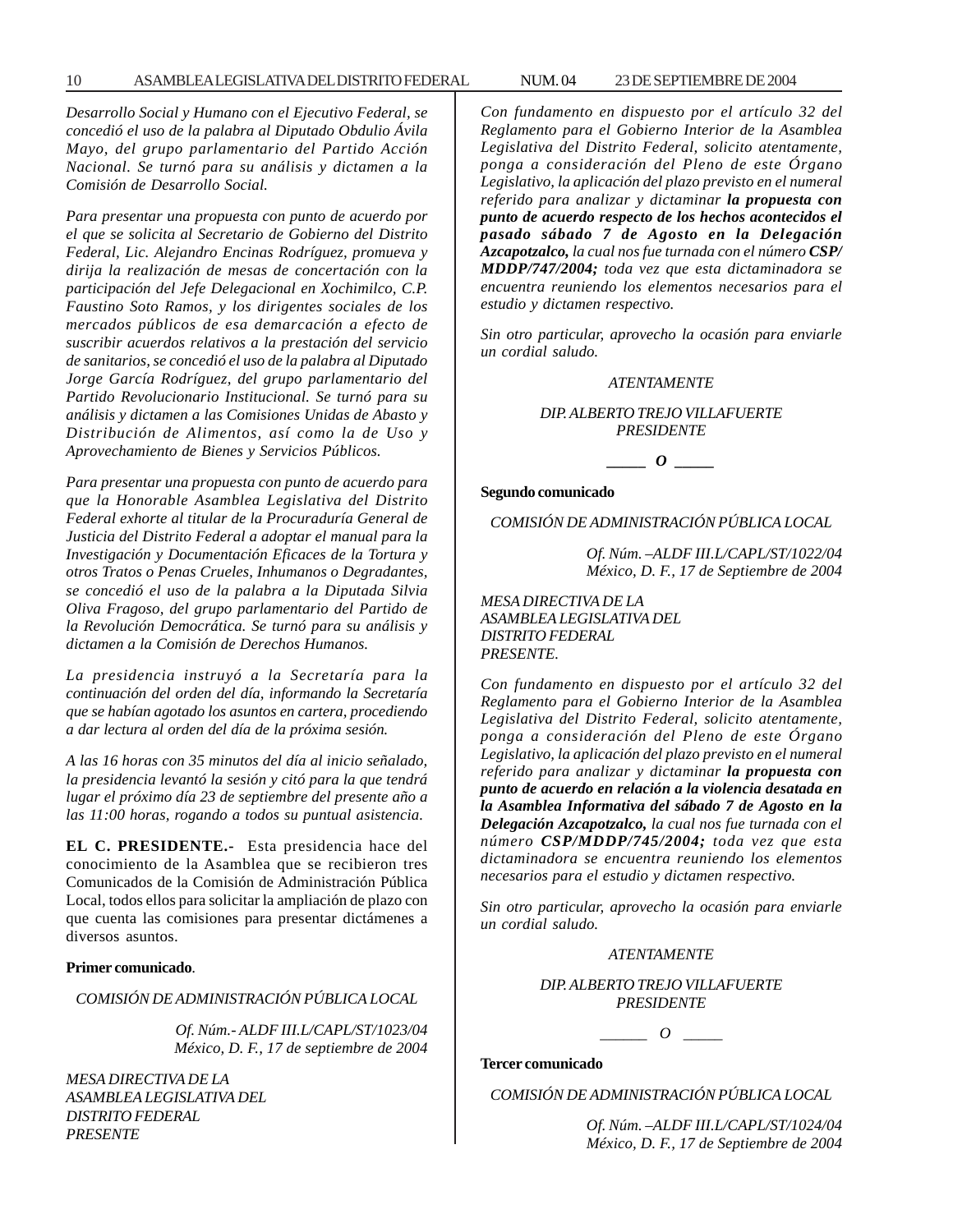#### *MESA DIRECTIVA DE LA ASAMBLEA LEGISLATIVA DEL DISTRITO FEDERAL PRESENTE.*

*Con fundamento en dispuesto por el artículo 32 del Reglamento para el Gobierno Interior de la Asamblea Legislativa del Distrito Federal, solicito atentamente, ponga a consideración del Pleno de este Órgano Legislativo, la aplicación del plazo previsto en el numeral referido para analizar y dictaminar la propuesta con punto de acuerdo por el que se solicita a las autoridades del Gobierno del Distrito Federal, así como al titular de la Delegación Milpa Alta a que realice las acciones tendientes a la reordenación del Centro de Acopio y Comercialización del Nopal-verdura en dicha demarcación, así como la reubicación de los productores, la cual nos fue turnada con el número CSP/MDDP/752/ 2004; toda vez que esta dictaminadora se encuentra reuniendo los elementos necesarios para el estudio y dictamen respectivo.*

*Sin otro particular, aprovecho la ocasión para enviarle un cordial saludo.*

#### *ATENTAMENTE*

#### *DIP. ALBERTO TREJO VILLAFUERTE PRESIDENTE*

Esta presidencia después de revisar la solicitud recibida considera que se actualiza la hipótesis establecida por el párrafo segundo del artículo 32 del Reglamento para el Gobierno Interior de la Asamblea Legislativa del Distrito Federal. En tal virtud, proceda la secretaría a consultar a la Asamblea en votación económica si son de aprobarse las solicitudes presentadas por la Comisión señalada.

**LA C. SECRETARIA.-** Por instrucciones de la presidencia y en votación económica, se pregunta a la Asamblea si es de autorizarse las solicitudes de prórroga de la Comisión de referencia.

Los que estén por la afirmativa, sírvanse manifestarlo poniéndose de pie.

Los que estén por la negativa, sírvanse manifestarlo poniéndose de pie.

Se autorizan, diputado Presidente.

**EL C. PRESIDENTE.-** Hágase del conocimiento del Titular de la presidencia de la Comisión de Administración Pública Local para los efectos legislativos conducentes.

Esta presidencia informa que se recibió un comunicado del Licenciado Humberto Aguilar Coronado, Subsecretario de

Enlace Legislativo. Proceda la secretaría a darle lectura al comunicado.

**LA C. SECRETARIA.-** Por instrucciones de la presidencia, se procede a dar lectura al comunicado de referencia.

#### *SUBSECRETARÍA DE ENLACE LEGISLATIVO*

*Oficio No. SEL/300/3294/04 México, D. F., 14 de septiembre de 2004.*

*C.C. Secretarios de la H. Asamblea Legislativa del Distrito Federal. Presentes.*

*En atención al oficio No. PCG/CSP/273/2004, suscrito el 29 de junio último por la C. Diputada Lorena Villavicencio Ayala, Presidenta de la Comisión de Gobierno de ese Órgano Legislativo, con el presente me permito remitir a ustedes copia del similar No. CFT/D01/P/201/2004, signado el 9 del actual por el C. Ing. Jorge Arredondo Martínez, Presidente de la Comisión Federal de Telecomunicaciones, mediante el cual da respuesta al punto de Acuerdo en el que se exhorta a esa Comisión a que permita un acceso inmediato a la información respecto de las negociaciones que se llevan a cabo a través de teléfonos fijos y móviles en materia de Secuestro a las Procuradurías de las Entidades Federativas.*

*Lo que comunico a usted para los fines que estimen procedentes.*

*Sin más por el momento, les reitero la seguridad de mi consideración.*

> *ATENTAMENTE, El Subsecretario LIC. HUMBERTO AGUILAR CORONADO.*

*\_\_\_\_\_ O \_\_\_\_\_ COMISIÓN FEDERAL DE TELECOMUNICACIONES PRESIDENCIA*

> *CFT/D01/P/201/2004 México, D. F. a 9 de septiembre de 200.*

*LIC. M. HUMBERTO AGUILAR CORONADO Subsecretario de Enlace Legislativo Subsecretaría de Gobernación*

*Estimado Lic. Aguilar Coronado,*

*Me refiero al oficio número SEL/300/2323/04 de 16 de julio de 2004 suscrito por usted referente al exhorto que la H. Asamblea Legislativa formuló a la Comisión Federal de Telecomunicaciones (en adelante, la ''Cofetel'') y a la Secretaría de Gobernación, señalando expresamente como punto de acuerdo el siguiente:*

> *''UNICO.- Que esta H. Asamblea Legislativa haga un atento exhorto a la Comisión Federal de*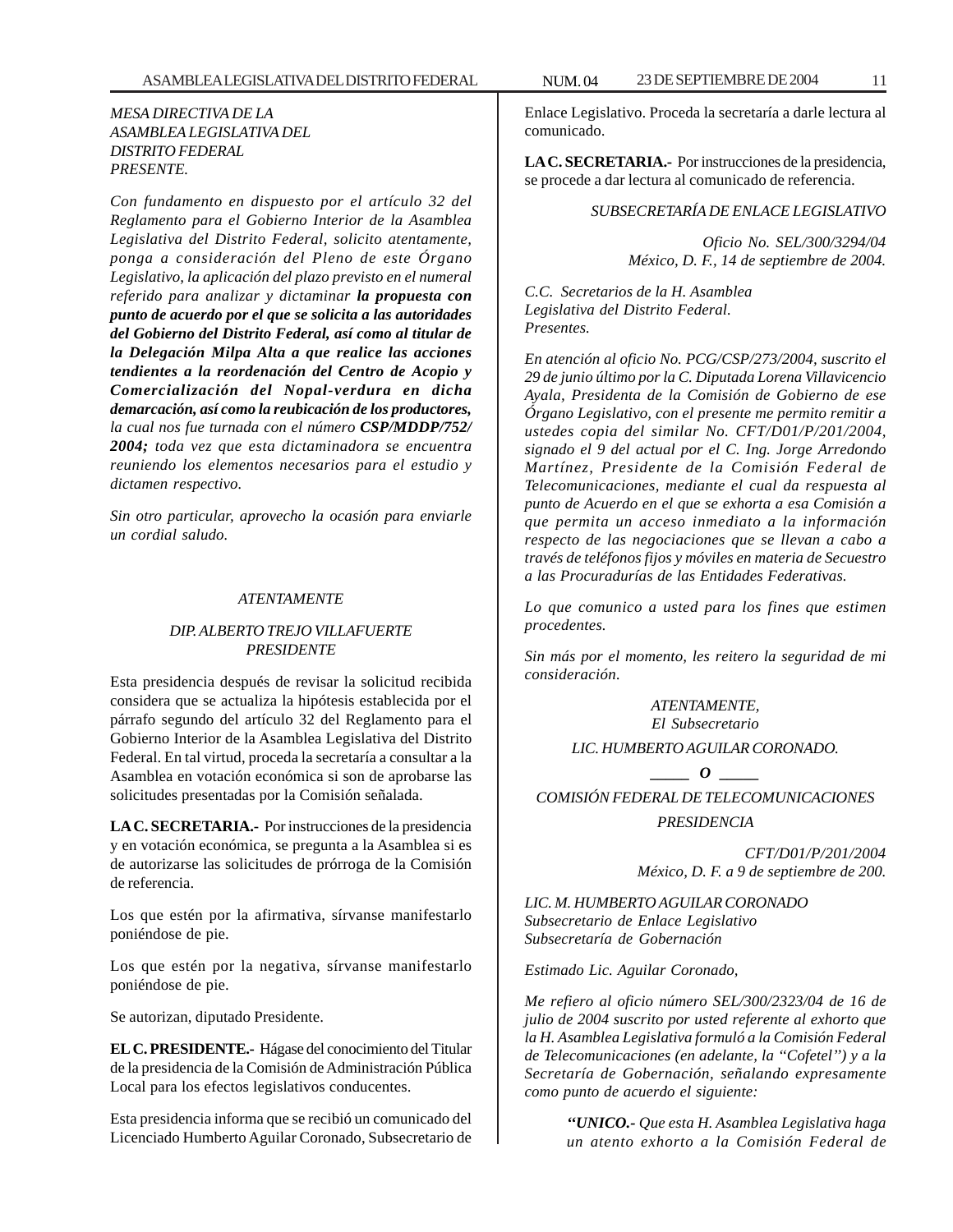#### 12 ASAMBLEA LEGISLATIVA DEL DISTRITO FEDERAL NUM. 04 23 DE SEPTIEMBRE DE 2004

*Telecomunicaciones, a la Secretaría de Gobernación a que permitan al acceso inmediato a la información respecto a las negociaciones que se lleven a cabo a través de teléfonos fijos y móviles en materia de Secuestro a las Procuradurías de las Entidades Federativas.''*

*Al respecto me permito hacer de su conocimiento que la Cofetel únicamente cuenta con la siguiente información:*

- *• Los datos de los concesionarios autorizados para prestar servicios de telecomunicaciones, ytanto de servicios de telefonía fija como móvil. Dicha información se encuentra disponible en la página de internet de Cofetel www.cft.gob.mx (En la página de Internet de cofetel www.cft.gob.mx, acceder a la sección ''Servicios de telecomunicaciones'', después de la subsección de ''Concesionarios y Permisionarios'' y seleccionar el servicio relevante (por ejemplo, ''Concesionarios de telefonía del Servicio de Telefonía Celular'')*, *e incluye el domicilio y teléfono de cada concesionario.*
- *Las series o bloques de números telefónicos que se asignan a cada concesionario autorizado para prestar el servicio local y de telefonía local. Esta información se puede obtener en la página de internet de Cofetel www.cft.gob.mx (En la página de internet de Cofetel www.cft.gob.mx (En la pagina de Internet de Cofetel www.cft.gob.mx, oprimir el icono ''Consulta de Numeración'', y para saber a que concesionario pertenece determinado número telefónico, insertar el número telefónico y oprimir el botón de ''consulta''.)*

*Es importante señalar que la Cofetel no está facultada para intervenir llamadas telefónicas, ni comunicaciones de ningún tipo. Así mismo la Cofetel carece de los registros de llamadas telefónicas (por ejemplo, llamadas entrantes, llamadas salientes, duración de llamadas), toda ve<z que dicha información sólo la tienen los concesionarios. De esta manera, la Cofetel no está en posibilidad de atender el atento exhorto enviado por la H. Asamblea Legislativa del Distrito Federal.*

*Sin otro particular, reitero las seguridades de mi atenta y distinguida consideración.*

*Atentamente*

*El Presidente Ing. Jorge Arredondo Martínez*

*\_\_\_\_\_ O \_\_\_\_\_*

Cumplida su instrucción, diputado Presidente.

**EL C. PRESIDENTE.-** Esta Asamblea queda debidamente enterada.

A continuación para presentar una iniciativa de reformas y adiciones a la Ley de Residuos Sólidos, se concede el uso de la tribuna a la diputada Sara Figueroa, del Partido Verde Ecologista de México.

**LA C. DIPUTADA SARA GUADALUPE FIGUEROA CANEDO.-** Con su venia, señor Presidente.

Compañeras y compañeros diputados:

*COMISIÓN DE PRESERVACIÓN DEL MEDIO AMBIENTE Y PROTECCIÓN ECOLÓGICA*

#### *INICIATIVA DE REFORMAS yY ADICIONES A LA LEY DE RESIDUOS SÓLIDOS DEL DISTRITO FEDERAL*

*Honorable Asamblea Legislativa del Distrito Federal, III Legislatura:*

*Los suscritos diputados integrantes del Grupo Parlamentario del Partido Verde Ecologista de México de esta Honorable Asamblea Legislativa, con fundamento en lo dispuesto en los artículos 122 Apartado C Base Primera fracción V inciso j) de la Constitución Política de los Estados Unidos Mexicanos, 42 fracción XIV y 46 fracción I del Estatuto de Gobierno del Distrito Federal, 10 fracción I, 17 fracción IV de la Ley Orgánica de la Asamblea Legislativa del Distrito Federal y 82 fracción I del Reglamento Interior de la Asamblea Legislativa del Distrito Federal, sometemos a consideración de este Pleno Legislativo la presente* INICIATIVA DE REFORMAS A LA LEY DE RESIDUOS SÓLIDOS DEL DISTRITO FEDERAL**,** *al tenor de la siguiente:*

#### *EXPOSICIÓN DE MOTIVOS*

*La problemática que actualmente enfrenta el Distrito Federal y casi todos los países del mundo respecto a los residuos sólidos, se debe principalmente a la falta de opciones ambientales en el mercado y al manejo inadecuado de los residuos, lo cual provoca afectaciones ambientales y a la salud.*

*El mal manejo de los desechos comienza por la mezcla de los desechos sólidos, provoca la contaminación de unos productos con otros lo cual impide su aprovechamiento para reutilización, reciclaje y composteo. De ahí que la Ley de Residuos Sólidos del Distrito Federal ha establecido como uno de los objetivos principales de la separación desde la fuente de generación. Sin embargo las fracciones de segregación que se plantean actualmente resultan insuficientes, ya que todos los residuos con alguna característica de peligrosidad, así como los sanitarios representan un foco de contaminación para el resto de los desechos, razón por la cual es necesario mantenerlos separados. ¿De qué nos serviría una composta contaminada con restos de pesticidas o de pilas?*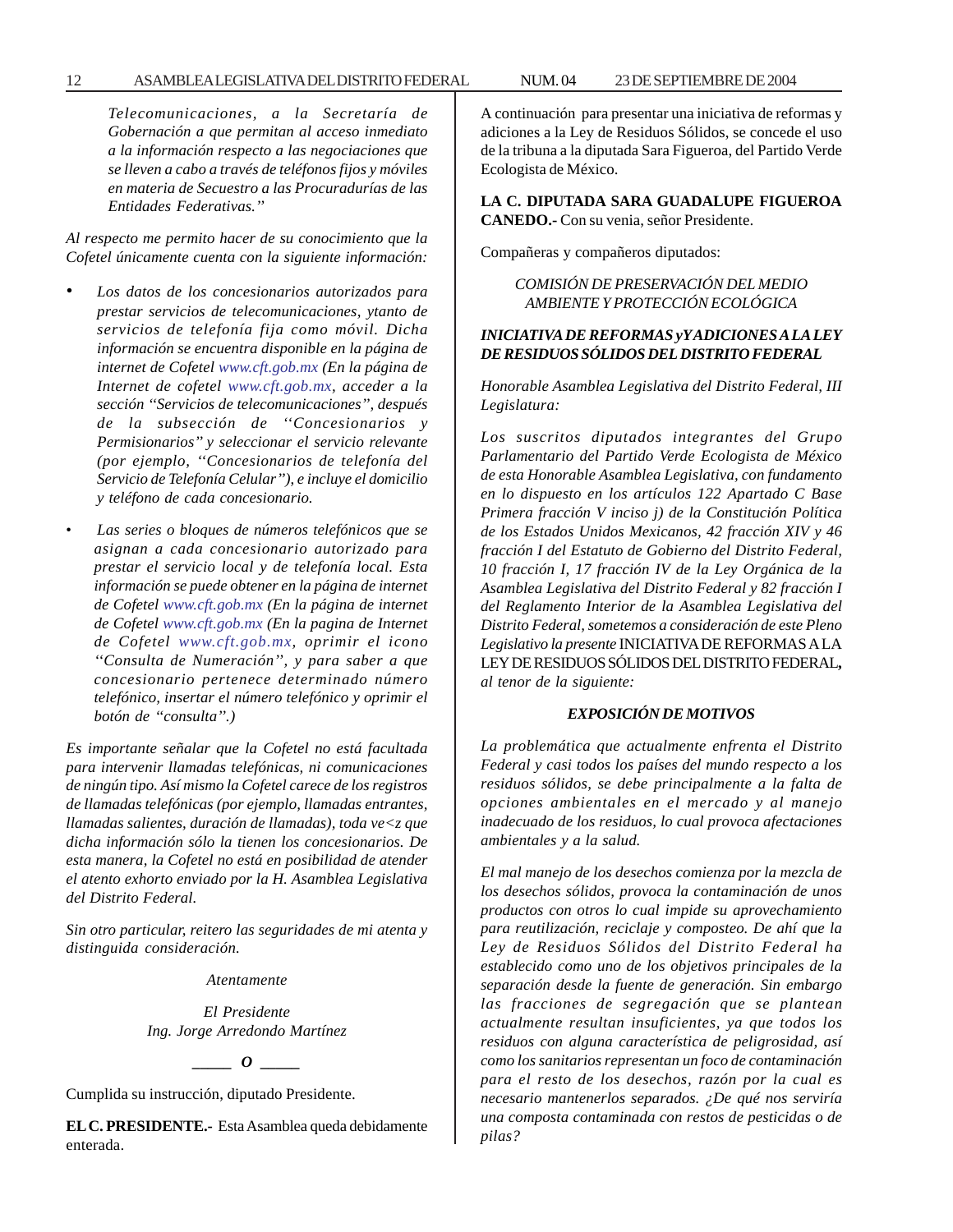*Así mismo, el manejo ambientalmente adecuado de los residuos también radica en una apropiada disposición final o tratamiento de los mismos. Deben elegirse los sitios, métodos y tecnologías para depositar y tratar los residuos de manera que no se perjudique al ambiente respetando así el principio general de derecho ambiental de proteger el medio ambiente para las futuras generaciones, así como el preventivo.*

*Sin embargo, en este momento crítico para el Distrito Federal, no podemos darnos a la tarea de cerrar la puerta a opciones de tratamiento o disposición final que puedan resolver parte de la problemática de los residuos, pero sí es necesario plantear los lineamientos básicos para avanzar paulatinamente hacia un manejo adecuado que nos genere contaminantes más peligrosos que los propios desechos sólidos. De ahí que, con el fin de no incrementar la afectación ambiental a partir del manejo de los residuos, es necesario limitar la generación de cierto tipo de compuestos.*

*Por lo anterior y con fundamento en lo dispuesto en los artículos 122 apartado C Base Primera, fracción V incisos j), k) y l) de la Constitución Política de los Estados Unidos Mexicanos, 42 fracciones XIV, XV y XVI del Estatuto de Gobierno, así como 10 fracción I y II, 11, 17 fracción IV, 83 fracción I y 84 de la Ley Orgánica de la Asamblea Legislativa del Distrito Federal y por el artículo 82 fracción I del Reglamento para el Gobierno Interior de la Asamblea Legislativa del Distrito Federal, somete a la consideración de la Honorable Asamblea Legislativa, la siguiente:*

#### *INICIATIVA DE REFORMA A LA LEY DE RESIDUOS SÓLIDOS DEL DISTRITO FEDERAL.*

*Artículo 3.*

*…*

*XXXI Bis. Residuos domiciliarios de manejo especial: Todos aquellos que consistan y/o contengan sustancias químicas líquidas, metales pesados y/o que afecten negativamente a los otros residuos al entrar en contacto con ellos, tales como pinturas, tintes, barnices, termómetros, baterías eléctricas, medicinas caducas, equipo electrónico; así como también todos aquellos que se desechan una vez que entran en contacto con fluidos y secreciones corporales, tales como pañales desechables, papel de baño, toallas sanitarias, jeringas, gasas, abatelenguas, algodón, vendas, y los demás que determine el reglamento.*

*XXXII…*

*XXXVII…*

*Artículo 33. Todo generador de residuos sólidos debe separarlos en orgánicos, inorgánicos y domiciliarios de*

*manejo especial, dentro de sus domicilios, empresas, establecimientos mercantiles, industriales y de servicios, instituciones públicas y privadas, centros educativos y dependencias gubernamentales y similares, debiendo segregar los domiciliarios de manejo especial en dos fracciones de la siguiente manera:*

*I .Residuos que consistan y/o contengan sustancias químicas líquidas, metales pesados y/o que afecten negativamente a los otros residuos al entrar en contacto con ellos, tales como pinturas, tintes, barnices, termómetros, baterías eléctricas, medicinas caducas, equipo electrónico, y los demás que determine el reglamento;*

*II. Residuos que se desechan una vez que entran en contacto con fluidos y secreciones corporales, tales como pañales desechables, papel de baño, toallas sanitarias, jeringas, gasas, abatelenguas, algodón, vendas, y los demás que determine el reglamento.*

*Artículo 31.*

*…*

*X. Los residuos domiciliarios de manejo especial;*

*XI. Los demás que determine el Reglamento.*

*Los residuos domiciliarios de manejo especial deben ser recolectados de manera gratuita y su manejo será responsabilidad del Gobierno del Distrito Federal, quien deberá elaborar un plan de manejo para los mismos. Lo anterior sin perjuicio de lo establecido por el artículo 38 párrafo último.*

*Artículo 48.*

*…*

*La Secretaría emitirá norma ambiental para el Distrito Federal en los términos establecidos en el artículo 37 de la Ley Ambiental del Distrito Federal y demás aplicables, que establezca los requisitos o especificaciones, condiciones, parámetros y límites permisibles en el desarrollo de una actividad humana relacionada con el tratamiento térmico de los residuos sólidos y que sus emisiones puedan causar daño al ambiente y a la salud humana, quedando prohibida la generación de dioxinas y furanos a la atmósfera, suelo y agua.*

*…*

#### *TRANSITORIOS*

*PRIMERO.- El presente decreto entrará en vigor al día siguiente de su publicación en la Gaceta Oficial del Distrito Federal.*

*SEGUNDO.- La separación de los residuos domiciliarios de manejo especial, entrará en vigor el 1º de octubre del año 2005.*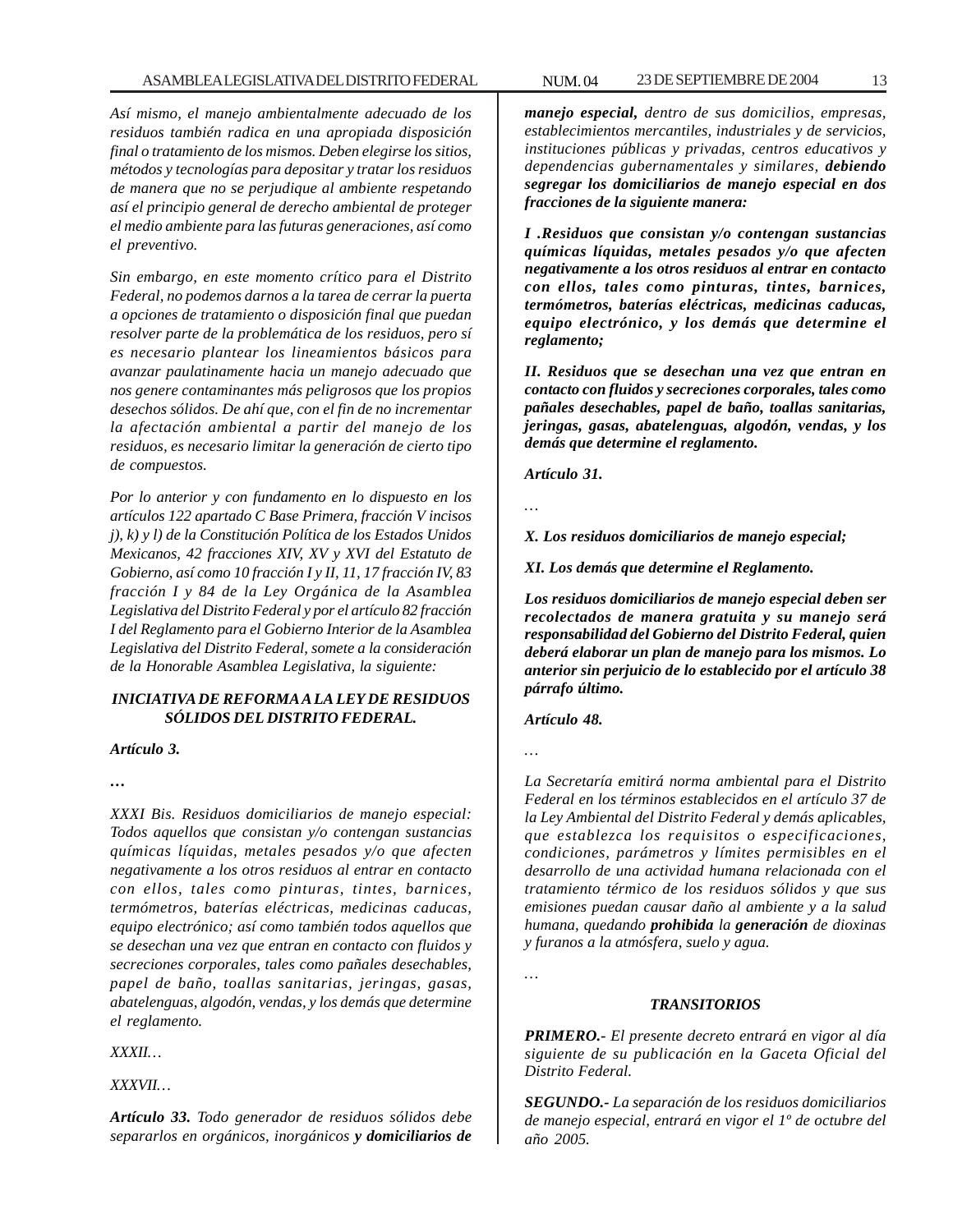*Por el Grupo Parlamentario del Partido Verde Ecologista de México: Dip. Arturo Escobar y Vega, Dip. Bernardo de la Garza Herrera, Dip. Sara Guadalupe Figueroa Canedo.*

*Dado en el salón de sesiones de la Asamblea Legislativa del Distrito Federal a los veintitrés días del mes de septiembre de dos mil cuatro.*

Por economía procesal, solicito a la presidencia de la Mesa Directiva se inserte íntegra en el Diario de Debates, así como que la misma sea turnada para su análisis a la Comisión de Preservación del Medio Ambiente y Protección Ecológica.

#### **LA C. PRESIDENTA, DIPUTADA MARÍA GUADALUPE CHAVIRA DE LA ROSA.-** Gracias, diputada.

Con fundamento en lo dispuesto por los artículos 36 fracciones V y VII; 84 de la Ley Orgánica de la Asamblea Legislativa del Distrito Federal, 28 y 83 del Reglamento para su Gobierno Interior, se turna para su análisis y dictamen a la Comisión de Preservación del Medio Ambiente y Protección Ecológica.

Para presentar una iniciativa de reformas y adiciones a la Constitución Política de los Estados Unidos Mexicanos y al Estatuto de Gobierno del Distrito Federal, se concede el uso de la tribuna al diputado Arturo Escobar y Vega, del grupo parlamentario del Partido Verde Ecologista de México.

#### **EL C. DIPUTADO ARTURO ESCOBAR Y VEGA.-** Gracias señora Presidenta.

#### **LA C. PRESIDENTA.-** Diputado, me permite un segundito.

Le ruego a las señoras y señores diputados prestar atención al orador y poder ocupar sus curules para escuchar con atención al diputado que está en turno.

#### **EL C. DIPUTADO ARTURO ESCOBAR Y VEGA.-** Gracias diputada.

Con el plazo actual en que dichas propuestas son entregadas no existe el tiempo suficiente para su adecuado examen y discusión. Poco más de un mes de estudio en un tema tan importante como el que nos ocupa, trae como resultado insatisfacciones y confrontaciones en lo que se pierde el desarrollo del país y por supuesto de los capitalinos.

Por su parte y argumento más importante resulta el atender que la cercanía del final proceso de aprobación del paquete financiero con el término del período de sesiones ordinarias y del propio ejercicio fiscal, genera un alto grado de incertidumbre entre la ciudadanía, pues al aprobarse nuevos ingresos o cambiarse las tasas de los que permanecen o de concederse nuevas extensiones, los contribuyentes no cuentan con el tiempo necesario para conocer las modificaciones que sean aprobadas por esta Soberanía y que se publican por el Jefe de Gobierno, lo que trae como consecuencia que surjan innumerables cantidades de instrumentos legales que suspenden por vía incidental los efectos de lo que se aprueba y es ley vigente en materia tributaria.

#### *GRUPO PARLAMENTARIO DEL PVEM*

*INICIATIVA CON PROYECTO QUE REFORMA Y ADICIONA EL ARTÍCULO 122, APARTADO C) BASE PRIMERA, FRACCIÓN V, INCISO B) DE LA CONSTITUCIÓN POLÍTICA DE LOS ESTADOS UNIDOS MEXICANOS, ASÍ COMO EL ARTÍCULO 42 FRACCIÓN SEGUNDA DEL ESTATUTO DE GOBIERNO DEL DISTRITO FEDERAL*

*México, D. F., 23 de Septiembre de 2004.*

#### *HONORABLE ASAMBLEA:*

*Los firmantes, Diputados integrantes del Grupo Parlamentario del Partido Verde Ecologista de México, con fundamento en lo dispuesto en lo dispuesto en los artículos 122, Apartado C), Base Primera, fracción V, inciso b ), de la Constitución Política de los Estados Unidos Mexicanos; 42 fracción II y 46 fracción I del Estatuto de Gobierno del Distrito Federal, 10 fracción II, 17 fracción V y 83 fracción I de la Ley Orgánica de la Asamblea Legislativa del Distrito Federal, así como los artículos 82 y 87 del Reglamento para el Gobierno Interior de la Asamblea Legislativa del Distrito Federal, sometemos a la consideración del Pleno de esta Soberanía la Iniciativa con proyecto que reforma y adiciona el artículo 122, Apartado C) Base Primera, fracción V, inciso b) de la Constitución Política de los Estados Unidos Mexicanos, así como el artículo 42 fracción segunda del Estatuto de Gobierno del Distrito Federal, la que previa aprobación de esta representación popular habrá de presentarse a la Cámara de Diputados del H. Congreso de la Unión, bajo la siguiente:*

#### *EXPOSICIÓN DE MOTIVOS*

*Como todos sabemos, nuestra Constitución Política señala que en los Estados Unidos Mexicanos se denomina Ley de Ingresos, al ordenamiento jurídico aprobado por el Poder Legislativo, para que tenga vigencia durante el año siguiente a partir de la fecha de su promulgación y publicación y en el cual quedan establecidos los conceptos por los que el gobierno puede captar recursos financieros a fin de cubrir su presupuesto de egresos, formando en su conjunto el paquete financiero de un ejercicio fiscal.*

*En este sentido, a lo largo de la vida política de México, a los Poderes de la Federación se le han dado desde el máximo ordenamiento legal diversas fechas para presentar y aprobar el Presupuesto de Egresos y la Ley de Ingresos. Por lo que hace al Distrito Federal y a sus*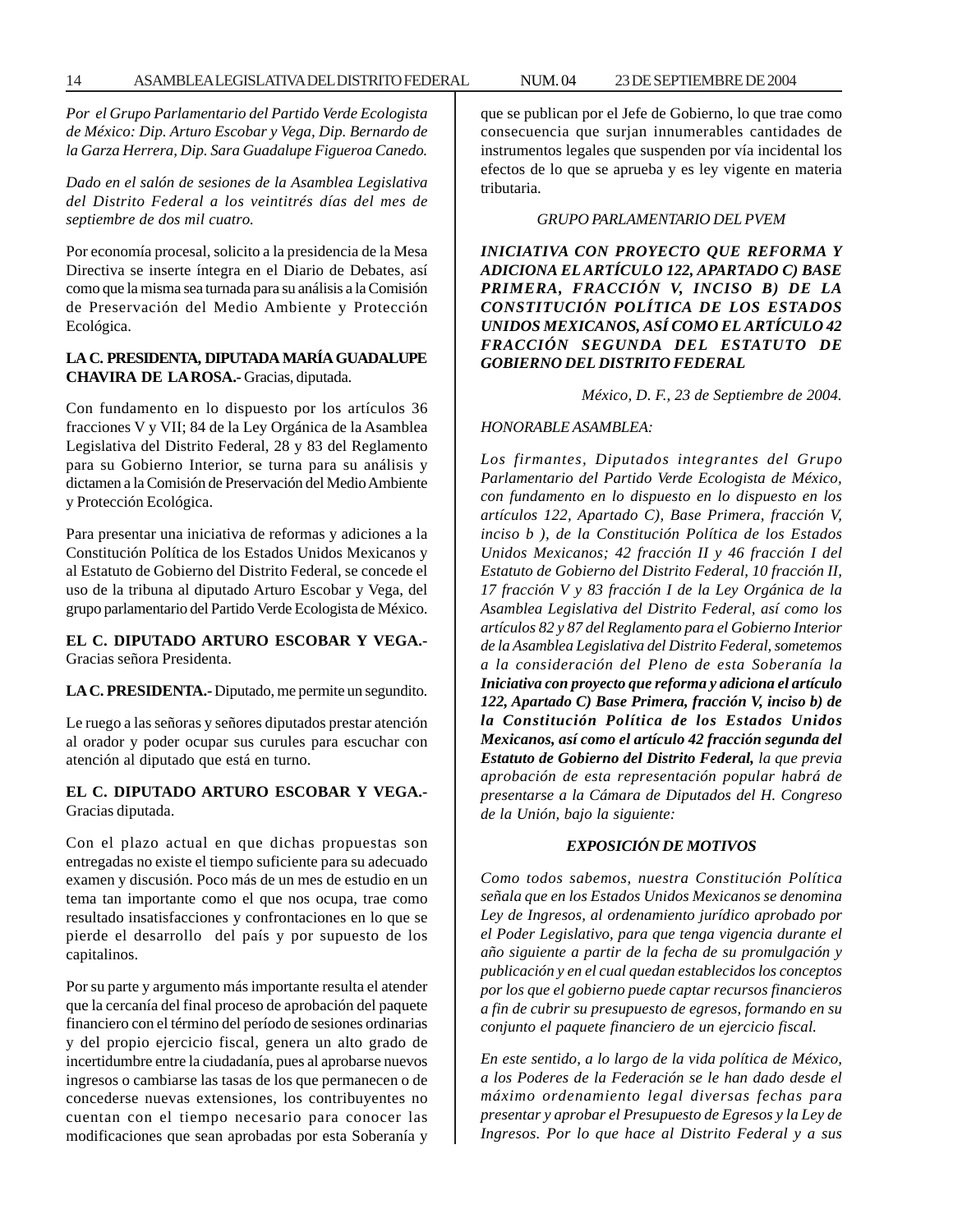#### ASAMBLEA LEGISLATIVA DEL DISTRITO FEDERAL NUM. 04 23 DE SEPTIEMBRE DE 2004 15

*recientes facultades legislativas, el Artículo 122 de nuestra Carta Magna y el Estatuto de Gobierno, le atribuyen a la Asamblea Legislativa la facultad de examinar, discutir y analizar anualmente el Presupuesto de Egresos y la Ley de Ingresos del Distrito Federal, aprobando primero las contribuciones que resulten necesarias en congruencia con lo que se establece a nivel nacional.*

*Esta facultad, la cual le otorgan los ordenamientos jurídicos vigentes y que resulta de suma importancia para la vida económica de la ciudad, merece tener un tratamiento y procesamiento adecuado, no sólo debe de percibirse como una instancia para la aprobación de los presupuestos del Jefe de Gobierno.*

*En este sentido, abatir los principales obstáculos que sobresalen dentro del proceso, resulta una necesidad, dentro de ellos podemos mencionar que el plazo por el cual dispone la Asamblea Legislativa para estudiarlo, discutirlo y aprobarlo resulta insuficiente, derivado del plazo máximo con el que cuenta el Jefe de Gobierno para la presentación de la Iniciativa de Ley de Ingresos y el Proyecto de Presupuesto de Egresos del Distrito Federal.*

*De igual forma, es necesario destacar, que los documentos antes enunciados se presentan a consideración del Legislativo, para su estudio, discusión y eventual aprobación, cuando el período ordinario de sesiones va muy avanzado, dicha situación tensa y desborda el proceso de negociación, ya que no hay tiempo suficiente para dar cauce al normal surgimiento de diferencias que es necesario conciliar con una clara y sólida argumentación, con retroalimentación de puntos de vista de las partes y bajo un espíritu de amplia colaboración, en beneficio del interés nacional.*

*Con el plazo actual en dichas propuestas son entregadas, no existe el tiempo suficiente para su adecuado examen y discusión. Poco más de un mes de estudio, en un tema tan importante como el que nos ocupa, trae como resultado insatisfacciones y confrontaciones en los que pierde el desarrollo del país y de los capitalinos.*

*Por su parte, y argumento más importante resulta el atender que la cercanía del fin del proceso de aprobación del paquete financiero, con el término del período de sesiones ordinarias y del propio ejercicio fiscal, genera un alto grado de incertidumbre entre la ciudadanía, pues al aprobarse nuevos ingresos o cambiarse las tasas de los que permanece o al concederse nuevas exenciones; los contribuyentes no cuentan con el tiempo suficiente para dar cause al normal surgimiento de diferencias que es necesario conciliar con una clara y sólida argumentación, con retroalimentación de puntos de vista de las partes y bajo un espíritu de amplia colaboración, en beneficio del interés nacional.*

*Los contribuyentes no cuentan con el tiempo suficiente para conocer las modificaciones que se aprobaron por* *esta Soberanía y que se publican por el Jefe de Gobierno, lo que trae como consecuencia que surja una innumerable cantidad de instrumentos legales que suspendan vía incidental los efectos de los que se aprueba y es Ley vigente en materia tributaria.*

*Por lo anterior, el Grupo Parlamentario del Partido Verde Ecologista de México, propone a través de la iniciativa que hoy se somete a consideración de esta Soberanía y la cual a de seguir el curso formal que se le marca, reformar la Constitución Política de los Estados Unidos Mexicanos y el Estatuto de Gobierno del Distrito Federal, a fin de cambiar la fecha en que el Jefe de Gobierno del Distrito Federal debe entregar la iniciativa de Ley de Ingresos y el Proyecto de Presupuesto de Egresos del Distrito Federal, a esta Asamblea Legislativa. Además de establecer una fecha para que el paquete financiero en comento sea aprobado por este órgano de gobierno, de tal manera que, su publicación y el inicio de su ejercicio en forma oportuna, beneficie plenamente a los ciudadanos.*

*Con ello también, se podría realizar los trámites necesarios para la oportuna asignación de los recursos y para que desde principios del mes de enero, se dé inicio con la operación de los distintos programas y proyectos que se marcan en el Presupuesto y no en meses posteriores como actualmente sucede, elevando así la eficiencia de la Administración Pública, permitiéndole dar cumplimiento a los objetivos establecidos, reducir la presencia de subejercicios en el gasto y beneficiar la actividad económica en su conjunto.*

*De igual forma se permitiría impulsar la colaboración entre órganos Ejecutivo y Legislativo en el proceso presupuestario, con el objeto de contribuir un presupuesto más eficiente.*

*Por todo lo anterior, y con el fundamento antes señalado, se somete a consideración de esta H. Asamblea Legislativa del Distrito Federal, la siguiente:*

*Iniciativa con proyecto de decreto que reforma y adiciona el artículo 122, apartado C) Base Primera, fracción V, inciso b) de la Constitución Política de los Estados Unidos Mexicanos, así como el artículo 42 fracción segunda del Estatuto de Gobierno del Distrito Federal.*

*ARTÍCULO PRIMERO.- Se reforma el tercer párrafo y se adiciona un cuarto párrafo al artículo 122, inciso C, base primera, fracción V, inciso b) de la Constitución Política de los Estados Unidos Mexicanos, para quedar como sigue:*

*Artículo 122.-…*

*C. …*

*BASE PRIMERA.-…*

*V.- La Asamblea Legislativa, en los términos del Estatuto de Gobierno, tendrá las siguientes facultades:*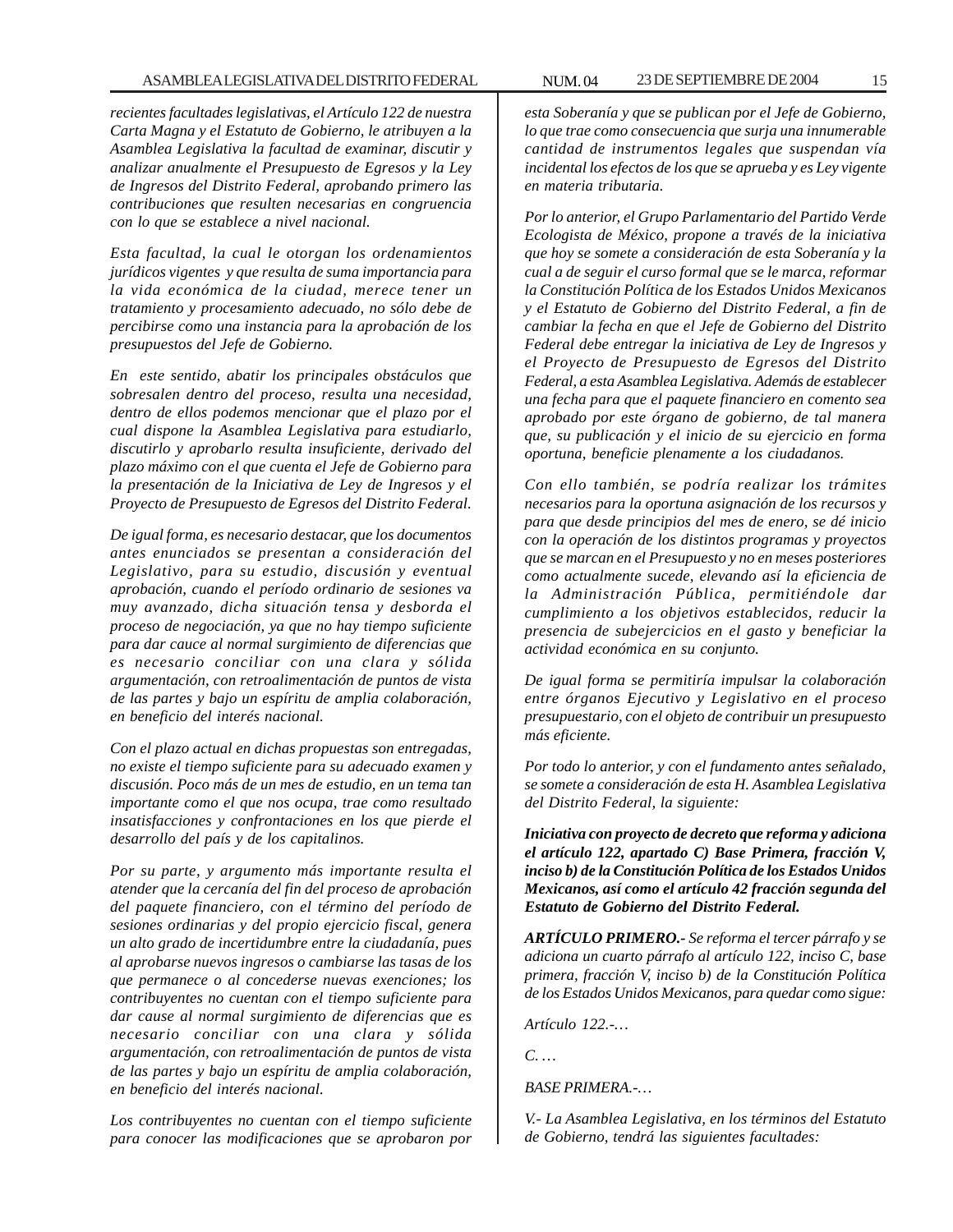*b) Examinar, discutir y aprobar anualmente el Presupuesto de Egresos y la Ley de Ingresos del Distrito Federal, aprobando primero las contribuciones necesarias para cubrir el presupuesto.*

*Dentro de la Ley de Ingresos, no podrán incorporarse montos de endeudamiento superiores a los que haya autorizado previamente el Congreso de la Unión para el financiamiento del Presupuesto de Egresos del Distrito Federal.*

*La facultad de iniciativa respecto de la ley de ingresos y el presupuesto de egresos corresponde exclusivamente al Jefe de Gobierno del Distrito Federal. El plazo para su presentación concluye el 22 de septiembre. La Asamblea Legislativa del Distrito Federal, deberá aprobar el Presupuesto de Egresos de la Federación a más tardar el día 15 del mes de noviembre.*

#### *Cuando ocurra la elección ordinaria del Jefe de Gobierno del Distrito Federal, la fecha límite de presentación será el 20 de diciembre.*

*La Asamblea Legislativa formulará anualmente su proyecto de presupuesto y lo enviará oportunamente al Jefe de Gobierno del Distrito Federal para que este lo incluya en su iniciativa.*

*Serán aplicables a la hacienda pública del Distrito Federal, en lo que no sea incompatible con su naturaleza y su régimen orgánico de gobierno, las disposiciones contenidas en el segundo párrafo del inciso C) de la fracción IV del artículo 115 de esta Constitución;*

*ARTÍCULO SEGUNDO.- Se retoma la fracción XII del artículo 67; del Estatuto de Gobierno del Distrito Federal, para quedar como sigue:*

*ARTÍCULO 67.- Las facultades y obligaciones del Jefe de Gobierno del Distrito Federal son las siguientes:*

*I. …*

*XII.- Presentar a la Asamblea Legislativa del Distrito Federal a más tardar el día veintidós de septiembre, la iniciativa de Ley de Ingresos y el Proyecto de Presupuesto de Egresos para el año inmediato siguiente, o hasta el día veinte de diciembre, cuando inicia su encargo de dicho mes.*

#### *La Asamblea Legislativa del Distrito Federal, deberá aprobar el Presupuesto de Egresos de la Federación a más tardar el día 15 del mes de noviembre con excepción del año en que inicie el encargo.*

*El Secretario encargado de las finanzas del Distrito Federal comparecerá ante la Asamblea Legislativa para explicar la iniciativa de Ley de Ingresos y el Proyecto de Presupuesto de Egresos del Distrito Federal para el año siguiente;*

#### *TRANSITORIO*

*ÚNICO. El presente decreto entrará en vigor al día siguiente al de su publicación en el Diario Oficial de la Federación.*

*Dado en la Asamblea Legislativa del Distrito Federal, a los 23 días del mes de septiembre de 2004.*

*Firman los diputados del Partido Verde Ecologista de México: Dip. Bernardo de la Garza Herrera y Dip. Arturo Escobar y Vega.*

Gracias, Presidenta.

**LA C. PRESIDENTA.-** Gracias, diputado Arturo Escobar y Vega. Con fundamento en lo dispuesto por los artículos 36 fracciones V y VII, 84 de la Ley Orgánica de la Asamblea Legislativa del Distrito Federal, 28 y 83 del Reglamento para su Gobierno Interior, se turna para su análisis y dictamen a la Comisión de Estudios Legislativos y Prácticas Parlamentarias.

El siguiente punto del orden del día es la discusión y en su caso aprobación del Dictamen que presentan las Comisiones Unidas de Desarrollo Metropolitano y de Preservación del Medio Ambiente y Protección Ecológica, a la Propuesta con Punto de Acuerdo en relación a la Comisión Ambiental Metropolitana.

En virtud de que el dictamen fue distribuido entre los diputados y diputadas, en términos de lo dispuesto por el artículo 115 del Reglamento para el Gobierno Interior de la Asamblea Legislativa del Distrito Federal, proceda la secretaría a consultar a la Asamblea, en votación económica, si se dispensa la lectura del mismo y se somete a discusión en lo inmediato.

**EL C. SECRETARIO, DIPUTADO MIGUEL ANGEL SOLARES CHÁVEZ.-** Por instrucciones de la presidencia, y en votación económica, se consulta a la Asamblea si es de dispensarse la lectura del dictamen de referencia y se somete a discusión de inmediato.

Los que estén por la afirmativa, sírvanse manifestarlo poniéndose de pie.

Los que estén por la negativa, sírvanse manifestarlo poniéndose de pie.

Dispensada la lectura, diputada Presidenta.

**LA C. PRESIDENTA.-** Gracias, diputado Secretario. Para fundamentar el dictamen, se concede el uso de la palabra a la diputada Sara Figueroa, a nombre de las Comisiones Unidas de Desarrollo Metropolitano y de Preservación del Medio Ambiente y Protección Ecológica.

**LA C. DIPUTADA SARA GUADALUPE FIGUEROA CANEDO.-** Con la venia de la presidencia.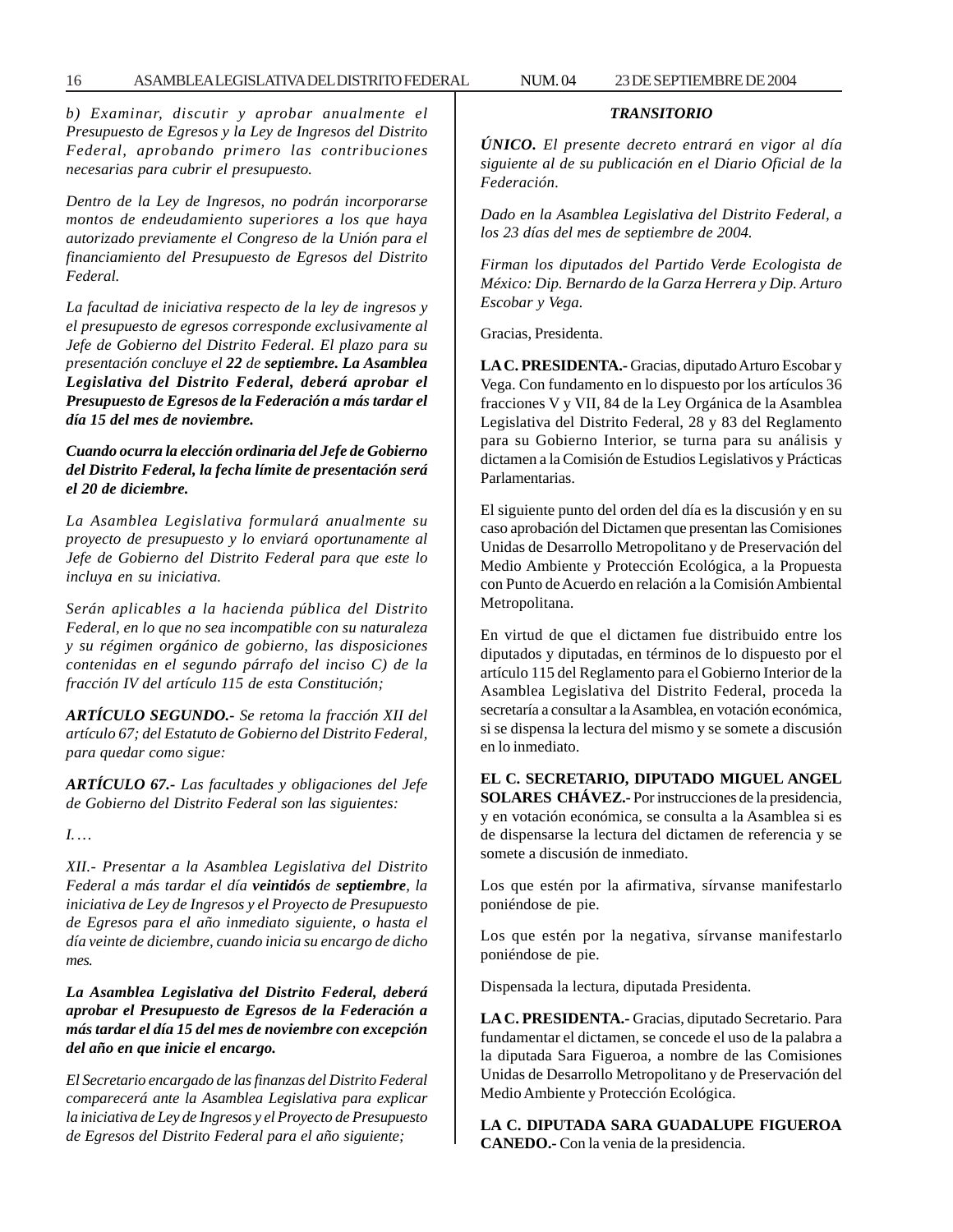Compañeros y compañeras diputados:

#### *COMISIONES UNIDAS DE DESARROLLO METROPOLITANO Y DE PRESERVACIÓN DEL MEDIO AMBIENTE Y PROTECCIÓN ECOLÓGICA*

*DICTAMEN QUE PRESENTAN LAS COMISIONES UNIDAS DE DESARROLLO METROPOLITANO Y DE PRESERVACIÓN DEL MEDIO AMBIENTE Y PROTECCIÓN ECOLÓGICA, A LA PROPUESTA CON PUNTO DE ACUERDO EN RELACIÓN A LA COMISIÓN AMBIENTAL METROPOLITANA.*

#### *HONORABLE ASAMBLEA LEGISLATIVA*

*A las Comisiones Unidas de Desarrollo Metropolitano y de Preservación del Medio Ambiente y Protección Ecológica, les fue turnada para su estudio, análisis y dictamen, el día 23 de junio del 2004, la Propuesta con Punto de Acuerdo en relación a la Comisión Ambiental Metropolitana, presentada por los diputados integrantes del grupo parlamentario del Partido Verde Ecologista de México.*

*Con fundamento en lo establecido en los artículos 62, 63 y 64 de la Ley Orgánica, 28, 29, 32, 33, 83 y 84 del Reglamento para el Gobierno Interior, ambos de la Asamblea Legislativa del Distrito Federal, las Comisiones que suscriben someten a la consideración de esta Honorable Asamblea el presente dictamen, al tenor de lo siguientes:*

#### *ANTECEDENTES*

*I.- Con fecha 23 de junio del 2004 la Mesa Directiva de la Diputación Permanente de esta H. Asamblea Legislativa mediante oficio CSP/MDDP/471/2004, turnó a las Comisiones Unidas de Desarrollo Metropolitano y de Preservación del Medio Ambiente y Protección Ecológica para su estudio, análisis y dictamen una Propuesta con Punto de Acuerdo con relación a la Comisión Ambiental Metropolitana, presentada por los diputados integrantes del grupo parlamentario del Partido Verde Ecologista de México.*

*II.- En el estudio, discusión y análisis de la Propuesta de Punto de Acuerdo de referencia, estas Comisiones Unidas de Desarrollo Metropolitano y de Preservación del Medio Ambiente y Protección Ecológica, se reunieron a las 12:30 horas del día 5 de agosto de 2004; emitiendo el presente dictamen con los siguientes:*

#### *CONSIDERANDOS*

*PRIMERO.- Que con fecha 17 de septiembre del 1996, fue publicado en el Diario Oficial de la Federación el convenio de coordinación por el cual se crea la Comisión Ambiental Metropolitana, la cual cuenta entre sus funciones con la de establecer criterios y lineamientos*

*para la integración de los programas, proyectos y acciones especiales para prevenir y controlar la contaminación ambiental y para proteger y restaurar los recursos naturales de la Zona Conurbada y su área de influencia ecológica, los cuales se especificarán en las acciones obligatorias para las Secretarías de Gobierno Federal, el Estado, el Gobierno del Distrito Federal y los organismos integrantes.*

*SEGUNDO.- Que la Comisión Ambiental Metropolitana se integra por un presidente, miembros de carácter permanente, eventual, invitados, un consejo consultivo y un secretario técnico. Como miembros permanentes se encuentran, el Secretario de Medio Ambiente y Recursos Naturales, el Jefe de Gobierno del Distrito Federal y el Gobernador del Estado de México. Entre los miembros eventuales se encuentran: el Secretario de Gobernación, Hacienda, Desarrollo Social, Energía, Salud y los demás que se establecen en el Convenio de Coordinación por el cual se crea la Comisión en comento, su presidencia es bianual y rotativa. El Consejo Consultivo se integra por representantes de la comunidad científica, especialistas de reconocido prestigio en materia ecológica y miembros de los sectores social y privado.*

*TERCERO.- El Consejo Consultivo de la Comisión Ambiental Metropolitana formula opiniones y propuestas respecto a las políticas, programas, proyectos y acciones ambientales a fin de coadyuvar a la toma de decisiones por parte de la Comisión. En este Consejo se podrán invitar a participar a las Cámaras de Diputados, Senadores, a la Asamblea Legislativa y a la Legislatura del Estado de México.*

*CUARTO.- Que adicionalmente al Consejo Consultivo, la Comisión cuenta con los siguientes grupos de trabajo, que señala el Reglamento de la misma Comisión:*

*1.-Planeación Ambiental y Ordenamiento Ecológico Territorial.*

- *2.- Educación y Capacitación Ambiental.*
- *3.- Calidad de Aire.*
- *4.- Calidad de Agua.*
- *5.- Calidad de Suelo y Subsuelo y Manejo de Residuos.*
- *6.- Recursos Naturales y Áreas Protegidas.*

*7.- Ruido, Vibraciones, Energía Térmica, Lumínica y Olores, y*

*8.- Los demás que acuerde el Pleno de la Comisión.*

*Los cuales tienen como funciones dar seguimiento, analizar y evaluar los avances de las políticas, proyectos, acuerdos y acciones establecidos por la Comisión, al igual*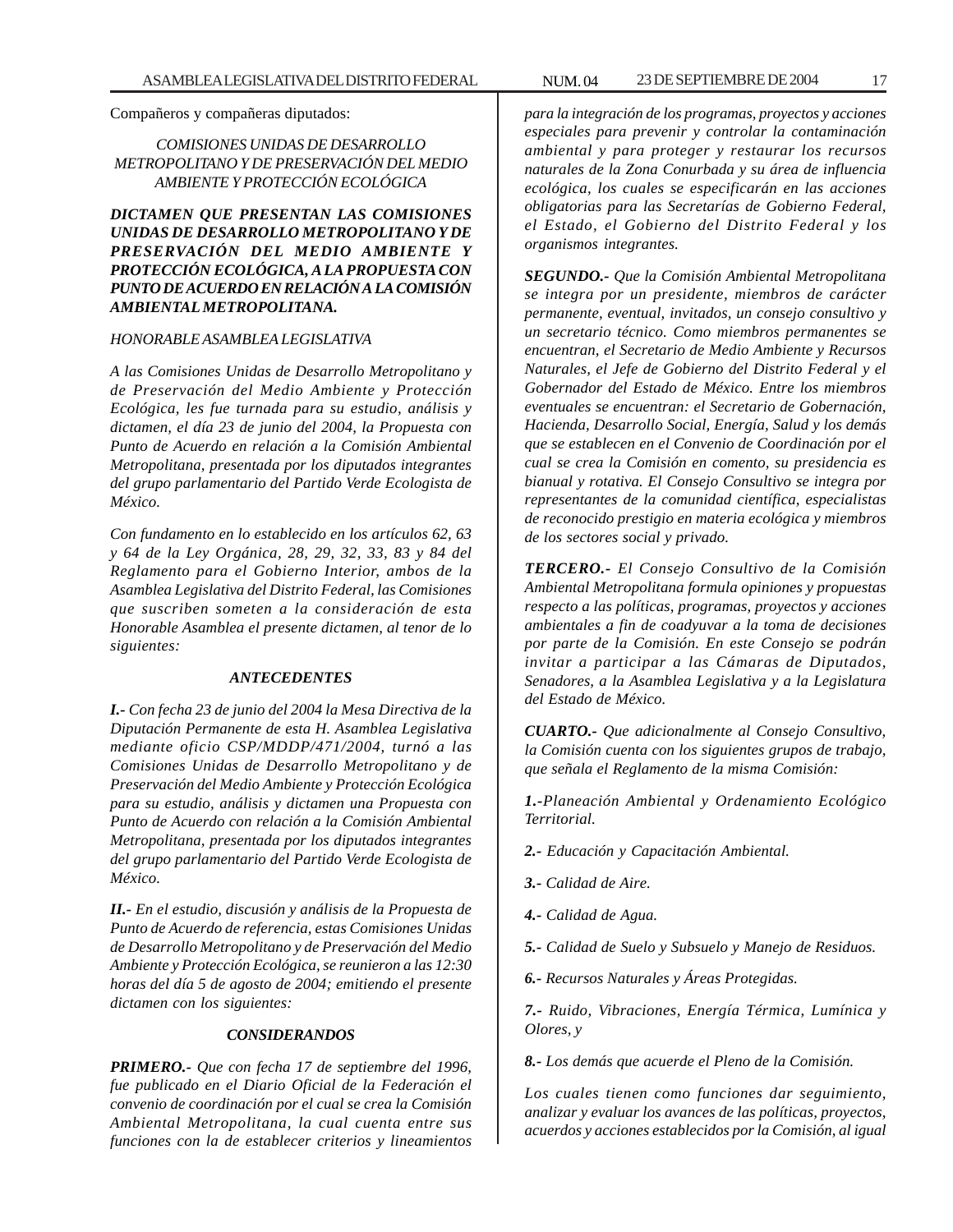18 ASAMBLEA LEGISLATIVA DEL DISTRITO FEDERAL NUM. 04 23 DE SEPTIEMBRE DE 2004

*que recopilar información relativa a las políticas y proyectos que se les asignen.*

*QUINTO.- La Comisión Ambiental Metropolitana ha desarrollado programas fundamentales con aplicación a la Zona Metropolitana del Valle de México como el Programa para Mejorar la Calidad del Aire en el Valle de México (PROAIRE 1995-2000) del que se han desprendido los Programas de Verificación Vehicular, ''Hoy No Circula'' y la Red de Monitoreo Ambiental, funcionando actualmente PROAIRE 2002-2010.*

*SEXTO.- Que dentro de este Programa para Mejorar la Calidad del Aire de la Zona Metropolitana del Valle de México (PROAIRE) se busca proteger la salud de la población a toda la Zona Metropolitana y contribuir a mantener la tendencia a la baja en el promedio anual del Índice Metropolitano de la Calidad del Aire (IMECA). Para lograr este objetivo, el PROAIRE, se estructura con base en 89 medidas clasificadas en los siguientes temas:*

*Vehículos y transporte, 38 medidas, equivalentes al 42 % del total de las medidas establecidas en el programa; Industria, 7 medidas, equivalente al 8 %; Servicios, 9 medidas, que representan el 10 %; Conservación de recursos naturales, 15 medidas, equivalente al 18 % del total; Protección a la salud, 8 medidas, que representan el 9 %; Educación ambiental, 4 medidas, que representan el 4 % del total y Fortalecimiento Institucional con 8 medidas que equivalen al 9 % del total de acciones del PROAIRE.*

*SÉPTIMO.- Que las medidas adoptadas por el PROAIRE, han sido en su mayoría enfocadas al tema de vehículos y transportes, siendo sin embargo insuficientes las medidas por lo que deberán incrementarse los esfuerzos para desincentivar el uso de vehículos particulares.*

*OCTAVO.- Que en materia de conservación de recursos naturales, el PROAIRE, sólo contempla quince acciones encaminadas a la conservación de recursos naturales, sin embargo, deberán establecerse mecanismos más claros para regenerar los recursos existentes y proteger las áreas de conservación ecológica.*

*NOVENO.- Que después de tres años en los cuales la Comisión Ambiental Metropolitana no sesionó en forma conjunta y no informó sobre los avances del Programa para Mejorar la Calidad del Aire de la Zona Metropolitana y del Valle de México (PROAIRE), el jueves 10 de junio del año en curso, la Comisión formuló una propuesta ante el Consejo Consultivo de la misma para poner a consideración la modificación al Programa ''Hoy no Circula''.*

*DÉCIMO.- Que la propuesta a la que se hace alusión en el considerando anterior, establece que a partir del mes de junio del año en curso, los vehículos modelo 1993,*

*dejarán de circular un día a la semana debido a que no podrán obtener la calcomanía cero, que les permite circular todos los días y sólo podrán obtener el engomado 1 y 2. También se plantea una restricción adicional para los vehículos modelo 1990 y anteriores, quienes actualmente sólo tienen acceso al engomado 2. Adicionalmente pretende sacar de la circulación a los modelos 1994, sin importar que cuenten con un dispositivo anticontaminante. Lo que permitirá un ajuste paulatino para que los modelos de vehículos con más de 10 años, no puedan circular a diario.*

*DÉCIMO PRIMERO.- Que si bien es cierto que se requiere una revisión o modificación del programa ''Hoy No Circula'', como lo ha mencionado el Premio Nóbel de Química, Doctor Mario Molina, también se debe revisar el umbral a partir del cual se declara contingencia ambiental, crear un sistema de trasporte público limpio y eficiente, reemplazar la flota de transporte público y aplicar normas de emisiones más estrictas a los taxis y microbuses.*

*DÉCIMO SEGUNDO.- Que la propuesta para modificar el Programa ''Hoy No Circula'', debe ser aprobada por el Pleno y por el Consejo Consultivo de la Comisión Ambiental Metropolitana, en el cual se encuentra el sector legislativo, por lo que es necesario que esta Asamblea, al tener participación en el Consejo conozca a fondo sobre el contenido de este proyecto y establezca una postura respecto a las modificaciones que se propone.*

*DÉCIMO TERCERO.- Que es de vital importancia salvaguardar la salud de los habitantes de la zona metropolitana del Valle de México, sobre todo aquella que se refiere a la salud ambiental, a través de programas aplicables al mejoramiento de la calidad del aire y por consiguiente analizar y coadyuvar a crear o mejorar dichos programas.*

*DÉCIMO CUARTO.- Que esta Soberanía puede considerarse con las autoridades involucradas en la materia para solicitar que se haga una revisión detallada de la calidad del aire en la Zona Metropolitana del Valle de México.*

*Por lo anteriormente expuesto y fundado, las Comisiones Unidas de Desarrollo Metropolitano y Prevención de Medio Ambiente y Protección Ecológica*

#### *RESUELVEN*

*ÚNICO.- Es de aprobarse el punto de acuerdo en los siguientes términos:*

*PRIMERO.- Esta Asamblea Legislativa exhorta a la Secretaría de Medio Ambiente del Gobierno del Distrito Federal, integrante de la Comisión Ambiental Metropolitana para que con este carácter, solicite se*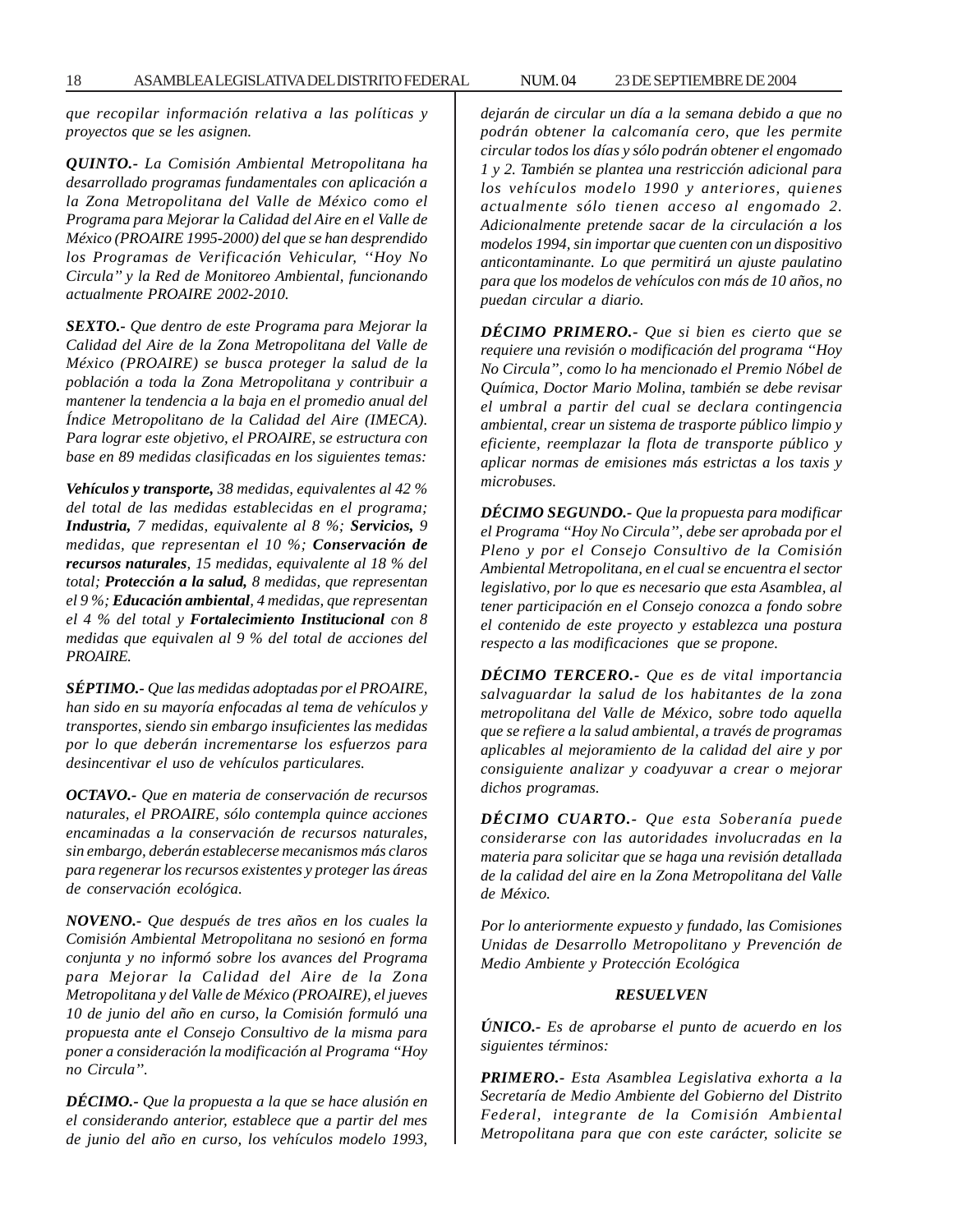*ejecuten a la brevedad posible cada una de las quince medidas establecidas en el tema número cuatro del Programa para Mejorar la Calidad del Aire de la Zona Metropolitana del Valle de México (PROAIRE), referentes a la conservación de los recursos naturales y de la misma manera promueva ante la la coordinación de la Comisión Metropolitana de Transporte y Vialidad a fin de establecer mayores medidas de control al parque vehicular del transporte público.*

*SEGUNDO.- Las Comisiones Unidas de Desarrollo Metropolitano y de Preservación del Medio Ambiente y Protección Ecológica de esta Asamblea Legislativa, podrán realizar una reunión con las autoridades, académicos, especialistas y demás integrantes de la Comisión Ambiental Metropolitana y del Consejo Consultivo siempre que estos así lo deseen, con el objeto de proporcionar información a esta Soberanía sobre los alcances y resultados de los estudios realizados hasta el momento por la Comisión Ambiental Metropolitana, así como para proporcionar mayor información sobre la propuesta de modificación al Programa ''Hoy no Circula''.*

*Firman por la Comisión de Desarrollo Metropolitano las y los diputados Carlos Alberto Flores Gutiérrez, Presidente; Jaime Aguilar Álvarez y Mazarrasa, Integrante; María Elena Torres Baltazar, Integrante; Juan Antonio Arévalo López, Integrante; Rodolfo Covarrubias Gutiérrez, Integrante.*

*Firman por la Comisión de Preservación del Medio Ambiente y Protección Ecológica las y los diputados: Sara Guadalupe Figueroa Canedo, Presidenta; Juan Manuel González Maltos, Secretario; Aleida Alavez Ruiz, Vicepresidenta; Martha Teresa Delgado Peralta, Integrante, Higinio Chávez Contreras*, *Integrante.*

Muchas gracias.

**LA C. PRESIDENTA.-** Gracias, diputada. Está a discusión el dictamen. Se abre el registro de oradores. ¿Oradores en contra?

¿Alguna o algún diputado desea razonar su voto?

Proceda la secretaría a recoger la votación nominal del dictamen en lo general y en lo particular en un solo acto.

**EL C. SECRETARIO.-** Se va proceder a recoger la votación nominal del dictamen en lo general y en lo particular en un solo acto.

De conformidad con el artículo 128 del Reglamento para el Gobierno Interior de la Asamblea, se solicita a la Coordinación de Servicios Parlamentarios hacer el anuncio correspondiente a efecto de que los diputados presentes puedan emitir su voto.

Se solicita a los diputados que al emitir su voto lo hagan en voz alta, diciendo su nombre y apellido, añadiendo la expresión ''en pro'', ''en contra'' o ''abstención''. El de la voz recogerá la votación. Comenzamos de derecha a izquierda.

#### **(Votación Nominal)**

Juan Antonio Arévalo López, a favor. Gabriela Cuevas, en pro. Jesús López, a favor. Mónica Serrano, en pro. Obdulio Ávila, en pro. Emilio Fernández, en pro. Eduardo Malpica, en pro. José Espina, en pro. Martha Delgado, en pro. Maricela Contreras, en pro. Aleida Alavez, en pro. José Jiménez, en pro. María de Lourdes Rojo e Incháustegui, en pro. Adrián Pedrozo Castillo, en pro. Andrés Lozano Lozano, en pro. Araceli Vázquez Camacho, en pro. Gabriela González, en pro. Carlos Alberto Flores, a favor. María Teresita Aguilar, a favor. Irma Islas, en pro. Alejandra Barrales, en pro. Alfredo Hernández Raigosa, a favor. Francisco Chiguil, en pro. Silvia Oliva Fragoso, en pro. Elio Bejarano, en pro. Alberto Trejo Villafuerte, en pro. Lourdes Alonso, en pro. María Elena Torres, en pro. González Maltos, a favor.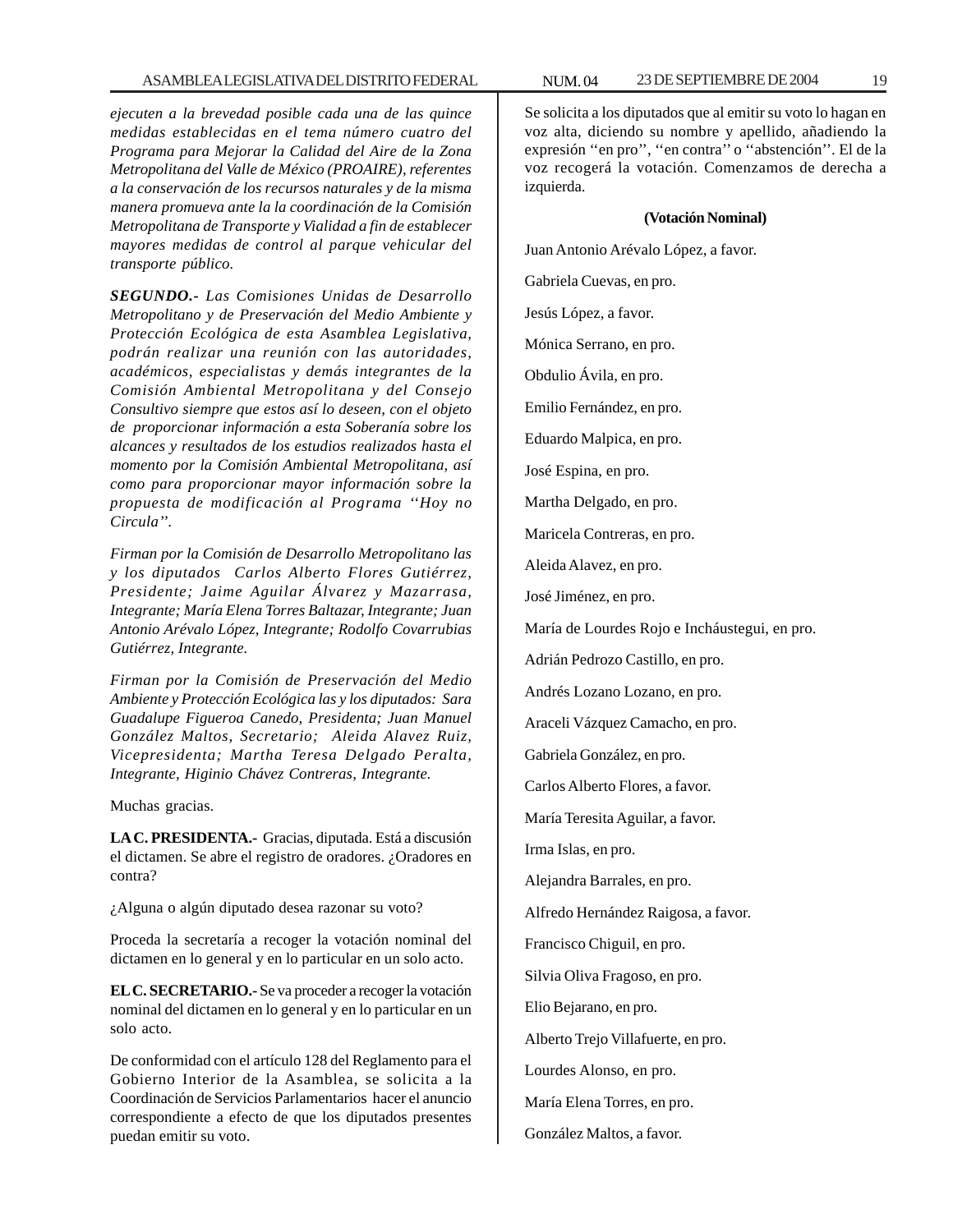*DISTRITO FEDERAL, INSTALEN SISTEMAS DE REUTILIZACION Y TRATAMIENTO DE AGUAS*

*RESIDUALES.*

| Higinio Chávez, a favor.                                                                                                                                     | Metropolitana a través del Licenciado Alejandro Encinas<br>Rodríguez, Secretario de Gobierno del Distrito Federal.<br>El siguiente punto del orden del día, es la discusión y en su<br>caso aprobación del Dictamen que presenta la Comisión de<br>Uso y Aprovechamiento de Bienes y Servicios Públicos con<br>respecto a la Propuesta con Punto de Acuerdo mediante el<br>cual se instruye a la Oficialía Mayor de este Órgano Legislativo<br>y se exhorta al Gobierno del Distrito Federal instalen sistemas<br>de reutilización y tratamiento de aguas residuales. |  |
|--------------------------------------------------------------------------------------------------------------------------------------------------------------|-----------------------------------------------------------------------------------------------------------------------------------------------------------------------------------------------------------------------------------------------------------------------------------------------------------------------------------------------------------------------------------------------------------------------------------------------------------------------------------------------------------------------------------------------------------------------|--|
| Rodrigo Chávez Contreras, a favor.                                                                                                                           |                                                                                                                                                                                                                                                                                                                                                                                                                                                                                                                                                                       |  |
| De la Garza, en pro.                                                                                                                                         |                                                                                                                                                                                                                                                                                                                                                                                                                                                                                                                                                                       |  |
| Arturo Escobar, a favor.                                                                                                                                     |                                                                                                                                                                                                                                                                                                                                                                                                                                                                                                                                                                       |  |
| Aguilar Álvarez, en pro                                                                                                                                      |                                                                                                                                                                                                                                                                                                                                                                                                                                                                                                                                                                       |  |
| José Medel Ibarra, a favor.                                                                                                                                  |                                                                                                                                                                                                                                                                                                                                                                                                                                                                                                                                                                       |  |
| Claudia Esqueda, a favor.                                                                                                                                    | En virtud de que el Dictamen fue distribuido entre las                                                                                                                                                                                                                                                                                                                                                                                                                                                                                                                |  |
| Mauricio López, a favor.                                                                                                                                     | diputadas y diputados en término de lo dispuesto por el<br>artículo 115 del Reglamento para el Gobierno Interior de la<br>Asamblea Legislativa del Distrito Federal, proceda la<br>secretaría a consultar a la Asamblea en votación económica<br>si se dispensa la lectura del mismo y se somete a discusión<br>en lo inmediato.                                                                                                                                                                                                                                      |  |
| Gerardo Villanueva, a favor.                                                                                                                                 |                                                                                                                                                                                                                                                                                                                                                                                                                                                                                                                                                                       |  |
| Efraín Morales, a favor.                                                                                                                                     |                                                                                                                                                                                                                                                                                                                                                                                                                                                                                                                                                                       |  |
| Rigoberto Nieto, a favor.                                                                                                                                    |                                                                                                                                                                                                                                                                                                                                                                                                                                                                                                                                                                       |  |
| Julio César Moreno, a favor.                                                                                                                                 | EL C. SECRETARIO.- Por instrucciones de la presidencia<br>y en votación económica, se consulta a la Asamblea si es<br>de dispensarse la lectura del dictamen de referencia y se<br>somete a discusión de inmediato.<br>Los que estén por la afirmativa, sírvanse manifestarlo<br>poniéndose de pie.                                                                                                                                                                                                                                                                   |  |
| Juventino Rodríguez, a favor.                                                                                                                                |                                                                                                                                                                                                                                                                                                                                                                                                                                                                                                                                                                       |  |
| Víctor Varela, a favor.                                                                                                                                      |                                                                                                                                                                                                                                                                                                                                                                                                                                                                                                                                                                       |  |
| Pablo Trejo, en pro.                                                                                                                                         |                                                                                                                                                                                                                                                                                                                                                                                                                                                                                                                                                                       |  |
| Rodolfo Covarrubias, a favor.                                                                                                                                | Los que estén por la negativa, sírvanse manifestarlo<br>poniéndose de pie.                                                                                                                                                                                                                                                                                                                                                                                                                                                                                            |  |
| EL C. SECRETARIO.- ¿Faltó alguna o algún diputado de                                                                                                         |                                                                                                                                                                                                                                                                                                                                                                                                                                                                                                                                                                       |  |
| emitir su voto?                                                                                                                                              | Dispensada la lectura, diputada Presidenta.                                                                                                                                                                                                                                                                                                                                                                                                                                                                                                                           |  |
| Jorge Lara, en pro.                                                                                                                                          | LA C. PRESIDENTA.- Gracias, diputado. Para fundamentar<br>el Dictamen, se concede el uso de la palabra al diputado<br>Jaime Aguilar a nombre de la Comisión de Uso y<br>Aprovechamiento de Bienes y Servicios Públicos.                                                                                                                                                                                                                                                                                                                                               |  |
| Mariana Gómez del Campo, en pro.                                                                                                                             |                                                                                                                                                                                                                                                                                                                                                                                                                                                                                                                                                                       |  |
| Lorena Villavicencio, a favor.                                                                                                                               |                                                                                                                                                                                                                                                                                                                                                                                                                                                                                                                                                                       |  |
| EL C. SECRETARIO.- Se va a proceder a recoger la votación<br>de la Mesa Directiva.                                                                           | EL C. DIPUTADO JAIME AGUILAR ÁLVAREZ Y<br>MAZARRASA.- Con su venia, señora Presidenta.                                                                                                                                                                                                                                                                                                                                                                                                                                                                                |  |
| Miguel Ángel Solares Chávez, a favor.                                                                                                                        | Honorable Asamblea:                                                                                                                                                                                                                                                                                                                                                                                                                                                                                                                                                   |  |
| Sara Figueroa, en pro.                                                                                                                                       | He pedido el uso de la palabra para fundamentar el dictamen<br>que ahora se pone a consideración del Pleno de esta<br>Honorable Asamblea Legislativa del Distrito Federal y<br>solicitar el voto favorable de ustedes para el documento<br>que elaboró la Comisión de Uso y Aprovechamiento de<br>Bienes y Servicios Públicos.                                                                                                                                                                                                                                        |  |
| Sofía Figueroa, en pro.                                                                                                                                      |                                                                                                                                                                                                                                                                                                                                                                                                                                                                                                                                                                       |  |
| Jorge García Rodríguez, a favor.                                                                                                                             |                                                                                                                                                                                                                                                                                                                                                                                                                                                                                                                                                                       |  |
| Guadalupe Chavira, en pro.                                                                                                                                   |                                                                                                                                                                                                                                                                                                                                                                                                                                                                                                                                                                       |  |
| EL C. SECRETARIO.- Diputada Presidenta, el resultado<br>de la votación es el siguiente: 53 votos a favor, 0 votos en<br>contra y 0 abstenciones.             | COMISIÓN DE USO Y APROVECHAMIENTO DE<br><b>BIENES Y SERVICIOS PÚBLICOS</b>                                                                                                                                                                                                                                                                                                                                                                                                                                                                                            |  |
| LA C. PRESIDENTA.- En consecuencia, se aprueba el<br>Dictamen que presentan las Comisiones Unidas de<br>Desarrollo Metropolitano y de Preservación del Medio | DICTAMEN A LA PROPUESTA CON PUNTO DE<br>ACUERDO MEDIANTE EL CUAL SE INSTRUYE A LA<br><i><b>OFICIALÍA</b></i><br>MAYOR DE<br><i>ESTE</i><br>ÓRGANO<br>LEGISLATIVO Y SE EXHORTA AL GOBIERNO DEL                                                                                                                                                                                                                                                                                                                                                                         |  |

Hágase del conocimiento de la secretaría del Medio Ambiente del Distrito Federal y de la Comisión Ambiental

Ambiente y de Protección Ecológica.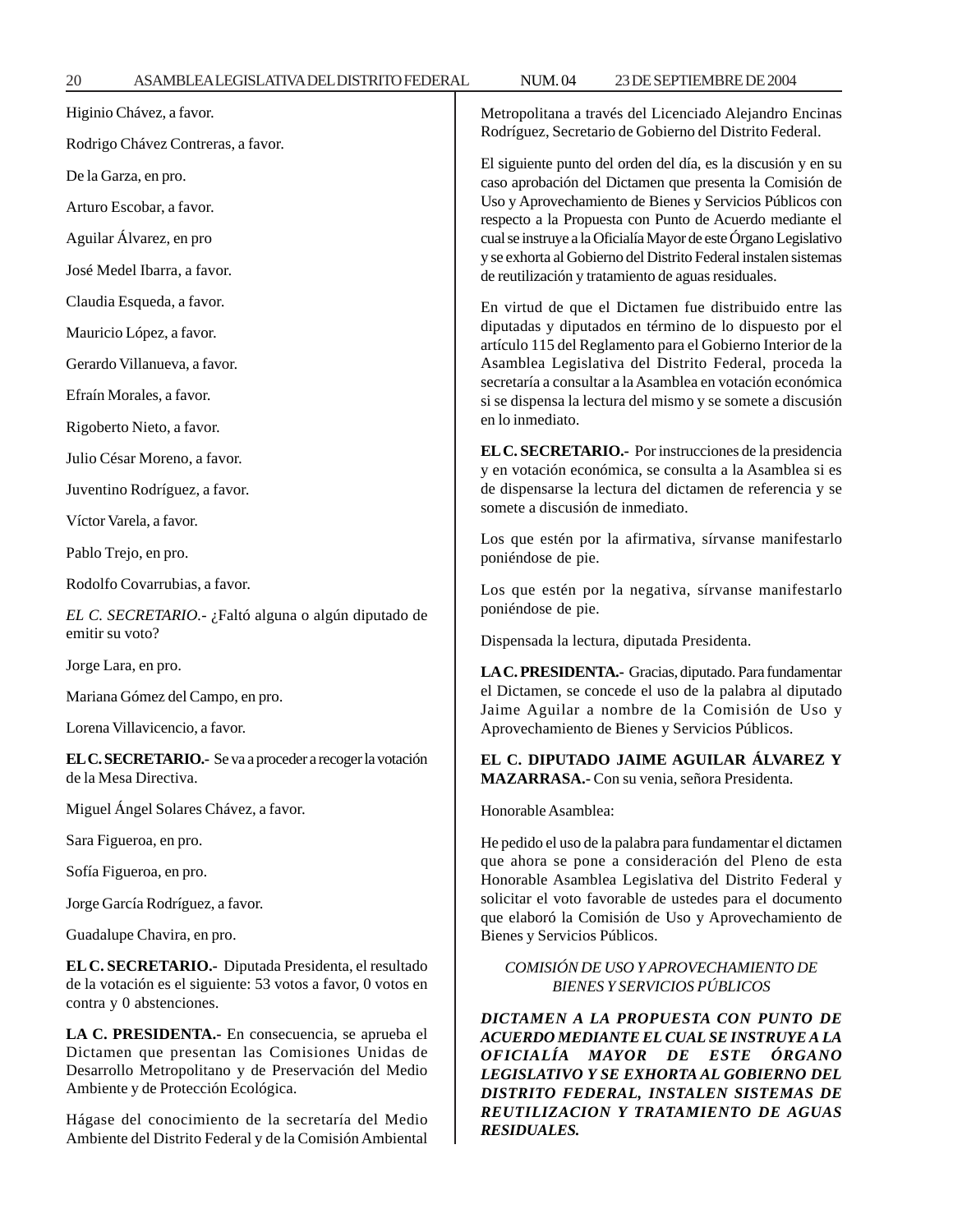#### *HONORABLE ASAMBLEA LEGISLATIVA DEL DISTRITO FEDERAL:*

*A la Comisión de Uso y Aprovechamiento de Bienes y Servicios Públicos de esta Asamblea Legislativa del Distrito Federal, III Legislatura, fue turnada para su análisis y dictamen la Propuesta con Punto de Acuerdo mediante la cual se instruye a la Oficialía Mayor de este Órgano Legislativo y se exhorta al Gobierno del Distrito Federal, instalen sistemas de reutilización y tratamiento de aguas residuales, presentada por los integrantes del Grupo Parlamentario del Partido Acción Nacional y el Diputado Víctor Varela López. Simultáneamente la Mesa Directiva de la Diputación Permanente turnó dicha Propuesta con Punto de Acuerdo a la Comisión Especial para la Gestión Integral del Agua solicitándole su opinión al respecto.*

*Con fundamento en lo dispuesto por los artículos 42 fracción XXV del Estatuto de Gobierno del Distrito Federal; 59, 62, 63, 64 y 73 de la Ley Orgánica de la Asamblea Legislativa del Distrito Federal y 28, 29, 32 y 33 del Reglamento para el Gobierno Interior de la Asamblea Legislativa del Distrito Federal, esta Comisión se abocó al estudio y análisis de la Propuesta presentada, tomando en especial consideración la opinión emitida por la Comisión Especial para la Gestión Integral del Agua y conforme a los siguientes:*

#### *ANTECEDENTES*

*1.- La citada Propuesta con Punto de Acuerdo fue presentada por los integrantes del Grupo Parlamentario del Partido Acción Nacional y el Diputado Víctor Varela López al Pleno de la Diputación Permanente de esta Soberanía el 9 de junio de 2004.*

*2.- El Pleno de la Diputación Permanente acordó turnar la Propuesta con Punto de Acuerdo en comento para su análisis y Dictamen, a la Comisión de Uso y Aprovechamiento de Bienes y Servicios Públicos, y a la Comisión Especial para la Gestión Integral del Agua, para su opinión.*

*3.- Con fecha 21 de junio del 2004 el Presidente de esta Comisión solicitó, mediante el oficio No. CUABSP/105/ 04, dirigido a la Diputada Martha Delgado Peralta, Presidenta de la Comisión Especial para la Gestión Integral del Agua, la opinión y comentarios que dicha Comisión tuviera respecto a la Propuesta con Punto de Acuerdo en comento.*

*4.- El 9 de julio del 2004 la Diputada Martha Delgado Peralta, Presidenta de la Comisión Especial para la Gestión Integral del Agua, mediante oficio No. ALDF/ CEGIA/037/04, remitió a la Presidencia de esta Comisión la opinión de esa Comisión respecto a la Propuesta con Punto de Acuerdo objeto de este Dictamen.*

*5.- Una vez estudiada y analizada la Propuesta de referencia y la opinión formulada por la Comisión Especial para la Gestión Integral del Agua, esta Comisión, en cumplimiento a las disposiciones de la Ley Orgánica de la Asamblea Legislativa del Distrito Federal y del reglamento para el Gobierno Interior de la Asamblea Legislativa del Distrito Federal sesionó para discutir la propuesta y elaborar el respectivo Dictamen. El día 19 de julio de dos mil cuatro, dictaminó la mencionada Propuesta con Punto de Acuerdo, conforme a los siguientes:*

#### *CONSIDERANDOS*

*PRIMERO.- Que la Comisión de Uso y Aprovechamiento de bienes y Servicios Públicos, de acuerdo con lo dispuesto en los artículos 42 fracción XXV del Estatuto de Gobierno del Distrito Federal; 59,62,63, 64, y 73 de la Ley Orgánica de la Asamblea Legislativa del Distrito Federal y 28, 29, 32 y 33 del Reglamento para el Gobierno Interior de la Asamblea Legislativa del Distrito Federal, es competente para conocer y dictaminar la Propuesta con Punto de Acuerdo mediante el cual se instruye a la Oficialía Mayor de este Órgano Legislativo y se exhorta al Gobierno del Distrito Federal, instalen sistemas de reutilización y tratamiento de aguas residuales, presentada por los integrantes del Grupo Parlamentario del Partido Acción Nacional y el Diputado Víctor Varela López.*

*SEGUNDO.- Que el agua es un elemento primordial para el desarrollo y la vida del ser humano.*

*TERCERO.- Que el aumento de la población que vive en el Distrito Federal y las actividades productivas y recreativas que efectúa provocan una creciente demanda de agua, por lo que el alto consumo del líquido provoca el paulatino agotamiento de las fuentes de abastecimiento de agua adecuada para el consumo humano, a más de que ha acelerado el paulatino hundimiento del suelo en ciertas zonas del Distrito Federal debido a la sobreexplotación de los mantos acuíferos de esta Ciudad.*

*CUARTO.- Que la escasez de agua para el consumo en el Distrito Federal es preocupante, por lo que se debe utilizar a la brevedad posible sistemas que ayuden a reutilizar las aguas residuales instalando la necesaria infraestructura para dar tratamiento a esas aguas, con lo que se disminuirá el consumo de agua potable y se podrán reabastecer los mantos freáticos del subsuelo sin que corran riesgo de ser contaminados.*

*QUINTO.- Que la utilización de aguas tratadas para diversos usos exige duplicar los sistemas de distribución para que se asegure que no se contaminará el agua potable y que no se mezclarán aguas tratadas con las que se emplean en actividades domésticas, de servicios e industriales, todo lo cual implica asignaciones*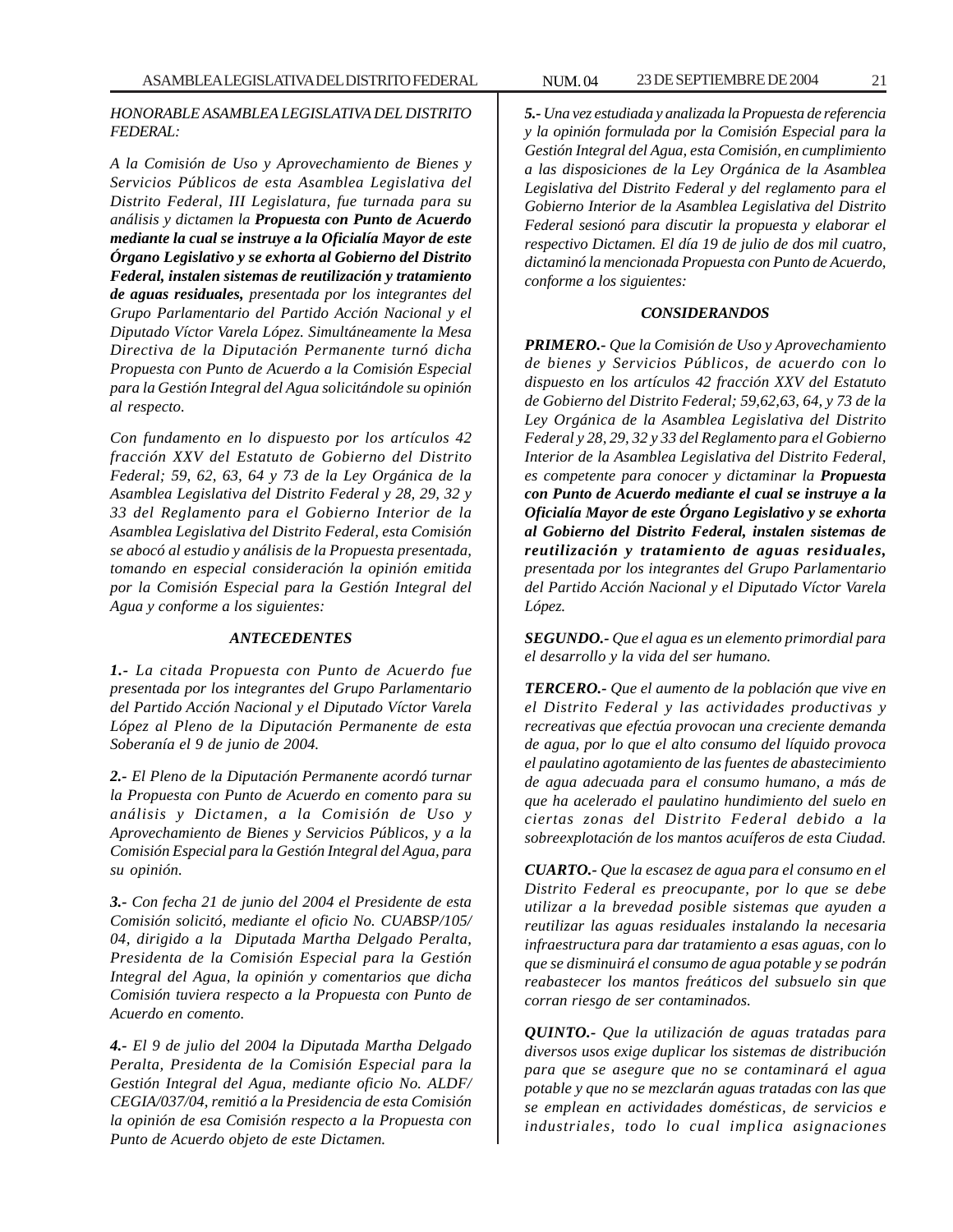*presupuestales elevadas para realizar las obras requeridas.*

*SEXTO.- Que existen diversas tecnologías para el tratamiento de aguas residuales, entre ellas la ''floculación iónica'' mencionada en la Propuesta con Punto de Acuerdo. Sin embargo la Comisión Especial para la Gestión Integral del Agua hace notar en la opinión que emitió al respecto: ''Que la técnica de tratamiento para aguas residuales denominadas ''floculación iónica por electromagnetismo'' ha demostrado cierta efectividad, sin embargo, dicha efectividad ha sido a nivel de laboratorio bajo circunstancias controladas (compuestos de fácil degradación, flujo mínimo, tiempo de pulsos electromagnéticos por compuesto de elemento, etc.,) y, al igual que los sistemas biológicos convencionales, no ha demostrado tener efectividad al someterlo a compuestos refractarios o duros''.*

*SEPTIMO.- Que la Propuesta con Punto de Acuerdo pretende que tanto el Órgano Legislativo como el Gobierno del Distrito Federal pongan un ejemplo a seguir en cuanto el tratamiento y reuso de aguas residuales en los edificios, pese al escaso volumen producido de aguas residuales con un 90% de contaminación típicamente orgánica, producto de los servicios sanitarios.*

*OCTAVO.- Que al decir en cuanto a las tecnologías que podrían aplicarse en los edificios ocupados por oficinas públicas es necesario tomar en cuenta las normas de la Organización Mundial de la Salud y las Normas Oficiales Mexicanas, así como las disposiciones que en materia de contaminación ambiental han expedido las autoridades.*

*NOVENO.- Que de conformidad con los artículos 77, fracción III, y 78 de la Ley de Aguas para el Distrito Federal corresponde al Sistema de Aguas del Distrito Federal la revisión y aprobación de los proyectos de tratamiento de aguas residuales.*

*DÉCIMO.- Que no existen estudios adecuados para fundamentar una resolución de fondo sobre el Punto de Acuerdo contenido en la Propuesta, y que los méritos de esta a favor de los habitantes de la Ciudad son elevados.*

*La Comisión de Uso y Aprovechamiento de Bienes y Servicios Públicos, tomando en cuenta la opinión de la Comisión Especial para la Gestión Integral del Agua, somete a la consideración del Pleno de la Honorable Asamblea Legislativa del Distrito Federal, III Legislatura, el siguiente*

#### *DICTAMEN*

*PRIMERO.- Se considera de interés general realizar los estudios necesarios para que se pueda aplicar el Punto de Acuerdo propuesto por Diputados del grupo parlamentario del Partido Acción Nacional y el diputado*

*Víctor Varela López, por el cual se instruye a la Oficialía Mayor de este Órgano Legislativo y se exhorta al Gobierno del Distrito Federal, instalen sistemas de reutilización y tratamiento de aguas residuales. Por lo tanto:*

- *A) Instrúyase a la Oficialía Mayor de este Órgano Legislativo y a la Oficialía Mayor del Gobierno del Distrito Federal, para que en coordinación con la Dirección General del Sistema de Aguas de la Ciudad de México realicen un estudio de viabilidad infraestructural y aplicabilidad de los sistemas de reutilización y tratamiento de aguas residuales bajo el proceso de ''floculación iónica'' o el proceso que consideren el más apropiado, en el cual se valore si se pueden instalar en los edificios de esta Soberanía y en los edificios de la Administración Pública Local dicho sistema, así como los costos de inversión de los mismos.*
- *B) En el caso de que la Dirección General del Sistema de Aguas de la Ciudad de México apruebe alguna tecnología para instalar y operar en los edificios el tratamiento y reuso de aguas residuales, la Oficialía Mayor de esta Soberanía deberá entregar a la Comisión de Gobierno los estudios previos avalados por el Sistema de Aguas de la Ciudad de México, así como presupuestos de las inversiones y costos de operación que tendría el poner en funcionamiento dichos sistemas en los edificios que ocupan las oficinas de este Órgano Legislativo.*
- *C) Los requerimientos financieros presupuestados serán turnados por la Comisión de Gobierno a la Comisión de Presupuesto y Cuenta Pública de esta Soberanía para que, escuchando la opinión de la Comisión Especial para la Gestión Integral del Agua, proceda a estudiarlos con miras a su eventual inclusión en el Presupuesto de Egresos.*
- *D) La Comisión de Gobierno instruirá a la Oficialía Mayor del Gobierno del Distrito Federal para que realice los estudios presupuestales necesarios para aplicar las tecnologías aprobadas para tratamiento y reuso de aguas residuales en los edificios que ocupen las dependencias del Gobierno del Distrito Federal.*

*SEGUNDO.- Comuníquese al Jefe de Gobierno del Distrito Federal éste Dictamen, para que tome las medidas administrativas y presupuestales conducentes.*

*Dado en la Sala de Comisiones Unidas de la Asamblea Legislativa del Distrito Federal, III Legislatura, a los 19 días del mes de julio de 2004.*

#### *ATENTAMENTE*

*Firman el presente dictamen: Dip. Jaime Aguilar Álvarez y Mazarrasa presidente; Dip. Higinio Chávez García,*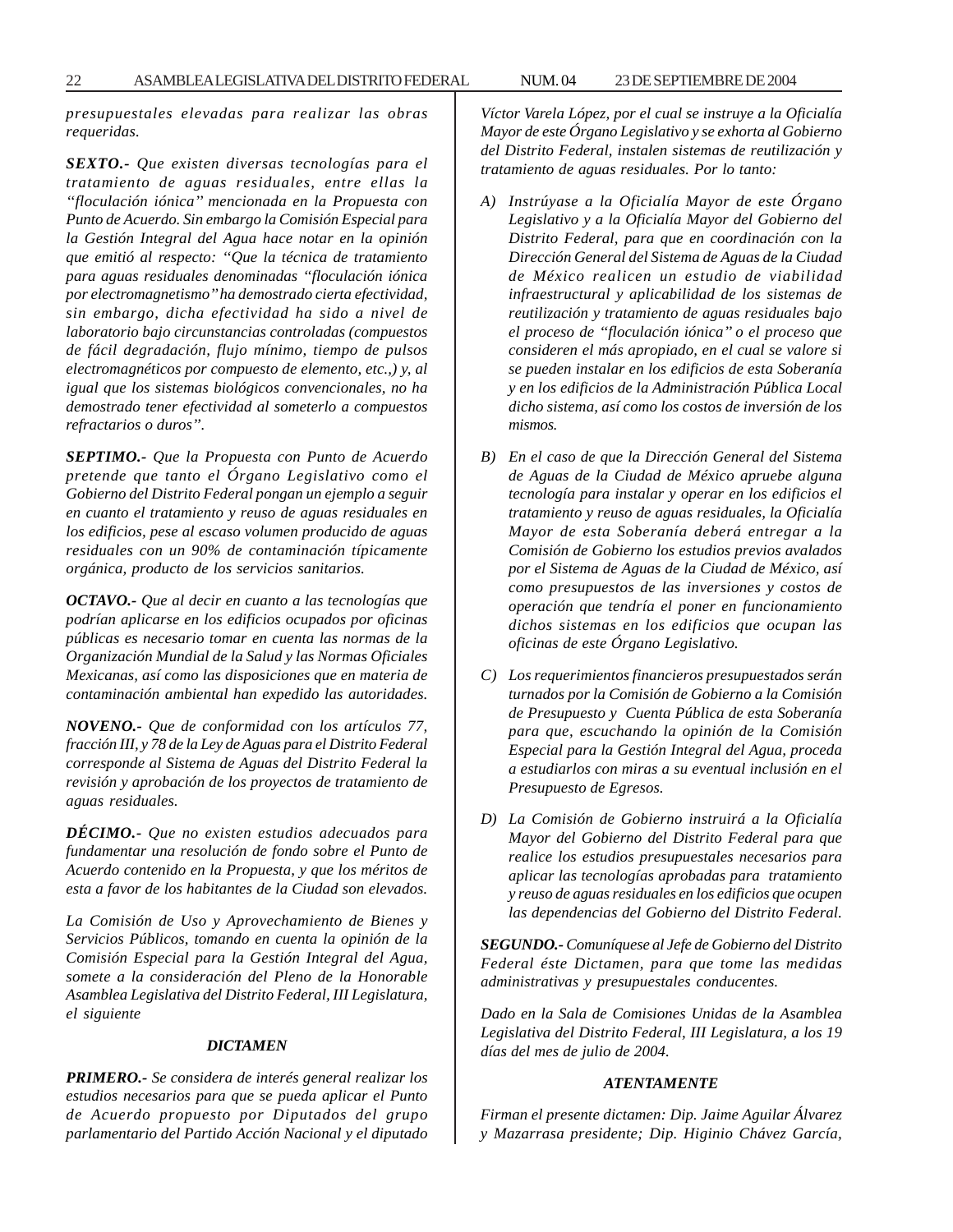*vicepresidente; Dip. Emilio Fernández Allende, secretario; Dip. Alfredo Hernández Raigosa, integrante*

Es todo, señora Presidenta.

**LA C. PRESIDENTA.-** Gracias, diputado. Está a discusión el dictamen. Se abre el registro de oradores. ¿Oradores en contra?

¿Alguna o algún diputado desea razonar su voto?

Diputado Juan Antonio Arévalo del Partido Acción Nacional, tiene un tiempo hasta por diez minutos para razonar su voto.

#### **EL C. DIPUTADO JUAN ANTONIO ARÉVALO LÓPEZ.-** Con su venia, diputada Presidenta.

Subo a esta Tribuna a efecto de razonar el voto del grupo parlamentario del Partido Acción Nacional en el presente dictamen de conformidad con las siguientes consideraciones:

El agua es el elemento más importante para la existencia del hombre. Por ello Acción Nacional ha presentado diversas propuestas a efecto de mejorar su uso y aprovechamiento del vital líquido. Ejemplo de lo anterior, es la propuesta con punto de acuerdo presentada el pasado 9 de junio ante la Diputación Permanente de este órgano de gobierno, en la cual se hace hincapié en la necesidad de usar sistemas de reutilización y tratamiento de aguas residuales, tanto en edificios de la Asamblea como en edificios pertenecientes al Gobierno Central a efecto de contribuir en la creación de fuentes de abastecimiento del vital líquido.

Es menester señalar que el uso eficiente del agua en esta Soberanía no está al arbitrio de nadie, toda vez que dicha obligación se encuentra plasmada en el artículo 40 de la Ley de Aguas del Distrito Federal que a la letra dice:

Artículo 40.- En las construcciones e instalaciones tanto del Gobierno del Distrito Federal, sus dependencias, entidades y organismos desconcentrados, así como las edificaciones de la Asamblea Legislativa y del Poder Judicial del Distrito Federal, deberán establecer sistemas de recuperación y almacenamiento de aguas pluviales, así como sistemas para el ahorro y uso sustentable del agua.

De la anterior trascripción se desprende que un artículo que fue creado por la Asamblea Legislativa es pasado por alto por la misma Asamblea, lo que nos lleva a preguntar: ¿Cómo podemos exigir el cumplimiento de las leyes a los habitantes de la Ciudad de México cuando no se cumple por la propia autoridad que las genera?

De igual manera queremos hacer mención que el Distrito Federal afronta problemas para asegurar el abastecimiento de agua potable a sus habitantes de manera permanente y sostenida, creando poco a poco ingobernabilidad de la misma y problemas de asentamientos humanos y hundimientos paulatinos, aún y cuando en México existen tecnologías que permiten que procesos de reutilización de agua funcionen de manera eficiente y a bajo costo.

El dictamen que se pone a discusión y el cual será votado a favor por el grupo parlamentario del Partido Acción Nacional, es un buen principio para que la Asamblea Legislativa dé ejemplo a las demás autoridades y poder así cumplir con la obligación de contar con sistemas de almacenamiento y recuperación de aguas pluviales, así como sistemas de ahorro y uso sustentable del agua.

Es cuanto, diputada Presidenta.

**LA C. PRESIDENTA.-** Gracias diputado. Proceda la secretaría a recoger la votación nominal del dictamen en lo general y en lo particular en un solo acto.

**EL C. SECRETARIO.-** Se va a proceder a recoger la votación nominal del dictamen en lo general y en lo particular en un solo acto.

De conformidad con lo establecido por el artículo 128 del Reglamento para el Gobierno Interior de la Asamblea, se solicita a la Coordinación de Servicios Parlamentarios a hacer el anuncio correspondiente a efecto de que los diputados presentes, puedan emitir su voto.

Se solicita a los diputados que al emitir su voto lo hagan en voz alta diciendo su nombre y apellido, añadiendo la expresión ''en pro'', ''en contra'' o ''en abstención''. El de la voz recogerá la votación. Comenzamos de derecha a izquierda.

#### **(Votación Nominal)**

José Espina, en pro.

María Teresita Aguilar, a favor.

Juan Antonio Arévalo López, a favor.

Gabriela Cuevas, en pro.

Jesús López, en pro.

Mónica Serrano, en pro.

Obdulio Ávila, en pro.

Emilio Fernández, absolutamente en pro.

Eduardo Malpica, en pro.

Maricela Contreras Julián, a favor.

Gabriela González, en pro.

Higinio Chávez, a favor.

Aleida Alavez, en pro.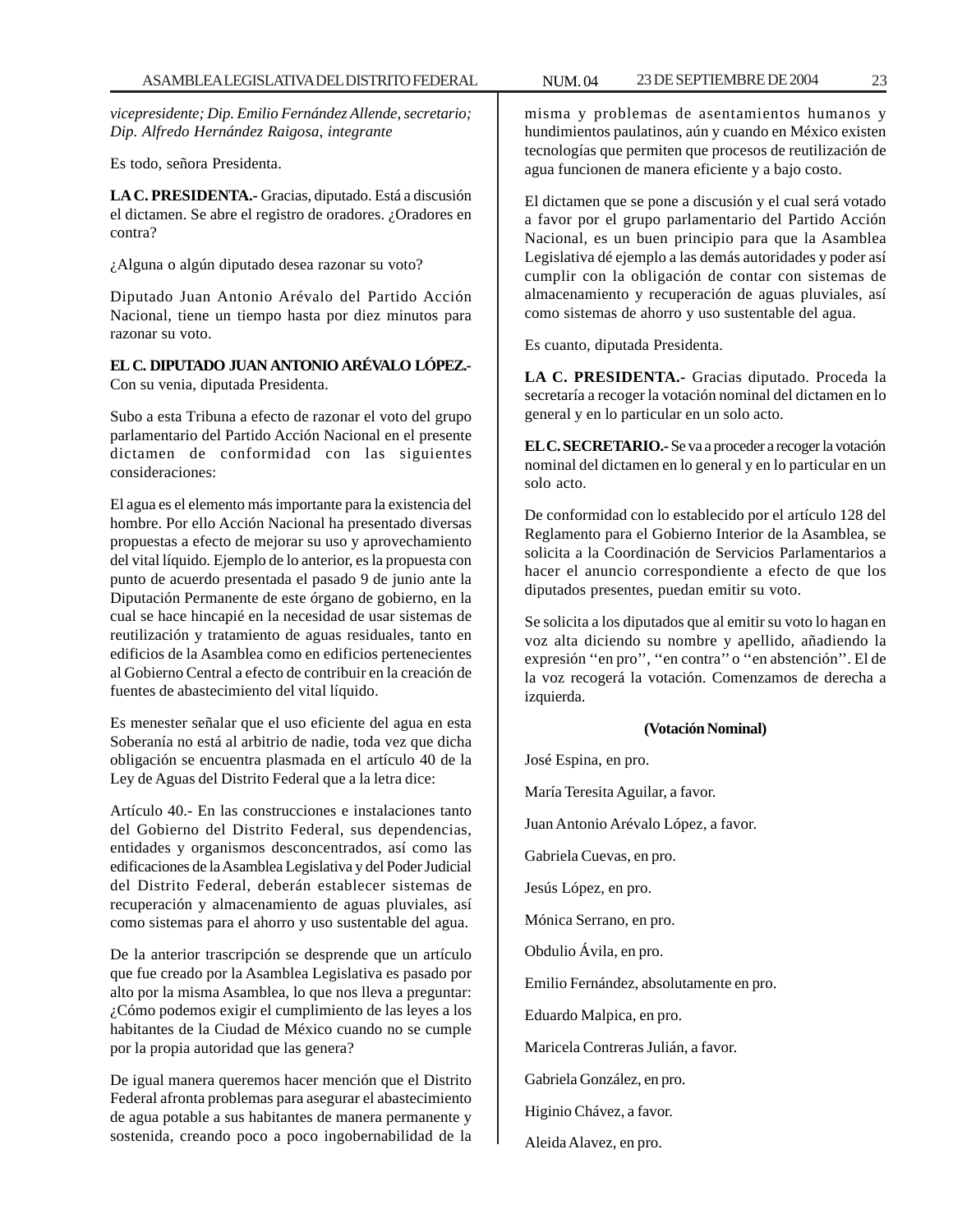José Jiménez, en pro.

Adrián Pedrozo Castillo, en pro.

Andrés Lozano Lozano, en pro.

Araceli Vázquez Camacho, en pro.

González Maltos, a favor.

Silvia Oliva Fragoso, en pro.

Martha Delgado Peralta, en pro.

Carlos Alberto Flores, a favor.

María de Lourdes Rojo e Incháustegui, en pro.

Rodolfo Covarrubias, a favor.

Julio César Moreno, a favor.

**EL C. SECRETARIO.-** ¿Faltó alguna o algún diputado de emitir su voto?

Mariana Gómez del Campo, en pro.

**EL C. SECRETARIO.-** ¿Faltó alguna o algún diputado de emitir su voto?

Se va a proceder a recoger la votación de la Mesa Directiva.

Miguel Ángel Solares Chávez, a favor.

Sara Figueroa, en pro.

Sofía Figueroa, en pro.

Jorge García Rodríguez, en pro.

Guadalupe Chavira, en pro.

**EL C. SECRETARIO.-** Diputada Presidenta, el resultado de la votación es el siguiente: 54 votos a favor, 0 votos en contra y 0 abstenciones.

**LA C. PRESIDENTA.-** En consecuencia, se aprueba el Dictamen que presenta la Comisión de Uso y Aprovechamiento de Bienes y Servicios Públicos, mediante el cual se instruye a la Oficialía Mayor de este Órgano Legislativo y se exhorta al Gobierno del Distrito Federal instalen sistemas de reutilización y tratamiento de aguas residuales.

Remítase al Oficial Mayor de este Órgano Legislativo, al Jefe de Gobierno del Distrito Federal, al Oficial Mayor del Gobierno del Distrito Federal y al Director General del Sistema de Aguas de la Ciudad de México, a través del Licenciado Alejandro Encinas Rodríguez, Secretario de Gobierno.

El siguiente punto del orden del día es la discusión y en su caso aprobación del Dictamen que presenta la Comisión de Cultura a la Propuesta con Punto de Acuerdo, a efecto de exhortar al Oficial Mayor, Secretario de Gobierno y Secretario de Cultura del Gobierno del Distrito Federal, para escuchar la opinión del Jefe Delegacional en Benito Juárez, el Licenciado Fadlala Akabani, que en el marco jurídico vigente construyan una alternativa que dé vialidad al proyecto autogestivo que realizan los grupos que utilizan las instalaciones del Centro Cultural Luis G. Basurto ''La Pirámide'', encabezados por la Asociación de Escritores de México.

En virtud de que el dictamen fue distribuido entre las diputadas y diputados, en términos de lo dispuesto por el artículo 115 del Reglamento para el Gobierno Interior de la Asamblea Legislativa del Distrito Federal, proceda la

Lorena Villavicencio, a favor. Alfredo Hernández Raigosa, a favor.

Francisco Chiguil, en pro.

Elio Bejarano, en pro.

Irma Islas, en pro.

Jorge Lara, en pro.

Rodrigo Chávez Contreras, a favor.

Alberto Trejo Villafuerte, en pro.

Lourdes Alonso, en pro.

María Elena Torres, en pro.

Arturo Escobar, a favor.

Aguilar Álvarez, en pro.

Gutiérrez de la Torre, a favor.

Mauricio López Velázquez, a favor.

José Medel Ibarra, a favor.

Claudia Esqueda, a favor.

Bernardo de la Garza, en pro.

Alejandra Barrales, en pro.

Efraín Morales, a favor.

Rigoberto Nieto, a favor.

Juventino Rodríguez, a favor.

Guadalupe Ocampo, a favor.

Víctor Varela, a favor.

Pablo Trejo, en pro.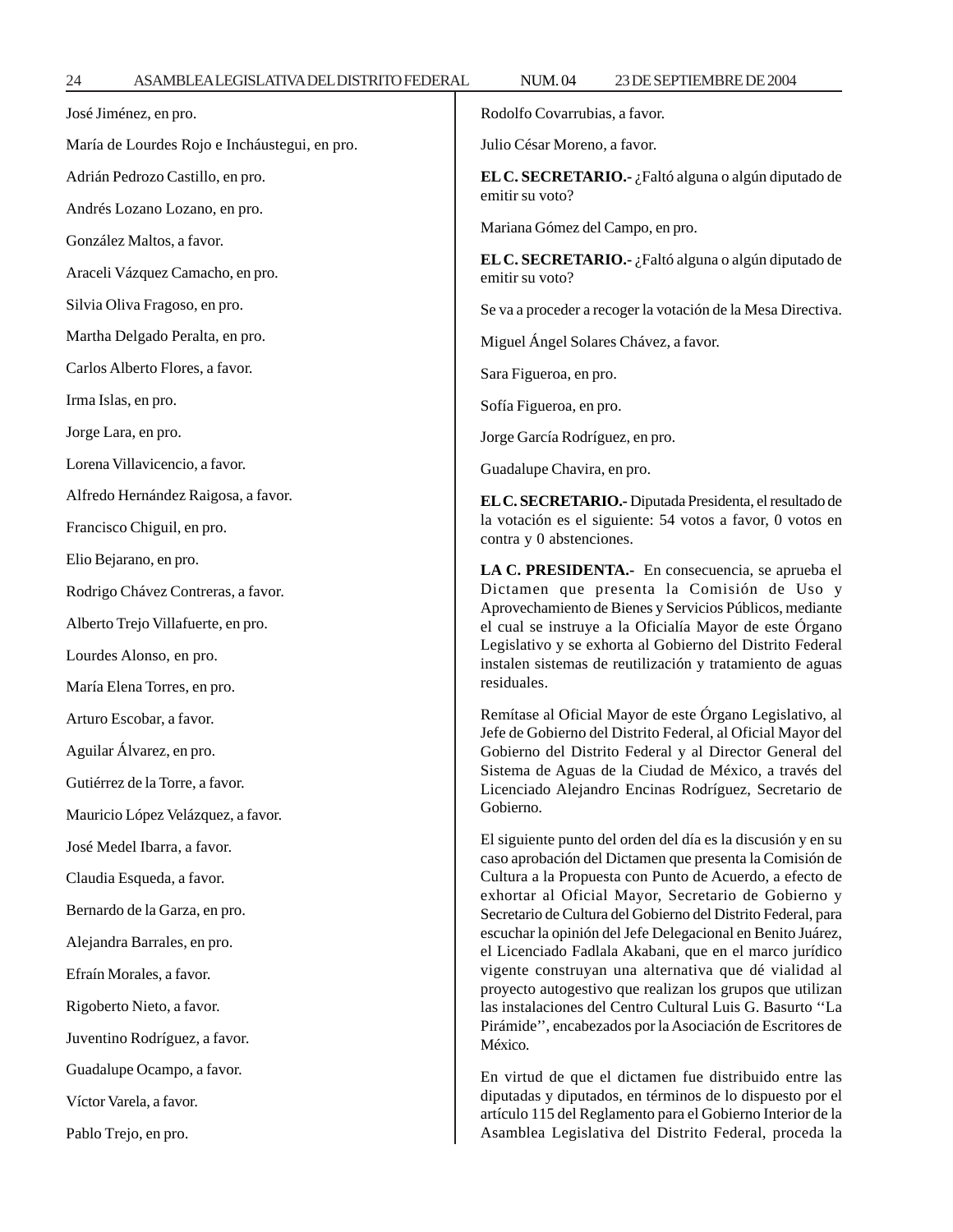Secretaría a consultar a la Asamblea en votación económica si se dispensa la lectura del mismo y se somete a discusión en lo inmediato.

**EL C. SECRETARIO.-** Por instrucciones de la presidencia y en votación económica, se consulta a la Asamblea si es de dispensarse la lectura del dictamen de referencia y se somete a discusión de inmediato.

Los que estén por la afirmativa, sírvanse manifestarlo poniéndose de pie.

Los que estén por la negativa, sírvanse manifestarlo poniéndose de pie.

Dispensada la lectura, diputada Presidenta.

**LA C. PRESIDENTA.-** Para fundamentar el dictamen, se concede el uso de la palabra a la diputada María Rojo a nombre de la Comisión de Cultura. Adelante, diputada.

**LA C. DIPUTADA MARÍA DE LOURDES ROJO E INCHÁUSTEGUI.-** Con su permiso, diputada Presidenta.

Compañeras diputadas y diputados, Honorable Asamblea Legislativa del Distrito Federal:

#### *COMISIÓN DE CULTURA*

*DICTAMEN A LA PROPUESTA DE PUNTO DE ACUERDO A EFECTO DE EXHORTAR AL OFICIAL MAYOR, SECRETARIO DE GOBIERNO Y SECRETARIO DE CULTURA DEL GOBIERNO DEL DISTRITO FEDERAL, PARA QUE ESCUCHANDO LA OPINIÓN DEL JEFE DELEGACIONAL EN BENITO JUÁREZ, LIC. FADLALA AKABANI HNEIDE, EN EL MARCO JURÍDICO VIGENTE, CONSTRUYAN UNA ALTERNATIVA QUE DÉ VIABILIDAD AL PROYECTO AUTOGESTIVO QUE REALIZAN LOS GRUPOS QUE UTILIZAN LAS INSTALACIONES DEL CENTRO CULTURAL LUIS G. BASURTO ''LA PIRAMIDE'' ENCABEZADO POR LA ASOCIACIÓN DE ESCRITORES DE MÉXICO*

*HONORABLE ASAMBLEA LEGISLATIVA DEL DISTRITO FEDERAL*

*A la Comisión de Cultura fue turnado para su dictamen la PROPUESTA DE PUNTO DE ACUERDO A EFECTO DE EXHORTAR AL OFICIAL MAYOR, SECRETARIO DE GOBIERNO Y SECRETARIO DE CULTURA DEL DISTRITO FEDERAL, PARA QUE ESCUCHANDO LA OPINIÓN DEL JEFE DELEGACIONAL EN BENITO JUÁREZ, LIC. FADLALA AKABANI HNEIDE, EN EL MARCO JURÍDICO VIGENTE, CONSTRUYAN UNA ALTERNATIVA QUE DE VIABILIDAD AL PROYECTO AUTOGESTIVO QUE REALIZAN LOS GRUPOS QUE UTILIZAN LAS INSTALACIONES DEL CENTRO CULTURAL LUIS G. BASURTO ''LA PIRAMIDE''*

*ENCABEZADO POR LA ASOCIACIÓN DE ESCRITORES DE MÉXICO, suscrita por María de Lourdes Rojo e Incháustegui, diputada integrante de la Tercera Legislatura de la Asamblea Legislativa del Distrito Federal.*

*Con fundamento en lo que disponen los artículos 64 y 84 de la Ley Orgánica de la Asamblea Legislativa del Distrito Federal, 28, 29 párrafo tercero y 84 del Reglamento para el Gobierno Interior de la Asamblea Legislativa del Distrito Federal y 8, 52 y 56 del Reglamento Interior de las Comisiones de la Asamblea Legislativa del Distrito Federal, esta Comisión se abocó al estudio, análisis y dictamen de la mencionada Propuesta con Punto de Acuerdo.*

*Por lo anteriormente expuesto y fundado esta Comisión de Cultura, somete al Pleno de esta Asamblea Legislativa del Distrito Federal el presente Dictamen, conforme a los siguientes:*

#### *ANTECEDENTES*

*1. En sesión de la Diputación Permanente de esta H. Asamblea Legislativa del Distrito Federal, III Legislatura, celebrada el día 2 de junio del 2004, se presentó la citada Propuesta con Punto de Acuerdo por el Diputado Pablo Trejo Pérez, a nombre de los diputados María de Lourdes Rojo e Incháustegui, Juventino Rodríguez Ramos y Héctor Mauricio López Velázquez.*

*2. Por instrucción de la Presidencia de la Mesa Directiva de la Diputación Permanente de la H. Asamblea Legislativa del Distrito Federal, III Legislatura, fue turnada la Propuesta indicada a la Comisión de Cultura, a fin de que con fundamento en el artículo 32 del Reglamento para el Gobierno Interior de la Asamblea Legislativa del Distrito Federal, se procediera a analizar la propuesta y elaborar el Dictamen correspondiente.*

*3. A fin de dar cumplimiento a lo dispuesto en el Artículo 32 del Reglamento para el Gobierno Interior a la Asamblea Legislativa del Distrito Federal, la Comisión de Cultura se reunió en sesión el día 23 de julio del 2004, para dictaminar la propuesta de referencia, conforme a los siguientes:*

#### *CONSIDERANDOS*

*PRIMERO.- La Comisión de Cultura de la Asamblea Legislativa del Distrito Federal, es competente para conocer, considerar y resolver la presente Propuesta con Punto de Acuerdo, con fundamento en lo establecido en los artículos 59, 62, 63, 64, 71 y 73 de la Ley Orgánica y 28, 29,30 y 32 del Reglamento, ambos de la Asamblea Legislativa del Distrito Federal.*

*SEGUNDO.- En la Asamblea Legislativa del Distrito Federal se expresa la pluralidad existente en la Ciudad*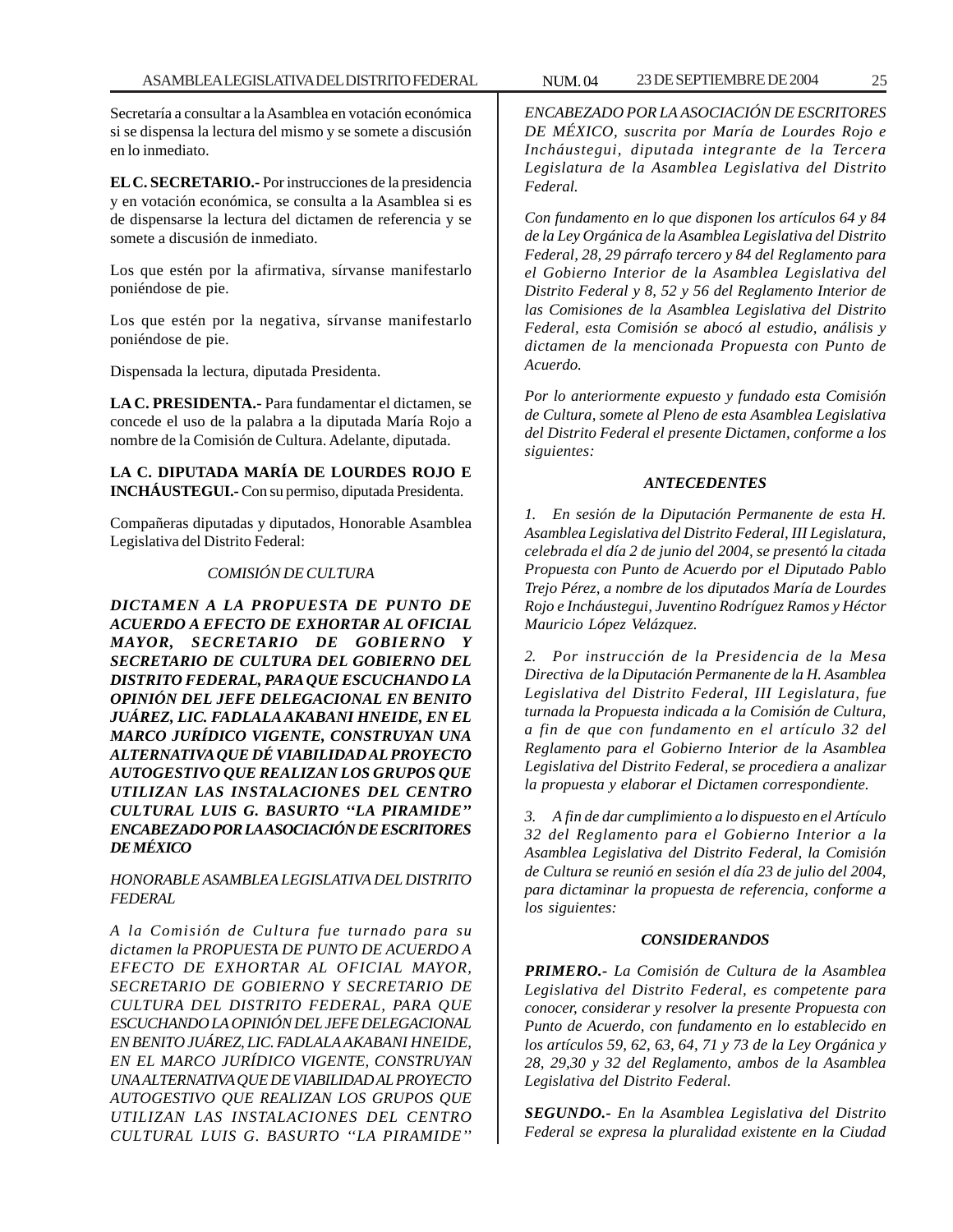*de México, que se manifiesta en el trabajo artístico de sus habitantes. Esta instancia legislativa tiene la obligación de tramitar y dar cauce legal a los reclamos de la sociedad en el sentido de promover la creación y velar por la conservación de los espacios de creación artística.*

*La creación artística es un ejercicio de libertad en el que influyen elementos de respeto a la pluralidad y tolerancia a expresiones diversas. Por ello la sociedad busca espacios para dar cauce a proyectos autogestivos como el que se ha llevado a cabo desde hace varios años en el centro cultural Luis G. Basurto, conocido como ''LA PIRÁMIDE''.*

*TERCERO.- El Centro Cultural Luis G. Basurto ''LA PIRÁMIDE'', a partir de 1992, es gestionado por la Asociación de Escritores de México A .C., con base en un convenio celebrado con la delegación Benito Juárez y a partir del año 2000, en el centro cultural se ha dado una convocatoria amplia a colectivos en la que, respetando la autonomía y el proceso de cada uno, se generan las condiciones para el desarrollo de las propuestas culturales alternativas.*

*CUARTO.- La representación del centro cultural se acercó a la Comisión de Cultura a fin de que esta sirva como interlocutora entre el Centro Cultural y las autoridades del Distrito Federal ante la problemática a la que se enfrentan a partir de que el, 31 de marzo del presente año, recibieron la notificación del procedimiento administrativo de recuperación del Centro Cultural ''La Pirámide'' que promueve la Delegación Benito Juárez. Según nos mencionan han buscado el diálogo con las autoridades de la Delegación, y el Jefe Delegacional ha manifestado su voluntad de administrar por parte de la delegación el inmueble y los ingresos de los colectivos residentes en el Centro Cultural.*

*QUINTO.- Los Colectivos que actualmente trabajan en la Pirámide, representados por la Asociación de Escritores de México, A. C., solicitan que se les permita fortalecer su proyecto cultural, utilizando la figura del permiso administrativo temporal revocable. Esta propuesta sin duda corresponde valorarla y resolver en consecuencia a las autoridades del Gobierno del Distrito Federal. Sin embargo, la Asamblea Legislativa del Distrito Federal debe pronunciarse por la protección a las diversas expresiones culturales de los habitantes de la Ciudad de México, en un entorno que permita desarrollar en toda su capacidad el potencial creativo de sus habitantes.*

*Durante el tiempo que el Centro Cultural ''La Pirámide'' ha venido funcionando con el actual esquema, se han desarrollado proyectos culturales de profundo valor artístico que muy probablemente se verían afectados tanto si se excluye la participación de los colectivos representados por la Asociación de Escritores de México A. C., como si el centro careciera del apoyo y la* *infraestructura necesarios para el desarrollo de sus actividades. Por ello, es de considerarse permitir a los grupos que utilizan el Centro Cultural supracitado, para que continúen trabajando en un esquema de responsabilidad, compromiso y certeza jurídica tomando en cuenta la participación de la comunidad próxima al centro cultural, sin que esto implique renunciar a la calidad artística de los talleres que ahí*

*se desarrollan.*

*Por lo anteriormente expuesto y fundado y en términos del artículo 32 del Reglamento para el gobierno Interior de la Asamblea Legislativa del Distrito Federal, así como con lo solicitado en la PROPUESTA DE PUNTO DE ACUERDO A EFECTO DE EXHORTAR AL OFICIAL MAYOR, SECRETARIO DE GOBIERNO Y SECRETARIO DE CULTURA DEL GOBIERNO DEL DISTRITO FEDERAL, PARA QUE ESCUCHANDO LA OPINIÓN DEL JEFE DELEGACIONAL EN BENITO JUÁREZ, LIC. FADLALA AKABANI HNEIDE, EN EL MARCO JURÍDICO VIGENTE, CONSTRUYAN UNA ALTERNATIVA QUE DE VIABILIDAD AL PROYECTO AUTOGESTIVO QUE REALIZAN LOS GRUPOS QUE UTILIZAN LAS INSTALACIONES DEL CENTRO CULTURAL LUIS G. BASURTO ''LA PIRAMIDE'' ENCABEZADO POR LA ASOCIACIÓN DE ESCRITORES DE MÉXICO; la Comisión de Cultura dictamina la propuesta en mención de la forma siguiente*

#### *RESUELVE*

*PRIMERO.- Los diputados integrantes de la Tercera Legislatura de la Asamblea Legislativa del Distrito Federal, reconocen y están de acuerdo en apoyar el trabajo autogestivo que desarrollan en el Centro Cultural Luis G. Basurto, ''La Pirámide'', y están de acuerdo en promover el trabajo que desarrollan los colectivos que ocupan coordinadamente las instalaciones del centro cultural Luis G. Basurto encabezado por la Asociación de Escritores de México, A. C.*

*SEGUNDO.- Se aprueba la propuesta con punto de Acuerdo A EFECTO DE EXHORTAR AL OFICIAL MAYOR, AL SECRETARIO DE GOBIERNO Y AL SECRETARIO DE CULTURA DEL GOBIERNO DEL DISTRITO FEDERAL, PARA QUE ESCUCHANDO LA OPINIÓN DEL JEFE DELEGACIONAL EN BENITO JUÁREZ, LIC. FADLALA AKABANI HÉNIDE EN EL MARCO JURÍDICO VIGENTE, CONSTRUYA UNA ALTERNATIVA QUE DÉ VIABILIDAD AL PROYECTO AUTOGESTIVO QUE REALIZAN LOS GRUPOS QUE UTILIZAN LAS INSTALACIONES DEL CENTRO CULTURAL LUIS G. BASURTO, ''LA PIRÁMIDE'' ENCABEZADO POR LA ASOCIACIÓN DE ESCRITORES DE MÉXICO.*

*Dado en el Salón Luis Donaldo Colosio, del Recinto Legislativo de Donceles a los veintinueve días del mes de junio de dos mil cuatro.*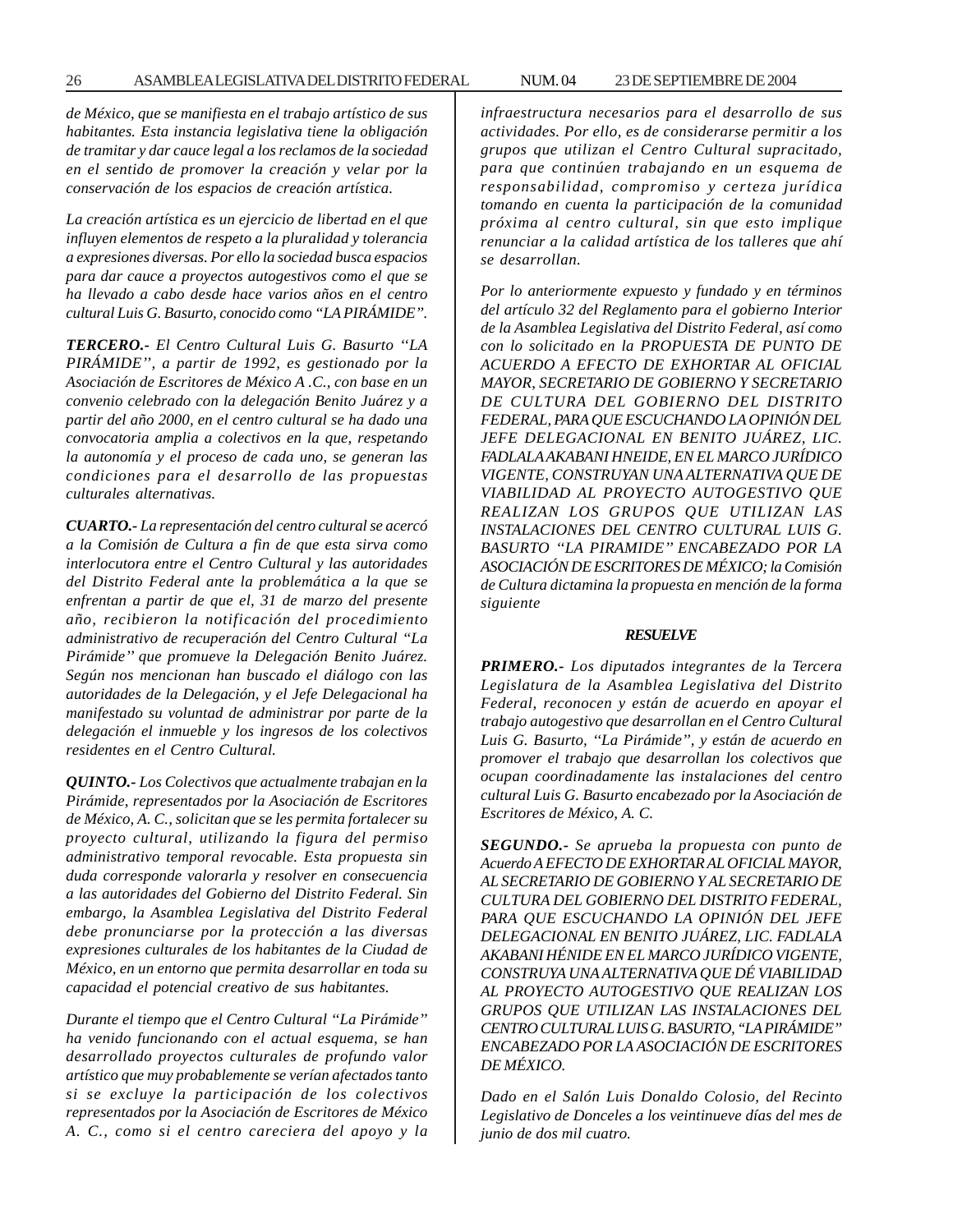*Firman por la Comisión de Cultura las y los diputados: María de Lourdes Rojo e Incháustegui, Presidenta; María Gabriela González Martínez, Vicepresidenta; Julio César Moreno Rivera, Secretario; Héctor Mauricio López Velázquez, Integrante; Juventino Rodríguez Ramos, Integrante.*

Por su atención, muchas gracias.

**LA C. PRESIDENTA, DIPUTADA SOFÍA FIGUEROA TORRES.-** Gracias, diputada. Está a discusión el dictamen. Se abre el registro de oradores. ¿Oradores en contra?

¿Alguna o algún diputado desea razonar su voto?

Proceda la secretaría a recoger la votación nominal del dictamen en lo general...

**EL C. DIPUTADO JUVENTINO RODRÍGUEZ RAMOS (Desde su curul).-** Diputada Presidenta.

**LA C. PRESIDENTA.-** Para qué objeto, diputado Juventino.

**EL C. DIPUTADO JUVENTINO RODRÍGUEZ RAMOS (Desde su curul).-** Para razonar mi voto.

**LA C. PRESIDENTA.-** Adelante. Tiene el uso de la palabra hasta por diez minutos.

**EL C. DIPUTADO JUVENTINO RODRÍGUEZ RAMOS.-** He solicitado a esta presidencia en uso de la tribuna para razonar mi voto a favor del punto de Acuerdo que la diputada María Rojo acaba de realizar en esta Asamblea Legislativa.

Me pronuncio a favor del dictamen presentado por la diputada María Rojo por las siguientes razones:

1.- A partir del año 2000 el espacio Cultural Alternativo ''La Pirámide'', ha promovido actividades culturales muy importantes para la ciudadanía. Este espacio cultural ''La Pirámide''se ha constituido como un espacio alternativo de autogestión para la promoción y la difusión de la cultura. En este espacio cultural podemos encontrar actividades que tienen que ver con el teatro, la danza, la música, el cine y además la escritura y la literatura.

Quiero poner énfasis en el argumento que los compañeros de ''La Pirámide'' han esgrimido en las reuniones que han tenido con el Delegado en Benito Juárez y quiero decir que las autoridades de la Delegación Benito Juárez no entienden el nuevo concepto de espacio cultural que están desarrollando los compañeros.

Quiero decir que no son una casa de la cultura tradicional para ser administrada por la Delegación, quiero decir que el espacio ''La Pirámide'' es un espacio alternativo, autogestivo, que promueve y difunde la cultura como existen en el Distrito Federal más de 30 espacios culturales como éste. La defensa de ''La Pirámide'' tiene que ver con la defensa de la promoción y la cultura de la sociedad, de

todas las organizaciones independientes que luchan por espacios alternativos de cultura y por eso estamos a favor del punto de Acuerdo y apoyamos la propuesta de los compañeros de ''La Pirámide''.

El Espacio Cultural ''La Pirámide'' son una industria cultural independientemente, quiero decir que generan empleos, que promueven la cultura y antes que otra cosa, todos los que ahí trabajan son creadores de cultura, no son trabajadores de la Delegación, son creadores y les tenemos que dar su importancia a este tipo de personas.

Próximamente presentaré una adición a la Ley de Cultura del Distrito Federal para que tome en cuenta a las más de 30 industrias culturales que existen y operan en el Distrito Federal, considerando además la propuesta que para tal efecto ha hecho el Banco Interamericano de Desarrollo y la UNESCO.

En México, este tipo de organizaciones de industrias culturales generan cerca del 6% del Producto Interno Bruto en este país. Por lo tanto tenemos que entender que espacios como ''La Pirámide'' son espacios alternativos que debemos que apoyar con la responsabilidad que tenemos todos los diputados en esta Asamblea Legislativa.

Hago un exhorto, un llamado a las autoridades de la Delegación Benito Juárez para que se abran al diálogo, para que consulten bibliografías si es necesario para que se informen bien de la oportunidad que tiene la Delegación al darles el apoyo a esta organización para la promoción y el fomento de la cultura.

Yo exhorto a los diputados para darle certeza jurídica a ''La Pirámide'' y llamo fraternalmente a todos para que votemos a favor de este permiso administrativo temporal revocable que le daría certeza jurídica a esta organización ''La Pirámide''.

Gracias.

**LA C. PRESIDENTA.-** Gracias, diputado.

**LA C. DIPUTADA MARÍA GABRIELA GONZÁLEZ MARTÍNEZ (Desde su curul).-** Diputada Presidenta.

**LA C. PRESIDENTA.-** ¿Con qué objeto, diputada González?

**LA C. DIPUTADA MARÍA GABRIELA GONZÁLEZ MARTÍNEZ (Desde su curul).-** Para razonar mi voto.

**LA C. PRESIDENTA.-** Adelante, tiene el uso de la palabra hasta por diez minutos.

**LA C. DIPUTADA MARÍA GABRIELA GONZÁLEZ MARTÍNEZ.-** Muy brevemente, para hacer el razonamiento del voto de mi partido.

El Partido Acción Nacional está a favor del punto de acuerdo, está a favor de apoyar la cultura y todos los jóvenes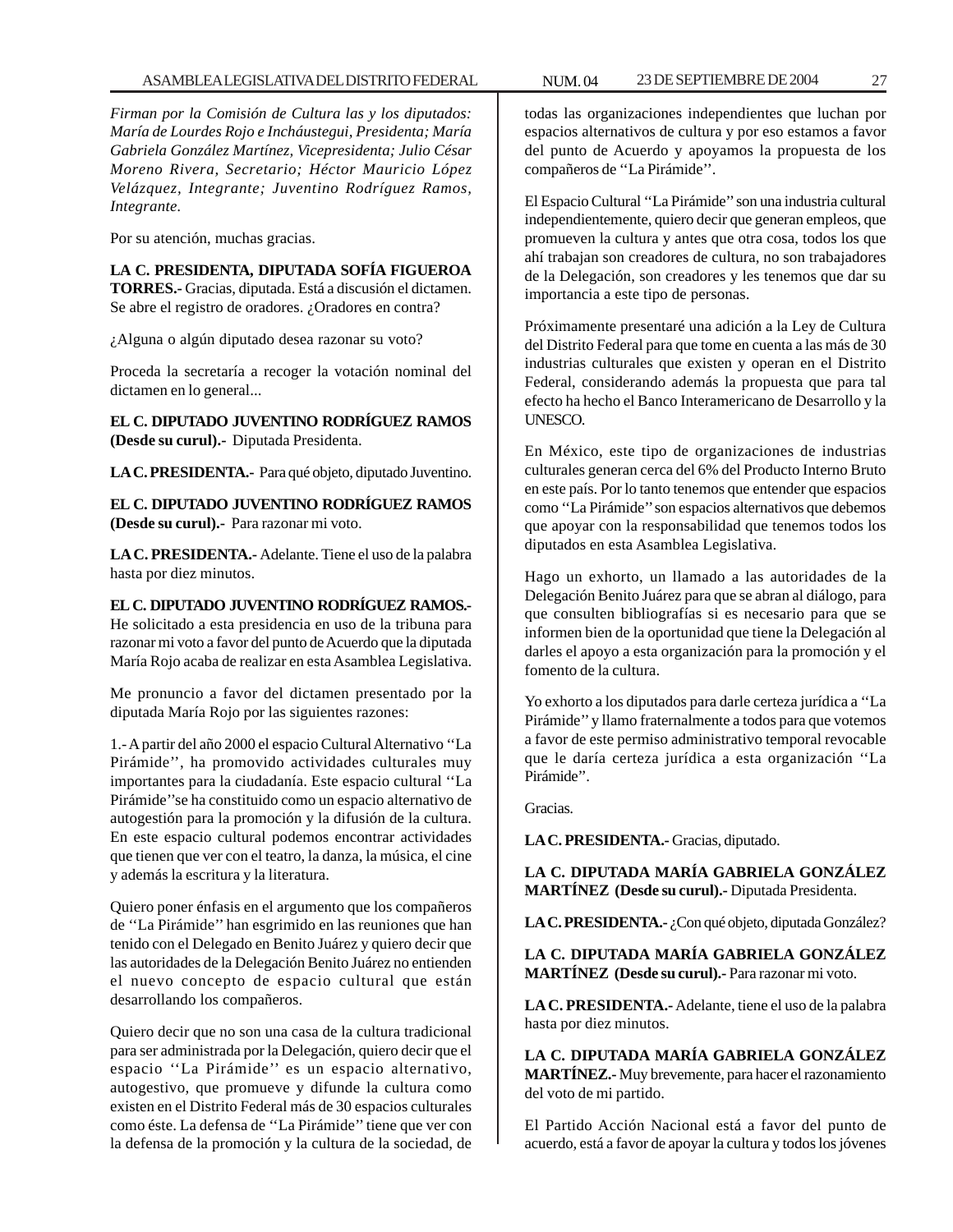que se expresan mediante la cultura. Estamos a favor, como lo marca el dictamen, de que se vean las soluciones jurídicas, las soluciones en donde haya acuerdo de las dos partes, tanto de la delegación como de los jóvenes que están en ''La Pirámide''.

Pero no quiero dejar de mencionar que la Delegación ha estado abierta al diálogo, que la Delegación ha tenido muchísimas reuniones con estos jóvenes, con los jóvenes que están en ''La Pirámide'', que está dispuesta a que el lugar, que en el centro sigan trabajando este grupo de jóvenes; pero también cabe mencionar que hay vecinos de esta casa de cultura que también han pedido espacios para que ellos tengan también sus expresiones culturales.

Entonces, la Delegación también está pidiendo la comprensión y que se puedan compartir esos espacios tanto con los vecinos de la Delegación y de las colonias, como con este proyecto de ''La Pirámide'' que ya lleva mucho tiempo funcionando.

El partido lo apoya, por supuesto que apoyamos cualquier expresión cultural, pero sí que quede claro que la delegación ha estado abierta al diálogo, que la delegación está dispuesta a compartir esos espacios para que más personas tengan la oportunidad de utilizar los espacios públicos y se pueda democratizar mucho más la cultura.

Eso es todo.

Muchas gracias.

**LA C. PRESIDENTA.-** Gracias, diputada.

**EL C. DIPUTADO VÍCTOR GABRIEL VARELA LÓPEZ (Desde su curul).-** Diputada Presidenta.

LA C. PRESIDENTA.- ¿Con qué objeto, diputado Varela?

**EL C. DIPUTADO VÍCTOR GABRIEL VARELA LÓPEZ (Desde su curul).-** Para razonar mi voto.

**LA C. PRESIDENTA.-** Sólo puede ser un diputado por fracción parlamentaria.

Proceda la Secretaría a recoger la votación nominal del dictamen en lo general y en lo particular en un solo acto.

**EL C. SECRETARIO.-** Se va a proceder a recoger la votación nominal en lo general y en lo particular del dictamen en un solo acto.

De conformidad con lo establecido por el artículo 128 del Reglamento para el Gobierno Interior de la Asamblea, se solicita a la Coordinación de Servicios Parlamentarios hacer el anuncio correspondiente a efecto de que lo diputados presentes puedan emitir su voto.

Se solicita a los diputados que al emitir su voto lo hagan en voz alta diciendo su nombre y apellido, añadiendo la expresión ''en pro'', ''en contra'' o ''abstención''. El de la voz recogerá la votación. Comenzamos de derecha a izquierda.

#### **(Votación Nominal)**

Bernardo de la Garza, en pro.

María Teresita Aguilar, a favor.

Juan Antonio Arévalo López, a favor.

Gabriela Cuevas, en pro.

Jesús López, a favor.

Mónica Serrano, en pro.

Obdulio Ávila, en pro.

Emilio Fernández, a favor.

Eduardo Malpica, en pro.

Silvia Oliva Fragoso, en pro.

Maricela Contreras Julián, a favor.

Higinio Chávez, a favor.

Aleida Alavez, en pro.

José Jiménez, en pro.

María de Lourdes Rojo e Incháustegui, en pro.

Adrián Pedrozo Castillo, en pro.

Andrés Lozano Lozano, en pro.

González Maltos, a favor.

Araceli Vázquez Camacho, en pro.

Gabriela González, en pro.

Carlos Alberto Flores, a favor.

Irma Islas, en pro.

Jorge Lara, en pro.

José Espina, en pro.

Alejandra Barrales, en pro.

Lorena Villavicencio, a favor.

Alfredo Hernández Raigosa, a favor.

Francisco Chiguil, en pro.

Elio Bejarano, en pro.

Rodrigo Chávez Contreras, a favor.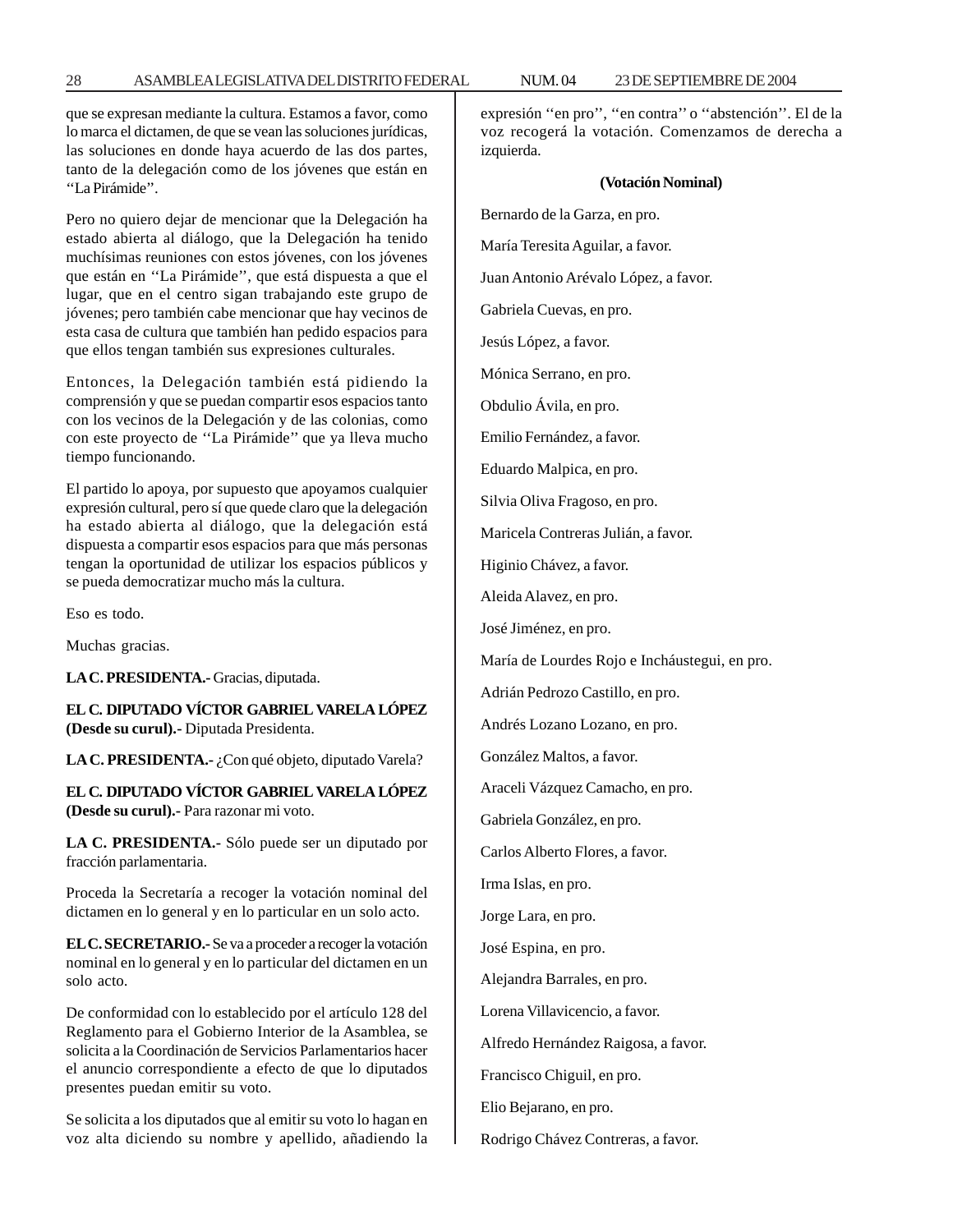Alberto Trejo Villafuerte, en pro.

Lourdes Alonso, en pro.

María Elena Torres, en pro.

José Antonio Arévalo, a favor.

Arturo Escobar, a favor.

Gerardo Villanueva, a favor.

Efraín Morales, a favor.

Rigoberto Nieto, a favor.

Julio César Moreno, a favor.

Juventino Rodríguez Ramos, a favor.

Guadalupe Ocampo, a favor.

Víctor Varela, a favor.

Pablo Trejo, a favor.

Rodolfo Covarrubias, a favor.

**EL C. SECRETARIO.-** ¿Faltó alguna o algún diputado de emitir su voto?

Mariana Gómez del Campo, en pro.

**EL C. SECRETARIO.-** ¿Faltó alguna o algún diputado de emitir su voto?

Se va a proceder a recoger la votación de la Mesa Directiva.

Miguel Angel Solares Chávez, a favor.

Sara Figueroa, en pro.

Jorge García Rodríguez, en pro.

Sofía Figueroa, en pro.

**EL C. SECRETARIO.-** Diputada Presidenta, el resultado de la votación es el siguiente: 49 votos a favor, 0 votos en contra y 0 abstenciones.

**LA C. PRESIDENTA.-** En consecuencia se aprueba el Dictamen que presenta la Comisión de Cultura.

Hágase del conocimiento del Secretario de Gobierno, del Oficial Mayor, del Secretario de Cultura y del Jefe Delegacional en Benito Juárez, por conducto del Licenciado Alejandro Encinas Rodríguez, Secretario de Gobierno del Distrito Federal, para los efectos legales a que haya lugar.

El siguiente punto de la orden del día es la discusión y en su caso aprobación del dictamen que presentan las Comisiones Unidas de Abasto y Distribución de Alimentos, de Uso y Aprovechamiento de Bienes y Servicios Públicos,

de Preservación del Medio Ambiente y Protección Ecológica y de Cultura, referente a la Propuesta con Punto de Acuerdo. ''La Secretaría del Medio Ambiente del Distrito Federal, doctora Claudia Sheinbaum Pardo; el Director General de Bosques Urbanos y Educación Ambiental del Distrito Federal, Doctor Fedro Guillén Rodríguez, y el Jefe Delegacional en Miguel Hidalgo, Licenciado Fernando Aboitiz Saro, deberán informar y remitir a la Asamblea Legislativa del Distrito Federal y específicamente a las Comisiones de Abasto y Distribución de Alimentos, de Uso y Aprovechamiento de Bienes y Servicios de Preservación del Medio Ambiente y Protección Ecológica y de Cultura, toda la información documental relativa al plan maestro para el rescate del Bosque de Chapultepec; el programa operativo de obras correspondientes, el documento constitutivo del Fideicomiso para el rescate del Bosque de Chapultepec, el proyecto relativo a comerciantes populares que realizan sus actividades en el interior del Bosque de Chapultepec, así como la realización de los contratos y licitaciones efectuadas para realizar estos programas''.

En virtud de que el Dictamen fue distribuido entre las diputadas y diputados en términos de lo dispuesto por el artículo 115 del Reglamento para el Gobierno Interior de la Asamblea Legislativa del Distrito Federal, proceda la Secretaría a consultar a la Asamblea en votación económica si se dispensa la lectura del mismo y se somete a discusión de inmediato.

**LA C. SECRETARIA, DIPUTADA MARIA GABRIELA GONZALEZ MARTÍNEZ**.- Por instrucciones de la Presidencia y en votación económica, se consulta a la Asamblea si es de dispensarse la lectura del dictamen de referencia y se somete a discusión de inmediato.

Los que estén por la afirmativa, sírvanse manifestarlo poniéndose de pie.

Los que estén por la negativa, sírvanse manifestarlo poniéndose de pie.

Dispensada la lectura, diputada Presidenta.

*COMISIONES UNIDAS DE ABASTO Y DISTRIBUCIÓN DE ALIMENTOS, USO Y APROVECHAMIENTO DE BIENES Y SERVICIOS PÚBLICOS, CONSERVACIÓN DEL MEDIO AMBIENTE Y PROTECCIÓN ECOLÓGICA Y CULTURA.*

*DICTAMEN A LA PROPUESTA CON PUNTO DE ACUERDO PARA QUE LA SECRETARIA DEL MEDIO AMBIENTE DEL DISTRITO FEDERAL, DOCTORA CLAUDIA SHEINBAUM PARDO, EL DIRECTOR GENERAL DE BOSQUES URBANOS Y EDUCACIÓN AMBIENTAL DEL DISTRITO FEDERAL, DOCTOR FEDRO GUILLÉN RODRÍGUEZ Y EL JEFE DELEGACIONAL EN MIGUEL HIDALGO, LICENCIADO FERNANDO ABOITIZ SARO, DEBERÁN*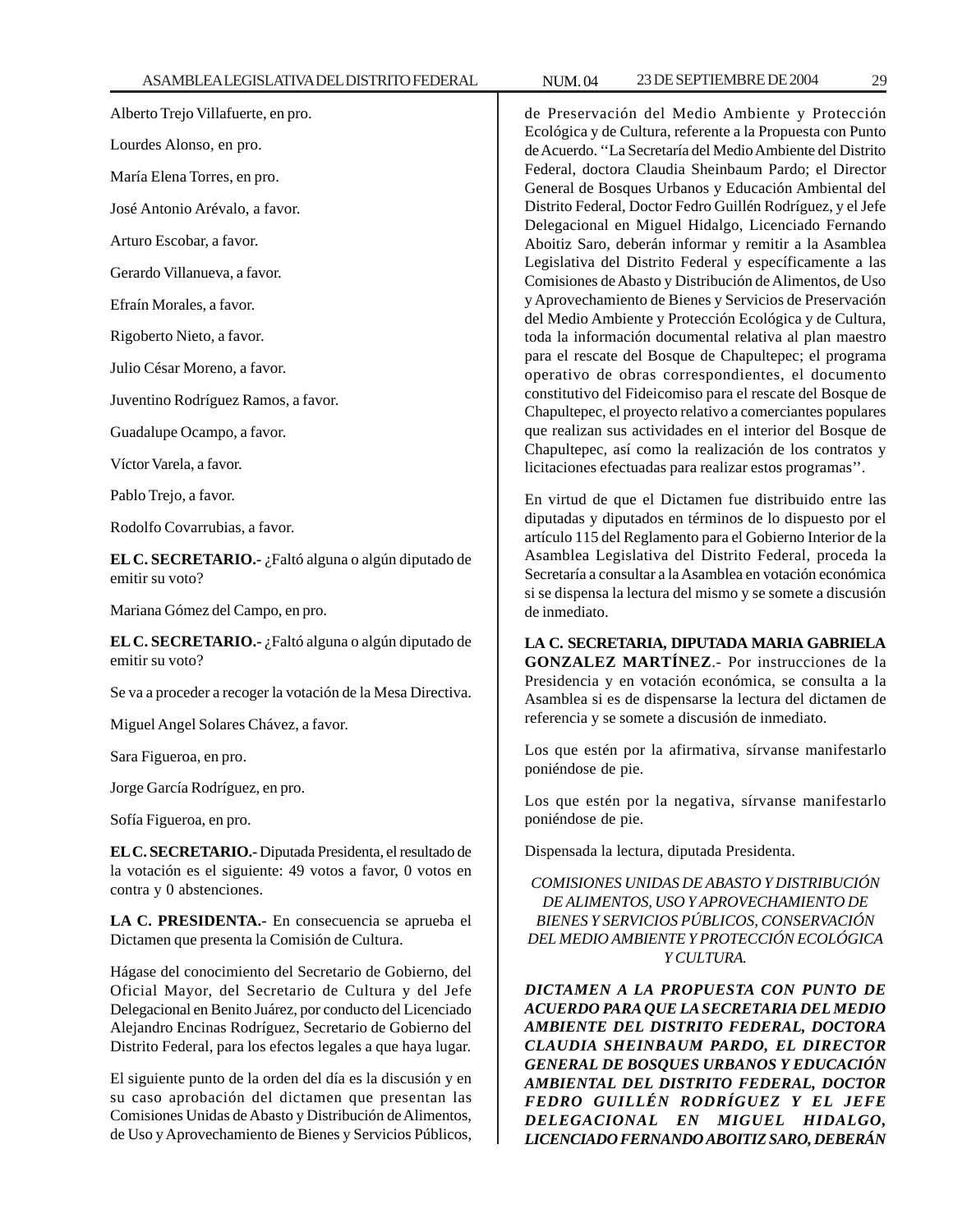*INFORMAR Y REMITIR A LA ASAMBLEA LEGISLATIVA DEL DISTRITO FEDERAL Y ESPECIFICAMENTE A LAS COMISIONES DE ABASTO Y DISTRIBUCIÓN DE ALIMENTOS; DE USO Y APROVECHAMIENTO DE BIENES Y SERVICIOS PÚBLICOS; DE PRESERVACIÓN DEL MEDIO AMBIENTE Y PROTECCIÓN ECOLÓGICA Y DE CULTURA; TODA LA INFORMACIÓN DOCUMENTAL RELATIVA AL PLAN MAESTRO PARA EL RESCATE DEL BOSQUE DE CHAPULTEPEC, EL PROGRAMA OPERATIVO DE OBRAS CORRESPONDIENTES; EL DOCUMENTO CONSTITUTIVO DEL FIDEICOMISO PARA EL RESCATE DEL BOSQUE DE CHAPULTEPEC; EL PROYECTO RELATIVO A COMERCIANTES POPULARES, QUE REALIZAN SUS ACTIVIDADES EN EL INTERIOR DEL BOSQUE DE CHAPULTEPEC, ASÍ COMO LA RELACIÓN DE LOS CONTRATOS Y LICITACIONES EFECTUADAS PARA REALIZAR ESTOS PROGRAMAS.*

#### *ANTECEDENTES*

*1.- La citada Propuesta con Punto de Acuerdo fue presentada por el Dip. Jorge García Rodríguez y otros Diputados integrantes de los Grupos Parlamentarios de los Partidos Revolucionario Institucional, Acción Nacional, de la Revolución Democrática y Verde ecologista de México fue presentada al Pleno de esta Soberanía el 5 de abril de 2004 y turnada por la Mesa Directiva, para su estudio y dictamen, a las Comisiones Unidas que suscriben este Dictamen.*

*2.- Durante los meses de enero, febrero, marzo y abril se llevaron a cabo reuniones entre los representantes de comerciantes populares que trabajan en el Bosque de Chapultepec y funcionarios de la Secretaría de Gobierno, de la Secretaría del Medio Ambiente del Gobierno del Distrito Federal, de la Dirección del Bosque de Chapultepec y de la Delegación Miguel Hidalgo. Los dos temas que ocuparon mayormente la atención de estas Mesas de Trabajo, fueron la entrega de gafetes a comerciantes populares, a partir de un listado de aquellos, que cumplen la normatividad del Bosque y la demanda de conocer la manera en que se contempla la participación de los comerciantes, en el Plan Maestro del Bosque. Se revisaron con detalle, los casos de comerciantes, no incluidos o excluidos de esos listados y casos especiales, como los de los establecidos en el Acuario y los payasos.*

*3.- Existe documentación que registra diversas actividades efectuadas por las autoridades para atender el problema de los comerciantes populares que operan en el Bosque de Chapultepec, así como diversos asuntos relacionados con los proyectos comprendidos en el Plan Maestro del Bosque.*

*4.- En consecuencia, estas Comisiones Unidas, con fundamento en lo que disponen los Artículos 122, apartado C, Base Primera fracción V inciso j) de la Constitución Política de los Estados Unidos Mexicanos; 42 fracción XIV, 46 fracción I del Estatuto de Gobierno del Distrito Federal; 10 fracción I, 84 de la Ley Orgánica de la Asamblea Legislativa del Distrito Federal, 28 y 84 del Reglamento para el Gobierno Interior de la Asamblea Legislativa del Distrito Federal, por lo que se abocaron al estudio, análisis y dictamen de la mencionada Propuesta con Punto de Acuerdo.*

*5.-A fin de dar cumplimiento a lo dispuesto en el Artículo 28 del Reglamento para el Gobierno Interior de la Asamblea Legislativa del Distrito Federal, las Comisiones Unidas que suscriben, se reunieron en Sesión Ordinaria el día siete de julio de 2004, a efecto de dictaminar la propuesta de referencia conforme a los siguientes:*

#### *CONSIDERANDOS*

*Primero.- Que en Sesión Ordinaria de esta Honorable Asamblea Legislativa del Distrito Federal, III Legislatura, celebrada el 5 de abril del 2004, fue presentada por los Diputados Jorge García Rodríguez y Jaime Aguilar Álvarez Mazarrasa y suscrita por Diputados Integrantes de los Grupos Parlamentarios del Partido Revolucionario Institucional; Partido Acción Nacional; Partido de la Revolución Democrática y Partido Verde Ecologista de México; la Propuesta con Punto de Acuerdo: ''La Secretaria del Medio Ambiente del Distrito Federal, Doctora Claudia Sheinbaum Pardo; el Director General de Bosques Urbanos y Educación Ambiental del Distrito Federal, Doctor Fedro Guillén Rodríguez y el Jefe Delegacional en Miguel Hidalgo, Licenciado Fernando Aboitiz Saro, deberán informar y remitir a la Asamblea Legislativa del Distrito Federal y específicamente a las Comisiones de Abasto y Distribución de Alimentos; de Uso y Aprovechamiento de Bienes y Servicios Públicos; de Preservación del Medio Ambiente y Protección Ecológica y de Cultura; toda la información documental relativa al Plan Maestro para el Rescate del Bosque de Chapultepec, el Programa Operativo de Obras correspondientes; el Documento Constitutivo del Fideicomiso para el Rescate del Bosque de Chapultepec; el Proyecto relativo a Comerciantes Populares, que realizan sus actividades en el interior del Bosque de Chapultepec, así como la relación de los Contratos y Licitaciones efectuadas para realizar estos Programas''.*

*Segundo.- Que la Ley Orgánica de la Asamblea Legislativa del Distrito Federal señala en sus artículos 13, fracciones II y VII, y 71, párrafo tercero, las facultades de esta Soberanía para dirigir, a través de la mesa directiva por acuerdo del Pleno o por conducto de la Comisión de Gobierno peticiones y recomendaciones a las autoridades locales y para solicitar a la Administración Pública del*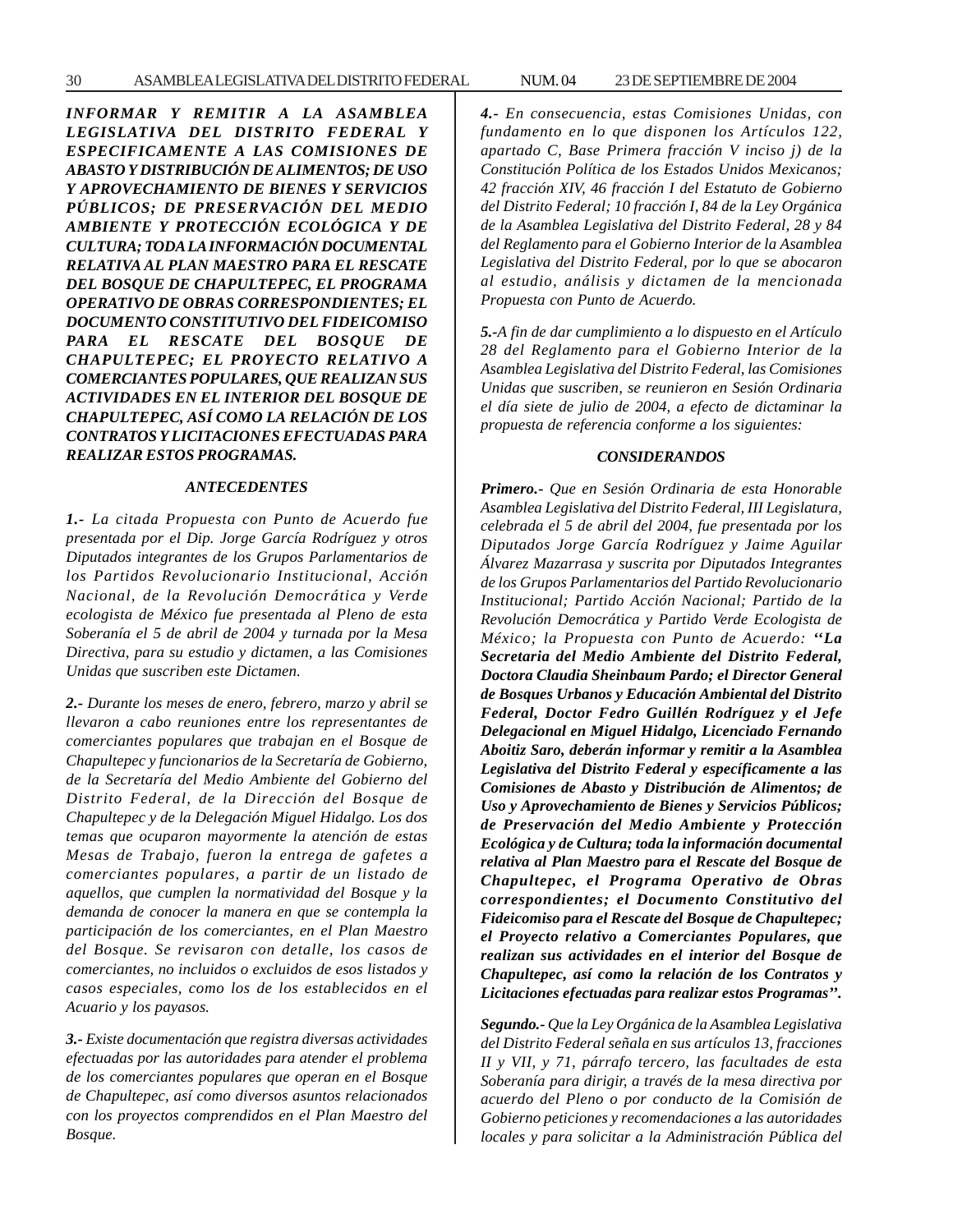*Distrito Federal la información y documentación que se considere necesaria para el mejor desempeño de sus funciones, facultad que también se otorga a las Comisiones de esta Soberanía.*

*Tercero.- Que la importancia arquitectónica, urbana, histórica, cultural y recreativa del Bosque de Chapultepec, en el contexto de la vida del Distrito Federal es de un alto valor y, consecuentemente, todas las acciones que se proyecten, emprendan o ejecuten, deben ser debidamente valoradas en cuanto a su impacto en la vida cotidiana de los habitantes de la Capital, para que los programas y las acciones den respuesta puntual a los objetivos de desarrollo urbano y cultural del Distrito Federal, en el marco de una Ciudad democrática y moderna.*

*Cuarto.- Que el conocimiento, análisis y valoración de los programas y de las acciones concretas que se pretenden llevar a efecto en el Bosque de Chapultepec resultan de interés para diversas Comisiones de la Asamblea Legislativa del Distrito Federal, para conocer los diferentes aspectos, y motivaciones de cada uno de esos programas, con el propósito de analizarlos, valorarlos y formular propuestas coincidentes en el propósito común de servir a los ciudadanos del Distrito Federal.*

*Quinto.- Que el comercio popular en diversos espacios del Bosque de Chapultepec es una expresión cultural centenaria, que da respuesta a la demanda ciudadana en un espacio de esparcimiento de carácter popular en un ámbito de armónica convivencia.*

*Sexto.- Que los padrones existentes en la Dirección del Bosque de Chapultepec registran aproximadamente a dos mil comerciantes populares, que realizan sus actividades comerciales y de servicios, incluyendo los fotográficos, en el Bosque de Chapultepec. Casi todos estos comerciantes tienen gafetes que acreditan que están autorizados y reconocidos por las autoridades del Bosque y disponen de antecedentes y registros administrativos en la Delegación Miguel Hidalgo. Estos grupos de comerciantes han solicitado repetidamente conocer el Plan Maestro para el Bosque de Chapultepec y hasta la fecha no lo han recibido de las autoridades, por lo que desconocen la situación que, en dicho Plan Maestro se otorga a los comerciantes populares que trabajan en el Bosque.*

*Séptimo.- Que el Bosque de Chapultepec es un espacio de carácter histórico y de alto contenido cultural, que ha alojado a lo largo de su historia, algunas de las manifestaciones artísticas y culturales más destacadas de la Ciudad de México.*

*Además del carácter simbólico que tienen para la cultura nacional, sus monumentos, edificaciones, fuentes y* *calzadas, especial mención merece, que el Bosque de Chapultepec alberga uno de los proyectos culturales más importantes de la ciudad, como es la Casa del Lago ''Juan José Arreola'', en donde se han dado cita, desde los años sesenta, los representantes de la vanguardia cultural de nuestro País, como Octavio Paz y el propio Juan José Arreola, entre muchos otros.*

*La trascendencia cultura del Bosque de Chapultepec, queda subrayada por el hecho de que el proceso de rescate y modernización, ha sido auspiciado por el Consejo Rector Ciudadano del Bosque de Chapultec, en el que participan personalidades de reconocida calidad humana, cultural y artística.*

*Octavo.- Que en materia ambiental hasta el día de hoy se desconocen los estudios de impacto ambiental que soporten y justifiquen las obras a realizar en el Bosque de Chapultepec y que justifiquen la tala de árboles que en diversas reuniones de funcionarios del Gobierno del Distrito Federal se ha anunciado, así como cual será el programa para resarcir los daños y cuales las especies arbóreas con las que se reforestará y en qué áreas. De la misma manera es necesario conocer el destino de los recursos maderables y no maderables que sean removidos y las condiciones en que se realizará o realizó la venta de la madera y aprovechamientos a empresas privadas, por lo que resulta de fundamental importancia verificar que en la asignación de contratos se respeten estrictamente las leyes y reglamentos aplicables.*

*Noveno.- Que el Bosque de Chapultepec es uno de los más importantes bienes propiedad de la Ciudad y presta servicios de fundamental importancia a los ciudadanos, por lo que los elementos constitutivos del Plan Maestro por aplicar en el Bosque deben ser cuidadosamente analizados para asegurar su congruencia con los propósitos de lograr un desarrollo sustentable e integral de la Ciudad en beneficio de sus habitantes.*

*Décimo.- Que la situación de los comerciantes populares que operan en el Bosque de Chapultepec y que tienen el reconocimiento de la Dirección del Bosque y de la Delegación Miguel Hidalgo debe resolverse en el marco del derecho, sin discriminación ni marginación, con respeto a las tradiciones y a sus derechos, ofreciéndoles para su futura acción una alternativa debidamente consensuada, acorde al propósito esencial del Bosque, que es servir adecuadamente a los ciudadanos.*

*Décimo Primero.- Que es urgente y necesario que esta Asamblea Legislativa del Distrito Federal, conozca en forma integral y a detalle, todos y cada uno de los programas que se van a aplicar, en el contexto del Plan Maestro del Bosque de Chapultepec, a efecto de valorarlos y actuar en el ámbito de la respectiva competencia de cada una de las Comisiones Unidas que*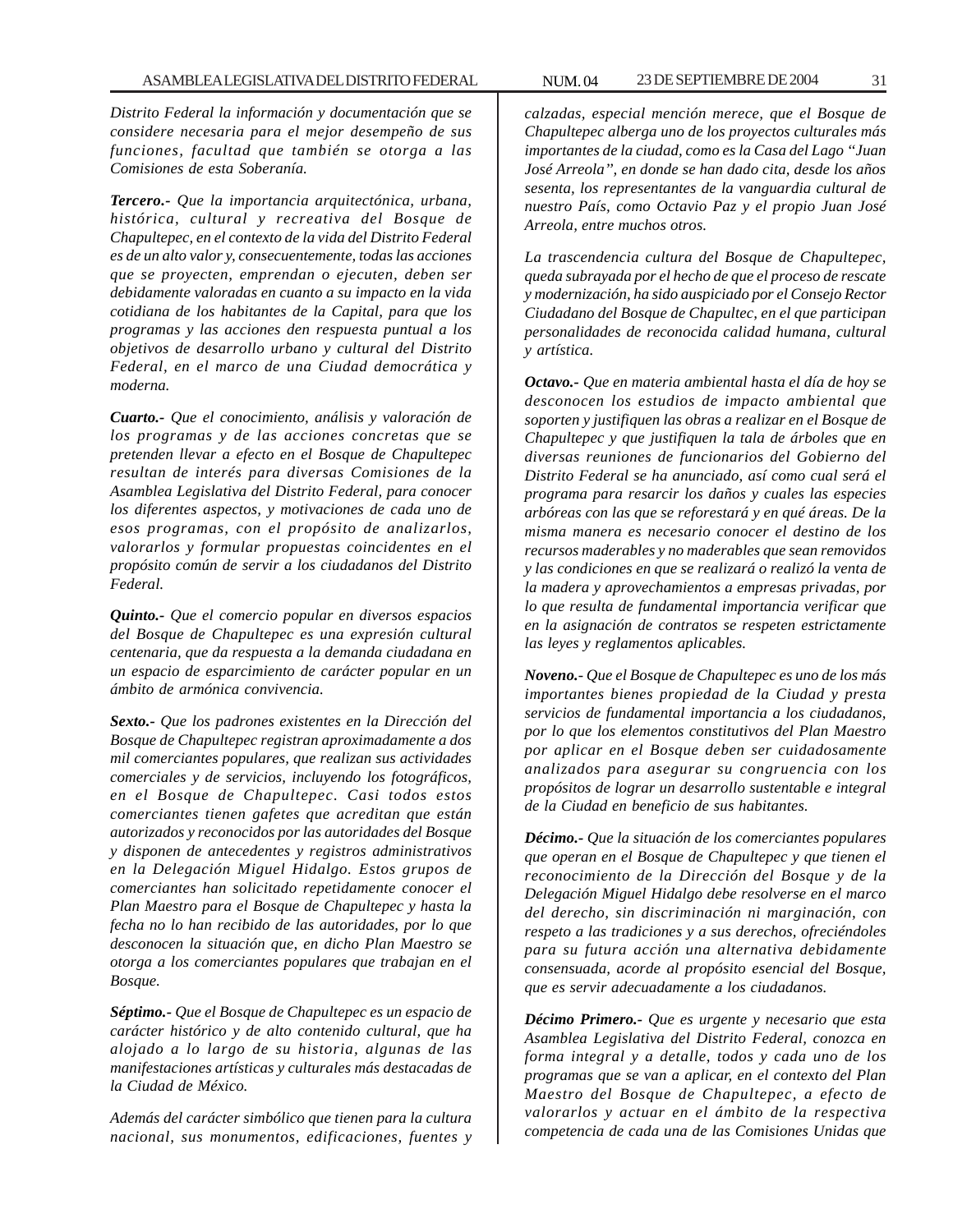*dictaminan. Este aspecto es especialmente relevante dado que un fideicomiso de carácter particular, sin participación del Gobierno de la Ciudad, ni de la Delegación Miguel Hidalgo, es el que elaboró el Plan Maestro y está proyectando y dirigiendo el proceso de rescate y modernización del Bosque.*

*Por lo anteriormente expuesto y fundado, las Comisiones Unidas de Abasto y Distribución de Alimentos, de Uso y Aprovechamiento de Bienes y Servicios Públicos, de Preservación del Medio Ambiente y Protección Ecológica y de Cultura, someten a la consideración de la Asamblea Legislativa del Distrito Federal, III Legislatura, el siguiente:*

#### *DICTAMEN*

*PRlMERO.- Se aprueba que: ''La Secretaria del Medio Ambiente del Distrito Federal, Doctora Claudia Sheinbaum Pardo; el Director General de Bosques Urbanos y Educación Ambiental del Distrito Federal, Doctor Fedro Guillén Rodríguez y el Jefe Delegacional en Miguel Hidalgo, Licenciado Fernando Aboitiz Saro, deberán informar y remitir a la Asamblea Legislativa del Distrito Federal y específicamente a las Comisiones de Abasto y Distribución de Alimentos; de Uso y Aprovechamiento de Bienes y Servicios Públicos; de Preservación del Medio Ambiente y Protección Ecológica y de Cultura; toda la información documental relativa al Plan Maestro para el Rescate del Bosque de Chapultepec; el Programa Operativo de Obras correspondientes; el Documento Constitutivo del Fideicomiso para el Rescate del Bosque de Chapultepec; el Proyecto relativo a Comerciantes Populares, que realizan sus actividades en el interior del Bosque de Chapultepec, así como la relación de los Contratos y Licitaciones efectuadas para realizar estos Programas''.*

*SEGUNDO.- Comuníquese y remítase el presente Dictamen a los Servidores Públicos del Gobierno del Distrito Federal y a los particulares involucrados en el tema, para su conocimiento y su debido cumplimiento.*

*Dado en la Sala de Comisiones Unidas de la Asamblea Legislativa del Distrito Federal, III Legislatura. a los siete días del mes de julio de 2004.*

*Firman por la Comisión de Abasto y Distribución de Alimentos las y los diputados: Jorge García Rodríguez, Presidente; Mónica Leticia Serrano Peña, Vicepresidente; Valentin Eduardo Malpica Rodríguez, Secretario; así como los integrantes Héctor Guijosa Mora, Higinio Chávez García.*

*Firman por la Comisión de Uso y Aprovechamiento de Bienes y Servicios Públicos las y los diputados: Jaime Aguilar Álvarez y Mazarrasa, Presidente; Higinio Chávez García, Vicepresidente; Emilio Fernández Allende,*

*Secretario; así como los integrantes Alfredo Hernández Raigosa y Roberto Carlos Reyes Gámiz.*

*Firman por la Comisión de Preservación del Medio Ambiente y Protección Ecológica las y los diputados: Aleida Alavez Ruíz, Vicepresidenta; Juan Manuel González Maltos, Secretario; así como los integrantes Martha Teresa Delgado Peralta, Christian Martín Lujano Nicolás, Higinio Chávez García, Efraín Morales Sánchez.*

*Firman por la Comisión de Cultura las y los diputados: María de Lourdes Rojo e Incháustegui, Presidenta; María Gabriela González Martínez, Vicepresidenta; Julio César Moreno Rivera, Secretario; Héctor Mauricio López Velázquez y Juventino Rodríguez Ramos.*

**LA C. PRESIDENTA.-** Para fundamentar el Dictamen, se concede el uso de la palabra al diputado Jorge García Rodríguez, a nombre de las Comisiones Unidas de Abasto y Distribución de Alimentos, de Uso y Aprovechamiento de Bienes y Servicios Públicos, de Preservación del Medio Ambiente y Protección Ecológica y de Cultura.

Adelante, diputado.

**EL C. DIPUTADO JORGE GARCÍA RODRÍGUEZ.-** Damos la más cordial bienvenida al Licenciado Edgar Mereles, Secretario de Organización de nuestro partido y a los comerciantes de la Comisión Representativa de más de 1,300 familias de las 13 organizaciones de comerciantes del Bosque de Chapultepec, adheridas a la Alianza Mexicana de Organizaciones Productivas Sociales y de Servicios (AMOPSS).

Ciudadana diputada Presidenta, con su venia.

Compañeras y compañeros diputados:

La motivación del dictamen aprobatorio que hoy nos permitimos presentar a la consideración de esta Honorable Asamblea se sustenta en forma especial en la importancia cultural, económica, ambiental y de servicios que presta a la población el Bosque de Chapultepec, que es un espacio centenario y tradicional que permite que los individuos en lo particular y las familias realicen actividades de recreación, cultura y deporte.

Que hasta la fecha el Bosque y las instalaciones que en él tienen diversas entidades públicas y privadas desarrollan actividades altamente benéficas para la cultura en general y el esparcimiento familiar.

Que desde hace varias décadas el Bosque de Chapultepec ha venido modernizando parte de sus instalaciones con el propósito de adecuarlas a los nuevos tiempos y a las nuevas necesidades de las familias y de los visitantes en general, que como parte de los puntos turísticos interesantes de la ciudad acuden a él en todas las épocas del año, procedentes del interior de la República y del extranjero.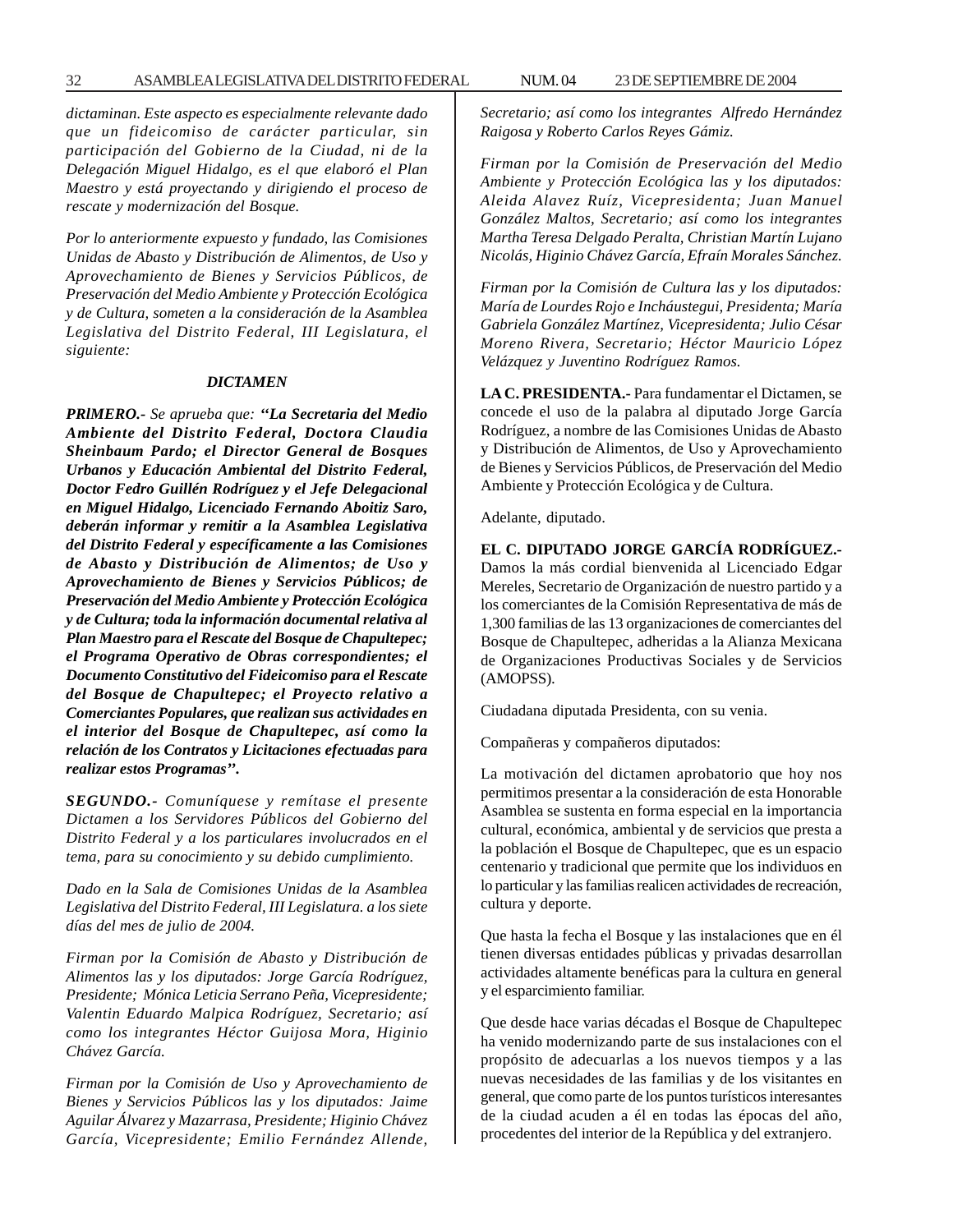Que como reconocimiento a la importancia cultural y recreativa del Bosque, inserta en las tradiciones y en las costumbres de los habitantes de esta ciudad, un importante y selecto grupo de distinguidos mexicanos integró un fideicomiso y estableció coordinación con diversas instancias de la Administración Pública del Distrito Federal, con el propósito de implementar programas y acciones relativos al Plan Maestro para el Rescate del Bosque de Chapultepec.

Que resulta de interés también para los objetivos institucionales de las Comisiones que dictaminan y para la ciudadanía en general los aspectos comerciales, ambientales, de servicios y culturales que incluye el Plan Maestro, así como el Programa Operativo de Obras, toda vez que los mismos inciden o deben incidir positivamente en el desarrollo social y cultural de los habitantes de esta ciudad.

Que las instalaciones existentes, así como las que se contemplan en el Programa de Obras son relevantes para el conocimiento exacto y fiel del aprovechamiento de los bienes y servicios públicos en beneficio de la cultura, la recreación, el esparcimiento y la salud de quienes visitan ese espacio tradicional de la ciudad, especialmente para los niños, jóvenes, personas de la tercera edad y deportistas, que invariablemente hacen de este parque un punto atractivo de su preferencia.

Que al interior del Bosque de Chapultepec, desde hace décadas realizan actividades comerciales y de servicios un importante número de mexicanos de todas las clases, edades y sexos, que han hecho de ese espacio el asiento de sus actividades laborales con las que sostienen a sus respectivas familias.

Que para este sector gremial que está integrado por comerciantes, artistas populares, fotógrafos y prestadores del servicio de paseo en equinos, la modernización del Bosque debe estar sustentada en amplias acciones de acuerdo y concertación entre todos los actores, privilegiando el sentido social que debe caracterizar toda obra de gobierno, sobre todo cuando se expresa en un lugar de honda raigambre popular como lo es el Bosque de Chapultepec.

Que afortunadamente y gracias a la buena voluntad de las organizaciones de comerciantes y artistas populares el día de ayer precisamente se consolidó un espacio de concertación a nivel del Gobierno Central que preside la Doctora Claudia Sheinbaum Prado que va a permitir la obtención de consensos y compromisos que en el marco del derecho permitan seguridad jurídica a los comerciantes y elevar la calidad del servicio para los visitantes en un marco de seguridad y armónica convivencia.

Que adicionalmente al conocimiento general que se tiene del diagnóstico y la realidad que se vive al interior del

Bosque de Chapultepec y a pesar de la información general que han emitido algunas instancias involucradas en el plan maestro para el rescate del Bosque de Chapultepec, esta Asamblea Legislativa en general y en especial las Comisiones que suscriben el presente dictamen aprobatorio, consideramos que va a ser de gran utilidad el envío de toda la información documental que solicitamos, relativa al plan maestro, al Programa Operativo de Obras correspondientes al documento constitutivo del Fideicomiso para el Rescate del Bosque de Chapultepec, al proyecto relativo a los comerciantes populares que ahí realizan sus actividades, así como la relación de los contratos y licitaciones efectuadas para concretar estos programas.

La información que solicitamos es fundamental para que las Comisiones que suscriben y la Asamblea en general, dispongan de elementos, datos y hechos que sustenten diversas iniciativas y acciones programáticas en defensa del Bosque y de su significado en la vida cultural, económica, ambiental y de desarrollo urbano del Bosque de Chapultepec.

En síntesis, es necesario que esta Asamblea Legislativa y todos y cada uno de los diputados de los diferentes partidos que la integramos, tengamos a nuestra plena disposición toda la información relativa al Bosque de Chapultepec, a su integración y al objetivo específico del Fideicomiso, así como a las acciones que en materia ambiental y derribo de árboles que se pretende realizar en ese pulmón de la ciudad.

Además conocer el destino y funcionamiento de los museos, de los teatros y de los espectáculos tradicionales, todo con el propósito de alentar la modernización de este importante e histórico espacio que debe estar siempre al servicio del pueblo y conservar su carácter y perfil popular como expresión auténtica de nuestra cultura.

Reconocemos desde esta Tribuna el entusiasmo, el carácter y la insistencia positiva de los comerciantes y de los artistas populares del Bosque de Chapultepec para lograr consensos y defender con la ley en la mano su legítimo derecho a permanecer dentro del Bosque, desempeñando actividades comerciales y recreativas al servicio de la población popular y de sus visitantes.

Su voluntad no queda solamente en una simple expresión de colaboración verbal, sino que va más allá y están dispuestos a participar activamente en la conservación y rescate del Bosque de Chapultepec aportando su trabajo y sus propios recursos económicos para lograr su modernización y cuidar además todos los espacios que son páginas de nuestra historia plasmadas en cada rincón del bosque, defendiendo la fauna, cuidando la flora, mejorando su presencia y sobre todo modernizando los espacios para beneficio y disfrute del pueblo.

Por estas razones y hechos convincentes que nos unen e involucran a todos a favor del Bosque, del Lago, del Castillo,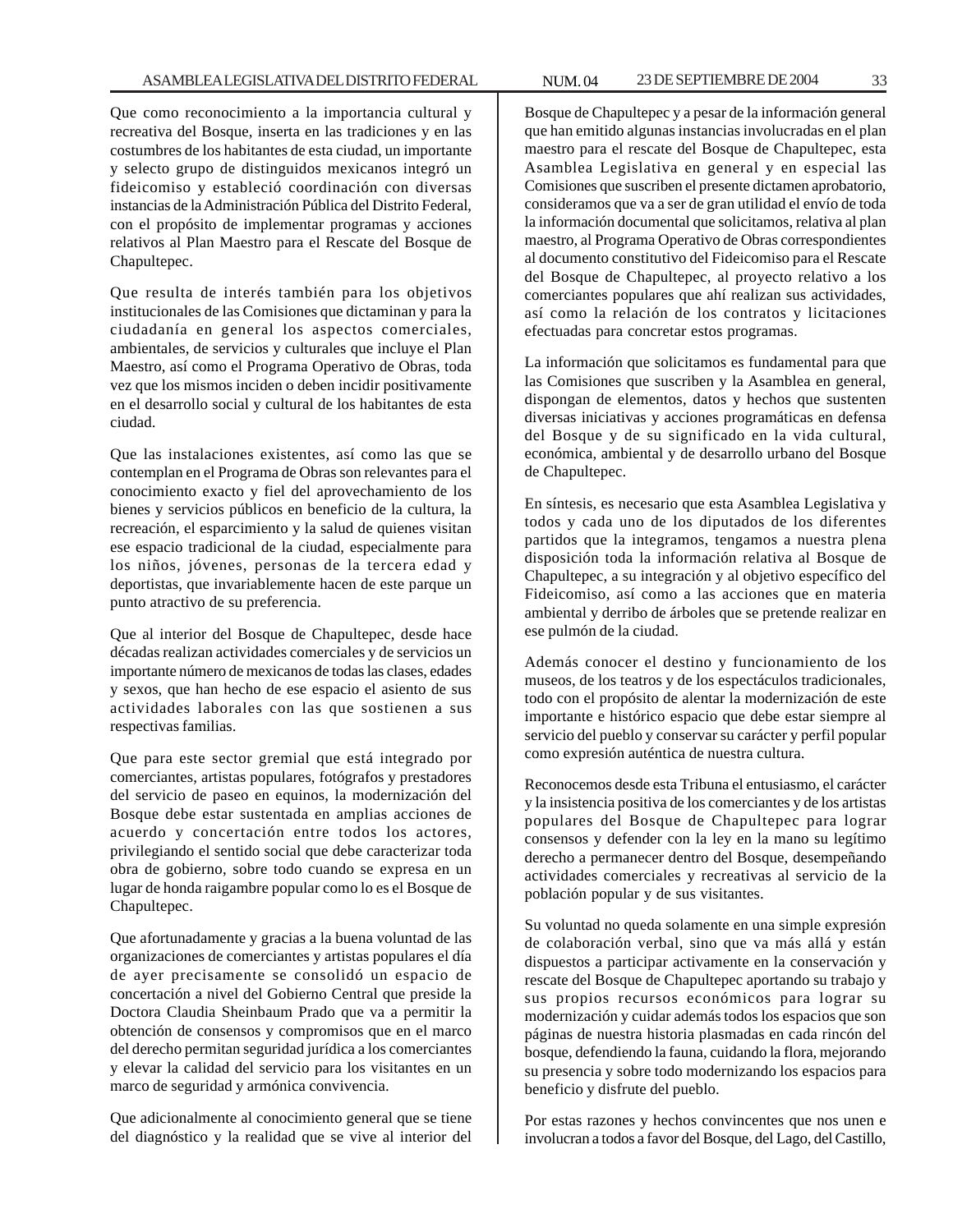#### 34 ASAMBLEA LEGISLATIVA DEL DISTRITO FEDERAL NUM. 04 23 DE SEPTIEMBRE DE 2004

de los museos, de los monumentos, de la Casa del Lago Juan José Arreola y de otros múltiples e históricos inmuebles representativos que dan fe y constancia de la vida centenaria del bosque y de la importancia que representa él mismo para toda la ciudadanía, no sólo del Distrito Federal, sino de toda la República como punto de destino turístico nacional e internacional.

Es por lo que a nombre de las comisiones que suscriben le solicito a todos, a todas, a cada uno de los diputados de esta Asamblea Legislativa su voto solidario y aprobatorio a favor del dictamen, que en estos momentos entrego a la diputada Presidenta de la Mesa Directiva, suscrito por todos y cada uno de los diputados integrantes de las cuatro comisiones que intervinieron brillante y positivamente en su elaboración para que se someta a la votación reglamentaria correspondiente.

Muchas gracias.

**LA C. PRESIDENTA, DIPUTADA MARÍA GUADALUPE CHAVIRA DE LA ROSA.-** Gracias, diputado. Está a discusión el dictamen.

Se abre el registro de oradores. ¿Oradores en contra?

¿Alguna o algún diputado desea razonar su voto?

Diputado Christian, del Partido Acción Nacional, para razonar su voto tiene un tiempo hasta por diez minutos.

#### **EL C. DIPUTADO CHRISTIAN MARTÍN LUJANO NICOLÁS.-** Con su permiso, diputada Presidenta.

Bienvenidos, ciudadanos que están aquí con nosotros, es un gusto tenerlos aquí en este recinto legislativo, que es precisamente donde les rendimos cuentas a ustedes.

Simple y sencillamente para hacer unos comentarios precisos a este dictamen y el razonamiento de voto de Acción Nacional. Nosotros estamos de acuerdo. Precisamente los grandes rezagos, los grandes problemas por supuesto que tiene el Bosque de Chapultepec, sin duda alguna tiene que ser un esfuerzo conjunto, tiene que ser desde luego una idea nueva de dirigir los esfuerzos de este magnífico bosque.

Lo que nosotros estamos convencidos es que tiene que haber una información certera, concreta y muy completa de lo que se va a solicitar a las autoridades, y en este sentido yo creo que es muy importante ampliar la información requerida en materia de infraestructura, en materia del documento constitutivo por supuesto del Fideicomiso para el Rescate y desde luego también los contratos y licitaciones efectuadas para la realización de dicho programa. Esto indudablemente tiene que ir aparejado con información fidedigna que el Gobierno del Distrito Federal nos haga llegar hasta esta Asamblea.

Estamos convencidos que desde luego la información que se complete de esta manera podrá ayudarnos a tomar mejores decisiones. Eso es finalmente lo que nosotros aludimos, que de esta manera se pueda convertir en acciones que sean realizables y que los que tengan que ver con el Bosque de Chapultepec directa o indirectamente sean beneficiados, finalmente eso es lo que buscamos y ese es el razonamiento de Acción Nacional.

Muchas gracias.

**LA C. PRESIDENTA.-** Proceda la secretaría a recoger a votación nominal del dictamen en lo general y en lo particular en un solo acto.

**LA C. DIPUTADA GABRIELA CUEVAS BARRÓN (Desde su curul).-** Diputada Presidenta.

**LA C. PRESIDENTA.-** ¿Con qué objeto, diputada Gabriela Cuevas?

**LA C. DIPUTADA GABRIELA CUEVAS BARRÓN (Desde su curul).-** Para hacer un par de reservas en lo particular, diputada.

**LA C. PRESIDENTA.-** Diputada, es un punto de Acuerdo no es un dictamen de ley, entonces no hay reservas en lo particular en el punto de Acuerdo. Podemos hacer una aclaración y votar en conjunto lo que usted quisiera precisar de ese punto de Acuerdo que se está discutiendo, para eso podría usted tener el uso de la palabra.

**LA C. DIPUTADA GABRIELA CUEVAS BARRÓN (Desde su curul).-** Diputada Presidenta.

LA C. PRESIDENTA.- ¿Con qué objeto, diputada Cuevas?

**LA C. DIPUTADA GABRIELA CUEVAS BARRÓN (Desde su curul).-** Nada mas para hacer una moción en procedimiento, diputada.

De acuerdo al artículo 117 de nuestro reglamento se dice ''que el Presidente elaborará el registro de oradores que intervendrán en los debates cuando se presentan a disposición los dictámenes de las comisiones'', no aclara qué tipo y esto es un dictamen propiamente de varias Comisiones Unidas.

**LA C. PRESIDENTA.-** Pero en el 114 ya le estoy dando el uso de la palabra. Entonces, si usted quiere hacer alguna precisión sobre el punto de Acuerdo para eso podemos darle el uso de la palabra.

**EL C. DIPUTADO JORGE ALBERTO LARA RIVERA (Desde su curul).-** Diputada Presidenta.

LA C. PRESIDENTA.- ¿Con qué objeto, diputado Jorge Lara?

**EL C. DIPUTADO JORGE ALBERTO LARA RIVERA (Desde su curul).-** Para ilustrarle un poco el criterio de lo que estamos solicitando. Mire, se trata de establecer una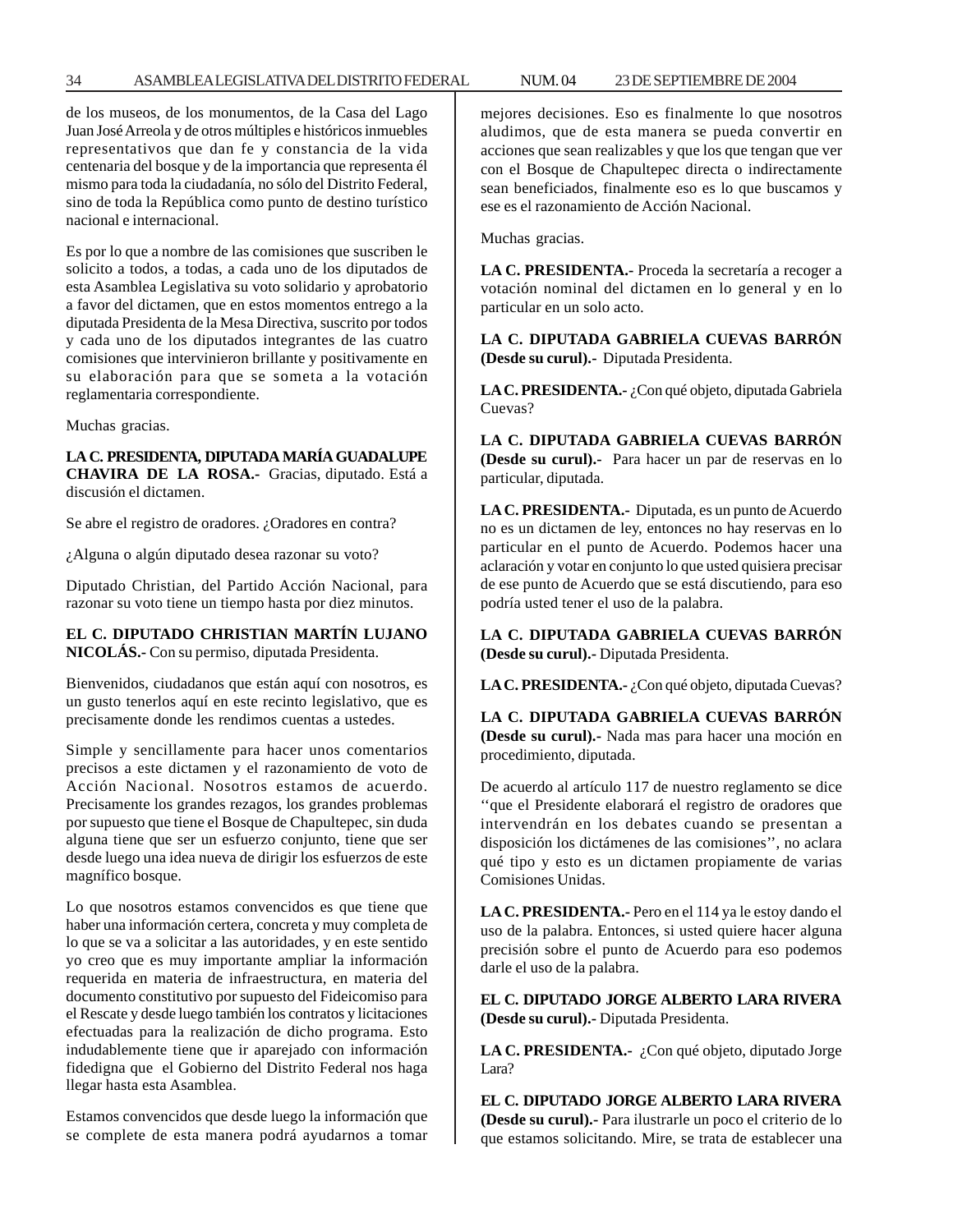reserva de lo que ya fue aprobado en las comisiones. Sabemos que este Pleno tiene la soberanía para darle cauce y aprobar eventualmente o desaprobar las inquietudes que se quieren plasmar como adiciones.

Nos parece que si ese es un dictamen que proviene de comisiones, que tiene además un articulado el Punto de Acuerdo, no había razón para distinguir lo que es un articulado de una ley o de un punto de Acuerdo. Se trata de hacer un debate ordenado porque si no se podría prestar a confusión, puesto que lo que el grupo parlamentario del PAN y específicamente la diputada Gabriela Cuevas quiere plantear a la Asamblea es una adición del acuerdo.

Nos parece que en términos parlamentarios la mejor forma de tramitar esto sería precisamente a través de una reserva.

**LA C. PRESIDENTA.-** Esta presidencia agradece su punto de vista que nos ha ilustrado y por tanto se le va a conceder el uso de la palabra a la diputada Gabriela Cuevas para hacer las precisiones respectivas con respecto al punto de Acuerdo y reitero que no había sido con respecto al dictamen, que es un punto de Acuerdo que vamos a discutir las precisiones o escuchar las precisiones de la diputada Gabriela Cuevas.

**LA C. DIPUTADA MARÍA CLAUDIA ESQUEDA LLANES (Desde su curul).-** Presidenta.

LA C. PRESIDENTA.- ¿Con qué objeto, diputada Claudia Esqueda?

**LA C. DIPUTADA MARÍA CLAUDIA ESQUEDA LLANES (Desde su curul).-** Una moción solamente para poder regir el debate que se va a dar sobre el dictamen:

Que la secretaría, si usted así lo considera ordenar, yo se lo ruego atentamente, pudiera dar lectura a los artículos 29 y 32 del Reglamento para el Gobierno Interior de esta Asamblea y que en tal virtud podamos proceder a hacer la propuesta, la diputada Gabriela Cuevas, de adición al dictamen sobre el punto de acuerdo. No es una propuesta de adición de un dictamen de punto de acuerdo, es un dictamen que recayó sobre un punto de acuerdo que previamente se acordó, señora Presidenta.

Entonces si es usted tan gentil de obsequiar la lectura de estos dos artículos.

**LA C. PRESIDENTA.-** Es atendible, diputada Claudia Esqueda, gracias por sus precisiones.

Esta presidencia instruye a la secretaría pueda dar lectura a los artículos que han sido citados por la diputada Claudia Esqueda, el artículo 29 y 32.

**LA C. SECRETARIA.-** Artículo 29.- El Presidente de la Mesa Directiva podrá turnar un asunto, propuesta o iniciativa en razón de su naturaleza a dos o más comisiones

para que lo estudien y dictaminen en forma conjunta. Igualmente cualquier comisión podrá reunirse con otra cuando el asunto en estudio se encuentre vinculado con las materias de esa comisión.

Cuando un asunto haya sido turnado a dos o más comisiones, corresponderá a las mesas directivas de las comisiones involucradas el presentar al interior de cada una de las comisiones un dictamen previo del asunto, propuesta o iniciativa de que se trate, debiendo discutirse el mismo a fin de que las comisiones emitan un solo dictamen en conjunto.

Artículo 32.- Toda comisión deberá presentar su dictamen en los asuntos de su competencia dentro de los 30 días siguientes a la de la fecha en que los haya recibido. Todo dictamen deberá contener una parte expositiva de las razones en que se funde las modificaciones que en su caso se hayan realizado y concluir con proposiciones claras y sencillas que puedan sujetarse a votación.

Cuando la comisión no pueda dictaminar dentro del plazo fijado, expondrá por escrito los motivos de la mesa directiva.

**LA C. PRESIDENTA.-** Gracias, diputada Secretaria. En tal virtud, después de lo escuchado por la diputada Secretaria, se concede el uso de la tribuna a la diputada Gabriela Cuevas para hacer las precisiones respectivas.

**LA C. DIPUTADA GABRIELA CUEVAS BARRÓN.-** Con la venia de la presidencia.

La propuesta que presentamos desde el Partido Nacional consiste básicamente en adicionar el dictamen en dos artículos, un artículo más, modificar el segundo y crear un tercero.

El segundo, donde se establece que se comunique y remita el presente dictamen a los Servidores Públicos del Gobierno del Distrito Federal y a los particulares involucrados en el tema para su conocimiento y su debido cumplimiento, quedaría como un tercer artículo del dictamen, de un tercer resolutivo, y lo que queremos es adicionar un segundo con la finalidad de ampliar la información que se está solicitando tanto a distintas autoridades del Gobierno del Distrito Federal como a distintas unidades también, y lo que queremos, para ampliar esta información no es entorpecer la labor de los comerciantes que el día de nos acompañan, no es tampoco entorpecer ningún tipo de actividad tampoco en la Asamblea, sino por el contrario, como muchos ustedes sabrán de quienes hoy están con nosotros, es que necesitamos más información en la Asamblea para tomar decisiones más acertadas, para estar conscientes de la realidad que están viviendo, para poder tener acercamientos y para saber también qué es lo que el gobierno está haciendo.

Como podrán observar, la única decisión que tomaríamos con este artículo es la de ampliar la información respecto a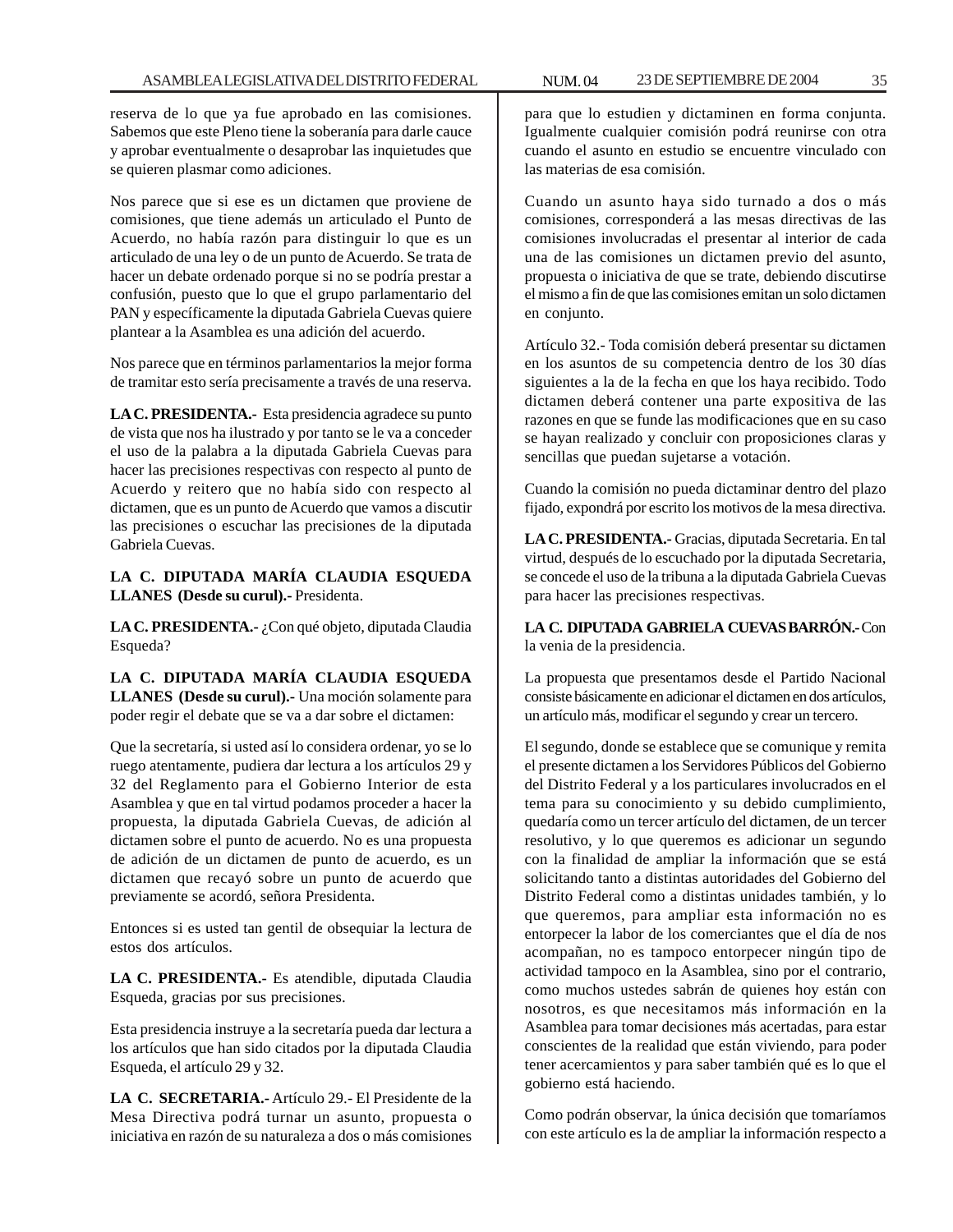distintos temas. Es por ello que solicitamos amablemente su apoyo a esta modificación y que podamos tener un dictamen más completo.

#### *COMENTARIOS PROPUESTA DE DICTAMEN*

*1. No se incluya al Jefe Delegacional de Miguel Hidalgo Fernando Aboitiz Saro, en la solicitud de información, ya que no cuenta con facultades de acción o injerencia dentro del Bosque de Chapultepec.*

*2. Respecto al Plan Maestro, ya existe parte de la información que es de dominio público, y únicamente no se sabe dentro de dicha información cual es la Estimación de inversiones y La infraestructura y mantenimiento necesarios para su desarrollo, así como las referencias históricas que dan cabida a dicho Plan Maestro.*

*3. Es necesario solicitar la información relativa a:*

*a) Programa Operativo de Obras Correspondientes;*

*b) El documento Constitutivo del Fideicomiso para el Rescate del Bosque de Chapultepec;*

*c) El Proyecto relativo a Comerciantes que realizan sus actividades en el interior del Bosque de Chapultepec, con base en las negociaciones realizadas entre las dependencias facultadas para dichos efectos y los comerciantes; y,*

*d) La realización de los Contratos y Licitaciones efectuadas para la realización de dichos Programas.*

*4. Concretamente se reservaría el Segundo Punto del Acuerdo para quedar como sigue:*

*SEGUNDO: Se solicita respetuosamente a La Secretaria del Medio Ambiente Claudia Sheinbaum Pardo y al Director General de la Unidad del Bosques Urbanos y Educación Ambiental, Fedro Carlos Guillén Rodríguez, la información relativa a los contratos y licitaciones celebradas con empresas de la iniciativa privada para el estudio, desarrollo e implementación del Plan Maestro; la información relativa a cotizaciones, gastos y presupuesto designado para dicho Plan Maestro; el padrón y el estatus de los comerciantes que realizan actividades dentro del Bosque de Chapultepec, así como la información pormenorizada de acuerdos realizados entre las autoridades facultadas para los efectos y dichos comerciantes y la información relativa al financiamiento del Fideicomiso en comento.*

*TERCERO: Comuníquese y remítase el presente dictamen a los servidores públicos del Gobierno del Distrito Federal y a los particulares involucrados en el tema, para su conocimiento y su debido cumplimiento.*

Muchas gracias.

**LA C. PRESIDENTA.-** Proceda la Secretaría a recoge la votación nominal del dictamen en lo general y en lo particular con las adiciones propuestas por la diputada Gabriela Cuevas.

**LA C. SECRETARIA.-** Se va a proceder a recoger la votación nominal del dictamen en lo general y en lo particular con las adiciones aquí hechas en un solo acto.

De conformidad con lo establecido por el Artículo 128 del Reglamento para el Gobierno Interior de la Asamblea, se solicita a la Coordinación de Servicios Parlamentarios hacer el anuncio correspondiente a efecto de que los diputados presentes puedan emitir su voto.

Se solicita a los diputados que al emitir su voto lo hagan en voz alta diciendo su nombre y apellido, añadiendo la expresión ''en pro'', ''en contra'' o ''abstención''. La de la voz recogerá la votación. Comenzamos de derecha a izquierda.

#### **(Votación Nominal)**

María Teresita Aguilar, a favor.

Jesús López, a favor.

Mónica Serrano, en pro.

Obdulio Ávila, en pro.

Gabriela Cuevas, en pro.

Emilio Fernández, en pro.

Eduardo Malpica, en pro.

Lozano Lozano, abstención.

González Maltos, abstención.

Araceli Vázquez Camacho, abstención.

Juan Antonio Arévalo López, a favor.

Lujano Nicolás, a favor.

Irma Islas, en pro.

Jorge Lara, en pro.

José Espina, en pro.

Carlos Alberto Flores, a favor.

Alfredo Hernández Raigosa, a favor.

Alberto Trejo Villafuerte, en pro.

Francisco Chiguil, en pro.

Miguel Angel Solares Chávez, a favor.

Elio Bejarano, en pro.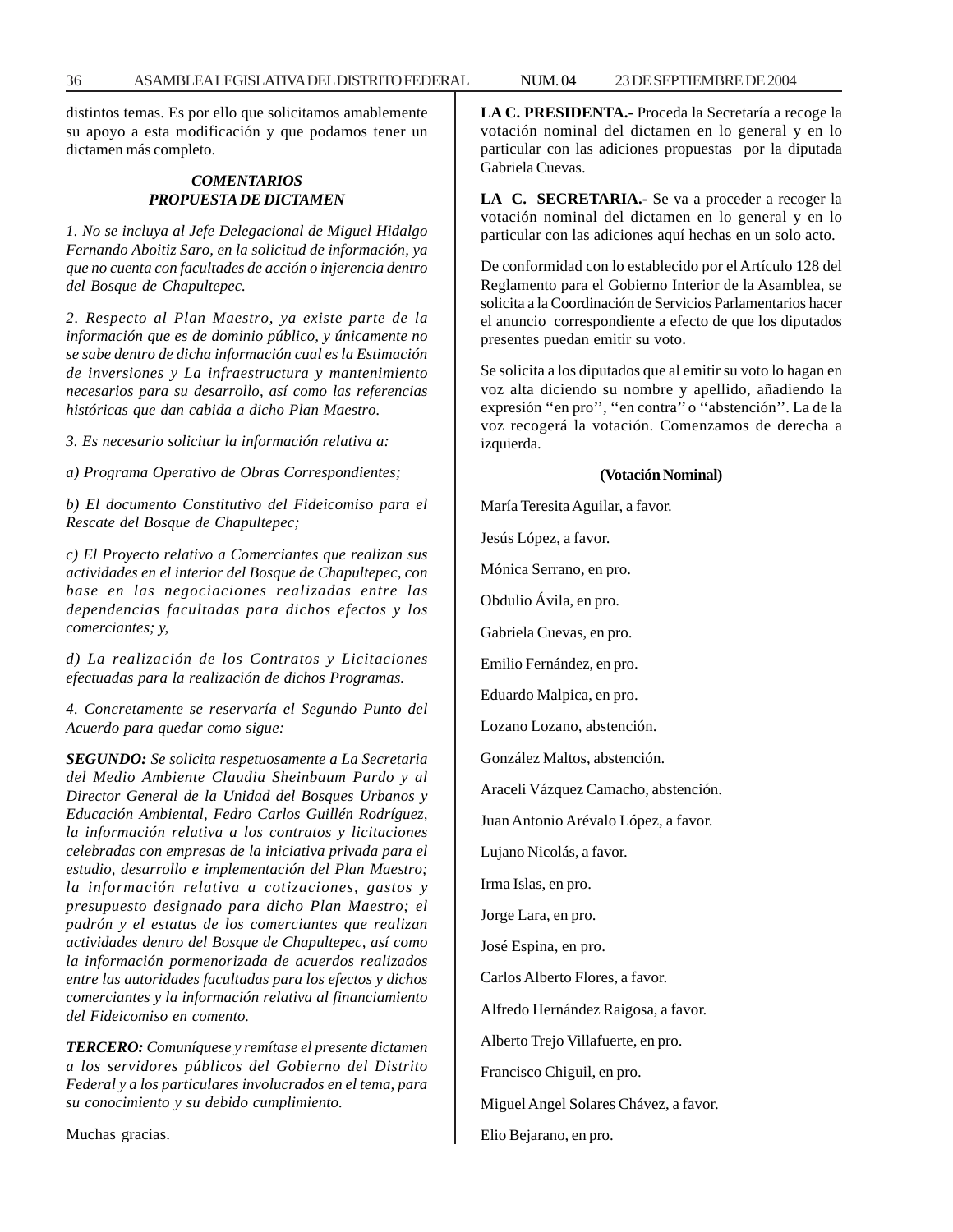Lourdes Alonso, en pro.

María Elena Torres, en pro.

Silvia Oliva Fragoso, abstención.

José Jiménez, en pro.

Adrián Pedrozo Castillo, en pro.

José Medel Ibarra, a favor.

Claudia Esqueda, a favor en lo general, en lo particular y en las adiciones.

Mauricio López Velázquez, a favor en lo general, en lo particular y con las adiciones.

Aguilar Álvarez, a favor en lo general, en lo particular y con las adiciones.

Mariana Gómez del Campo, en pro.

Efraín Morales, a favor.

Juventino Rodríguez, a favor.

Guadalupe Ocampo, a favor.

Víctor Varela, a favor.

Alfredo Carrasco, a favor.

Rodolfo Covarrubias, abstención.

Higinio Chávez, a favor.

Pablo Trejo, en pro.

Maricela Contreras, a favor.

**LA C. SECRETARIA.-** ¿Faltó alguna o algún diputado de emitir su voto?

Lorena Villavicencio, a favor en lo general y también en lo particular en las adiciones.

Martha Delgado, a favor en lo general y en lo particular.

**LA C. SECRETARIA.-** ¿Alguna o algún diputado faltó de emitir su voto?

Se va a proceder a recoger la votación de la Mesa Directiva.

Gabriela González, en pro.

Sara Figueroa, en pro.

Sofía Figueroa, en pro.

Jorge García Rodríguez, por el bosque y los comerciantes, a favor.

Guadalupe Chavira, a favor en lo general, en lo particular y en las adiciones.

**LA C. SECRETARIA.-** Diputada Presidenta, el resultado de la votación es el siguiente: 42 votos a favor, 0 votos en contra, 5 abstenciones.

**LA C. PRESIDENTA.-** En consecuencia, se aprueba el Dictamen que presentan las Comisiones Unidas de Abasto y Distribución de Alimentos, de Uso y Aprovechamiento de Bienes y Servicios Públicos, de Preservación del Medio Ambiente y Protección Ecológica y de Cultura, en lo general, en lo particular y en las adiciones.

Remítase a la Secretaría del Medio Ambiente, al Director General de Bosques Urbanos y Educación Ambiental y al Jefe Delegacional en Miguel Hidalgo, a través del Licenciado Alejandro Encinas Rodríguez, Secretario de Gobierno del Distrito Federal.

El siguiente punto del orden del día, es la discusión y en su caso aprobación del Dictamen que presenta la Comisión de Seguridad Pública, relativo a la Propuesta con Punto de Acuerdo para que la Asamblea Legislativa del Distrito Federal, III Legislatura, solicite a la Procuraduría General de Justicia del Distrito Federal, información en cuanto al ejercicio de sus funciones.

En virtud de que el Dictamen fue distribuido entre las diputadas y diputados, en términos de lo dispuesto por el artículo 115 del Reglamento para el Gobierno Interior de la Asamblea Legislativa del Distrito Federal, proceda la Secretaría a consultar a la Asamblea en votación económica si se dispensa la lectura del mismo y se somete a discusión en lo inmediato.

**LA C. SECRETARIA.-** Por instrucciones de la presidencia y en votación económica, se consulta a la Asamblea si es de dispensarse la lectura del Dictamen de referencia y somete a discusión de inmediato.

Los que estén con la afirmativa, sírvanse manifestarlo poniéndose de pie.

Los que estén por la negativa, sírvanse manifestarlo poniéndose de pie.

Dispensada la lectura, diputada Presidenta.

*COMISION DE SEGURIDAD PÚBLICA*

*DICTAMEN A LA PROPUESTA CON PUNTO DE ACUERDO PARA QUE LA ASAMBLEA LEGISLATIVA DEL DISTRITO FEDERAL, III LEGISLATURA, SOLICITE A LA PROCURADURÍA GENERAL DE JUSTICIA DEL DISTRITO FEDERAL INFORMACIÓN EN CUANTO AL EJERCICIO DE SUS FUNCIONES*

*HONORABLE ASAMBLEA LEGISLATIVA DEL DISTRITO FEDERAL, III LEGISLATURA. PRESENTE.*

*A la Comisión de Seguridad Pública de esta H. Asamblea Legislativa del Distrito Federal, III Legislatura, fue*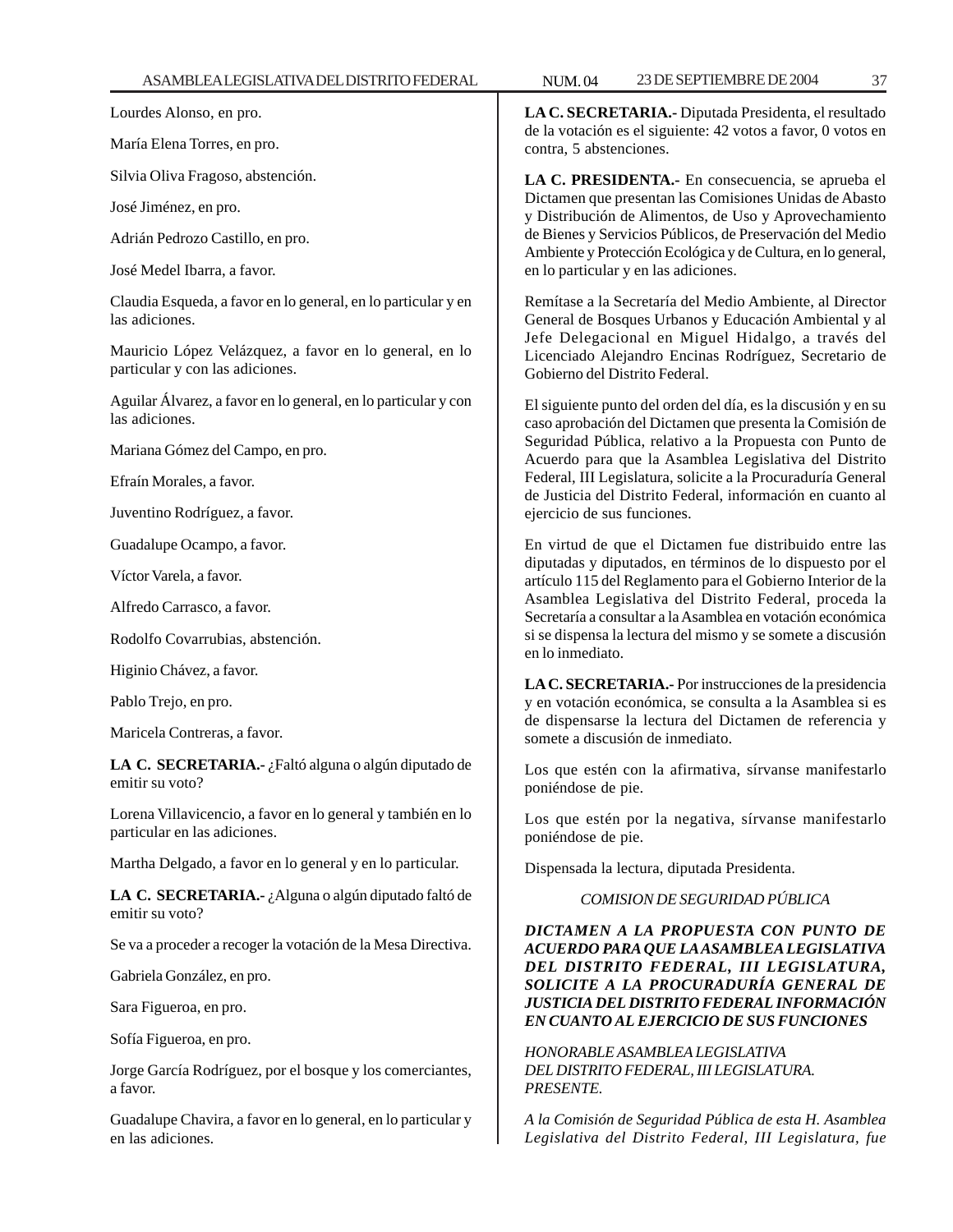*remitida para su análisis y dictamen la Propuesta con punto de acuerdo para que la Asamblea Legislativa del Distrito Federal, III Legislatura, solicite a la Procuraduría General de Justicia del Distrito Federal información en cuanto al ejercicio de sus funciones, presentada por el Diputado José Espina Von Roehrich, integrante del Grupo Parlamentario del Partido Acción Nacional y suscrita por legisladores integrantes de los diversos Grupos Parlamentarios representados en la Diputación Permanente.*

*Esta Comisión con las facultades que le confieren los artículos 59, 60 fracción II, 61, 62 fracción XXIX, 63 y 64 de la Ley Orgánica de la Asamblea Legislativa del Distrito Federal; 1, 28, 32, 33 y 34 del Reglamento para el Gobierno Interior de la Asamblea Legislativa del Distrito Federal; y 1, 33, 34, 35, 50, 51, 52, 53, 54, 55, 56 y 57 del Reglamento Interior de las Comisiones de la Asamblea Legislativa del Distrito Federal, y demás relativos, se abocó al estudio y elaboración del Dictamen de la citada propuesta, bajo los siguientes:*

#### *ANTECEDENTES*

*1. El pasado dos de junio del dos mil cuatro, el Diputado José Espina Von Roehrich, integrante del Grupo Parlamentario del Partido Acción Nacional presentó ante el Pleno de la Diputación Permanente de esta H. Asamblea Legislativa del Distrito Federal, III Legislatura, la Propuesta con Punto de Acuerdo para que la Asamblea Legislativa del Distrito Federal, III Legislatura, solicite a la Procuraduría General de Justicia del Distrito Federal información en cuanto al ejercicio de sus funciones.*

*2. Mediante oficio CSP/MDDP/379/2004 signado por la Diputada Alejandra Barrales Magdaleno, Presidenta de la Mesa Directiva de la Diputación Permanente de la Asamblea Legislativa del Distrito Federal, III Legislatura, se comunica que en sesión celebrada el dos de junio del presente año, se acordó remitir a las Comisiones Unidas de Seguridad Pública y de Presupuesto y Cuenta Pública para análisis y dictamen correspondiente la propuesta con punto de acuerdo de referencia.*

*3. La Diputada Irma Islas León, Presidenta de la Comisión de Seguridad Pública mediante oficio ALDF/CSP/3O7/ O4 de fecha seis de julio del presente año, solicita a la Diputada María Alejandra Barrales Magdaleno, Presidenta de la Mesa Directiva de la Diputación Permanente en la Asamblea Legislativa del Distrito Federal, III Legislatura, someter a consideración del Pleno de la Diputación Permanente, la autorización de prórroga para analizar y dictaminar la propuesta en cita.*

*4. A través del oficio CSP/MDDP/527/2004 signado por la Diputada María Alejandra Barrales Magdaleno, Presidenta de la Mesa Directiva de la Diputación*

*Permanente en la Asamblea Legislativa del Distrito Federal, III Legislatura, se comunica que durante la sesión del día siete de julio del presente año se aprobó por unanimidad autorizar la ampliación del plazo para dictaminar la propuesta con punto de acuerdo en mención.*

*5. Mediante oficio CG/STIIIL/237/04 de fecha once de agosto del presente año, por instrucciones de la Diputada Lorena Villavicencio Ayala, Presidenta de la Comisión de Gobierno de este órgano legislativo, el Secretario Técnico de dicha Comisión, Licenciado Luis Sánchezcaballero Rigalt, hace del conocimiento de la Presidencia de la Comisión de Seguridad Pública que por acuerdo de la Comisión de Gobierno, en reunión del diez de agosto del presente año, se aprobó la solicitud del Diputado Francisco Chiguil Figueroa, Presidente de la Comisión de Presupuesto y Cuenta Pública, por la que se pide sea devuelta la propuesta con punto de acuerdo razón de este Dictamen, toda vez que no es materia de la Comisión que preside, por lo que deberá ser dictaminada únicamente por la Comisión de Seguridad Pública.*

*6. En tal virtud, los integrantes de la Comisión Dictaminadora que suscriben, se reunieron el día diecinueve de agosto del presente año, a efecto de analizar la Propuesta con Punto de Acuerdo en estudio, documento que fue ampliamente discutido en el seno de la misma, aprobándose el presente dictamen que se somete a consideración de esta H. Asamblea Legislativa bajo los siguientes:*

#### *CONSIDERANDOS*

*PRIMERO. Que los integrantes de esta Comisión Dictaminadora reconocemos que la elaboración de una política en materia de seguridad pública debe ser integral e incorporar aspectos como prevención del delito, respeto a los derechos fundamentales de las personas, innovaciones y reformas institucionales, así como delimitación clara de instrumentos de evaluación de las acciones implementadas y de los mecanismos de rendición de cuentas ante los ciudadanos.*

*SEGUNDO. Que uno de los rubros que debe comprender la política integral de seguridad pública, es el relativo a la procuración de justicia, el cual ha sido un tema predominante en la agenda legislativa y gubernamental y se ha establecido como un tema prioritario para los habitantes de esta Ciudad.*

*TERCERO. Que los integrantes de esta Comisión Dictaminadora coincidimos con la afirmación en la propuesta relativa a que la tarea de procuración de justicia, es trascendental, para la consolidación de un Estado Democrático de Derecho, es por ello, que las funciones que realice la Procuraduría General de Justicia*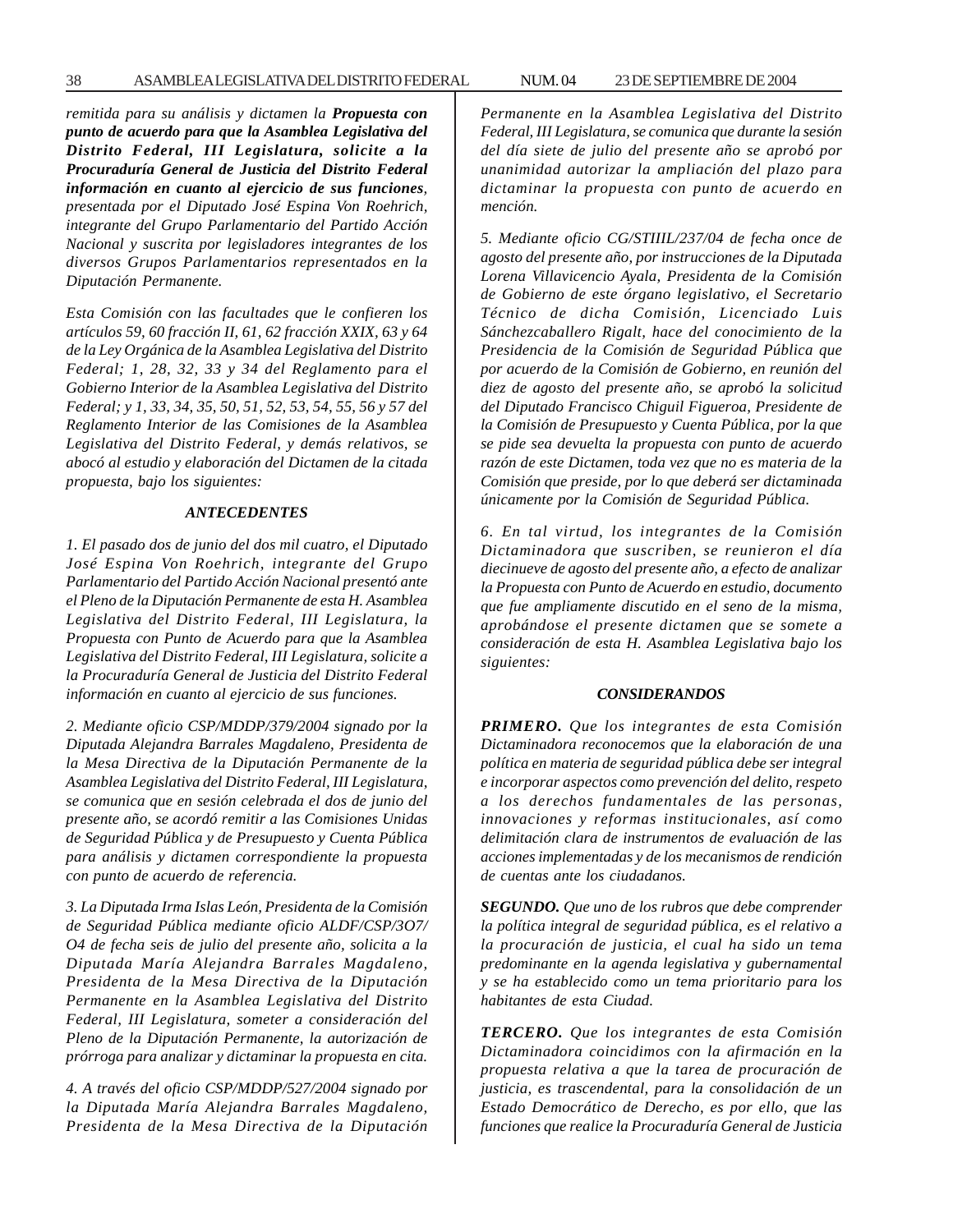*del Distrito Federal, se deben reflejar en un diagnóstico con mayor profundidad que brinde un panorama real de la situación que impera en materia de seguridad, se estará en posibilidad de intervenir, y de jerarquizar problemas, elaborando programas de atención, que permitan la delimitación de estrategias y donde sea posible, que todos los actores, actuemos conjunta y coordinadamente.*

*CUARTO. Que durante la sesión del Pleno de la Asamblea Legislativa del Distrito Federal, celebrada el pasado dieciocho de noviembre del dos mil tres, los legisladores de los distintos Grupos Parlamentarios de esta H. Soberanía, coincidimos en la necesidad de trasparentar la actuación de las instituciones encargadas de la seguridad pública y, por ello, con carácter de urgente y obvia resolución aprobamos el ''Punto de Acuerdo para solicitar a las autoridades del Gobierno del Distrito Federal que corresponda, información respecto a la planeación de las políticas y los programas que, dentro de sus facultades, realizan en materia de seguridad pública y sus resultados obtenidos'', mismo que se remitió para la instrumentación y efectos conducentes al Licenciado Alejandro Encinas Rodríguez, Secretario de Gobierno del Distrito Federal, mediante oficio MD/243/2003 de fecha dieciocho de noviembre del dos mil tres, signado por el Diputado Obdulio Ávila Mayo, en su calidad de Presidente en turno de la Mesa Directiva de la Asamblea Legislativa del Distrito Federal, III Legislatura.*

*QUINTO. Que la información, conforme al Punto de Acuerdo referido en el Considerando anterior, solicitada al Mtro. Bernardo Bátiz Vázquez, Procurador General de Justicia del Distrito Federal, consiste en:*

*1. El diagnóstico que la institución tiene sobre la inseguridad pública en el Distrito Federal.*

*2. El diagnóstico que tiene sobre el funcionamiento de la institución que dirige y que necesariamente repercute en la seguridad pública de nuestra ciudad.*

*3. Los programas que en la materia lleva a cabo la Procuraduría General de Justicia del Distrito Federal, y*

*4. Los resultados a favor de la seguridad que se han obtenido con la implementación de esos programas y con qué instrumentos de medición se determinan dichos resultados.*

*SEXTO. Que los legisladores integrantes de esta Comisión Dictaminadora y representantes de los habitantes del Distrito Federal consideramos indispensable que se proporcione, por los cauces conducentes, la información señalada en el Considerando anterior y que forma parte del Punto de Acuerdo de referencia, por lo cual se advierte oportuno y necesario realizar un exhorto con la finalidad de que se envíe ante el Pleno de esta Asamblea Legislativa la información requerida en el Punto de acuerdo de referencia aprobado por el mismo.*

*SÉPTIMO. Que los legisladores integrantes de esta Comisión de análisis y dictamen legislativo consideramos oportuno que se brinde información detallada y confiable de la situación en la que se encuentra la criminalidad en la Ciudad de México, y la cual sólo se encuentra reflejada, en las estadísticas de criminalidad oficial que maneja la dependencia en mención, es por ello que para que los legisladores estemos en posibilidad de actuar responsablemente y evaluar objetivamente el problema es necesario que la misma sea proporcionada de una forma permanente.*

*En mérito de lo antes expuesto y fundado, los integrantes de la Comisión de Seguridad Pública de esta Asamblea Legislativa del Distrito Federal, III Legislatura, acordamos resolver y se:*

## *RESUELVE*

*PRIMERO. Se aprueba la Propuesta con punto de acuerdo para que la Asamblea Legislativa del Distrito Federal, III Legislatura, solicite a la Procuraduría General de Justicia del Distrito Federal información en cuanto al ejercicio de sus funciones, presentada por el Diputado José Espina Von Roehrich, integrante del Grupo Parlamentario del Partido Acción Nacional y suscrita por legisladores integrantes de los diversos Grupos Parlamentarios representados en la Diputación Permanente.*

*SEGUNDO. Que esta Asamblea Legislativa del Distrito Federal, III Legislatura realice un atento exhorto al titular de la Procuraduría General de Justicia del Distrito Federal, Mtro. Bernardo Batiz Vázquez, a efecto de que a la brevedad remita la información solicitada a través del ''Punto de Acuerdo para solicitar a las autoridades del Gobierno del Distrito Federal que corresponda, información respecto a la planeación de las políticas y los programas que, dentro de sus facultades, realizan en materia de seguridad pública y sus resultados obtenidos'', aprobado de urgente y obvia resolución por el Pleno de la Asamblea Legislativa, el pasado 18 de noviembre del 2003. La información consiste en:*

*1. El diagnóstico que la institución tiene sobre la inseguridad pública en el Distrito Federal.*

*2. El diagnóstico que tiene sobre el funcionamiento de la institución que dirige y que necesariamente repercute en la seguridad pública de nuestra ciudad.*

*3. Los programas que en la materia lleva a cabo la Procuraduría General de Justicia del Distrito Federal, y*

*4. Los resultados a favor de la seguridad que se han obtenido con la implementación de esos programas y con qué instrumentos de medición se determinan dichos resultados.*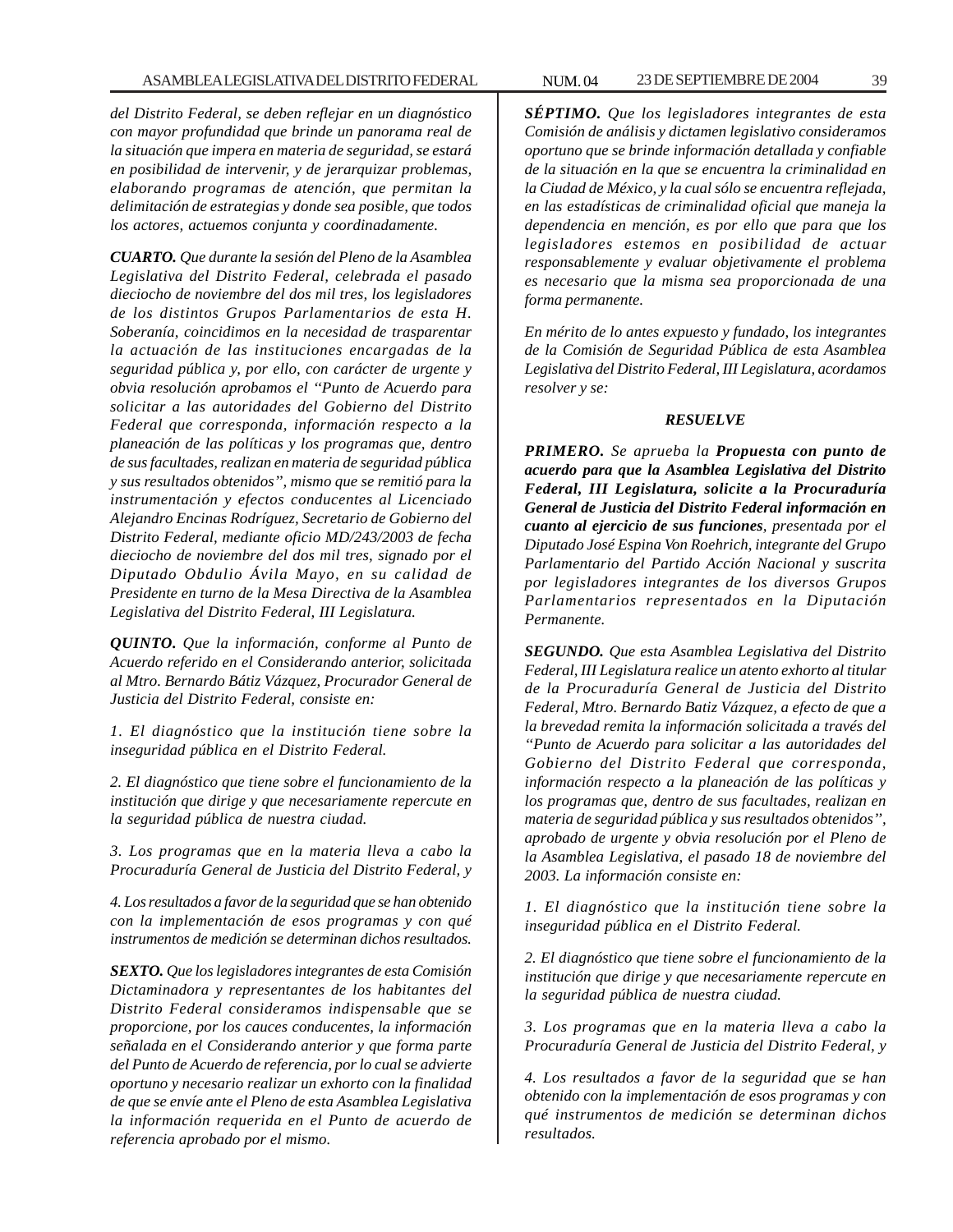### 40 ASAMBLEA LEGISLATIVA DEL DISTRITO FEDERAL NUM. 04 23 DE SEPTIEMBRE DE 2004

*TERCERO. Que esta Asamblea Legislativa del Distrito Federal, III Legislatura, solicite al Jefe de Gobierno del Distrito Federal, Lic. Andrés Manuel López Obrador, instruya al titular de la Procuraduría General de Justicia del Distrito Federal, Mtro. Bernardo Batiz Vázquez, la remisión cuatrimestral a la Comisión de Seguridad Pública, de la siguiente información:*

*a) Hechos delictivos denunciados y clasificados. En los que se incluyan todos los delitos de los cuales tiene conocimiento la Procuraduría General de Justicia del Distrito Federal, y no solamente los denominados de ''impacto social''.*

*b) Resoluciones de: no ejercicio de la acción penal, de reserva y de archivo de averiguación previa.*

*c) Número de órdenes de aprehensión y reaprehensión pendientes de cumplimentar.*

*d) Número de sentenciados.*

*e) Número de víctimas del delito.*

*f) Zonas criminógenas (Índices por Demarcación Territorial y Colonia identificando los tres primeros delitos que se comenten en la zona)*

*g) Frecuencia de horarios de comisión de delitos.*

*h) Informe desglosado, de la Fiscalía Central de Investigación para Servidores Públicos, sobre las averiguaciones iniciadas, consignadas y en trámite.*

*Asamblea Legislativa del Distrito Federal, III Legislatura a los veintiséis días del mes de agosto del año dos mil cuatro.*

*Firman por la Comisión de Seguridad Pública las y los diputados: Irma Islas León, Presidenta; José Benjamín Muciño Pérez, María Claudia Esqueda Llanes, Silvia Oliva Fragoso, Arturo Escobar y Vega, Andrés Lozano Lozano y María Alejandra Barrales Magdaleno.*

**LA C. PRESIDENTA.-** Gracias. Para fundamentar el Dictamen, se concede el uso de la palabra a la diputada Irma Islas a nombre de la Comisión de Seguridad Pública.

Adelante, diputada Irma Islas.

**LA C. DIPUTADA IRMA ISLAS LEÓN.-** Con su venia, diputada Presidenta.

El dictamen que en este momento se somete a consideración del Pleno, tuvo su origen en un punto de acuerdo que presentó el diputado José Espina a nombre de diversos diputados de los grupos parlamentarios en sesión de la Diputación Permanente y fue turnado a la Comisión de Seguridad Pública.

El principal interés y motivación de este punto de acuerdo es recordar que para que esta Asamblea realice sus funciones legislativas, de supervisión y de fiscalización se necesita contar con la información mínima necesaria para con objetividad y profesionalismo realizar esas funciones.

Convencidos de que la materia de seguridad pública debe ser atendida de manera integral, atendiendo aspectos que van desde la prevención al delito, el respeto a los derechos fundamentales de las personas, las innovaciones y reformas institucionales, así como la delimitación clara de instrumentos de evaluación de las acciones implementadas y de los mecanismos de rendición de cuentas ante los ciudadanos con miras a la consolidación de un estado democrático de derecho, consideramos que es necesario que el Procurador General de Justicia del Distrito Federal nos informe a este Órgano Legislativo desde el diagnóstico objetivo y serio que tenga de la seguridad pública en el Distrito Federal, así como de la institución que él encabeza, hasta los programas, planes y metas y acciones que está implementando para procurar justicia, que es uno de los reclamos principales de la sociedad del Distrito Federal, pero sobre todo conocer los instrumentos de medición con los que se pueda decir si se está o no actuando con efectividad y con eficacia.

Asimismo, consideramos que es necesario que esta Asamblea conozca no solamente de los delitos denominados de impacto social, sino que se informe sobre todos los hechos delictivos denunciados y su clasificación.

También es necesario que conozcamos en qué casos se ha ejercido la acción penal, en qué casos la reserva y el archivo de las averiguaciones previas; el número de sentenciados, para saber si se está combatiendo la impunidad; el número de víctimas de delito y las zonas criminógenas.

Con toda esta información consideramos que este Órgano Legislativo contará con más elementos para llevar a cabo sus funciones tanto legislativas como de supervisión y proposición de políticas públicas.

Es en este sentido que a nombre de la Comisión de Seguridad Pública, quien aprobó por la mayoría de sus integrantes y de todos los grupos parlamentarios esta propuesta de punto de acuerdo, el día de hoy refrendemos esta aprobación a través del Pleno y sea solicitada al Jefe de Gobierno.

Muchas gracias.

**LA C. PRESIDENTA.-** Muchas gracias, diputada. Está a discusión el dictamen. Se abre el registro de oradores. ¿Oradores en contra?

¿Alguna o algún diputado desea razonar su voto?

Proceda la secretaría a recoger la votación nominal del dictamen en lo general y en lo particular en un solo acto.

**LA C. SECRETARIA.-** Se va a proceder a recoger la votación nominal del dictamen en lo general y en lo particular en un solo acto.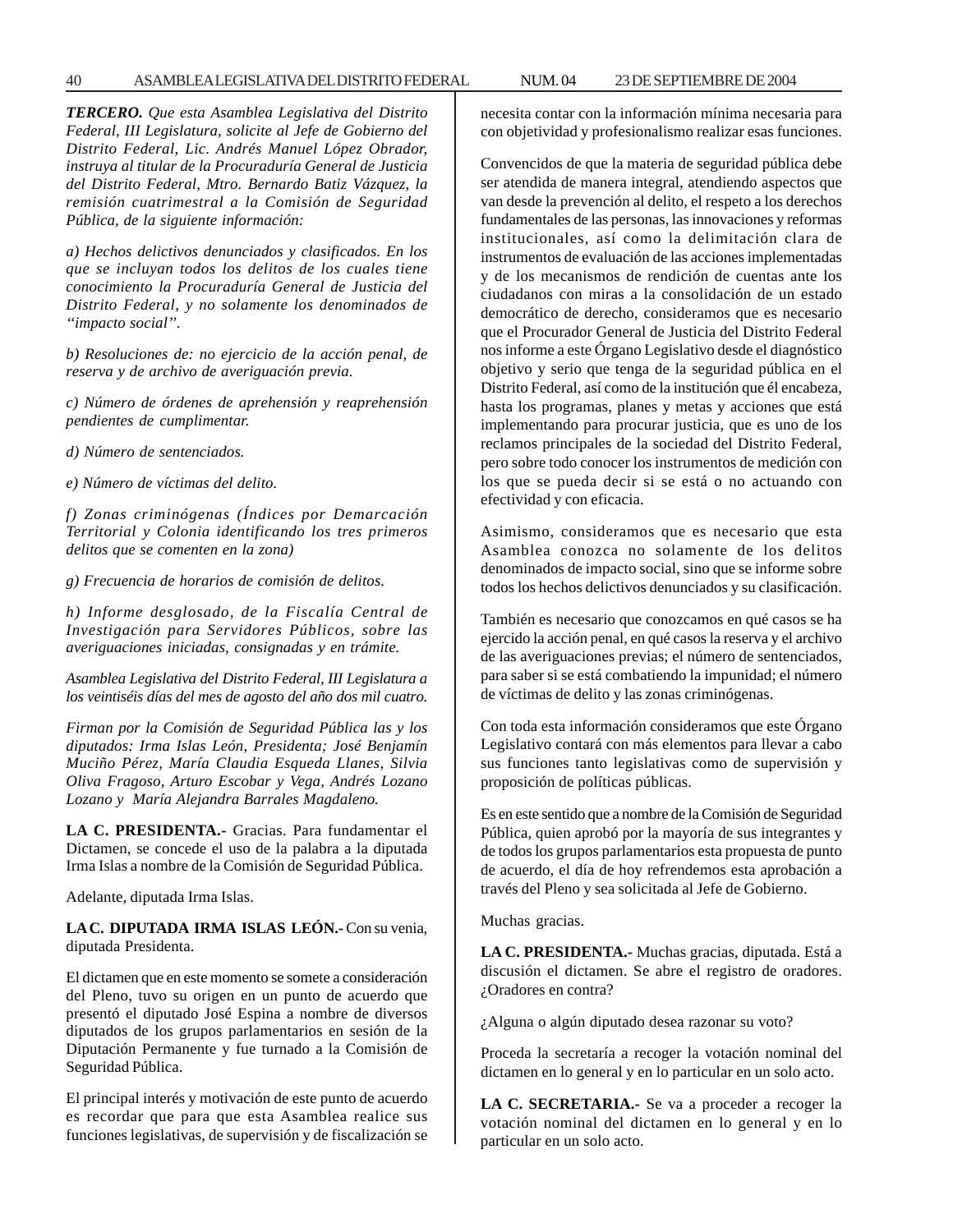## ASAMBLEA LEGISLATIVA DEL DISTRITO FEDERAL NUM. 04 23 DE SEPTIEMBRE DE 2004 41

De conformidad con lo establecido por el artículo 128 del Reglamento para el Gobierno Interior de la Asamblea, se solicita a la Coordinación de Servicios Parlamentarios hacer el anuncio correspondiente a efecto de que los diputados presentes puedan emitir su voto.

Se solicita a los diputados que al emitir su voto lo hagan en voz alta, diciendo su nombre y apellido, añadiendo la expresión ''en pro'', ''en contra'' o ''abstención''. La de la voz recogerá la votación. Comenzamos de derecha a izquierda.

#### **(Votación Nominal)**

María Teresita Aguilar, a favor.

Juan Antonio Arévalo López, a favor.

Jesús López, a favor.

Obdulio Ávila, en pro.

Emilio Fernández, en pro.

Eduardo Malpica, en pro.

Maricela Contreras, a favor.

Aleida Alavez, en pro.

José Jiménez, en pro.

Adrián Pedrozo, a favor.

Andrés Lozano Lozano, en pro.

Araceli Vázquez Camacho, en pro.

Irma Islas, en pro.

Jorge Lara, en pro.

Gabriela Cuevas, en pro.

Carlos Alberto Flores, a favor.

Lorena Villavicencio, en pro.

Alfredo Hernández Raigosa, a favor.

Francisco Chiguil, en pro.

Miguel Ángel Solares Chávez, a favor.

Elio Bejarano, en pro.

Rodrigo Chávez Contreras, a favor.

González Maltos, a favor.

Lourdes Alonso, en pro.

María Elena Torres, en pro.

José Espina, en pro. Arturo Escobar, en pro. José Antonio Arévalo, a favor. Mauricio López, en pro. José Medel Ibarra, a favor. Aguilar Álvarez, en pro. Claudia Esqueda, en pro. Alberto Trejo Villafuerte, en pro. Juventino Rodríguez, en pro. Gerardo Villanueva, a favor. Efraín Morales, a favor. Rigoberto Nieto, a favor. Guadalupe Ocampo, a favor. Víctor Varela, en pro. Alfredo Carrasco, a favor. Pablo Trejo, en pro. Rodolfo Covarrubias, a favor. **LA C. SECRETARIA.-** ¿Faltó alguna o algún diputado de emitir su voto? Mónica Serrano, en pro.

**LA C. SECRETARIA.-** Se va a proceder a recoger la votación de la Mesa Directiva.

Gabriela González, en pro.

Sara Figueroa, en pro.

Sofía Figueroa, en pro.

Guadalupe Chavira, en pro.

**LA C. SECRETARIA.-** Diputada Presidenta, el resultado de la votación es el siguiente: 47 votos a favor, 0 votos en contra, 0 abstenciones.

**LA C. PRESIDENTA.-** Gracias, diputada Secretaria.

En consecuencia se aprueba el dictamen que presenta la Comisión de Seguridad Pública relativo a la Propuesta con Punto de Acuerdo para que la Asamblea Legislativa del Distrito Federal, III Legislatura, solicite a la Procuraduría General de Justicia del Distrito Federal, información en cuanto al ejercicio de sus funciones.

Remítase al Jefe de Gobierno del Distrito Federal y a la Procuraduría General de Justicia del Distrito Federal, a través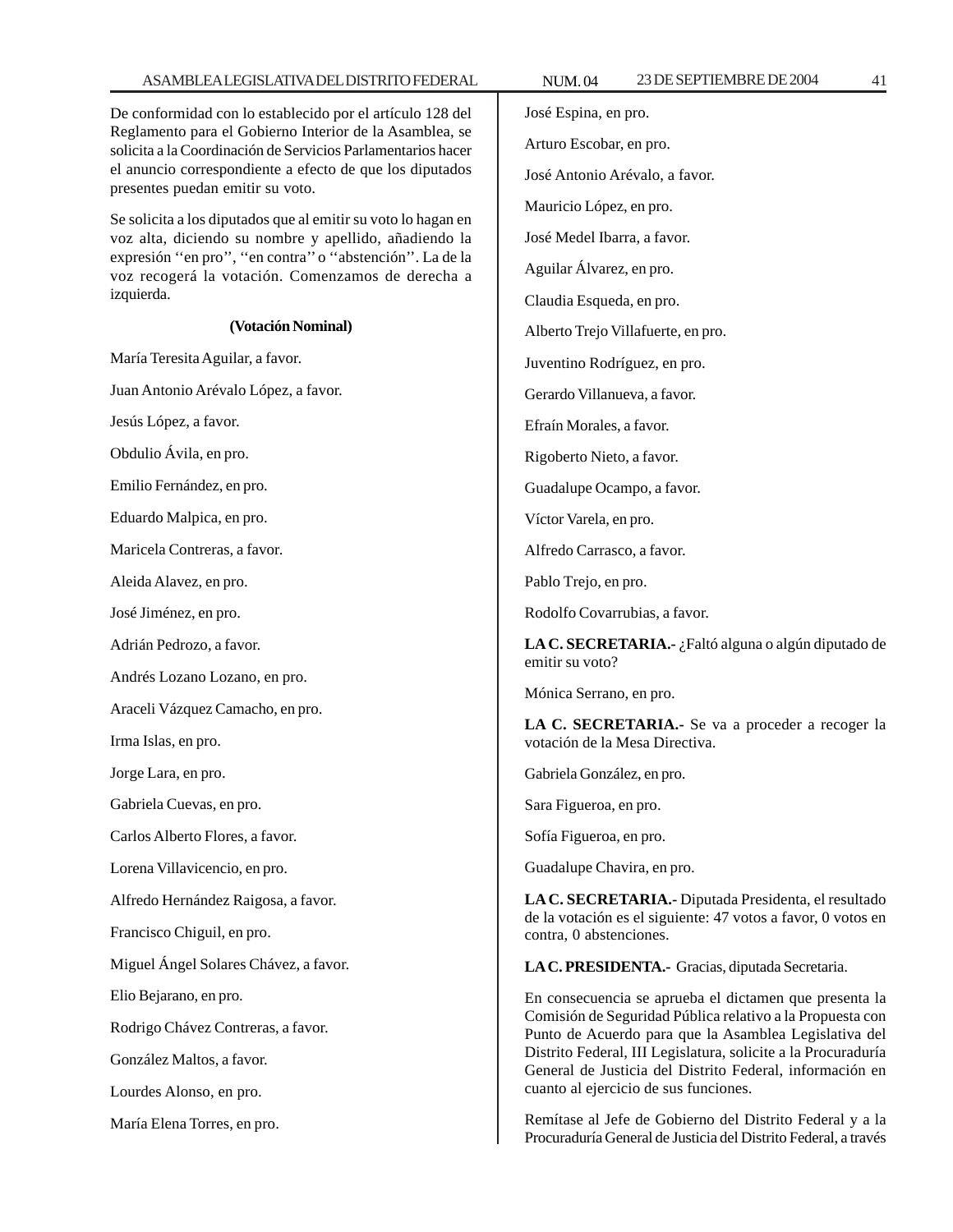del Licenciado Alejandro Encinas Rodríguez, Secretario de Gobierno del Distrito Federal.

El siguiente punto del orden del día, es la discusión y en su caso aprobación del Dictamen que presenta la Comisión de Notariado a la Propuesta con Punto de Acuerdo para que esta Asamblea cite a comparecer ante la Comisión de Notariado al C. Héctor Muñoz Ibarra en su carácter de Director General del Registro Público de la Propiedad y el Comercio del Distrito Federal a fin de que informe a esta representación sobre la situación que guarda la dependencia a su cargo.

En virtud de que el dictamen fue distribuido entre las disputadas y diputados, en términos de lo dispuesto por el artículo 115 del Reglamento para el Gobierno Interior de la Asamblea Legislativa del Distrito Federal, proceda la secretaría a consultar a la Asamblea en votación económica, si se dispensa la lectura del mismo y se somete a su discusión en lo inmediato.

**LA C. SECRETARIA.-** Por instrucciones de la presidencia y en votación económica, se consulta a la Asamblea si es de dispensarse la lectura del dictamen de referencia y se somete a discusión de inmediato.

Los que estén por la afirmativa, sírvanse manifestarlo poniéndose de pie.

Los que estén por la negativa, sírvanse manifestarlo poniéndose de pie.

Dispensada la lectura, diputada Presidenta.

**LA C. PRESIDENTA.-** Muchas gracias. Para fundamentar el dictamen se concede el uso de la palabra al diputado Andrés Lozano a nombre de la Comisión de Notariado.

**EL C. DIPUTADO ANDRÉS LOZANO LOZANO.-** Con su venia, diputada Presidenta.

*DICTAMEN A LA PROPUESTA CON PUNTO DE ACUERDO PARA QUE ESTA ASAMBLEA CITE A COMPARECER ANTE LA COMISIÓN DE NOTARIADO, AL C. HECTOR MUÑOZ IBARRA, EN SUCARÁCTER DE DIRECTOR GENERAL DEL REGISTRO PÚBLICO DE LA PROPIEDAD Y DE COMERCIO DELDISTRITO FEDERAL A FIN DE QUE INFORME A ESTA REPRESENTACIÓN SOBRE LA SITUACIÓN QUE GUARDA ACTUALMENTE LA DEPENDENCIA A SU CARGO*

*HONORABLE ASAMBLEA LEGISLATIVA DEL DISTRITO FEDERAL:*

*A la Comisión de Notariado de esta H. Asamblea Legislativa Distrito Federal, le fue turnada para su análisis y dictamen la, PROPUESTA CON PUNTO DE ACUERDO PARA QUE ESTA ASAMBLEA CITE A*

*COMPARECER ANTE LA COMISIÓN DE NOTARIADO, AL C. HECTOR MUÑOZ IBARRA, EN SUCARÁCTER DE DIRECTOR GENERAL DEL REGISTRO PÚBLICO DE LA PROPIEDAD Y DE COMERCIO DELDISTRITO FEDERAL A FIN DE QUE INFORME A ESTA REPRESENTACIÓN SOBRE LA SITUACIÓN QUE GUARDA ACTUALMENTE LA DEPENDENCIA A SU CARGO, presentada por la Diputada María Gabriela González Martínez a nombre de Grupo Parlamentario del Partido Acción Nacional.*

*Con fundamento en lo dispuesto por los artículos 1, 7, 59, 60 fracción II, 62 fracción XXII, 63 y 64 de la Ley Orgánica de la Asamblea Legislativa del Distrito Federal; 28, 32 y 33 del Reglamento para el Gobierno Interior de la Asamblea Legislativa del Distrito Federal; así como 8, 9 fracción I, 35, 50, 51, 52, 53, 54, 55, 56 y 57 del Reglamento Interior de las Comisiones de la Asamblea Legislativa del Distrito Federal, esta Comisión de Notariado se abocó al análisis y estudio de dicha proposición, para someter a consideración del Pleno el dictamen, conforme a los siguientes:*

## *ANTECEDENTES*

*1.- En sesión de la Diputación Permanente de esta H. Asamblea Legislativa del Distrito Federal, III Legislatura, celebrada el día 14 de julio del año 2004, se presentó ante el Pleno la PROPUESTA CON PUNTO DE ACUERDO PARA QUE ESTA ASAMBLEA CITE A COMPARECER ANTE LA COMISIÓN DE NOTARIADO, AL C. HECTOR MUÑOZ IBARRA, EN SU CARÁCTER DE DIRECTOR GENERAL DEL REGISTRO PÚBLICO DE LA PROPIEDAD Y COMERCIO DEL DISTRITO FEDERAL A FIN DE QUE INFORME A ESTA REPRESENTACIÓN SOBRE LA SITUACIÓN QUE GUARDA ACTUALMENTE LA DEPENDENCIA A SU CARGO, por la Diputada María Gabriela González Martínez a nombre del Grupo Parlamentario del Partido Acción Nacional.*

*2.- En la misma fecha mediante oficio No. CSP/MDDP/ 612/2004 por instrucciones de la Presidencia de la Mesa Directiva de la Diputación Permanente de la H. Asamblea Legislativa del Distrito Federal, III Legislatura se turnó dicha proposición con punto de acuerdo a la Comisión de Notariado a fin de que con fundamento en los artículos 28 y 129 del Reglamento para el Gobierno Interior de la Asamblea Legislativa se procediera a su análisis y dictamen correspondiente.*

*3.- Con fecha 10 de Agosto del año en curso, mediante oficio No. AL/DIPALL/STCN/054/04, dirigido a la Diputada María Alejandra Barrales Magdaleno, Presidenta de la Mesa Directiva de la Diputación Permanente, el Diputado Andrés Lozano Lozano Presidente de la Comisión de Notariado, solicitó la*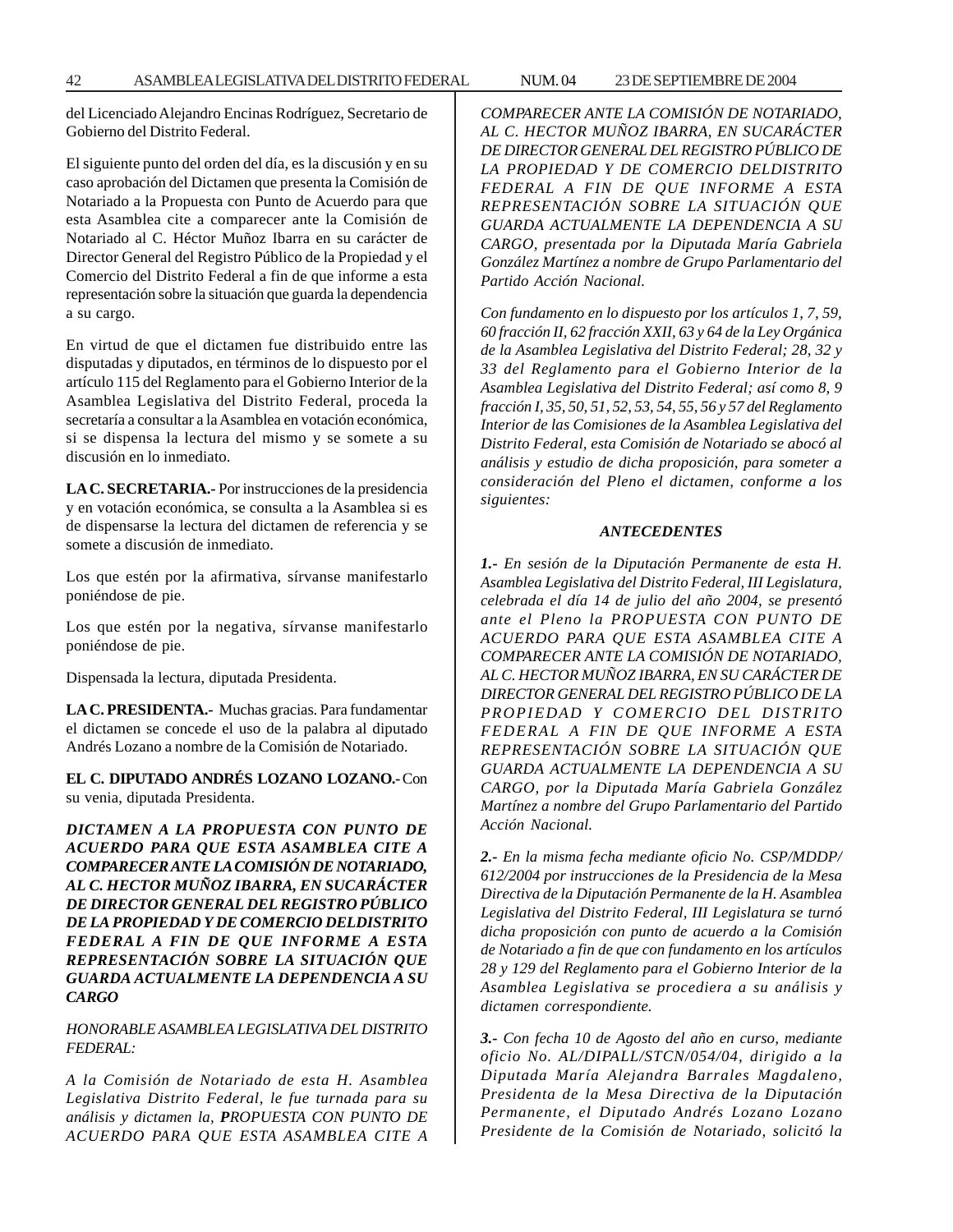*ampliación del plazo para presentar el dictamen a la proposición con punto de acuerdo mencionada con antelación.*

*4.- Con fecha 18 de agosto del presente año, la Diputada María Alejandra Barrales Magdaleno, Presidenta de la Mesa Directiva la Diputación Permanente, a través del oficio No. CSP/MDDP/737/2004 comunicó al Diputado Andrés Lozano Lozano, Presidente de la Comisión de Notariado, la aprobación de la ampliación del plazo para dictaminar la ya citada proposición punto de acuerdo.*

*5.- Para cumplir con lo dispuesto en el artículo 32 del Reglamento para el Gobierno Interior de la Asamblea Legislativa del Distrito Federal, la Comisión de Notariado se reunió en fecha 20 de septiembre deI 2004 a efecto de analizar y elaborar el dictamen que se presenta al Pleno de esta H. Asamblea Legislativa bajo los siguientes:*

## *CONSIDERANDOS*

*PRIMERO.- Que la Comisión de Notariado es competente para conocer y dictaminar la PROPUESTA CON PUNTO DE ACUERDO PARA QUE ESTA ASAMBLEA CITE A COMPARECER ANTE LA COMISIÓN DE NOTARIADO, AL C. HECTOR MUÑOZ IBARRA, EN SU CARÁCTER DE DIRECTOR GENERAL DEL REGISTRO PÚBLICO DE LA PROPIEDAD Y DE COMERCIO DEL DISTRITO FEDERAL A FIN DE QUE INFORME A ESTA REPRESENTACIÓN SOBRE LA SITUACIÓN QUE GUARDA ACTUALMENTE LA DEPENDENCIA A SU CARGO, presentada por la Diputada María Gabriela González Martínez a nombre del Grupo Parlamentario del Partido Acción Nacional, de conformidad con lo establecido en los artículos 1, 7, 59, 60 fracción II, 62 fracción XXII, 63 y 64 de la Ley Orgánica de la Asamblea Legislativa del Distrito Federal; 28, 32 y 33 del Reglamento para el Gobierno Interior de la Asamblea Legislativa del Distrito Federal; así como 8, 9 fracción I, 35, 50, 51, 52, 53 54, 55, 56 y 57 del Reglamento Interior de las Comisiones de la Asamblea Legislativa del Distrito Federal.*

*SEGUNDO.- Que es deber del Estado garantizar y organizar la actividad administrativa destinada a proporcionar seguridad jurídica y dar agilidad en la transmisión y gravamen de inmuebles, dando publicidad a las constituciones y transformaciones de la propiedad en defensa de los derechos jurídicamente tutelados, dándose esta organización a través de la publicidad registral o de lo que denominamos Registro Público de la Propiedad, el cual tiene contemplado como fin hacer públicos los actos jurídicos derivados de la voluntad, para que sean del conocimiento de terceros.*

*TERCERO.- Que el Derecho Registral tiene como finalidad robustecer la seguridad jurídica en el tráfico de inmuebles, la cual se logra mediante los asientos del* *Registro de la Propiedad referentes a la declaración, constitución, transmisión, modificación y extinción de los derechos reales sobre inmuebles toda vez que los efectos que se atribuyen a los registros son contundentes, ya que determinan las acciones personales contra terceros por la anotación y fijan el especial alcance de prohibiciones de disponer.*

*CUARTO. Que el Registro Público de la Propiedad es una institución administrativa, encargada de prestar un servicio al público, el cual consiste en dar publicidad oficial sobre el estado jurídico de la propiedad y posesión de los bienes inmuebles, así como de algunos actos jurídicos sobre bienes muebles; limitaciones y gravámenes a que ambos están sujetos, y sobre la constitución y modificación de las personas morales; asociaciones y sociedades civiles.*

*QUINTO.- Que la actividad que desarrolla el Registro Público de la Propiedad y de Comercio es sumamente importante para la Ciudad de México, no sólo por la certeza y seguridad jurídica que debe brindar a la ciudadanía, sino también por ser el instrumento que facilita la gestión gubernamental en los ámbitos de vivienda, desarrollo urbano, regularización territorial, patrimonio público, comercialización, financiamiento e impartición de justicia.*

*SEXTO.- Que la relevancia que reviste al Registro Público de la Propiedad y de Comercio del Distrito Federal proviene entre otras cosas, de que es considerado uno de los más importantes de América Latina por la dimensión y proporción de acervos que maneja, por lo que en relación con todos los estados de la república mexicana es el principal suministrador de servicios de registro e información de más de 245 notarios en el Distrito Federal.*

*SEPTIMO.- Que los diputados que integramos este órgano de gobierno, debemos estar siempre atentos a las necesidades y carencias de nuestros representados, velando en todo momento por su seguridad jurídica y personal, de tal suerte que en un estricto sentido de corresponsabilidad, debemos realizar las acciones necesarias para garantizar que los funcionarios encargados de las instituciones públicas cumplan a cabalidad con las responsabilidades inherentes a su cargo.*

*OCTAVO. Que como legisladores debemos contribuir con las instituciones publicas, valorando a fondo la situación que impera en cada una de ellas, sobre todo en aquellas en que su impacto social resulta más trascendente, para de este modo lograr que dichas instituciones evolucionen a la par de la sociedad, por lo que se considera adecuado aprobar la proposición con punto de acuerdo presentada por la Diputada María Gabriela González Martínez, en el sentido de citar a comparecer ante esta Comisión de*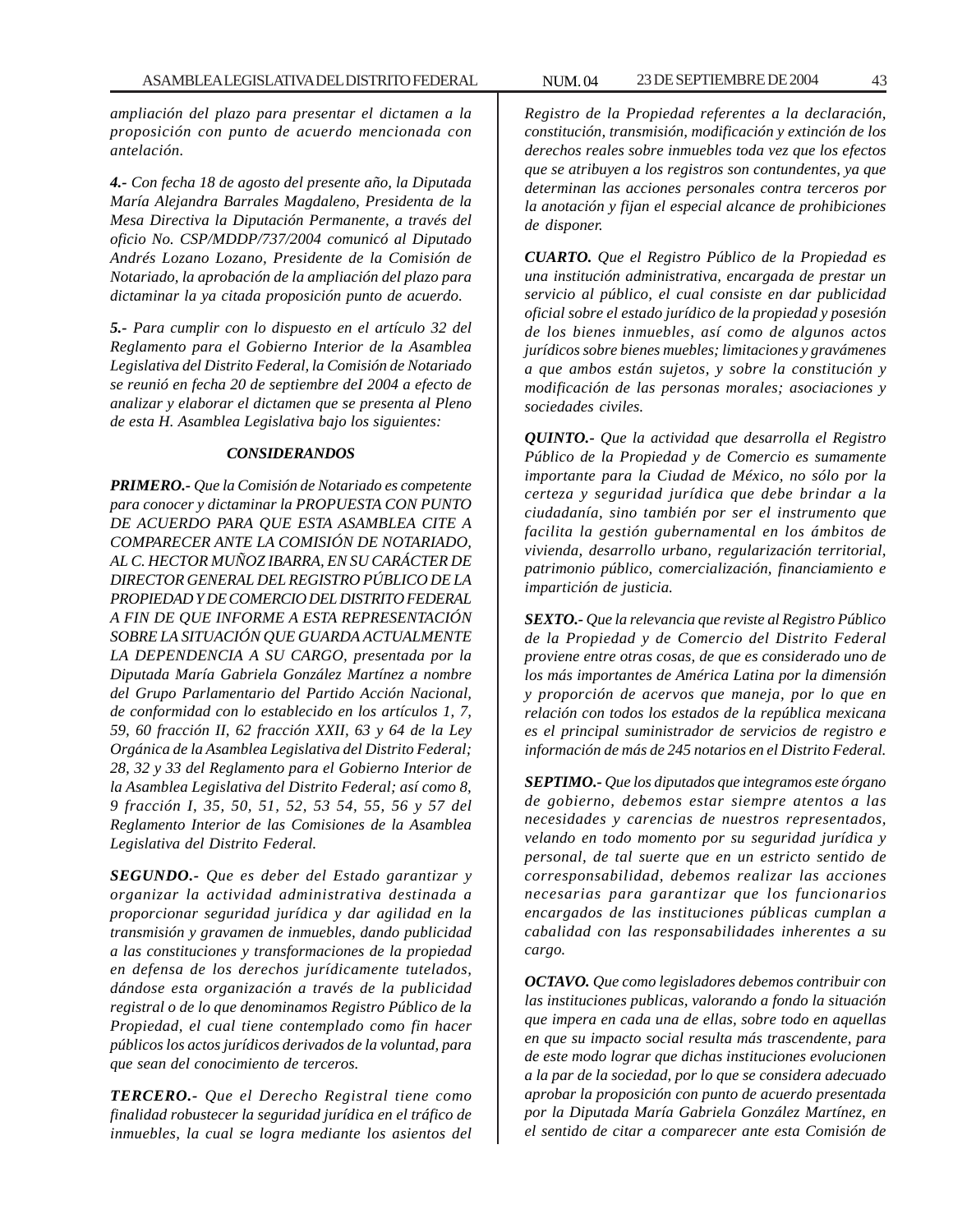*Notariado al Director General del Registro Público de la Propiedad y de Comercio del Distrito Federal, a efecto de realizar una valoración y reconocimiento de las necesidades de esa dependencia a su cargo.*

*Por lo anteriormente expuesto y en cumplimiento a lo establecido en el artículo 32 del Reglamento para el Gobierno Interior de la Asamblea Legislativa del Distrito Federal la Comisión de Notariado*

## *RESUELVE*

*PRIMERO.- Se aprueba la PROPUESTA CON PUNTO DE ACUERDO PARA QUE ESTA ASAMBLEA CITE A COMPARECER ANTE LA COMISIÓN DE NOTARIADO, AL C. HECTOR MUÑOZ IBARRA, EN SU CARÁCTER DE DIRECTOR GENERAL DEL REGISTRO PÚBLICO DE LA PROPIEDAD Y DE COMERCIO DEL DISTRITO FEDERAL A FIN DE QUE INFORME A ESTA REPRESENTACIÓN SOBRE LA SITUACIÓN QUE GUARDA ACTUALMENTE LA DEPENDENCIA A SU CARGO, presentada por la Diputada María Gabriela González Martínez a nombre del Grupo Parlamentario del Partido Acción Nacional.*

*SEGUNDO.- En consecuencia, de conformidad con lo dispuesto en el artículo 10 fracción XX de la Ley Orgánica de la Asamblea Legislativa del Distrito Federal, éste Órgano de Gobierno cita comparecer ante la Comisión de Notariado al C. Héctor Muñoz Ibarra en su carácter de Director General del Registro Público de la Propiedad y de Comercio del Distrito Federal, a fin de que informe sobre la situación que guarda actualmente la dependencia a su cargo, en el día, hora y lugar que para tal efecto se designe.*

*Firman el presente dictamen por la Comisión de Notariado las y los diputados: Andrés Lozano Lozano, Presidente; Irma Islas León, Vicepresidenta; Rafael Hernández Nava, Secretario; Alfredo Carrasco Baza, Integrante; Julio César Moreno Rivera, Integrante.*

*México Distrito Federal a 20 de septiembre de 2004.*

Muchas gracias.

**LA C. PRESIDENTA.-** Gracias, diputado. Está a discusión el dictamen. Se abre el registro de oradores. ¿Oradores en contra?

¿Alguna o algún diputado desea razonar su voto?

Proceda la secretaría a recoger la votación nominal del dictamen en lo general y en lo particular en un solo acto.

**LA C. SECRETARIA.-** Se va a proceder a recoger la votación nominal del dictamen en lo general y en lo particular en un solo acto.

De conformidad con lo establecido por el artículo 128 del Reglamento para el Gobierno Interior de la Asamblea, se solicita a la Coordinación de Servicios Parlamentarios hacer el anuncio correspondiente a efecto de que los diputados presentes puedan emitir su voto.

Se solicita a los diputados que al emitir su voto lo hagan en voz alta diciendo su nombre y apellido, añadiendo la expresión ''en pro'', ''en contra'' o ''abstención''. La de la voz recogerá la votación. Comenzamos de derecha a izquierda.

#### **(Votación Nominal)**

María Teresita Aguilar, a favor.

Juan Antonio Arévalo López, a favor.

Jesús López, en pro.

Obdulio Ávila, en pro.

Eduardo Malpica, en pro.

Maricela Contreras Julián, a favor.

Aleida Alavez, en pro.

Adrián Pedrozo Castillo, en pro.

Andrés Lozano Lozano, en pro.

González Maltos, a favor.

Araceli Vázquez Camacho, en pro.

Lujano Nicolás, a favor.

Irma Islas, en pro.

Jorge Lara, en pro.

José Espina, en pro.

Carlos Alberto Flores, a favor.

Lorena Villavicencio, a favor.

Francisco Chiguil, en pro.

Miguel Ángel Solares Chávez, a favor.

María Elena Torres, en pro.

Elio Bejarano, en pro.

Rodrigo Chávez Contreras, a favor.

Lourdes Alonso, en pro.

José Jiménez, en pro.

Gabriela Cuevas, en pro.

Arturo Escobar, a favor.

José Antonio Arévalo, a favor.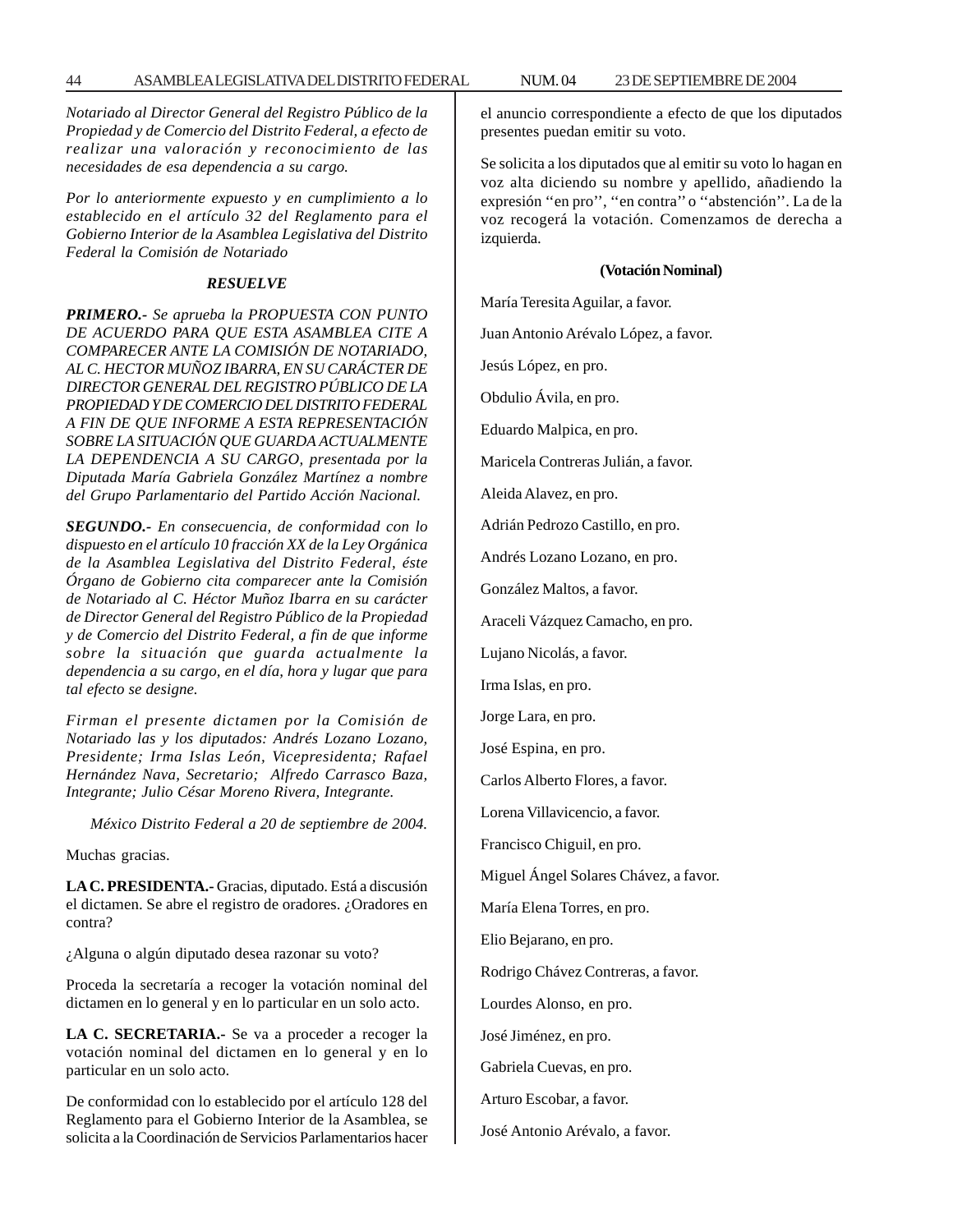Aguilar Álvarez, a favor.

Mauricio López, a favor.

José Medel Ibarra, a favor.

Claudia Esqueda, a favor.

Alberto Trejo Villafuerte, en pro.

Emilio Fernández, en pro.

Efraín Morales, a favor.

Rigoberto Nieto, a favor.

Juventino Rodríguez, a favor.

Guadalupe Ocampo, a favor.

Víctor Varela, en pro.

Alfredo Carrasco, a favor.

Pablo Trejo, en pro.

Rodolfo Covarrubias, a favor.

**LA C. SECRETARIA.-** ¿Faltó alguna o algún diputado de emitir su voto?

Gerardo Villanueva, a favor.

Mónica Serrano, en pro.

Mariana Gómez del Campo, en pro.

**LA C. SECRETARIA.-** Se va a proceder a recoger la votación de la Mesa Directiva.

Gabriela González, en pro.

Sara Figueroa, en pro.

Sofía Figueroa, en pro.

Guadalupe Chavira, en pro.

**LA C. SECRETARIA.-** Diputada Presidenta, el resultado de la votación es el siguiente: 48 votos a favor, 0 votos en contra, 0 abstenciones.

**LA C. PRESIDENTA.-** Gracias, diputada. En consecuencia se aprueba el dictamen que presenta la Comisión de Notariado a la Propuesta con Punto de Acuerdo para que esta Asamblea cite a comparecer ante la Comisión de Notariado al C. Héctor Muñoz Ibarra en su carácter de Director General del Registro Público de la Propiedad y del Comercio del Distrito Federal, a fin de que informe a esta Representación sobre la situación que guarda la dependencia a su cargo.

Remítase al Director General del Registro Público de la Propiedad y del Comercio del Distrito Federal, a través del

Licenciado Alejandro Encinas Rodríguez, Secretario de Gobierno del Distrito Federal.

Asimismo, de conformidad con lo dispuesto por el artículo 35 del Reglamento para el Gobierno Interior y 30 del Reglamento Interior de las Comisiones, comuníquese a la Comisión de Notariado a efecto de que fije la fecha y el formato de la comparecencia y lo haga del conocimiento de esta presidencia para los efectos legales conducentes.

El siguiente punto del orden del día es la discusión y, en su caso, aprobación del Dictamen que presenta la Comisión de Administración y Procuración de Justicia con proyecto de decreto respecto a la ratificación del C. Sabino Mario Huitrón Heredia como Magistrado del Tribunal Superior de Justicia del Distrito Federal.

En virtud de que el dictamen fue distribuido entre las diputadas y diputados en términos de lo dispuesto por el artículo 115 del Reglamento para el Gobierno Interior de la Asamblea Legislativa del Distrito Federal, proceda la secretaría a consultar a la Asamblea en votación económica si se dispensa la lectura del mismo y se somete a discusión de inmediato.

**LA C. SECRETARIA.-** Por instrucciones de la presidencia y en votación económica se consulta a la Asamblea si es de dispensarse la lectura del dictamen de referencia y se somete a discusión de inmediato.

Los que estén por la afirmativa, sírvanse manifestarlo poniéndose de pie.

Los que estén por la negativa, sírvanse manifestarlo poniéndose de pie.

Dispensada la lectura, diputada Presidenta.

**LA C. PRESIDENTA.-** Para fundamentar el dictamen, se concede el uso de la palabra al diputado Alfredo Hernández Raigosa, a nombre de la Comisión de Administración y Procuración de Justicia.

**EL C. DIPUTADO ALFREDO HERNÁNDEZ RAIGOSA.-** Muchas gracias, diputada Presienta. Con el permiso de usted.

# *COMISIÓN DE ADMINISTRACIÓN Y PROCURACIÓN DE JUSTICIA*

*DICTAMEN CON PROYECTO DE DECRETO RESPECTO A LA RATIFICACIÓN DEL C. SABINO MARIO HUITRÓN HEREDIA COMO MAGISTRADO DEL TRIBUNAL SUPERIOR DE JUSTICIA DEL DISTRITO FEDERAL.*

### *ANTECEDENTES*

*1. Con fecha 24 de junio de 2002 la Comisión de Administración y Procuración de Justicia de la Asamblea*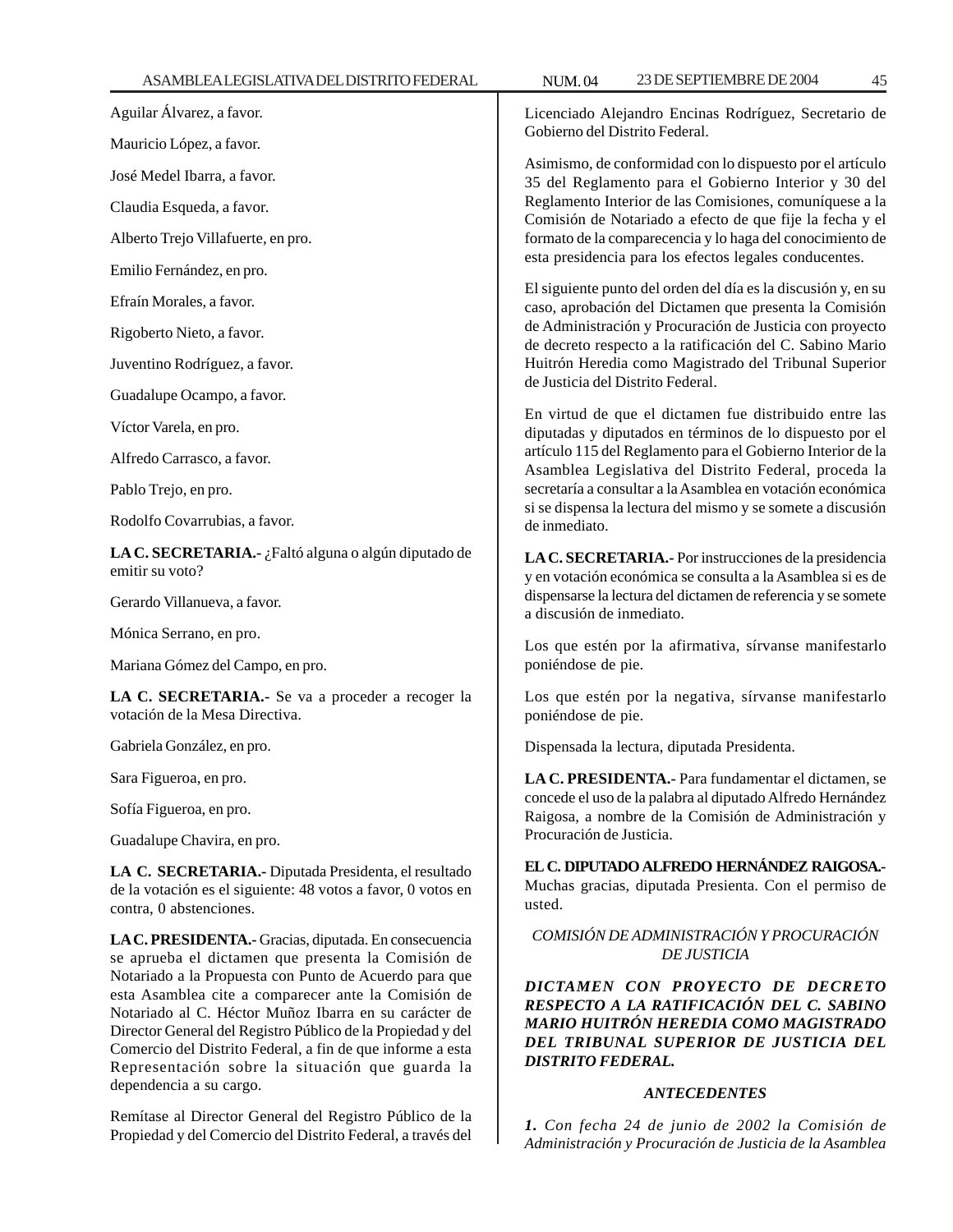*Legislativa del Distrito Federal II Legislatura emitió Dictamen respecto a la Ratificación del C. Sabino Mario Huitrón Heredia como Magistrado del Tribunal Superior de Justicia del Distrito Federal el cual obra en Versión Estenográfica en los Archivos de esta Comisión y en el Expediente que nos fue entregado por la II Legislatura y a la letra dice:*

# *''PROYECTO DE DECRETO PARA LA RATIFICACIÓN DE MAGISTRADOS DEL TRIBUNAL SUPERIOR DE JUSTICIA DEL DISTRITO FEDERAL*

## *Lic. Sabino Mario Huitrón Heredia*

### *CONSIDERANDO*

*UNO: Que de conformidad con lo establecido por el artículo 122, Base Cuarta, primer párrafo de la fracción I,, de la Constitución Política de los Estado Unidos Mexicanos; por los artículos 36, 42 fracción XXIV, 80 y 82, del Estatuto de Gobierno del Distrito Federal; 10, fracción VIII, 46, fracción II, 48, 95 y 96, inciso C, de la Ley Orgánica de la Asamblea Legislativa; 18 y 22 del Reglamento para el Gobierno Interior de la Asamblea Legislativa del Distrito Federal, la Comisión de Administración y Procuración de Justicia, es competente para conocer y dictaminar, respecto de las propuestas para ocupar el cargo de Magistrado del Tribunal Superior de Justicia del Distrito Federal, realizadas por el C. Jefe de Gobierno del Distrito Federal.*

*DOS: Mediante oficio identificado con el número 062/ 2002, de fecha 13 de mayo del año 2002, signado por el Magistrado Juan Luis González Alcantará Carrancá, Presidente del Tribunal Superior de Justicia del Distrito Federal, en el que comunica al C. Jefe de Gobierno del Distrito Federal, que con fundamento en lo dispuesto por los artículos 122, BASE CUARTA, fracción I de la Constitución Política de los Estados Unidos Mexicanos; 80 y 82 y demás relativos del Estatuto de Gobierno del Distrito Federal; 11 de la Ley Orgánica del Tribunal Superior de Justicia del Distrito Federal; 95 y 96 y demás relativos de la Ley Orgánica de la Asamblea Legislativa del Distrito Federal y 10 fracción I del Reglamento Interior del Consejo de la Judicatura del Distrito Federal, me permito hacer de su conocimiento que los CC. Magistrados enlistados a continuación, concluyen su encargo el próximo día 25 del mes de Junio del año en curso:*

- *1. Mag. Lic. Rafael Crespo Dávila*
- *2. Mag. Lic. Sabino Mario Huitrón Heredia*
- *3. Mag. Lic. Norma Raquel Lagunes Alarcón*
- *4. Mag. Lic. María Esperanza Rico Macías*
- *5. Mag. Lic. Gilberto Rodríguez González*
- *6. Mag. Lic. María Socorro Santos Ortega*
- *7. Mag. Lic. Cleotilde Susana Schettino Pym*

*TRES: Por oficio de fecha 12 junio del año 2002 turnado por el C. Secretario de gobierno, el día 14 de Junio, con número 4476, el C. Jefe de Gobierno del Distrito Federal, Lic. Andrés Manuel López Obrador, informó a la Asamblea Legislativa del Distrito Federal, que con fundamento en lo dispuesto por el artículo 122, Apartado C, Bases segunda, fracción II, inciso f y Cuarta de la Constitución Política de los Estados Unidos Mexicanos; 1, 42 fracción XXIV, 67, fracción VII, 78, 80 y 82 del Estatuto de Gobierno del Distrito Federal; 10 fracción VII, y 95 de la Ley Orgánica de la Asamblea Legislativa del Distrito Federal, me permito someter a consideración de éste Órgano Legislativo la propuesta de ratificación del C. Lic. Sabino Mario Huitrón Heredia, como Magistrado al H. Tribunal Superior de Justicia del Distrito Federal.*

*CUATRO: El Licenciado José Agustín Ortíz Pinchetti, mediante oficio número 3823, remitió el oficio signado por el Licenciado Andrés Manuel López Obrador, Jefe de Gobierno del Distrito Federal, de fecha 23 de mayo del año 2002, en el que con fundamento en lo dispuesto por los artículos 80, 82, 83 y demás relativos del Estatuto de Gobierno del Distrito Federal, solicita al Consejo de la Judicatura opinión sobre la eventual ratificación del Licenciado Sabino Mario Huitrón Heredia como Magistrado del Tribunal Superior de Justicia del Distrito Federal.*

*El Consejo de la Judicatura del Tribunal Superior de Justicia del Distrito Federal, dio cumplimiento a dicha solicitud en los términos que se enuncian:*

*Opinión respecto del Magistrado Licenciado SABINO MARIO HUITRÓN HEREDIA.- Visto el contenido del oficio de referencia, los integrantes de este Órgano Colegiado después de las deliberaciones correspondientes, en ejercicio de la facultad que a este Consejo de la Judicatura otorga el artículo 122, apartado ''C'' BASE CUARTA, fracción I, primer párrafo, de la Constitución Política de los Estados Unidos Mexicanos, en relación con el artículo 83, sexto párrafo del Estatuto de Gobierno del Distrito Federal y el artículo 201, fracción II, de la Ley Orgánica del Tribunal Superior de Justicia del Distrito Federal, respecto de la propuesta para la eventual ratificación del Licenciado SABINO MARIO HUITRÓN HEREDIA, como Magistrado del Tribunal Superior de Justicia del Distrito Federal, en relación con lo prescrito por el artículo 80, segundo párrafo del propio Estatuto y teniendo en cuenta, que en el expediente personal del servidor público consta que con fecha veintiséis de junio de mil novecientos noventa y seis fue aprobado por la Comisión de Gobierno de la Asamblea de Representantes del Distrito Federal el nombramiento que hizo el*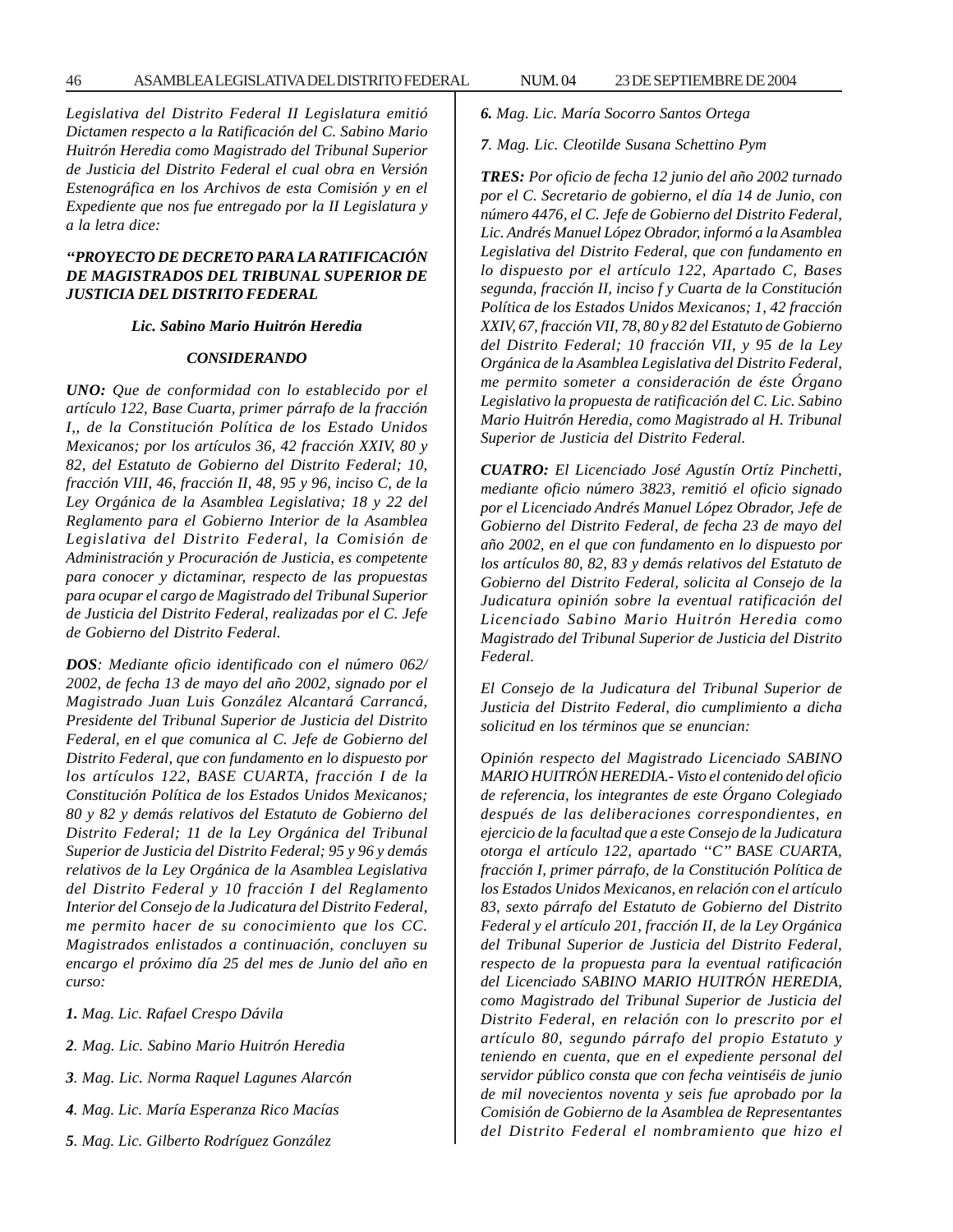*Presidente de la República a favor del Licenciado SABINO MARIO HUITRÓN HEREDIA como Magistrado del Tribunal Superior de Justicia del Distrito Federal, adscribiéndolo en su oportunidad a la Sala respectiva, y atendiendo a los elementos contemplados en el artículo 194 de la Ley Orgánica del Tribunal Superior de Justicia del Distrito Federal, este Órgano Colegiado opina que es conveniente que sea ratificado en su cargo de Magistrado el Licenciado SABINO MARIO HUITRÓN HEREDIA, porque las aptitudes que ha demostrado desde su inicio en la carrera judicial, la cual es de veintinueve años dentro de la Institución, se han visto reflejadas a partir del dieciséis de septiembre de mil novecientos setenta y tres en donde ingreso ocupando el cargo de Secretario ''B'' Supernumerario de la Presidencia, siendo adscrito como proyectista al Juzgado Trigésimo Primero de lo Civil, así mismo ha ocupado el cargo de Juez desde mil novecientos setenta y cuatro hasta junio de mil novecientos ochenta y dos, año en que fue designado Magistrado Supernumerario el cual desempeño hasta mil novecientos noventa y cinco, siendo nuevamente designado como Magistrado Numerario del Tribunal Superior Justicia del Distrito Federal, el veintiséis de junio de mil novecientos noventa satisfaciendo la referida función de Magistrado, desempeñándose con imparcialidad capacidad y honestidad, lo que se desprende de las actas levantadas de las visitas de inspección practicadas de cuyo análisis se deduce que no se encontró irregularidad que pudiera trascender a una sanción de carácter administrativo o de otra índole, habida cuenta de que las funciones de Magistrado fueron desarrolladas con la debida diligencia profesionalismo que dentro de la naturaleza humana es posible, siendo favorable el resultado de dichas visitas a la idea de objetividad, excelencia imparcialidad, profesionalismo e independencia, que deben reunir los integrantes del Tribunal Superior de Justicia del Distrito Federal, y que en su conjunto dan una opinión de excelencia en la actuación como Magistrado respecto del Licenciado SABINO MARIO HUITRON HEREDIA, aunado a lo anterior, debe precisarse que de los archivos de este Consejo de la Judicatura no se advierte que exista queja fundada en su contra durante el periodo que se desempeño como Magistrado del Tribunal Superior de Justicia del Distrito Federal, máxime que si bien, fue declarado responsable administrativamente en dos procedimientos de oficio, las conductas que dieron origen a la sanción impuesta en los mismos, no fueron calificadas como graves en términos de los dispuesto en la Ley Orgánica del Tribunal Superior de Justicia del Distrito Federal o en la Ley Federal de Responsabilidades de los Servidores Públicos, siendo únicamente en estas ocasiones en que ha sido sancionado administrativamente desde su ingreso al H. Tribunal en septiembre de mil novecientos setenta y tres hasta la fecha.*

*Atento lo anterior, el Pleno del Consejo de la Judicatura del Distrito Federal emite opinión en el sentido de que es conveniente para la impartición de justicia la ratificación* *del Magistrado SABINO MARIO HUITRON HEREDIA, en el cargo que actualmente desempeña, ya que por sus antecedentes profesionales se advierte que reúne los requisitos antes precisados, además de que en atención a los elementos previstos en el artículo 194 de la Multicitada ley Orgánica, que deben ser formados en consideración para opinar sobre la eventual ratificación que se propone, el Magistrado SABINO MARIO HUITRÓN HEREDIA se ha distinguido en el servicio de la administración de justicia de esta ciudad.*

*CINCO: La Comisión de Gobierno de la Asamblea Legislativa del Distrito Federal determinó se publicara el 15 de junio del año en curso, en los diarios, ''El Universal'' y ''La Jornada'' la comunicación en la que se da cuenta del inicio del proceso de ratificación de Magistrados del Tribunal Superior de Justicia, de conformidad y para los efectos del artículo 96 inciso A, de la Ley Orgánica de la Asamblea Legislativa del Distrito Federal.*

*SEIS: El día 21 de junio del año 2001, ante el pleno de la Comisión de Administración y Procuración de Justicia compareció, el C. Magistrado Sabino Mario Huitrón Heredia y presentó un informe de actividades y metas, del cual se destaca lo siguiente:*

*Cuando se habla de Derecho Penal, pensamos obviamente que es un Instrumento de Control Social Punitivo e Intolerante, pero también el Derecho Penal, debe ser un instrumento humano, en ese sentido, si queremos caminar no por un Estado de Derecho sino por un Estado Democrático de Derecho, el Órgano Legislativo, tiene una extraordinaria responsabilidad, que es contar con leyes que brinden no solamente seguridad jurídica, sino que sean justas.*

*Ahora bien, la elaboración del Nuevo Código Penal, al que breve y someramente me referiré a continuación, es la respuesta evidente ante el incremento del malestar de la sociedad por el deterioro del ámbito económico, cultural y social de la población, incidiendo como consecuencia en el aumento de la criminalidad.*

*Es de conocimiento público el ambiente de inseguridad, corrupción e ineficacia, que algunas áreas relacionadas con la Justicia, por ello la creación de un nuevo Código Sustantivo Humano, que implique también un procedimiento penal sencillo, claro y eficaz; congruente entre la sociedad y sus gobernantes, a partir de prevenir y combatir el delito, resulta ser el hilo conductor, que permitirá regresar a un nivel de seguridad y tranquilidad, que tanto anhela nuestra sociedad en estos momentos.*

*Es preciso el orden en materia penal, ya que no es factible el sin número de legislaciones penales especiales, que se encuentran fuera del Código Penal, y que propician la dispersión legislativa.*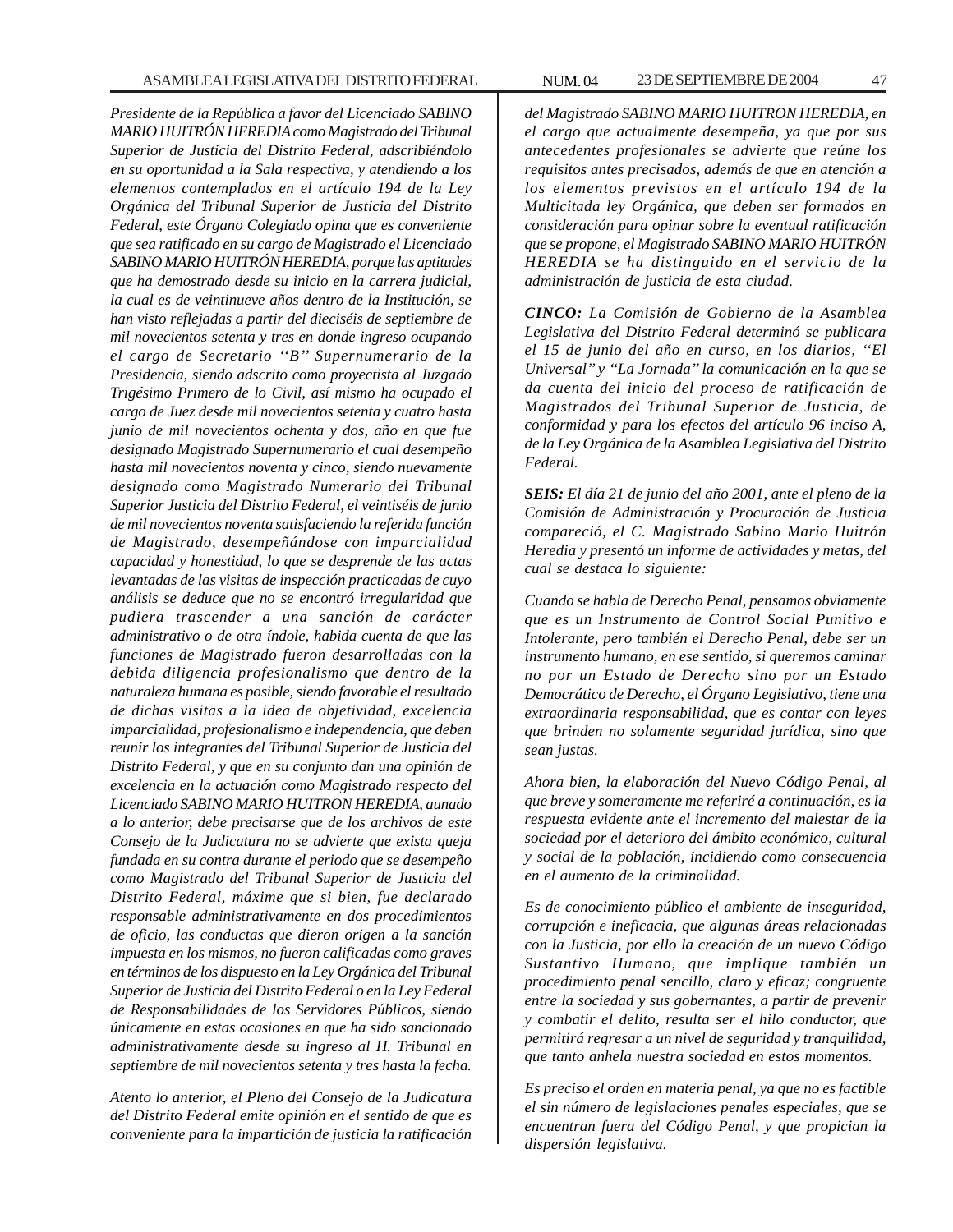#### 48 ASAMBLEA LEGISLATIVA DEL DISTRITO FEDERAL 23 NUM. 04 DE SEPTIEMBRE DE 2004

*Además, se debe luchar por el justo y equitativo equilibrio de obligaciones y derechos, tanto de la sociedad en general, como en lo particular, como lo son la víctima y el inculpado y que se refleja esa preocupación en la actual redacción en su ARTÍCULO 41: (y que se refiere al Fondo para la reparación del daño).*

*El cambio de un Nuevo Código Penal y un nuevo Código de Procedimientos Penales, en su esencia deben ser para brindar Seguridad Jurídica, Justicia, sensibilidad y actualidad en los intereses de la Ciudadanía.*

*En cuanto al CÓDIGO PENAL, se requiere DESTIPIFICAR CONDUCTAS, REDUCIR PENAS, y plantear PRINCIPIOS GENERALES (como ya se observa en la redacción actual), que debe regir en todo Derecho Penal. Pero no se trata únicamente de hacer determinados cambios en los Códigos, ya que caeríamos en el círculo vicioso que ha prevalecido en el pasado inmediato, donde no se profundizó en las necesidades reales que motivaron los cambios.*

*Advierto que anteriormente el Legislador ha abusado del derecho de reformar la ley, sin ningún lineamiento que se encuentre justificado en los principios de una Política Criminal previamente establecida, y de esta forma cualquier cambio no tiene sentido, como se puede advertir, en el hecho de aumentar penas o crear figuras típicas de las cuales no debe conocer el Derecho Penal.*

*Tampoco puede existir la descripción de conductas obsoletas, o la duplicidad en la descripción de los tipos penales, o que para integrar los mismos se tengan que acudir a diversos preceptos, la orientación del Código Penal no debe ser represiva.*

*En la última década, se han dado pasos para democratizar la vida nacional, pero aún se requiere hacer una revisión critica y objetiva del Código Penal y de Procedimientos Penales, y plantear soluciones; de otra manera no podemos encontrar alternativas que permitan mejorar el sistema de Justicia.*

*Y para ello se debe partir del principio de proporcionalidad, donde la punibilidad para cada delito debe ir en proporción a la entidad del mismo y al bien jurídico que se tutela, de allí que, este Servidor advierte como aplicador de la norma, que no siempre se cumple con el principio de Justicia aún cuando el presente Código representa un gran esfuerzo para tal efecto.*

*La alternativa más efectiva a la pena de prisión está en manos del legislador, despenalizando comportamientos que no deberían ser penalmente relevantes y, al mismo tiempo mediante una política social más amplia que evite a través de medios no penales la comisión de los más frecuentes, por ello debe dejar de considerarse como penalmente relevante el delito de DAÑO EN PROPIEDAD AJENA IMPRUDENCIAL.*

*También debe considerarse que el ABUSO SEXUAL SIN VIOLENCIA, debe perseguirse por querella, la revisión integral de aquellas conductas no relevantes para el Derecho Penal, debe ser un factor que permita la destipificación de conductas que sólo activan la maquinaria judicial, que es muy costosa, y sí en cambio tipificar aquellas que más lastiman a la sociedad.*

*La reincidencia que se maneja en el artículo 20 vigente y siguientes, es una circunstancia agravante muy polémica. La Doctrina la ha cuestionado extensamente, considerando que no se aprecia ni mayor injusto ni mayor culpabilidad en el sujeto, sino simplemente un mayor desprecio por el Derecho o una rebeldía hacia los valores jurídicos.*

*El papel fundamental de la agravante se basa en la personalidad defectuosa del autor, sin tomar demasiado en cuenta el hecho concretamente cometido (Derecho Penal de Autor).*

*No se debe castigar dos veces a una persona, ya ha pagado por el delito anterior, y de nueva cuenta se traen al presente sus anteriores conductas para agravar su situación jurídica. Y por ello se advierte que en el Código Nuevo se tuvo especial cuidado en este sentido.*

*Prevalece la facultad potestativa que se manejan en los artículos 51, 52 y 64 del Código Penal vigente, y que se enriqueció en el propuesto, en razón de que la apreciación de Juzgador del hecho concreto le permite estimar con mayor amplitud la valoración global de todos los delitos, y la sensibilidad jurídica debe ser pieza fundamental, para la imposición de las penas, no se trata de una simple operación aritmética, y el limitar esta facultad implicaría la desvalorización global que merecen las diversas acciones y delitos cometidos y a su efectivo cumplimiento.*

*Prevalece la facultad potestativa que se manejan en los artículos 51, 52 y 64 del Código Penal vigente, y que se enriqueció en el propuesto, en razón de que la apreciación del Juzgador del hecho concreto le permite estimar con mayor amplitud la valoración global de todos los delitos, y la sensibilidad jurídica debe ser pieza fundamental, para la imposición de las penas, no se trata de una simple operación aritmética, y el limitar esta facultad implicaría la desvaloración global que merecen las diversas acciones y delitos cometidos y a su efectivo cumplimiento.*

*El artículo 70 actual refiere los sustitutivos penales que pueden concederse a los sentenciados, de todos es conocido las críticas que recibe la pena de prisión, y ello ha provocado que se busquen distintas alternativas a esta pena. De esta manera se pretende encontrar soluciones más racionales que el encierro carcelario para prevenir la comisión de hechos delictivos y se observan en el Código aprobado, avances en este campo como se desprende del artículo 84 y subsiguientes.*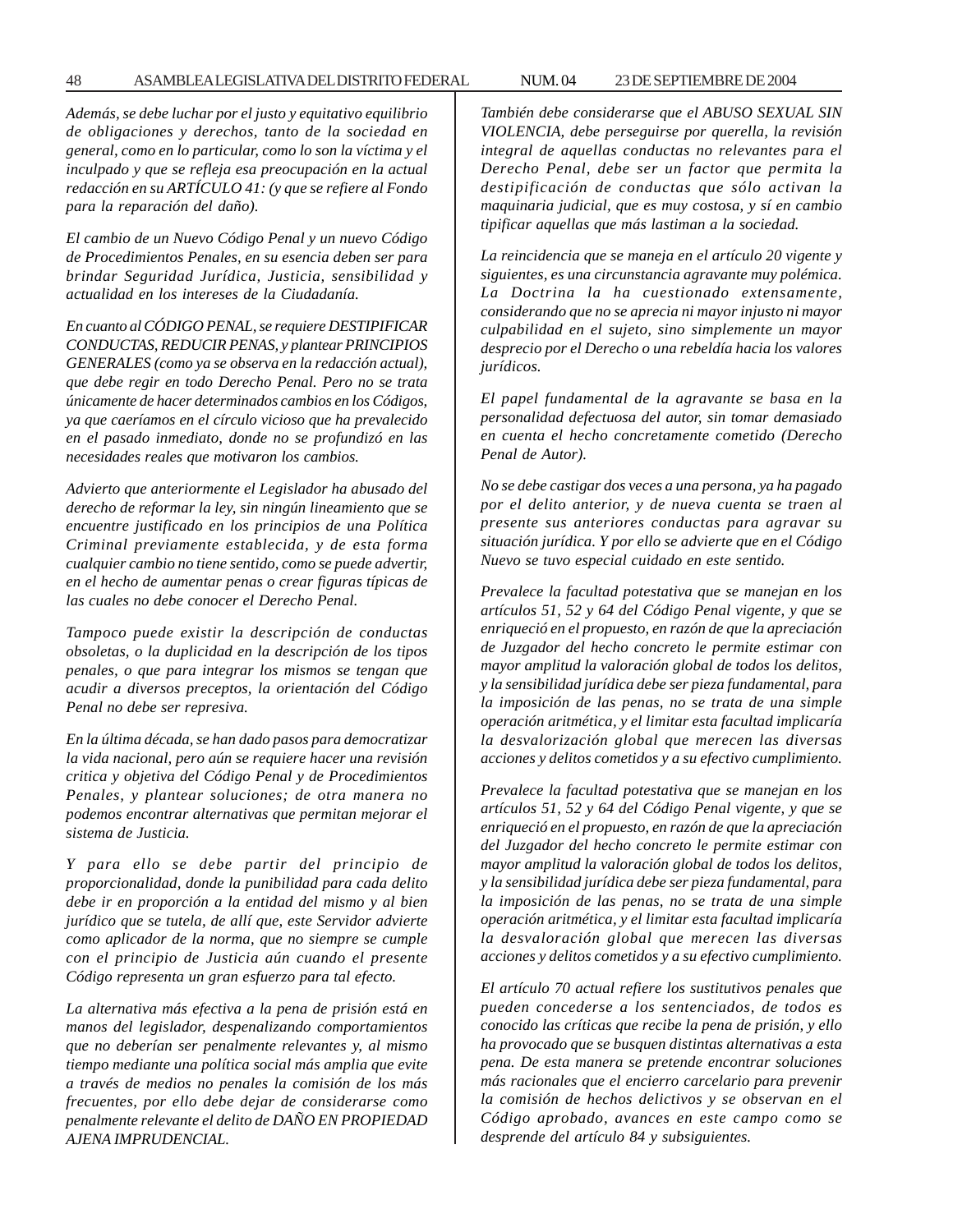## ASAMBLEA LEGISLATIVA DEL DISTRITO FEDERAL NUM. 04 23 DE SEPTIEMBRE DE 2004 49

*Una pena de privación de la libertad efectiva puede ser negativa de cara a la reinserción social del condenado, sobre todo cuando se trata de delincuentes primarios u ocasionales, por ello, es positivo el incremento de los sustitutivos penales a efecto de brindarle al responsable una nueva oportunidad para demostrar su voluntad de reinserción.*

*En este sentido debemos recordar que la pena, y aún más la privativa de libertad, no debe ser más que la última sanción aplicable al autor de un hecho ilícito, y por ello se deben atender a los mínimos y máximos que previene la ley.*

*No se debe romper con las reglas generales que se encuentran establecidas en la ley respecto a sanción aplicable a los delitos tentados, ya que la doctrina establece con claridad la diferencia entre los delitos consumados y tentados, y al agregar penalidades como en el último párrafo del artículo 63 de la ley vigente, rompe con la estructura guardan los bienes jurídicos que tutela la ley observándose que en la redacción nueva se eliminó esa punibilidad especial del delito grave, como se aprecia en el artículo 78 de la ley en cita.*

*Para lograr eficiencia en las decisiones del Juzgador, y que se dé cumplimiento al principio de legalidad que debe imperar en todo estado de Derecho, y la salvaguarda de los derechos de los internos y corrección de abusos y desviaciones en la aplicación del régimen penitenciario, es decir, como ejecutor de penas, y como medida de control de las decisiones adoptadas por el Juzgador, se advierte también el: ARTICULO 120 (que determinar la Facultad jurisdiccional en la ejecución).*

*La característica principal de los sistemas progresivos que debe considerarse en la Política Criminal, es el establecimiento de distintos períodos dentro del cumplimiento de la pena, a través de los cuales la dureza del régimen se mitiga progresivamente, desde el aislamiento hasta alcanzar el último período que se cumple en la libertad condicional. Con ello se pretende además, beneficiar la evolución favorable del recluso, utilizando ocasionalmente el avance o regresión de un período a otro como recompensa o castigo.*

*El principio rector debe ser la reeducación y la reinserción social, y para ello es urgente el diseño de una Política Criminal, para el sentenciado que tenga como verdadero propósito su resocialización.*

*En la referida comparecencia, los C.C. Diputados integrantes de la Comisión de Administración y Procuración de Justicia, formularon cuestionamientos y opiniones. De igual forma el Lic. Huitrón Heredia dio respuesta en los términos que se indican.*

*EL C. DIPUTADO FRANCISCO FERNANDO SOLÍS PEÓN.- Muy brevemente. Bienvenido aquí a esta Comisión*

*de Administración y Procuración de Justicia, Magistrado. Yo quisiera hacer algunos señalamientos en su favor, tenemos amigos comunes, uno de ellos el Licenciado Felipe Gómez Mont, lo puedo decir abiertamente, fue mi maestro en la Libre de Derecho, y quienes no litigamos, nos dedicamos a esto de la política que es una cosa muy distinta al derecho, créamelo, y creo que una de las desgracias de este país es que normalmente la política se impone al derecho, también créamelo. Me comentaba el maestro Gómez Mont que, en un acto inusitado, en un asunto donde la contraparte era el entonces Secretario de Gobernación, Fernando Gutiérrez Barrios, usted falló en contra del Secretario de Gobernación. No sé si lo tenga usted presente. Si lo tiene usted presente, por favor amplíenos un poco la información, si quiere sin nombres, guardando las discreciones del caso, creo que es algo que vale la pena que quede en el expediente.*

*Segundo cuestionamiento que le quiero hacer. ¿Dónde se encuentran las salas penales? Entiendo que hay en Niños Héroes, ¿verdad? Qué razón tiene que en los términos de la audiencia que señala el actual Código de Procedimientos Penales, salga una julia a las 5:00 de la mañana a recoger reos de reclusorio en reclusorio y los lleve hasta Niños Héroes a una ventanita, en condiciones verdaderamente indignas, que violan los derechos humanos; donde además el trayecto es como de 12 horas, donde los presos defecan, prenden cigarrillos de marihuana, están en un hacinamiento verdaderamente inhumano. No sería más fácil en un momento dado y además por economía procesal, para efectos incluso de hasta de otro tipo de notificaciones y de trámites que las salas penales se encontraron materialmente en los reclusorios. Entiendo que hay una razón de Niños Héroes, pero yo que sería de estricta lógica que estuvieran en los reclusorios. Por el momento es todo, señor.*

*EL LIC. MARIO HUITRÓN HEREDIA.- Muchas gracias, Licenciado. Refiriéndome en principio, señor diputado, al comentario que hizo nuestro amigo el señor Licenciado Felipe Gómez, quisiera yo ampliar la información que usted me indica, pero son tantos los asuntos que nosotros llevamos que yo no los memorizo, y créame usted que si el anuncio salió a favor del señor Licenciado, no fue porque yo así lo estimara, sino porque la propia ley así lo ordenaba. Yo no tengo ningún compromiso más que exclusivamente con la ley y hago lo que me permite ella, ser un servidor de legalidad, por lo tanto, me da pena no comentarlo, hacer comentarios en el sentido de cómo fue, qué pasó, que hubo, pero además hay principios como los médicos, como los sacerdotes, hablan del secreto profesional y son cosas que nosotros no debemos romper, ya está resuelto, yo resolví, afortunadamente o desafortunadamente salió a favor de uno y en contra de otro como siempre sucede en los casos y es lo más que yo puedo comentarle con todo respeto. En cuanto a la*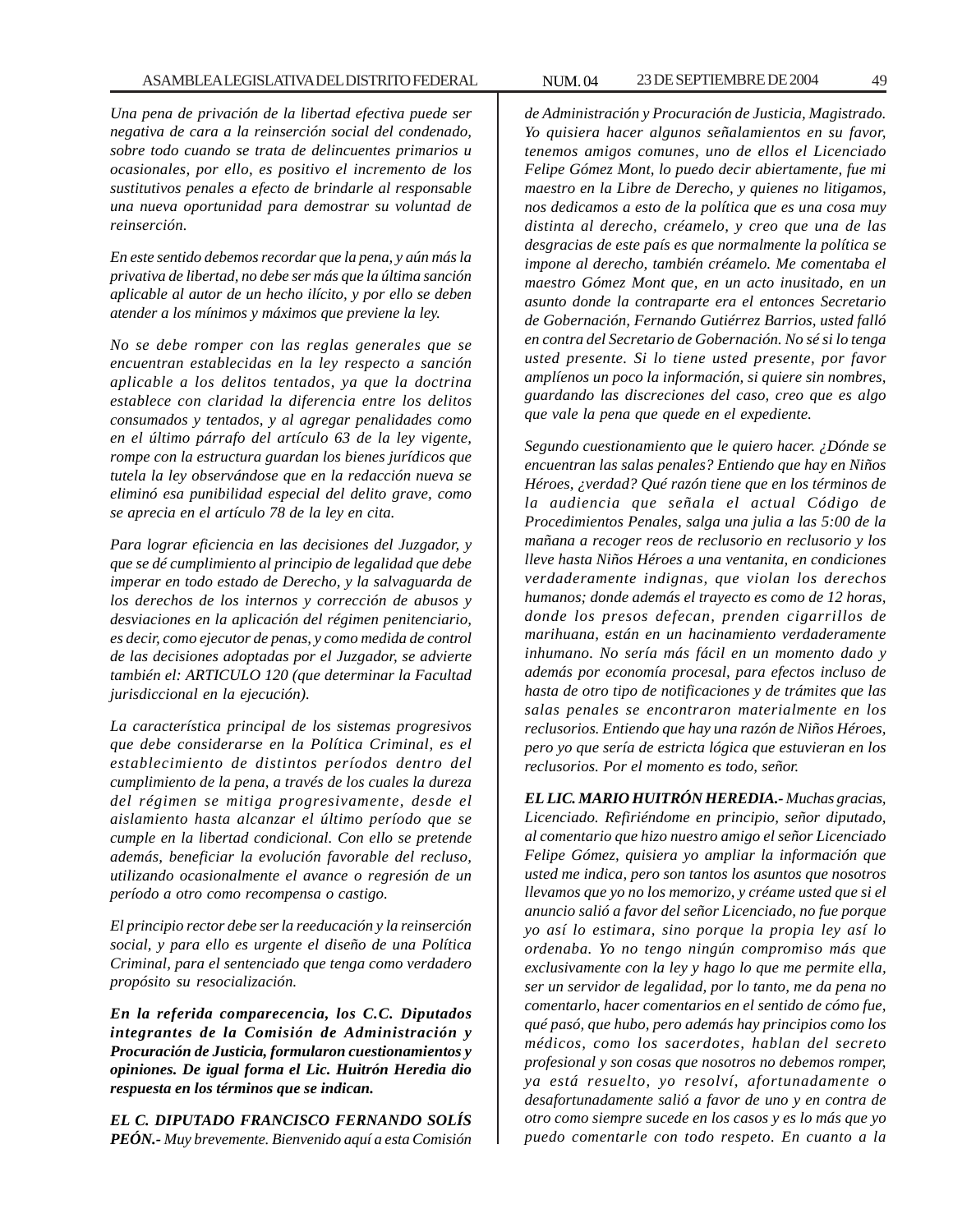*audiencia que usted manifiesta de los reos que son traídos a audiencia con nosotros los magistrados, su punto de vista es perfectamente aceptable de que se estuvieran las salas penales en los reclusorios, sólo que eso implicaría una infraestructura y un gasto quizás mayor que no lo permite el presupuesto cuando el patito feo de los 3 poderes siempre es el poder judicial, ahora órgano de gobierno. Quiero decirle que no sé, 6 años o 10, no los he contado, que he estado en materia penal en distintas salas por cuestiones de servicio, si yo he tenido obligación legal de asistir a una de esas audiencias que usted sita en la que traen a los reos de los reclusorios, habrán sido 10 aproximadamente, o sea, que siento que sería un gasto muy grave para ver a unos reos que tiene necesidad, que lo solicitan, que tienen derecho, que se tienen esa garantía y que se les ve. Llega el caos inclusive de que no hay los lugares suficientes para todas las salas aquí en Niños Héroes y prueben la Sala en donde estoy yo ahorita sirviendo en la Cuarta Sala, se les facilita el local a otras salas para que puedan llevar a sus reos, pero yo siento que si es un sacrificio, que sí se va en contra de derechos humanos, pero comparando las cosas, podría ocuparse todo ese dinero en otras necesidades más esenciales del tribunal, no digo cuáles, no soy yo quien debe decirlas, pero sería lo más apropiado, su postura en correcta con esa salvedad.*

*Es como ahora que se está pensando que nos lleven a nosotros los que estamos en el área si yo llego ahí, en el área penal en Niños Héroes a Río de la Plata, aquí está, entonces se piensa, se dice, es un decir que yo comento, no es una seguridad, un conocimiento cierto que yo tenga, que se les va a trasladar a esos recintos judiciales que se están adaptando especialmente para lo mismo. Yo me imagino, qué va a pasar, donde ahí no hay esa sala de audiencia. Cuando los reos lo prevean, yo me imagino que entonces es menos costoso que el Magistrado vaya al Reclusorio. Si pide audiencia, yo te voy a ver allá, y ni modo si se pierde una mañana, se pierde menos y claro el Magistrado va en su carro o en lo que lo manden del Tribunal no va con esos problemas de derechos humanos, llega al reclusorio, toma la declaración del reo en audiencia y se regresa a seguir cumpliendo con sus labores. Nosotros no tenemos horarios en materia penal, trabajamos en la mañana, en la tarde, en la noche, a la hora que es necesario. Entonces, sería mi respuesta con todo respeto, señor diputado.*

## *EL C. DIPUTADO JOSÉ LUIS BUENDÍA HEGEWISCH.-*

*Muchas gracias, Magistrado, bienvenido. Voy a atenerme a su exposición y en ella hasta donde yo puede ver, seguramente usted me corregirá, pero sobre todo en las primeras líneas se veía un ánimo de autocrítica que me parece a mí es un rasgo positivo y loable porque demuestra, por la capacidad de reflexión sobre uno mismo, sobre la propia conducta y sobre el desarrollo o la*

*evaluación que uno tiene sobre su propio trabajo y ahí usted se refirió, si no entendí mas, a errores que usted ha cometido en el ejercicio de su actividad y lo primero que quiero preguntarle es a ¿qué se refiere con esos errores, cuáles son los errores que usted tenía en mente, cuáles son los errores que tenía en la cabeza a la hora de escribir su exposición?, los cuales atribuyó a un exceso de trabajo y la segunda pregunta es: ¿usted se desespera realizando su trabajo?, desde luego que las cargas, todos lo sabemos, son fuertes hay, exceso de casos, de expedientes que hay que analizar, estudiar y dictaminar cotidianamente y esta es una condición que viven todos los que han comparecido ante nosotros y es importante conocer cómo le afecta el exceso de trabajo en el desempeño de sus funciones.*

*Se refirió también al padecimiento de la soledad afectiva, a mí me gustaría que explicara un poquito más a qué se refiere con esto y desde luego también saber en qué medida este padecimiento afecta en el desarrollo o en el desempeño de sus actividades, en qué momento se ha producido este problema y cuáles son las salidas que usted cree que deben de darse a esta clase males. Por sus respuestas, muchas gracias.*

*EL C. SABINO MARIO HUITRÓN HEREDIA.- Muchas gracias. Señor diputado, refiriéndome primero a la pregunta que se refiere a determinados errores, esos errores pueden ser mecanográficos. Cuando yo me refiero a ellos, no me refiero desde el puntos de vista penal exclusivamente, de alguna manera he estado laborando con humildad, con ánimo de servicio en las áreas a donde me han mandado a cumplir mis labores y muchas veces se equivoco uno, pongo con fundamento en el Código de Procedimientos Civiles cuando debe ser Penales, eso un error. Los errores a los que yo me refería no son graves, pero que cuando ya salió una sentencia más limpia, más correcta, más analizada, más estudiada, lo que cuando hay un cúmulo enorme de trabajo como se nos da. Ahorita llevamos mil y tantos juicios radicados nosotros en la sala donde estamos, estamos a seis meses, vamos a llevar 2 mil, es una cantidad muy alta, a veces no nos permite con la tranquilidad, con el sosiego que debemos tener para juzgar, hacerlo en todos los asuntos y eso nos implica ese tipo de errores, a veces se nos pasa un término no fatal, no un término que traiga una responsabilidad, a veces se dicta la sentencia no dentro de los 10 días, sino dentro de los 11 y eso es un error y esas son en concreto las falla a la que yo me refiero; porque nosotros no somos perfectos, pero somos perfectibles y mi trabajo siempre he tratado de realizarlo en toda mi capacidad lo mejor posible que sea, a grado tal que sin hablar de mis cosas, no se tome así. No sé cómo llamar, en mis comisiones, labor, servicio que he tenido que dar, siempre he dejado desde los juzgados hasta actualmente nosotros tenemos visita el día lunes y yo de aquí voy a regresar al trabajo, a concluir con los últimos expedientes, porque*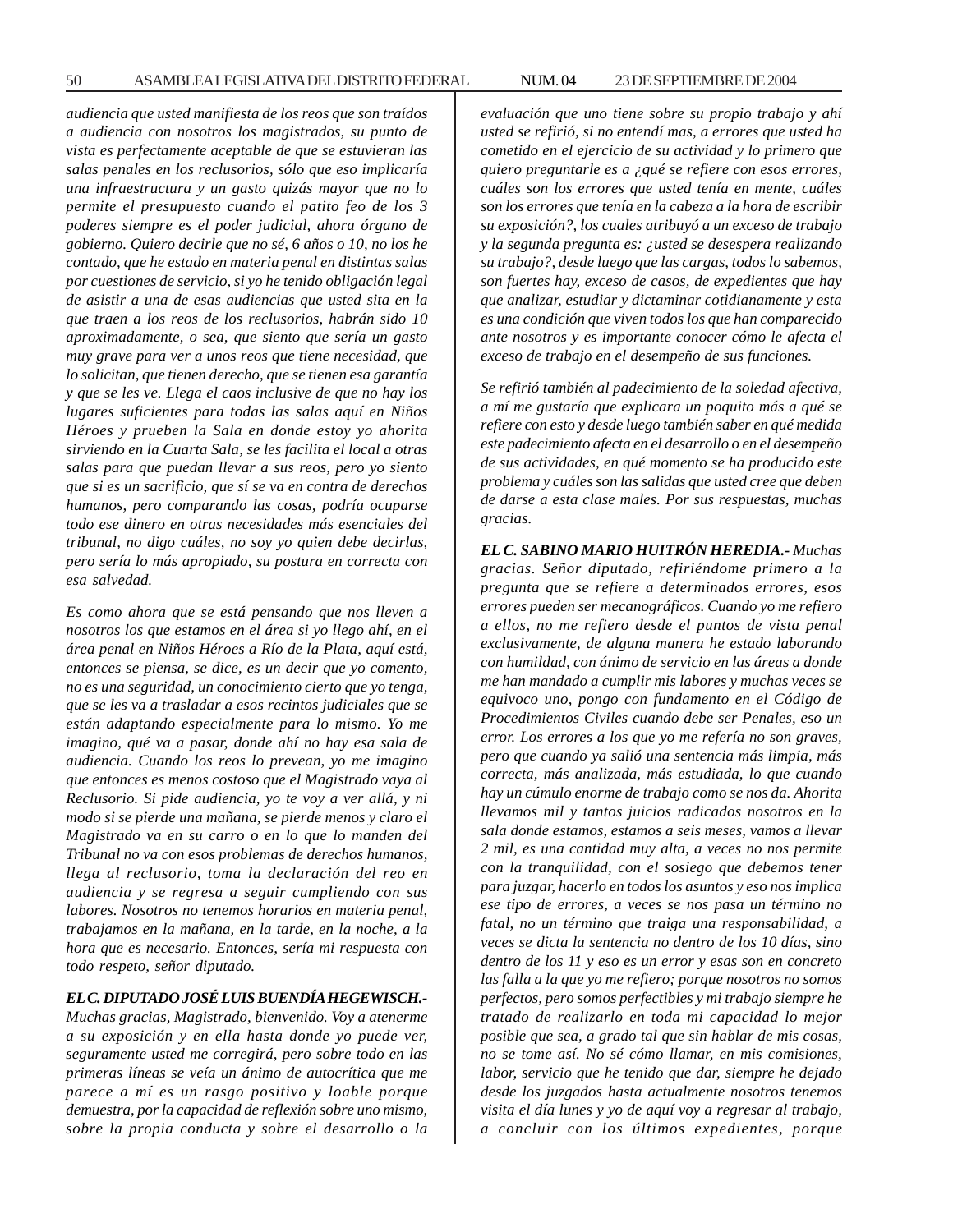*generalmente me gusta estar exactamente al corriente, y en las visitas, afortunadamente, desde hace muchos años que yo sirvo, inclusive antes de que se dieran este tipo de visitas trabajo al corriente.*

*Entonces, a veces no es posible, se puede quedar alguno por alguna razón, se quedó mal en un cajón, cosas, cosas que pasan en la práctica, que producen un error, pero no, un error grave, no un error de que le pongamos aun, consideramos la libertad a un preso o condenemos a desocupar en materia civil al arrendador, no, no son ese tipo de errores, son a las cosas que yo me refiero, porque yo pienso que se equivoca uno, que puede, que la forma en que lo dijo, no en ninguna mala interpretación o no hay idea que no sea la adecuada a una conducta correcta. Refiriéndome a la soledad afectiva. En este caso, en el trabajo que yo estoy leyendo, me refiero definitivamente a una de las causas de delito. Si usted lee, perdón, yo ya lo leí; si usted lo ve, es cuando me refiero a que tanto a mí, me preocupa tanto en el delito, tanto el sujeto pasivo como el activo y digo, que el sujeto activo generalmente las conductas que comete de hechos delictuosos, las lleva a cabo por distintos puntos, por distintos valores subjetivos de él, puede ser el amor, los celos, en fin, le hacen producir una conducta tipificada como delito, y entonces yo digo que la soledad afectiva es una productora de ese tipo de delitos, está usted sólo, no tiene usted a nadie, es usted pobre y otras circunstancias, tiene hambre y no sé, comete usted el delito y tiene tres meses de no tener relaciones sexuales y pasa una muchacha vestida en una forma indecorosa, desde mi punto de vista y usted la ataca. Entonces, yo siento que esas son las cuestiones de soledad afectiva que pudiesen interrumpir la buena conducta de un ser humano y no me refiero de uno sino de todos que estuviésemos en las mismas circunstancias y que de alguna manera, todos, según nuestra actitud, nuestro, estado económico, nuestra posición social, todos los otros factores, reaccionaríamos de distinta manera, pero a eso me refiero yo cuando hablo de soledad afectiva, es una causa de delito que produce, que puede producir un delito.*

### *EL C. DIPUTADO JOSÉ LUIS BUENDÍA HEGEWISCH.-*

*Solamente para precisar el último criterio al que usted se refirió ¿Significaría esto que en el caso, por ejemplo, de una persona con un largo periodo de abstinencia sexual si pasa una mujer vestida de manera provocativa, sería justificado un ataque?*

*LIC. SABINO MARIO HUITRÓN HEREDIA.- No. Yo no estoy justificando la conducta estoy diciendo que es un medio de producir una conducta, un modo que puede dar o llevamos una conducta inapropiada o a una conducta ilícita, es a lo que me refiero, no estoy considerando que este tipo de conducta sea un privilegio, una prioridad para esa persona o en fin, algo que le dé un justificante de su conducta, no podría ser. De ninguna manera, vaya. El* *hecho de que él actúe así, afectando sensiblemente, no significa que pueda ser un atenuante o un exculpante hablando de materia penal. No de ninguna manera, se tiene que juzgar por su conducta.*

*EL C. DIPUTADO ERNESTO HERRERA TOVAR.- Muchas gracias, diputado Secretario. Licenciado Mario Huitrón, yo quisiera centrar mi exposición en dos cosas, una pregunta concreta y un asunto de carácter administrativo que expondré en su momento. La pregunta es concreta: En días, semanas pasadas, aprobamos en la Asamblea Legislativa el dictamen que aprueba el Código Penal para el Distrito Federal, no ha sido publicado, pero me imagino que usted debe de conocerlo. Quisiera su opinión sobre esta aprobación de dictamen de Código Penal. En segundo lugar, diciéndole muy sincero, quisiera cuestionarle sobre algunas cuestiones de carácter administrativo, algunas quejas que he de serle franco, ponen en duda mi voto para poder usted ser ratificado, le hago la aclaración, pone en duda, no quiero afirmar absolutamente nada.*

*Se nos hizo llegar a nuestra oficina en días pasados una serie de quejas que se han interpuesto en contra de usted y otros magistrados, algunas han sido infundadas, algunas han sido procedentes, algunas quejas que se han presentado de oficio, tenemos aquí algunas de ellas que nos fueron remitidas, en donde a usted se le ha fincado alguna responsabilidad en ese tipo de quejas, sería por demás darle números, aquí tengo cinco, pero al respecto qué nos pudiera decir. ¿Es decir que algunas son infundadas, algunas se amparan para algunos efectos, algunas se niega el amparo? Sí me parece importante escuchar su punto de vista respecto a estas quejas. Segundo, tal vez no tenga nada que ver con su capacidad para emitir las resoluciones o sentencias en la sala respectiva. Sin embargo, también hemos escuchado algunas quejas de su impuntualidad para llegar a la sala, entre las 10 y las 10:30 horas; faltas con alguna frecuencia sin justificar, etcétera. He de decirle que sobre el particular no me consta, no quiero ser yo, cometer una irresponsabilidad al afirmar esto. Lo único que consta son las constancias de las quejas y de los procedimientos de oficio que se han iniciado, pero sí me interesa mucho saber su parte. Le comento, esto que llega sí pone en duda un poco mi voto en lo personal sobre su ratificación, pero es una duda meramente y quisiera que usted pudiera exponer y sobre todo defenderse de ese tipo de cosas.*

*EL LIC. SABINO MARIO HUITRÓN HEREDIA.- Diputado don Ernesto: Refiriéndome primero a la opinión de la aprobación del Código Penal, acabo yo en mi trabajo de establecer la propositividad del mismo, la sabiduría que se da en el mismo al trabajo de mucha personas, de muchas horas. Quizá no estaba usted, pero inclusive los felicito a todos y los felicité, que quede inscrito, por su labor.*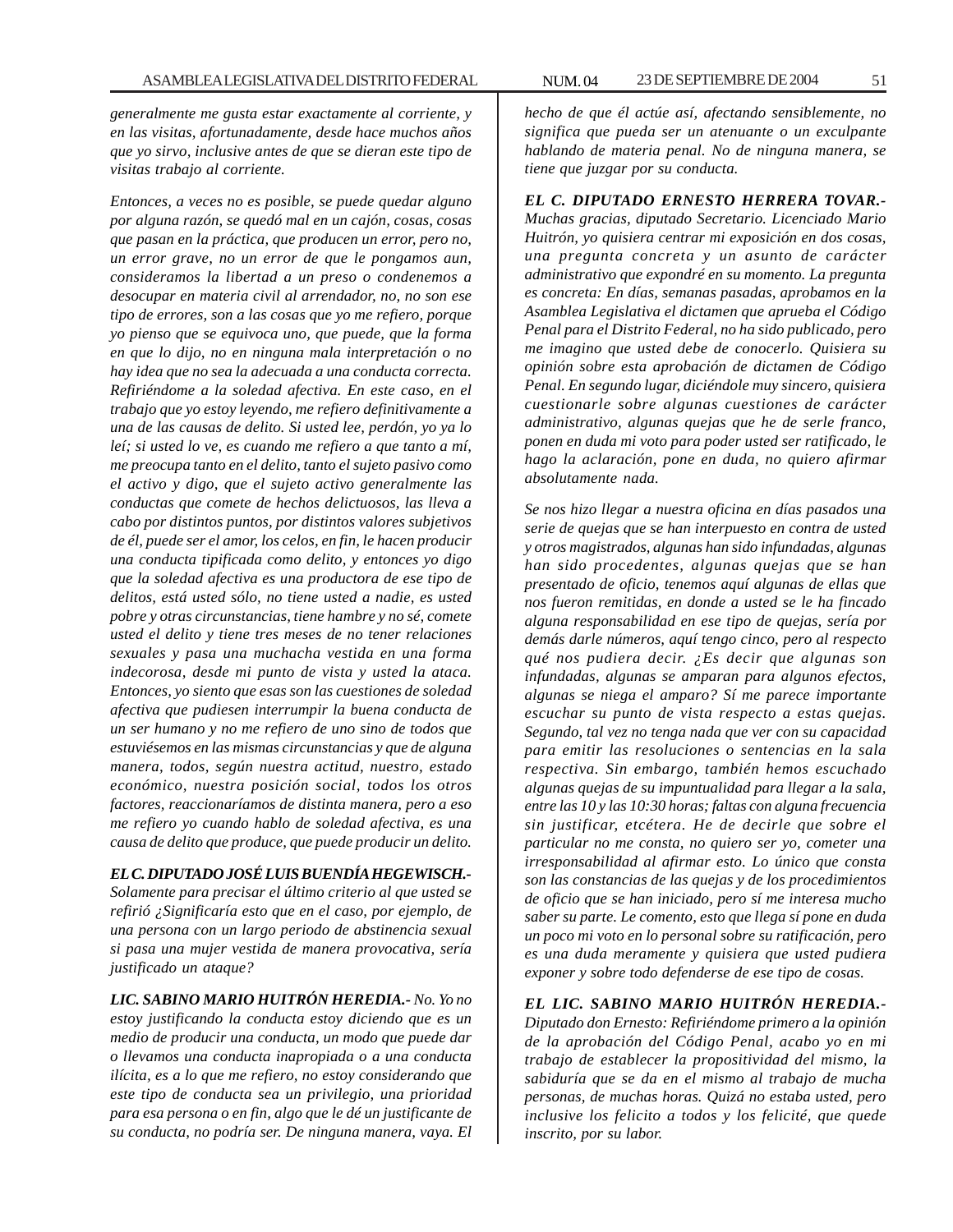*Independientemente de que hasta el momento no se había publicado, yo pienso que lo poco o mucho que pudiera agregársele, mientras que sea positivo, es bueno, porque yo creo que todos ustedes se dedicaron enjundiosamente a hacer un buen Código y todo lo que merezca mejorarlo, es bueno. Entonces, yo condicioné, hablando metafóricamente cómo se va a dar la vida jurídica, a que lo tengamos a la práctica. Entonces a mí la aprobación me pareció excelente, tuve la oportunidad no de todos los proyectos, porque no tuve todos, pero de algunos al principio de leerlos y al hacerlo consideré que el proyecto va muy por encima del Código vigente, al grado tal que dentro de la exposición que hago, y no lo repito, señaló algunos puntos en los que me parece magnífico. Es lo que puedo hablar yo sobre la opinión de la aprobación del Código Penal.*

*Respecto de las quejas administrativas, yo me permití, con todo respeto, señor diputado, solicitar al Congreso de la Judicatura del Distrito Federal una certificación en la que se me hiciera conocer legalmente mediante un documento válido el número de quejas que yo tenía en 30 años de servicio, desde juez, pero claro desde el punto de vista del inicio de esa oficina o esa dependencia, y me dicen que 1, usted ahorita me habla de 5, no se quien diga mentiras, yo no. En cuanto al resultado de las quejas, no puedo decir nada porque ya están resueltas.*

*Están resueltas, unas, la mayoría injustificadamente, como injustificadas hacia mí, y según esa certificación una en contra mía. Yo no quisiera decirles en defensa ''pues vamos a revisarla todos y a lo mejor se equivocó el Colegiado'' porque no podemos juzgar, ya está juzgado, ya está hecho, yo lo acepto, esté bien o mal la resolución no puedo hacer nada sino aceptar, no tengo otro recurso, puedo irme a otras cosas como el daño moral, a otras muchas cosas, pero no es eso, esa nunca ha sido mi intención, mi intención siempre ha sido servir y respetar los criterios y las opiniones de otras autoridades, siempre y cuando no lleguen a un grado excelso de arbitrariedad, porque entonces cualquiera de nosotros pues nos defenderíamos, todos somos abogados. Pero no, entonces como defensa no puedo decir nada más que las que tengo fundadas, según el documento que me dieron, es una sola, pero si fueran 5, como usted dice, imagínese que son 30 años de trabajo, son, no sé cuantas sentencias he dictado en distintas materias, desde juez, es mucho el trabajo desarrollado y 5 quejas administrativas pues no son graves, yo quisiera que usted recapacitara y me otorgara su voto, porque creo merecerlo.*

## *EL C. DIPUTADO ERNESTO HERRERA TOVAR.- Si*

*señor Magistrado, mire, como le comenté al principio de mi intervención, esta situación pone en duda, nunca dije que no fuera a emitir, no sé si vaya a ser mi voto a favor o en contra, yo no sé, como comenta, quién esté mintiendo,*

*únicamente hago mención a la información, poca o mucha que se me hizo llegar, así como nos han llegado de otros Magistrados, digo, no únicamente es su caso, pero sí, de alguna manera me preocupa, me preocupa la situación, 5 quejas pueden ser pocas, muchas, desde el punto de vista en que se vea. Los procedimientos de oficio de igual manera. Nada más el asunto, yo sé que esto ya no tiene que ver con la manera de resolver, se lo comenté, sobre su puntualidad en la asistencia. Si pudiera aclarar esa situación.*

## *EL C. LIC. SABINO MARIO HUITRÓN HEREDIA.-*

*Muchas gracias. En relación con las faltas asiduas que usted maneja, está mi hoja de servicios y creo que tengo una licencia en los 30 años por 5 días, si es que está, yo realmente no lo recuerdo, o sea, nunca he dejado de trabajar salvo por cuestiones de enfermedad, que desde luego están justificadas. En cuanto a la hora de entrada, generalmente si yo llego a las 9:30 o 10:00 de la mañana. No tenemos hora de salida, tampoco de entrada. La Ley Orgánica nos maneja un horario, pero de alguna manera nosotros lo manejamos también a las necesidades del servicio. Puedo yo decir que si llego una hora tarde no afecto ni a las personas ni al servicio que tengo que dar, porque voy al corriente, porque a toda la gente que llega a la hora que llegue generalmente no llegan a esas horas la recibo, la atiendo el tiempo que necesite. ¿Qué puedo decir? Si usted ahorita y yo vamos a mi oficina, en la que yo laboro ahorita, se encontrará usted con que tengo ahí, debo tener ya los últimos expedientes para que esté totalmente al corriente para el lunes, y fíjense no estoy allá, ni siquiera me he presentado. Yo ayer me quedé en la tarde a ordenar todo, todo debe estar en orden, a mí me gustan las cosas en orden, limpias y así va ser, así me gusta trabajar. Entonces, eso puedo decir, que si llego una hora tarde no creo que afecte mucho. Muchas veces va uno a desayunos inclusive con los propios Magistrados con el Señor Presidente, con algún amigo, son cosas que no trascienden en una mala impartición de justicia, eso es lo que yo tengo que hacer, no dar una mala impartición de justicia. Entonces, yo por eso le vuelvo a persistir, señor diputado, que con todo respeto considere usted su duda, es de justicia, creo yo que no es merecedor una duda de esas de un voto menos. Se lo agradezco, señor.*

*EL C. DIPUTADO FRANCISCO SOLÍS PEÓN.- Nuevamente, Magistrado, tengo aquí en mis manos el original del informe que envió el Consejo de la Judicatura, lo voy a leer textualmente, una cantidad de elogios hacia su persona y dice: ''Si bien fue declarado responsable administrativamente en dos procedimientos de oficio''. Vale la pena que yo siga leyendo: ''Las conductas que dieron origen a la sanción impuesta en los mismos no fueron calificadas como graves en términos de lo dispuesto en la Ley Orgánica del Tribunal''. Exactamente, no fueron calificadas como graves, pero no dice qué fueron.*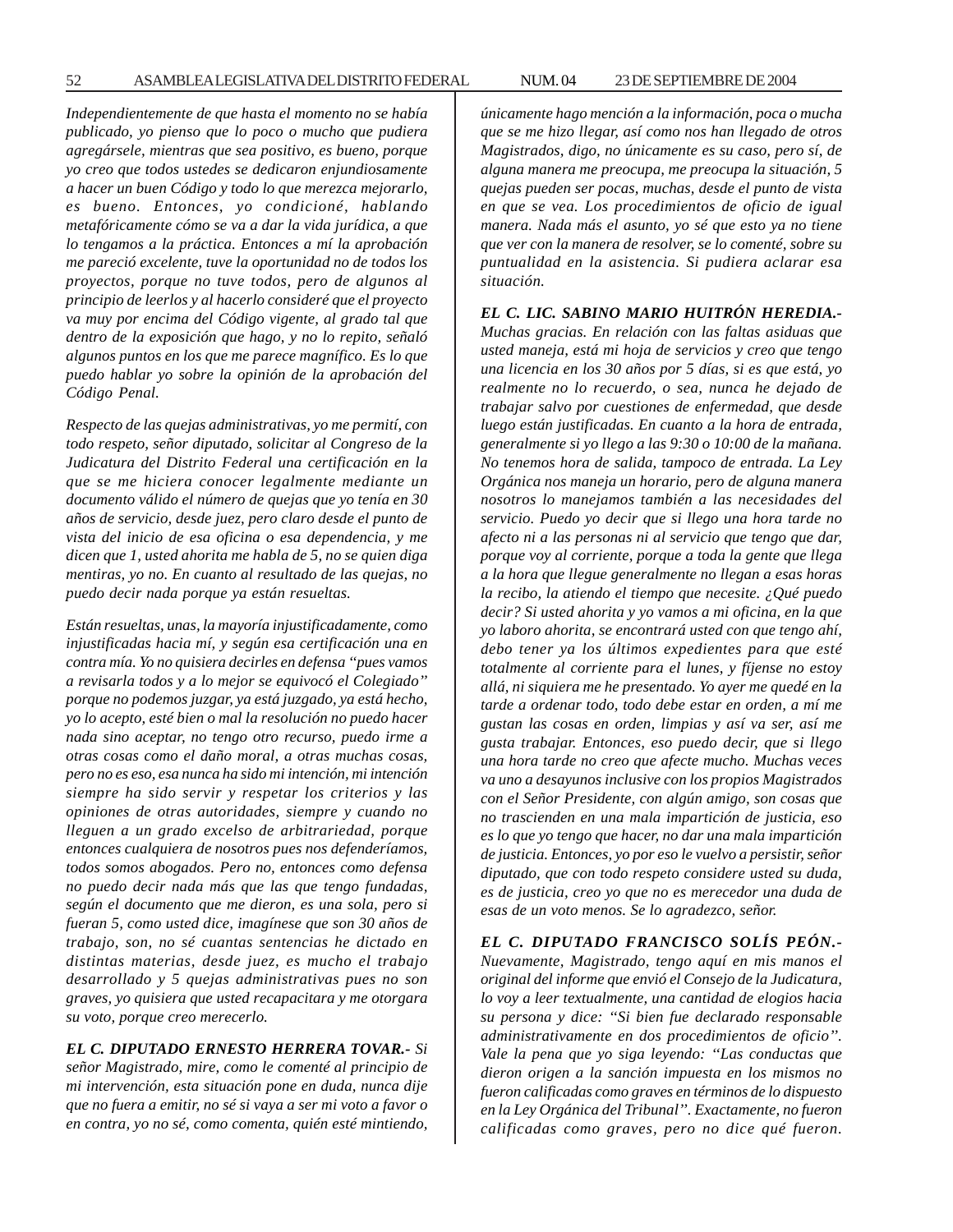*Entonces, aquí yo sí, sin atender, sin demeritar el secreto profesional, que en este caso no existe, tengo derecho a preguntarle, porque además usted y yo es la primera vez que cruzamos palabra, no lo conozco y tengo que emitir un voto sobre su ejercicio profesional, tengo derecho como representante que soy de la ciudadanía, de preguntarle en qué consistieron estas conductas, realmente las sanciones no me importan, pero qué fue lo que pasó. No se lo pregunto ni a manera de chisme ni a manera de curiosidad malsana ni morbosa, simple y sencillamente tengo derecho a saber por qué se le sancionó.*

## *EL C. LIC. SABINO MARIO HUITRÓN HEREDIA.-*

*Muchas gracias. Don Francisco, no es necedad, voy a tratar de acordarme. Alguna fue porque siendo Presidente de la Sala en materia civil no vigilé que el Secretario de Acuerdos enviara un amparo y eso motivó una queja, la queja que se declaró fundada. Cuando nosotros tenemos en materia civil en las salas 4 mil juicios y amparos son 2 mil, es un decir, porque es más, y tenemos la mitad de amparos, se abusa mucho del amparo en materia civil, entonces si dictamos 4 mil resoluciones, 2 mil se van al amparo. Entonces, no se mandó esa demanda dentro de los 3 días que marca la Ley de Amparo. La Ley de Amparo tiene una sanción para las autoridades responsables que no lo hacen. Y pues esa era la sanción que procedía, entonces yo se lo hice saber al consejo; que a mí me sancionaba porque yo no había vigilado que el secretario hubiera mandado ese. Por favor, si hay 2 mil, no podía, no se puede, prácticamente. Y esa es la materia de la queja en la que se estimó que yo había incurrido en falta de cuidado, algo así, falta de cuidado. Esto no es algo extraordinario, se da muy repetidamente, porque no es dable a un ser humano tener ese control, de verdad, no es dable, una cosa es que lo platiquemos y otra cosa es que estemos ahí. Se pasó, me defendí, no se obtuvo y no hubo la sanción, la sanción debió haber sido federal, desde mi punto de vista, ahí sí no tengo nada que decir. Pero el consejo, que es una cuestión administrativa, y era una cosa jurisdiccional, siento que invadió esferas, pero yo respeto el criterio del consejo. Punto. Ya resolvió su queja, ya dijo que yo era malo, y, perfecto, lo acepto, soy malo en el sentido de no cuidar bien a mi secretario para que envíe todas las demás; estoy de acuerdo, no digo nada. No sé qué pasó, pero se estimo que era fundado. Yo, desde mi propio concepto, es infundado eso.*

*La otra queja que usted dice, señor, no me acuerdo, pero debe ser algo así, o sea, son cosas no graves, que no se dictó el acuerdo dentro del término que la ley señala, vamos a pensar, algo así; cuando dictamos un sinnúmero de acuerdos, es mucha la labor que desarrollamos, le digo a usted sinceramente y me gustaría que algunas veces nos acompañara a ver cómo se labora en una sala, estar todo un día, una semana; la verdad es que sí se trabaja, en las tres materias, que una se dice que menos, que otra que* *más; se trabaja en las tres. Hay mucha más responsabilidad en la materia penal, tenemos encima a la prensa, al M. P, es otra cosa.*

*EL C. DIPUTADO FRANCISCO FERNANDO SOLÍS PEÓN.- Nada más para reflexión final. Lo acusaba lástima que no está- mi compañero el diputado Ernesto Herrera de impuntual. Pues yo debo hacerle la confesión de que sí soy diputado, mi motivación intrínseca es que empezamos a pasar lista a las 12:00 del día. Creo que ese tipo de superficialidades no se deben de tomar en cuenta en un momento dado. Lo que si son las cuestiones de fondo, yo noto en su exposición y en sus razonamientos, que usted se sale un poco de lo que es el formalismo tradicional a lo que estoy acostumbrado en estas comparecencias, todos despotricamos en las escuelas, pero finalmente terminamos siendo más formalistas que nadie, o sea, los diputados, los notarios, los jueces, en fin, y usted trata de encontrarle creo que matices incluso hasta sociológicos y psicológicos a lo que es causa de las conductas típicas. Yo se lo celebro, pero al mismo tiempo creo que esa es labor del Ejecutivo y que finalmente no debemos de invadir esferas. Quiero además hacerle una última pregunta, ya para que se pueda usted ir, dado que tiene prisa en llegar allá a desahogar sus expedientes. La figura de proyectistas, señores, es una figura, es alguien extraño, es alguien así como que un fantasma. Los litigantes muchas veces se quejan de que no lo conocen, no pueden hablar con él, no pueden hacerle llegar sus opiniones.*

*Tengo compañeros egresados de la escuela que son proyectistas y que además litigan en el Tribunal, se da, yo sé que es un acto de corrupción, que está prohibido, pero se da mucho más frecuentemente de lo que pensamos. No sería más sano que en un momento dado supiéramos quiénes son los proyectistas de cada magistrado y que estuvieran ahí trabajando con ustedes y que no se llevaran los expedientes a su casa? Que eso también sucede muy frecuentemente. Muchas gracias.*

*EL C. MAGISTRADO LICENCIADO SABINO MARIO HUITRÓN HEREDIA.- Gracias. Don Francisco, tiene usted razón, toda la razón. Yo siempre he pensado exactamente como usted en ese sentido y como consecuencia, mis proyectistas, los que están sirviendo conmigo, están trabajando ahí en su lugar, no que no vayan, ahí están, algunas veces sí es necesario que se lleven expedientes porque son 15 tomos, 20 tomos, son 15 sentenciados, apela el MP, todos ellos, no, no, se pone, hay que estudiar más de lo que se está ahí en el trabajo y se lleva uno, pero uno sabe cuál se lleva. Nunca me ha gustado, en esto difiero un poco que los proyectistas se lleven con los abogados, ellos tienen su cubículo, su privado y ahí están. Si alguien quiere hablar de algún asunto, tiene que hacerlo conmigo, con ellos no, porque se presta a corrupción, se presta que no sé hasta dónde,*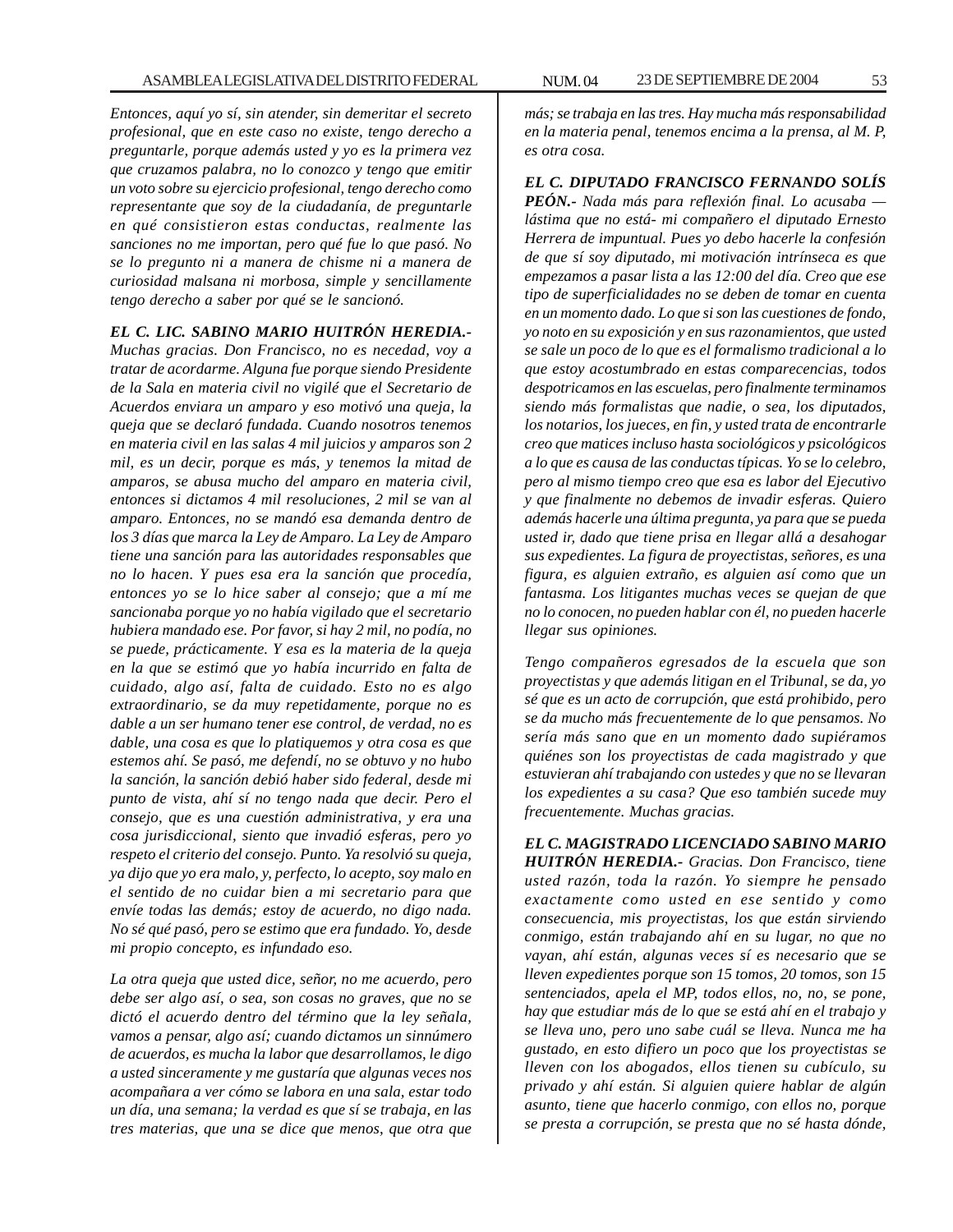54 ASAMBLEA LEGISLATIVA DEL DISTRITO FEDERAL NUM. 04 23 DE SEPTIEMBRE DE 2004

*por eso los proyectistas también deben ser de estricta confianza del resolutor, estricta confianza, porque de otra manera se presta a que ellos vendan la resolución, digan, yo se la paso y luego se la pasamos a otro magistrado y luego a otro magistrado y somos 3, si pasa ya ganaste. Entonces no. Generalmente, los proyectistas que yo tengo son egresados de la Universidad de aquí del Distrito Federal, de la Universidad Nacional de México y entonces yo prefiero que ellos estén en su cubículo, que no se conozcan con nadie, sí los pueden conocer, pero no hablar con ellos, no tratar, yo sé que ellos pueden salir a la calle, eso es otra cosa, pero si yo les caigo, se acabó. Si hay una acusación y se prueba, se acabó y se procesa. Yo siento que tengo proyectistas jóvenes, honestos, muy enjundiosos y que me tienen un poco en el altar y le voy a decir por qué, porque me los llevé a civil a aprender un poco de civil y ahora que regresamos a penal, se pudieron quedar sin trabajo, pero son gente que tienen hijos, que tienen familia, que tienen que salir adelante también, tienen hambre y están trabajando. Entonces me los lleve a materia penal y ahí los tengo conmigo y a veces nos hacen correcciones, pero así de ese tipo de errores, no de fondo, son buenos, a veces ponen algún otro artículo, otra fracción, pero hasta ahí. Entonces Don Francisco, yo soy de la idea de que no deben de tratar con los litigantes, pero sí deben ser conocidos, por qué no, no tenemos por qué esconderlos, ahí están, no que no vayan a trabajar, ahí están.*

*SIETE: Tanto en el expediente remitido a esta Comisión, por medio de documento solicitado por el Magistrado Huitrón, a la Secretaría General del Consejo de la judicatura, así como en la opinión emitida por el Consejo de la Judicatura, se da cuenta de las Quejas enderezadas contra dicho funcionario público, siendo que de las dos que se declararon, por la instancia facultada para ello procedente se refiere a dilación; en un caso y omisión de vigilancia en otro, para turnar al Tribunal Colegiado competente los documentos que conforme a la Ley de Amparo debían remitirse a dicho órgano, lo que trajo como consecuencia que el Consejo de la Judicatura declarara fundada la acción intentada e impusiera una sanción económica, tanto al Magistrado Sabino Mario Huitrón Heredia, como a la Magistrada María del Socorro Santos Ortega, los integrantes de la Comisión al considerar que conforme al criterio del Consejo de la Judicatura las faltas en que dicho funcionario público incurrió no son graves, esta dictaminadora derivado de una interpretación sistemática de los diversos ordenamientos jurídicos referentes a la adecuada impartición de justicia, primordialmente el artículo 17 de la norma fundamental considera que el valor supremo que dicho dispositivo protege es el que el justiciable tenga acceso a la justicia pronta y expedita y adicionalmente con calidad, no pudiendo admitirse como justificante que en aras de impartir justicia pronta las decisiones emitidas*

*por Jueces o Tribunales carecieren de calidad y no se observase el principio de exhaustividad en su resolución, por el contrario y bajo el argumento de pretender una justicia con calidad y profesionalismo se admita que la resolución se de fuera de los tiempos legalmente establecidos para ello, pues ambas actitudes; la dilación y falta de calidad son perjudiciales para el justiciable lo que acarrea una violación a una garantía individual.*

*Derivado de todo lo anterior y tal y como se aprecia en el punto seis de este dictamen de lo expuesto por el Magistrado Huitrón Heredia y respuestas dadas a los Diputados de esta Comisión, la actuación del citado servidor público es desarrollada en contravención con el espíritu y la letra del artículo 17 de nuestro Código Supremo y de lo dispuesto por el artículo 80 del Estatuto de Gobierno del Distrito Federal.*

*OCHO: Se procedió a verificar el cumplimiento de los requisitos, que para ser Magistrado del Tribunal Superior de Justicia del Distrito Federal, se señalan en el artículo 16 de la Ley Orgánica del Tribunal Superior de Justicia del Distrito Federal, siendo éstos:*

*Artículo 16. Para ser designados Magistrados se requiere:*

*I. Ser mexicano por nacimiento, no haber adquirido otra nacionalidad y estar en pleno goce y ejercicio de sus derechos civiles y políticos;*

*II. Tener cuando menos treinta y cinco años de edad cumplidos al día de la designación;*

*III. Poseer el día de la designación, con antigüedad mínima de diez años, título profesional de Licenciado en Derecho, expedido por la autoridad o institución legalmente facultada para ello;*

*IV. Gozar de buena reputación;*

*V. No haber sido condenado por delito intencional que amerite pena corporal de más de un año de prisión, pero si se tratare de robo, fraude, falsificación, abuso de confianza u otro que lastime seriamente la buena fama en el concepto público, lo inhabilitará para el cargo, cualquiera que haya sido la pena;*

*VI. Haber residido en el país durante los dos años anteriores al día de la designación, y*

*VII. No haber ocupado el cargo de Jefe del Distrito Federal, Secretario General, Procurador General de Justicia o Representante a la Asamblea Legislativa del Distrito Federal, durante el año previo al día de la designación.*

*Los nombramientos de los Magistrados serán hechos preferentemente, de entre aquellas personas que se hayan desempeñado como Jueces o que hayan prestado sus servicios con eficiencia y probidad en la impartición y*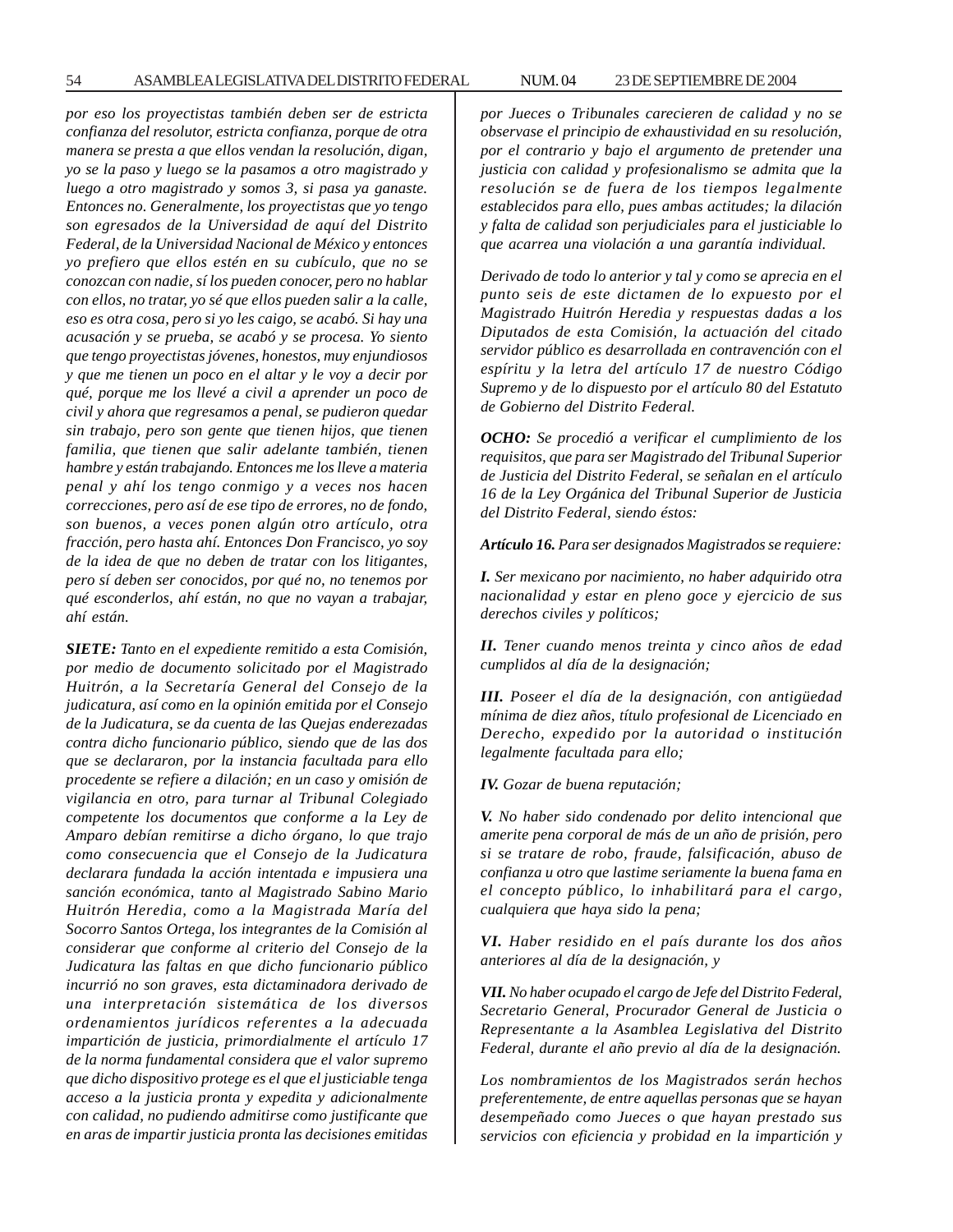*procuración de justicia, o en su caso, que por su honorabilidad, competencia y antecedentes en otras ramas de la profesión jurídica se consideren aptos para impartirla. En igualdad de circunstancias, se preferirá a los originarios o vecinos del Distrito Federal.*

*A) Por medio de copia certificada del Acta de Nacimiento de Sabino Mario Huitrón Heredia por el Notario Público número 48 del Distrito Federal, Licenciado Felipe Guzmán Nuñez, el 12 de Marzo del año 2002, se establece que el Licenciado Huitrón nació en la Ciudad Orizaba, Estado de Veracruz, con lo que se da cumplimiento a lo establecido por la fracción 1 del artículo 16 de la Ley Orgánica del Tribunal Superior de Justicia del Distrito Federal.*

*B) En la copia certificada del Acta de Nacimiento a que se refiere el punto anterior, se establece que Sabino Mario Huitrón Heredia nació el 19 de Octubre del año de 1941 por lo que se cumple con lo establecido en el artículo 16, fracción II) de la Ley Orgánica del Tribunal Superior de Justicia.*

*C) Por medio de copia certificada, en los términos señalados en el apartado ''A'', del Título de Licenciado en Derecho expedido por la Universidad Veracruzana, el 8 de febrero de 1969 y en copia certificada; en los términos señalados, de la Cédula con efectos de patente para ejercer la profesión de Licenciado en Derecho de fecha 17 de abril de 1974, expedida por la Dirección General de Profesiones de la Secretaría de Educación Pública, ambos documentos a favor del C. Licenciado Sabino Mario Huitrón Heredia, con lo que se da cumplimiento a lo establecido por la Fracción III) del artículo 16 de la referida ley.*

*D) En documento signado por el Lic. Huitrón Heredia, manifiesta bajo protesta de decir verdad, que no se encuentra bajo la hipótesis a que se refiere la fracción V del Artículo 16 de la Ley Orgánica del Tribunal Superior de Justicia, por que de esta forma se cumple con lo establecido en la fracción V del numeral invocado.*

*E) En copia certificada de los términos a que se refiere el apartado ''A'', de la Constancia de Domicilio expedida por el C. Director General Jurídico y de Gobierno en Miguel Hidalgo, Lic. Federico Escobedo Miramontes, se establece que él Lic. Sabino Mario Huitrón Heredia, reside en la Demarcación Miguel Hidalgo de esta Ciudad, con lo que se da cumplimiento a lo establecido en la Fracción VI) del artículo 16 de la Ley invocada.*

*F) El Lic. Sabino Mario Huitrón Heredia ocupa el cargo de Magistrado del Tribunal Superior de Justicia a partir de 1982 hasta la fecha, por lo que cumple con lo establecido por la fracción VII del artículo 16 de la ley referida.*

*G) Integran el expediente remitido por la Comisión de Gobierno de la Asamblea Legislativa a esta Comisión* *Dictaminadora, copias simples de documentos por medio de los cuales se acredita la participación del Lic. Huitrón en diversos eventos de carácter académico, con lo que se da cumplimiento a lo establecido por el primer párrafo de la fracción VII del artículo 16 de la Ley Orgánica del Tribunal Superior de Justicia.*

*NUEVE: De conformidad con el procedimiento que se establece en el artículo 96, inciso A de la Ley Orgánica de la Asamblea Legislativa del Distrito Federal y por virtud de la publicación a que se refiere en considerando cinco de este dictamen. Por medio comunicación escrita recibida en esta Secretaria Técnica, diversos abogados postulantes, académicos, así como el Sindicato de Trabajadores del Poder Judicial del Distrito Federal, manifestaron su opinión positiva ante la eventual ratificación del Magistrado Huitrón, destacando su honestidad, honorabilidad y profesionalismo en el ejercicio de los diferentes cargos que ha desempeñado en el sistema judicial.*

*Por lo anteriormente expuesto y con fundamento en lo establecido por el artículo 122, Base Cuarta, párrafo segundo, de la fracción I, de la Constitución Política de. los Estados Unidos Mexicanos, en los artículos 36, 42, fracción XXIV y 82, del Estatuto de Gobierno del Distrito Federal; 10, Fracción VIII, 46, fracción II, 48, 95 y 96, inciso C, de la Ley Orgánica de Asamblea Legislativa del Distrito Federal; 18 y 22 del Reglamento para el Gobierno Interior de la Asamblea Legislativa del Distrito Federal, la Comisión de Administración y Procuración de Justicia, emite el presente Dictamen en el siguiente sentido.*

*PRIMERO No procede la Ratificación del C. Lic. Sabino Mario Huitrón Heredia, como Magistrado del Tribunal Superior de Justicia del Distrito Federal, de conformidad con la propuesta formulada por el C. Jefe de Gobierno del Distrito Federal, Lic. Andrés Manuel López Obrador, de conformidad con los argumentos contenidos en los considerandos seis y siete de este dictamen.*

*SEGUNDO Túrnese el presente Dictamen a la Comisión de Gobierno de la Asamblea Legislativa del Distrito Federal, para los efectos de lo señalado por el artículo 100 de la Ley Orgánica de la Asamblea Legislativa del Distrito Federal*

*Recinto de la Asamblea Legislativa del Distrito Federal a los veinticuatro días del mes de junio del año dos mil dos*

*Firman por la Comisión de Administración y Procuración de Justicia las y los diputados: Juan José Castillo Mota, Presidente (abstención); Gilberto Ensástiga Santiago, Vicepresidente (abstención); Alejandro Diez Barroso Repizo, Secretario; así como los integrantes: Rafael Luna Alviso (abstención), Cuauhtémoc Gutiérrez de la Torre, Arturo Barajas Ruiz, Hiram Escudero Álvarez,*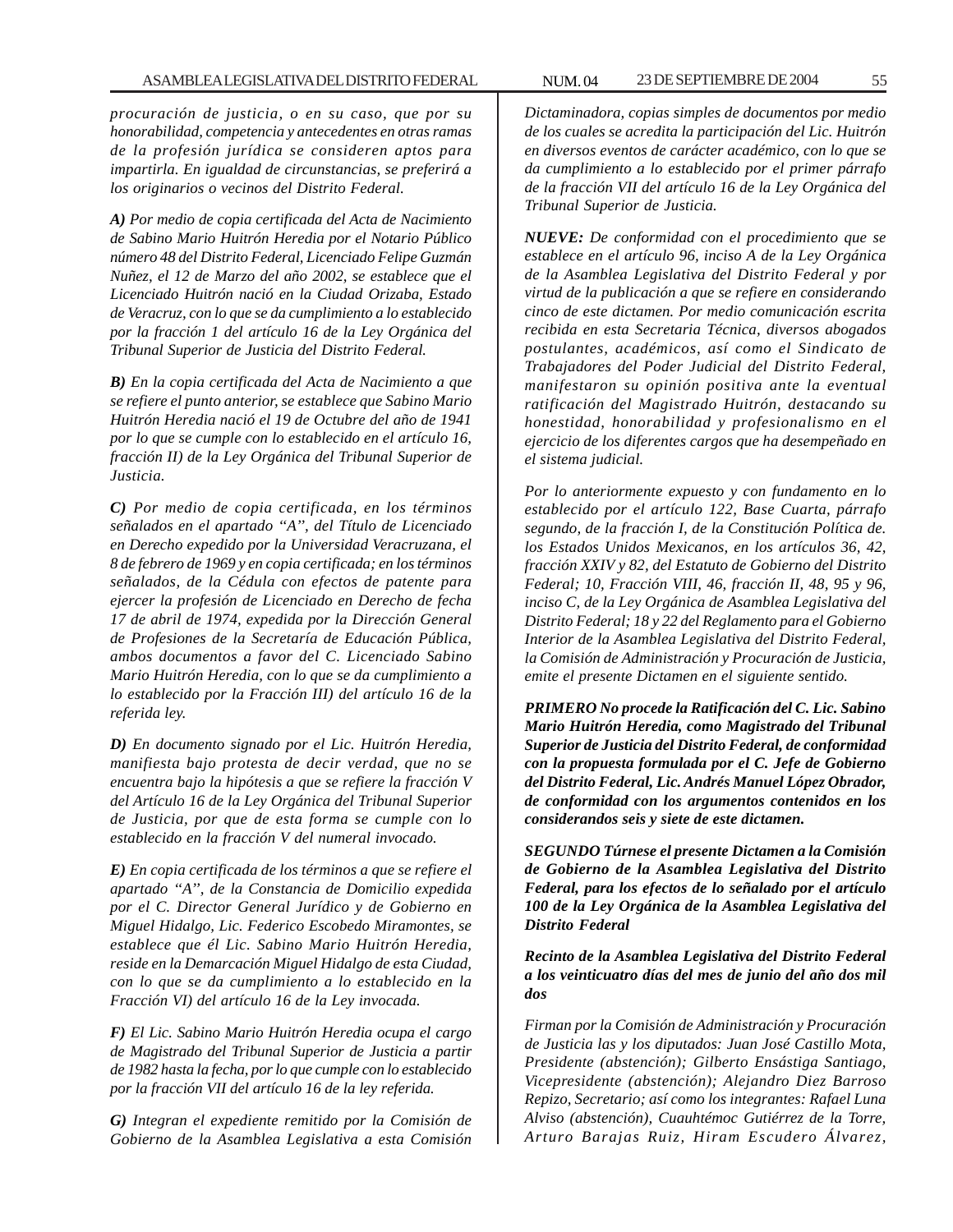*Francisco Fernando Solís Peón, Ernesto Herrera Tovar, Dione Anguiano Flores (a favor), Emilio Serrano Jiménez, José Buendía Hegewisch y Adolfo López Villanueva (a favor).''*

*2. Con fecha 30 de Junio de 2004, mediante oficio No. PCG- ST/049/04, la Comisión de Gobierno hace del conocimiento a la Comisión de Administración y Procuración de Justicia que en su reunión de fecha 29 de Junio del año en curso, acordó turnar para su análisis y dictamen a esta Comisión la Sentencia de Amparo promovida por el Licenciado Sabino Mario Huitrón Heredia.*

*3. Con fecha 15 de Julio de 2004 mediante oficio No. CAPJ/210/04 la Comisión de Administración y Procuración de Justicia solicito a la Comisión de Gobierno enviará las fojas de la 51 a la 57 que le hacían falta a la Sentencia de Amparo del C. Sabino Mario Huitrón Heredia, a fin de llevar a cabo el análisis y el dictamen correspondiente.*

*4. Mediante oficio No. CG/STIIIL/197/04 de fecha 28 de Julio de 2004, la Secretaría Técnica de la Comisión de Gobierno en atención a nuestro oficio No. CAPJ/210/04, remitió a la Comisión de Administración y Procuración de Justicia la copia completa de la Sentencia de Amparo del Lic. Sabino Mario Huitrón Heredia.*

*5. Mediante oficio No. DGAJ/III/0525/2004 de fecha 19 de Agosto de 2004 la Dirección General de Asuntos Jurídicos de la Asamblea Legislativa hace saber a la Comisión de Administración y Procuración de Justicia que el 18 del mes y año en curso, recibió esa Dirección el proveído dictado el 16 de Agosto de 2004, por el Juez Séptimo de Distrito en Materia Administrativa en el Distrito Federal, en los actos del Juicio de Amparo No. 246/2003, promovido por el C. Sabino Mario Huitrón Heredia.*

*6. En dicho proveído se requiere al Presidente de la Comisión de Administración Procuración de Justicia así como a la Comisión de Gobierno, que dentro del termino de 24 horas se informe el cumplimiento dado a la sentencia ejecutoria dictada en dicho juicio de garantías, apercibiendo que de no hacerlo así se continuara con el procedimiento previsto en el artículo 105 de la Ley de Amparo.*

*7. La Comisión de Administración y Procuración de Justicia convocó a una reunión de trabajo que se llevaría a cabo el día 19 de Agosto del año en curso en la que se tratarían los siguientes temas: El Informe Anual de esta Comisión y la Sentencia de Amparo interpuesta por el C. Sabino Mario Huitrón Heredia, turnada a esta Comisión para su análisis y dictamen, pero por falta de Quórum dicha reunión no se llevó a cabo.*

*8. La Comisión de Administración y Procuración de Justicia convocó de manera urgente por segunda ocasión a la reunión de trabajo que había quedado pendiente de llevarse a cabo el día 19 de Agosto del año en curso, dicha reunión se celebraría el día 24 de Agosto del año en curso pero nuevamente por falta de Quórum se suspendió.*

*9. Toda vez que en las dos fechas señaladas anteriormente no se llevo a cabo la reunión de trabajo de la Comisión de Administración y Procuración de Justicia, se convoca por tercera ocasión a esta reunión a fin de desahogar la Sentencia de Amparo interpuesta por el C. Sabino Mario Huitrón Heredia, para el día jueves 02 de Septiembre del presente año a las 11:00 horas.*

#### *CONSIDERANDOS*

*UNO: Que en virtud de la Sentencia de Amparo y en cumplimiento de la misma que a la letra dice:*

*''resulta procedente conceder el amparo y protección de la justicia federal a Sabino Mario Huitrón Heredia respecto de la resolución de 12 de diciembre, emitida por el Pleno de la Asamblea Legislativa del Distrito Federal, para el efecto de que deje insubsistente la resolución en cita, y atendiendo a los lineamientos aquí precisados, con libertad de jurisdicción, emita otra en la que de manera fundada y motivada determine lo procedente en relación a la ratificación del quejoso como Magistrado del Tribunal Superior de Justicia del Distrito Federal'' .*

*Y toda vez que es facultad de la Comisión de Administración y Procuración Justicia emitir el presente Dictamen en virtud de que fue turnado por la Comisión de Gobierno para su análisis y dictamen. Esta dictaminadora acuerda insubsistente el Dictamen emitido por la II Legislatura de fecha 24 de Junio 2002, en atención a los alcances del Amparo y para dar pleno cumplimiento al mismo.*

*DOS: Que de conformidad con lo establecido por el artículo 122, Base Quinta, de la Constitución Política de los Estados Unidos Mexicanos, por los artículos 9 párrafo segundo, 36, 42 fracción XXIV del Estatuto de Gobierno del Distrito Federal; 10, fracción VIII, 60, 64, 94, 95 inciso C, de la Ley Orgánica de la Asamblea Legislativa; 28 y 32 del Reglamento para el Gobierno Interior de la Asamblea Legislativa del Distrito Federal, la Comisión de Administración y Procuración de Justicia, es competente para conocer y dictaminar, respecto de las ratificaciones de los Magistrados del Tribunal Superior de Justicia del Distrito Federal, realizadas por el C. Jefe de Gobierno del Distrito Federal.*

*TRES: Que esta Comisión de Administración y Procuración de Justicia en Sesión celebrada el jueves 02 de septiembre del presente año, acordó elaborar un nuevo*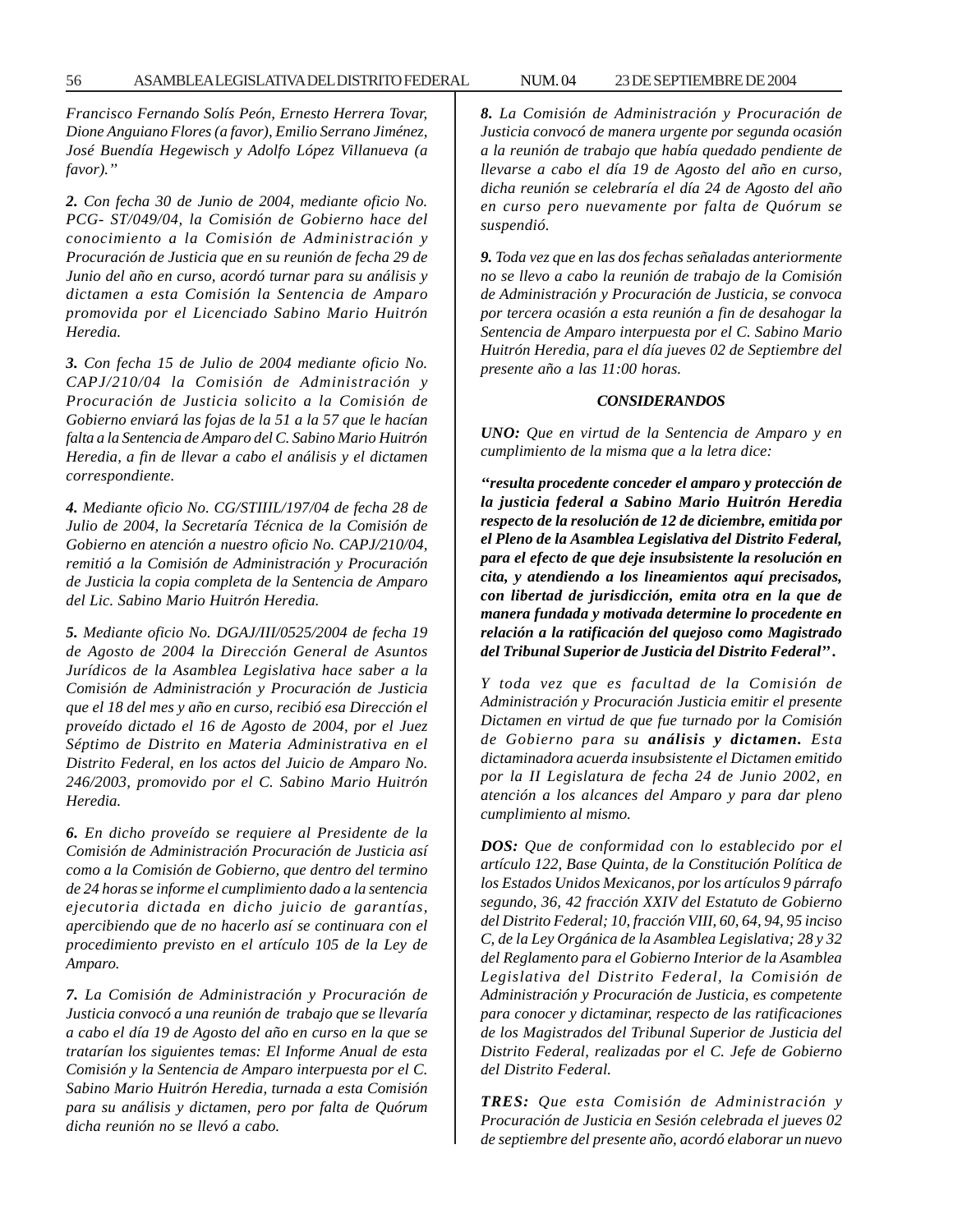*dictamen a fin de dar cumplimiento al Amparo número 246/2003 interpuesto por el C. Sabino Mario Huitrón Heredia.*

*CUATRO: Que esta Comisión de Administración y Procuración de Justicia considera que en la II Legislatura se emitió un dictamen en donde se omitió hacer un análisis pormenorizado de los hechos relevantes en el desempeño del C. Sabino Mario Huitrón Heredia como Magistrado del Tribunal Superior de Justicia del Distrito Federal y de su actuación ética profesional.*

*CINCO: Que a criterio de esta Comisión de Administración y Procuración de Justicia razones que se exponen en el dictamen emitido con fecha 24 de Junio de 2002 por las que se resolvió no ratificar al C. Sabino Mario Huitrón Heredia como Magistrado del Tribunal Superior de Justicia del Distrito Federal o son suficientes y no acreditan la existencia de una causa grave que lleve al ánimo de considerar que el C. Sabino Mario Huitrón Heredia no debía ser ratificado.*

*SEIS: Que esta Comisión de Administración y Procuración de Justicia decidió emitir un nuevo dictamen toda vez que considera que en el dictamen de fecha 24 de junio de 2002 se basaron en elementos que no constituyen hechos relevantes en el desempeño como Magistrado del C. Sabino Mario Huitrón Heredia y que no tomaron en cuenta la alta capacidad y honorabilidad que lo califican como la persona de excelencia para seguir ocupando el cargo de Magistrado del Tribunal Superior de Justicia del Distrito Federal.*

*SIETE: Se procedió a verificar el cumplimiento de los requisitos, que para ser Magistrado del Tribunal Superior de Justicia del Distrito Federal, se señalan en el artículo 16 de la Ley Orgánica del Tribunal Superior de Justicia del Distrito Federal, siendo éstos:*

*Artículo 16. Para ser designados Magistrados se requiere:*

*I. Ser mexicano por nacimiento, no haber adquirido otra nacionalidad y estar en pleno goce y ejercicio de sus derechos civiles y políticos;*

*II. Tener cuando menos treinta y cinco años de edad cumplidos al día de la designación;*

*III. Poseer el día de la designación, con antigüedad mínima de diez años, título profesional de Licenciado en Derecho, expedido por la autoridad o institución legalmente facultada para ello;*

*IV Gozar de buena reputación;*

*V. No haber sido condenado por delito intencional que amerite pena corporal de más de un año de prisión, pero si se tratare de robo, fraude, falsificación, abuso de confianza u otro que lastime seriamente la buena fama en el concepto público, lo inhabilitará para el cargo, cualquiera que haya sido la pena;*

*VI. Haber residido en el país durante los dos años anteriores al día de designación, y*

*VII. No haber ocupado el cargo de Jefe del Distrito Federal, Secretario General, Procurador General de Justicia o Representante a la Asamblea Legislativa del Distrito Federal, durante el año previo al día de la designación.*

*Los nombramientos de los Magistrados serán hechos preferentemente, de entre aquellas personas que se hayan desempeñado como Jueces o que hayan prestado sus servicios con eficiencia y probidad en la impartición y procuración de justicia, o en su caso, que por su honorabilidad, competencia y antecedentes en otras ramas de la profesión jurídica se consideren aptos para impartirla. En igualdad de circunstancias, se preferirá a los originarios o vecinos del Distrito Federal.*

*A) Por medio de copia certificada del Acta de Nacimiento de Sabino Mario Huitrón Heredia, por el Notario Público número cuarenta y ocho de la Ciudad de México, Licenciado Felipe Guzmán Núñez, de fecha 12 de Marzo del año 2002, se establece que el Licenciado Sabino Mario Huitrón Heredia nació en la Ciudad de Orizaba, Estado de Veracruz, con lo que se da cumplimiento a lo establecido por la fracción 1 del artículo 16 de la Ley Orgánica del Tribunal Superior de Justicia del Distrito Federal.*

*B) En la copia certificada del Acta de Nacimiento a que se refiere el apartado anterior se establece que SABINO MARIO HUITRÓN HEREDIA nació el 19 de Octubre del año de 1941, con lo cual se cumple con lo preceptuado en la Fracción II) del artículo 16 de la Ley ya invocada.*

*C) En copia certificada por el C. Lic. Felipe Guzmán Núñez, Notario Público Número Cuarenta y Ocho de la Ciudad de México; de fecha 12 de marzo de 2002, se da fe del Titulo de Licenciado en Derecho expedido por la Universidad Veracruzana con fecha 08 de febrero de 1969. Así como en la copia certificada en los términos referidos de la Cédula para efectos de patente para ejercer la profesión de Licenciado en Derecho, expedida por la Dirección General de Profesiones de la Secretaría de Educación Pública, con fecha 17 de abril de 1974, ambos documentos emitidos a favor del C. Licenciado Sabino Mario Huitrón Heredia, se da cumplimiento a lo establecido por la Fracción III) del artículo 16 el Tribunal Superior de justicia del Distrito Federal.*

*D) Por medio de escrito firmado por él C. Licenciado Sabino Mario Huitrón Heredia, con fecha Marzo de 2002, donde manifiesta, bajo protesta de decir verdad, que a la fecha no tiene antecedentes penales, con lo cual se cumple lo establecido en la Fracción V) del artículo 16 de la Ley Orgánica del Tribunal Superior de justicia del Distrito Federal.*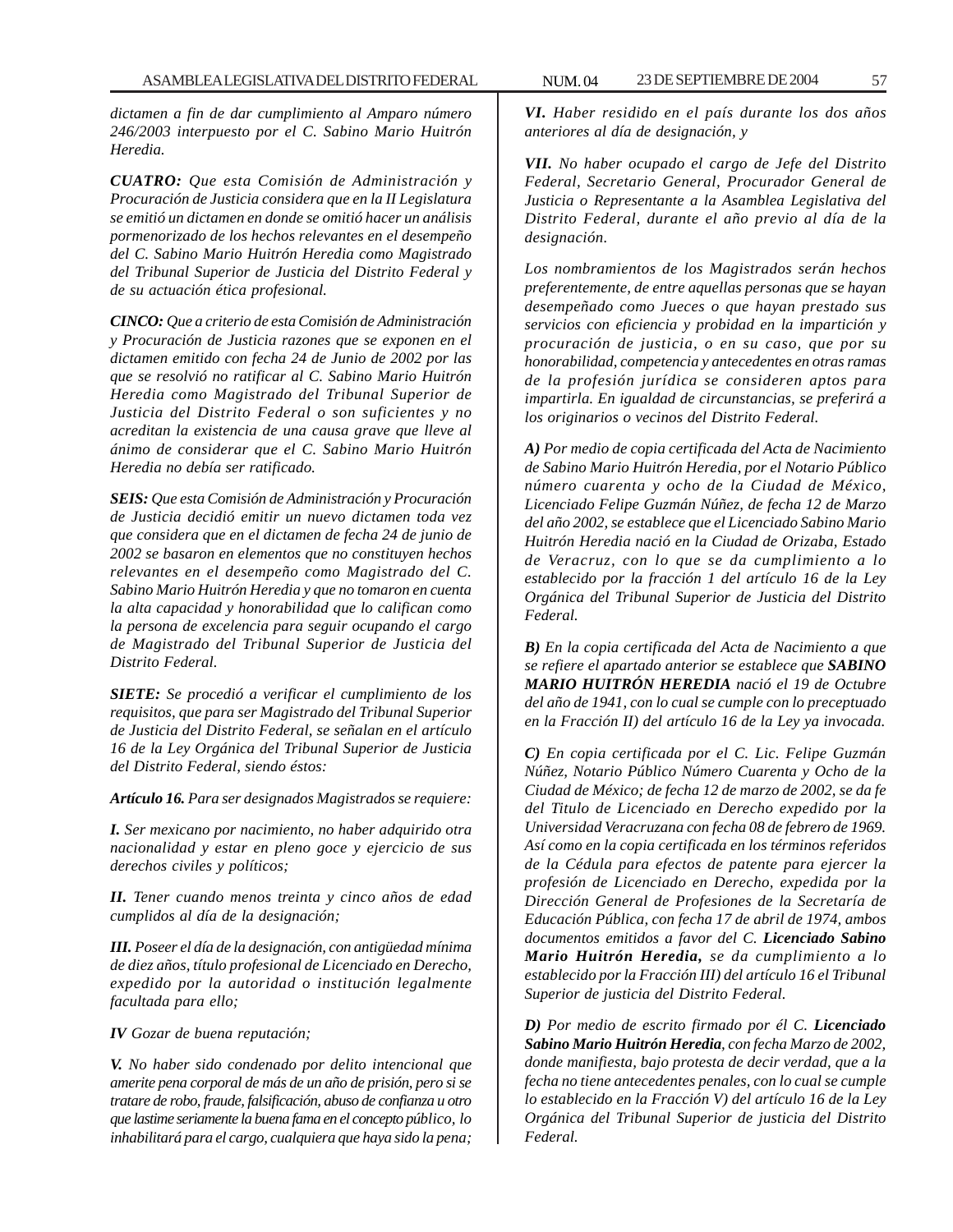*E) Por medio de la Constancia de Domicilio, expedida por el C. Director General jurídico y de Gobierno en Miguel Hidalgo, Lic. Federico Escobedo Moramontes, con fecha 20 de Febrero de 2002, se establece que él C. Licenciado Sabino Mario Huitrón Heredia, reside en la Demarcación Miguel Hidalgo de esta Ciudad, con lo cual se cumple lo establecido en la Fracción VI) del artículo 16 de la Ley Orgánica del Tribunal Superior de Justicia del Distrito Federa.*

*F) El Licenciado Sabino Mario Huitrón Heredia, se ha desempeñado como Juez Propietario del Juzgado Segundo de Primera Instancia del Distrito Judicial de Veracruz, Veracruz, laborando con esa categoría hasta el día 1º de febrero de 1970; como Juez Propietario del Juzgado Cuarto de Primera Instancia de Veracruz, Veracruz, categoría que desempeñó hasta el día 15 de septiembre de 1973; Secretario ''B'' Supernumerario de la Presidencia del Tribunal Superior de Justicia Distrito y Territorios Federales designado el 16 de septiembre de 1973; Juez Civil adscrito al Juzgado Vigésimo Tercero de lo Civil designado el 16 de abril de 1981, Magistrado Supernumerario designado el 04 de agosto de 1982; Magistrado Numerario adscrito a la Duodécima Sala designado el 01 de Junio de 1996; ocupando actualmente el cargo de Magistrado adscrito a la Cuarta Sala Penal .Con reconocimientos y diplomas, por lo que se cumple con lo establecido en el inciso d) del artículo 16 de la Ley del Tribunal Superior de Justicia del Distrito Federal.*

*OCHO: Asimismo esta Comisión consideró lo que se expone en el dictamen emitido por la II Legislatura que a la letra dice: ''El Pleno del Consejo de la Judicatura del Distrito Federal emite opinión en el sentido de que es conveniente para la impartición de justicia la ratificación del Magistrado Sabino Mario Huitrón Heredia''.*

*NUEVE: En este tenor y tomando en cuenta todos los elementos que llevaran a esta Comisión a la plena convicción de la actuación ética y profesional del funcionario, y tomando en cuenta lo que se expone en el considerando nueve del dictamen emitido el 24 de junio de 2002 que a la letra dice: ''De conformidad con el procedimiento que se establece en el artículo 96, inciso A de la Ley Orgánica de la Asamblea Legislativa y por virtud de la publicación a que se refiere en el considerando cinco de este dictamen. Por medio de comunicación escrita recibida en esta Secretaria Técnica, diversos abogados postulantes, académicos, así como el Sindicato de Trabajadores del Poder Judicial del Distrito Federal, manifestaron su opinión positiva ante la eventual ratificación del Magistrado Huitrón, destacando su honestidad, honorabilidad y profesionalismo en el ejercicio de los diferentes cargos que ha desempeñado en el sistema judicial'' esta Comisión decidió emitir nueva resolución.*

*Por lo anteriormente expuesto y fundado en lo establecido por el segundo párrafo del artículo 9, 42, fracción XXIV, del Estatuto de Gobierno del Distrito Federal; 10, Fracción VIII, 94 y 95 inciso C, de la Ley Orgánica de la Asamblea Legislativa; 28 y 32 Reglamento para el Gobierno Interior de la Asamblea Legislativa del Distrito Federal la Comisión de Administración y Procuración de Justicia, emite el presente Dictamen en el siguiente sentido:*

*PRIMERO: Se aprueba la ratificación del Licenciado Sabino Mario Huitrón Heredia, para ocupar el cargo de Magistrado del Tribunal Superior de Justicia del Distrito Federal, conforme a la propuesta realizada por el C. Jefe de Gobierno del Distrito Federal, Lic. Andrés Manuel López Obrador.*

*SEGUNDO: Túrnese el presente Dictamen a la Mesa Directiva y a la Comisión de Gobierno de la Asamblea Legislativa del Distrito Federal, para los efectos de lo señalado por el párrafo segundo del inciso A) del artículo 95 de la Ley Orgánica de la Asamblea Legislativa del Distrito Federal.*

*Recinto de la Asamblea Legislativa del Distrito Federal a los veinte días septiembre del año dos mil cuatro.*

*Firman por la Comisión de Administración y Procuración de Justicia de la Tercera Legislatura, las y los diputados: Alfredo Hernández Raigosa, Presidente; Gerardo Villanueva Albarrán, Vicepresidente; José de Jesús López Sandoval, Secretario; así como los integrantes: Arturo Escobar y Vega, María Claudia Esqueda Llanes, Andrés Lozano Lozano, Julio César Moreno Rivera y Héctor Guijosa Mora.*

Por su atención, muchas gracias.

**LA C. PRESIDENTA.-** Muchas gracias diputado. Está a discusión el dictamen. Se abre el registro de oradores. ¿Oradores en contra?

¿Alguna o algún diputado desea razonar su voto?

Proceda la secretaría a recoger la votación nominal del dictamen en lo general y en lo particular, en un solo acto.

**LA C. SECRETARIA.-** Se va a proceder a recoger la votación nominal del Dictamen en lo general y en lo particular en un solo acto.

De conformidad con lo establecido por el Artículo 128 del Reglamento para el Gobierno Interior de la Asamblea, se solicita a la Coordinación de Servicios Parlamentarios hacer el anuncio correspondiente a efecto de que los diputados presentes puedan emitir su voto.

Se solicita a los diputados que al emitir su voto lo hagan en voz alta diciendo su nombre y apellido, añadiendo la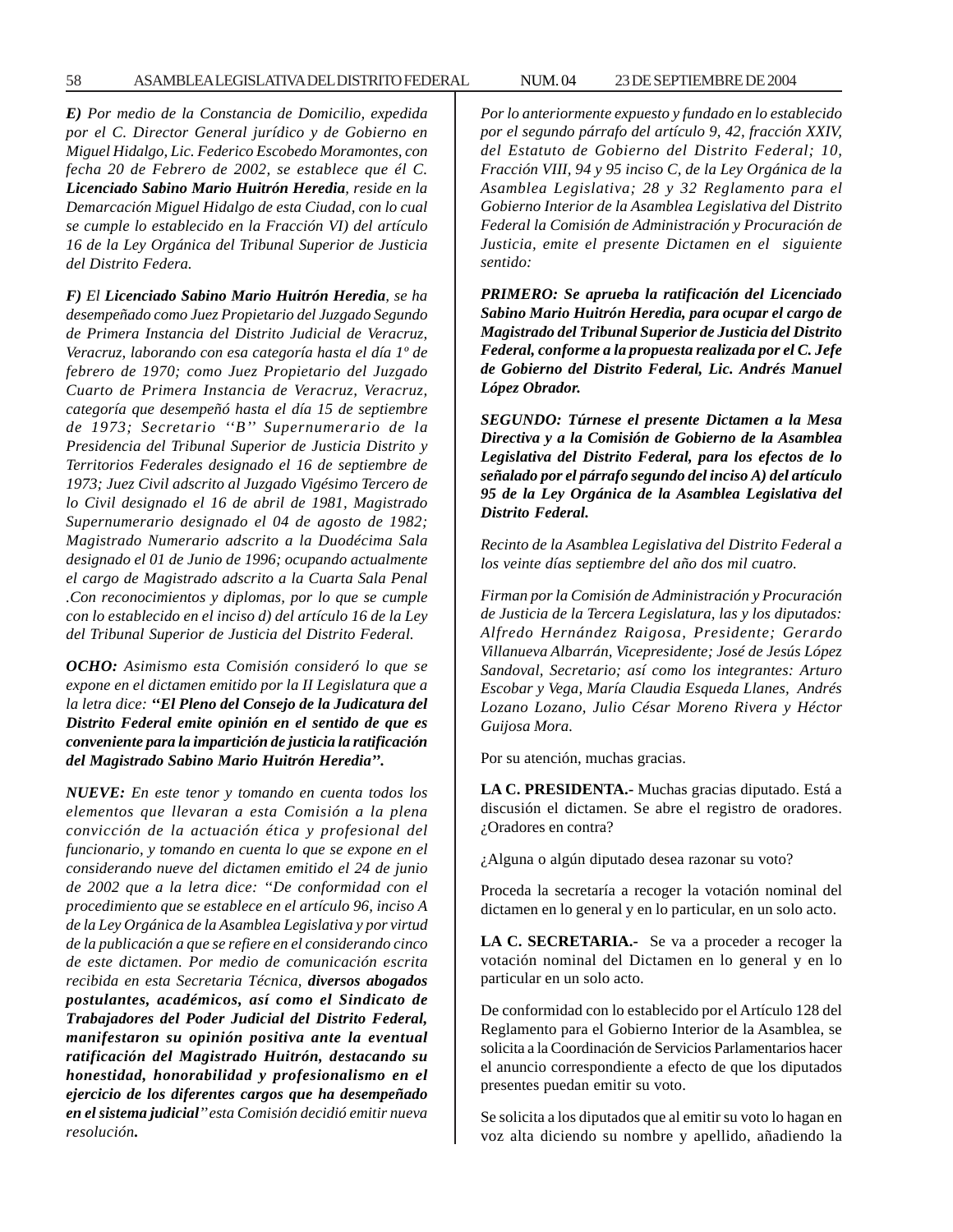expresión ''en pro'', ''en contra'' o ''abstención''. La de la voz recogerá la votación. Comenzamos de derecha a izquierda. **(Votación Nominal)** María Teresita Aguilar, a favor. Juan Antonio Arévalo López, a favor. Jesús López, a favor. Obdulio Ávila, en pro. Rafael Hernández Nava, a favor. Emilio Fernández, a favor. Maricela Contreras Julián, a favor. José Jiménez, en pro. Adrián Pedrozo Castillo, en pro. Andrés Lozano Lozano, en pro. González Maltos, a favor. Araceli Vázquez Camacho, en pro. Mónica Serrano, en pro. Carlos Alberto Flores, a favor. Lujano Nicolás, a favor. Gabriela Cuevas, a favor. Jorge Lara, en pro. José Espina, en pro. Lorena Villavicencio, en pro. Alfredo Hernández Raigosa, a favor. Francisco Chiguil, en pro. Silvia Oliva Fragoso, a favor. Miguel Angel Solares Chávez, a favor. Elio Bejarano, en pro. Rodrigo Chávez Contreras, a favor. Arturo Escobar, a favor. José Antonio Arévalo, a favor. Jorge García Rodríguez, en pro. Mariana Gómez del Campo, en pro. Aguilar Álvarez, en pro. José Medel Ibarra, a favor. Claudia Esqueda, en pro. Mauricio López Velázquez, en pro. Gerardo Villanueva, a favor. Efraín Morales, a favor. Rigoberto Nieto, a favor. Lourdes Alonso, en pro. Alberto Trejo Villafuerte, en pro. Eduardo Malpica, en pro. Juventino Rodríguez, a favor. Guadalupe Ocampo, a favor. Víctor Varela, en pro. Alfredo Carrasco, a favor. Pablo Trejo, en pro. Rodolfo Covarrubias, a favor. **LA C. SECRETARIA.-** ¿Faltó alguna o algún diputado de emitir su voto? Se va a proceder a recoger la votación de la Mesa Directiva. Gabriela González, en pro. Sara Figueroa, en pro. Sofía Figueroa, en pro. Guadalupe Chavira, en pro. **LA C. SECRETARIA.-** Diputada Presidenta, el resultado de la votación es el siguiente: 49 votos a favor, 0 votos en contra, 0 abstenciones. **LA C. PRESIDENTA.-** En consecuencia, se aprueba el dictamen que presenta la Comisión de Administración y Procuración de Justicia con decreto respecto a la ratificación del ciudadano Sabino Mario Huitrón Heredia como Magistrado del Tribunal Superior de Justicia del Distrito Federal. Hágase del conocimiento del Presidente del Tribunal Superior de Justicia y demás autoridades correspondientes. Cítese al licenciado que ha sido nombrado para que rinda la protesta señalada en el artículo 98 de la Ley Orgánica de la Asamblea Legislativa del Distrito Federal. El siguiente punto del orden del día, es la discusión y en su caso, aprobación del dictamen que presenta la Comisión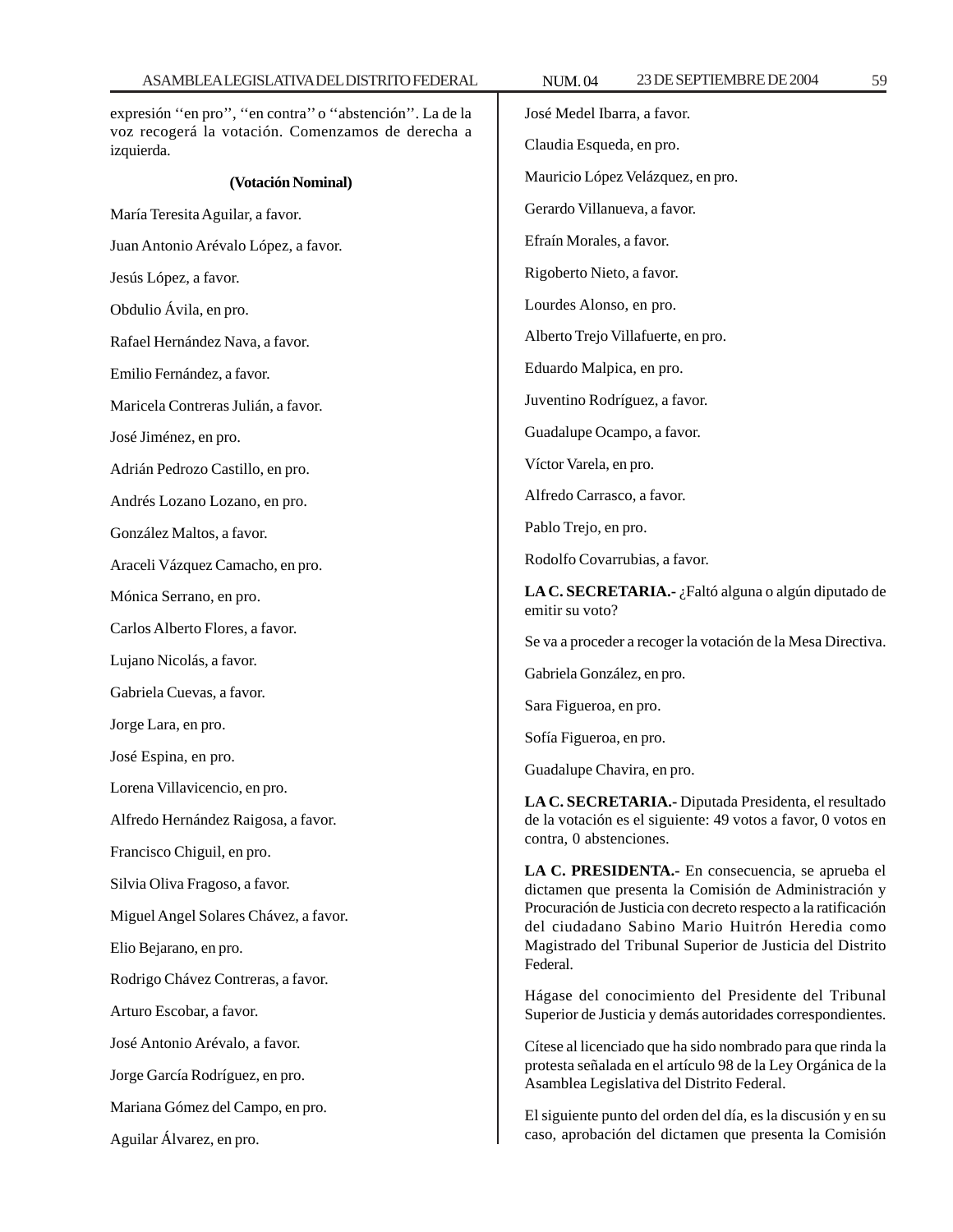de Administración y Procuración de Justicia con proyecto de decreto respecto al nombramiento del Licenciado Hugo Carrasco Iriarte como Magistrado de la Sala Auxiliar del Tribunal de lo Contencioso Administrativo.

En virtud de que el dictamen no fue distribuido entre las diputadas y diputados en términos de lo dispuesto por el artículo 115 del Reglamento para el Gobierno Interior de la Asamblea Legislativa del Distrito Federal, proceda la secretaría a consultar a la Asamblea en votación económica si se dispensa la distribución y la lectura del mismo y se somete a su discusión en lo inmediato.

#### **EL C. SECRETARIO, DIPUTADO MIGUEL ANGEL**

**SOLARES CHÁVEZ.-** Por instrucciones de la presidencia y en votación económica, se consulta a la Asamblea si es de dispensarse la distribución y la lectura del dictamen de referencia y se somete a discusión de inmediato.

Los que estén por la afirmativa, sírvanse manifestarlo poniéndose de pie.

Los que estén por la negativa, sírvanse manifestarlo poniéndose de pie.

Dispensada la lectura, diputada Presidenta.

**LA C. PRESIDENTA.-** Gracias, diputado Secretario. Para fundamentar el dictamen, se concede el uso de la palabra al diputado Alfredo Hernández Raigosa, a nombre de la Comisión de Administración y Procuración de Justicia.

**EL C. DIPUTADO ALFREDO HERNÁNDEZ RAIGOSA.-** Muchas gracias, diputada Presidenta.

*COMISIÓN DE ADMINISTRACIÓN Y PROCURACIÓN DE JUSTICIA*

*DICTAMEN CON PROYECTO DE DECRETO RESPECTO AL NOMBRAMIENTO DEL C. LICENCIADO HUGO CARRASCO IRIARTE COMO MAGISTRADO DE SALA AUXILIAR DEL TRIBUNAL DE LO CONTENCIOSO ADMINISTRATIVO DEL DISTRITO FEDERAL*

## *ANTECEDENTES*

*1. Con fecha 01 de septiembre del año 2004, el C. Secretario de Gobierno del Distrito Federal, Alejandro Encinas Rodríguez, con fundamento en lo dispuesto por el Artículo 23, fracciones III y V, de la Ley Orgánica de la Administración Pública del Distrito Federal, envía oficio de fecha 01 de septiembre de 2004 suscrito por el Jefe de Gobierno del Distrito Federal, Licenciado Andrés Manuel López Obrador, mediante el cual somete a la aprobación* *y ratificación de éste H. Órgano Legislativo la designación del C. Licenciado Hugo Carrasco Iriarte como Magistrado de Sala Auxiliar del Tribunal de lo Contencioso Administrativo del Distrito Federal.*

*2. El 08 de Septiembre de 2004, la Comisión de Gobierno de la Asamblea Legislativa del Distrito Federal turnó a la Comisión de Administración y Procuración de Justicia, el expediente del Licenciado Hugo Carrasco Iriarte propuesto por el C. Jefe de Gobierno del Distrito Federal, Lic. Andrés Manuel López Obrador para ser Magistrado de la Sala Auxiliar del Tribunal de lo Contencioso Administrativo del Distrito Federal.*

*3. La designación recayó en el C. Lic. Hugo Carrasco Iriarte. El C. Jefe de Gobierno del Distrito Federal, por medio de escrito de fecha 01 de Septiembre de 2004, dirigido a la Presidencia de la Comisión de Gobierno de la Asamblea Legislativa del Distrito Federal III Legislatura, informo que mediante oficio Num. P-177/2004 de fecha 31 de mayo de 2004, el Lic. Jaime Araiza Velázquez, Magistrado Presidente del Tribunal de lo Contencioso Administrativo del Distrito Federal, manifestó a esa Jefatura de Gobierno que:*

*''En cumplimiento a lo dispuesto en el último párrafo del artículo 10 de la Ley del Tribunal de lo Contencioso Administrativo del Distrito Federal, me permito hacer de su conocimiento el lamentable fallecimiento acaecido el día 14 de mayo del presente año, en esta Ciudad de México, Distrito Federal, de la C. Licenciado Eduardo Fortis Garduño, quien venía desempeñándose como Magistrado Titular de la Ponencia número Cuatro de la Segunda Sala Auxiliar de este Tribunal''*

*En razón de lo anterior y con fundamento en lo dispuesto por el artículo 122, Apartado C, Base Segunda, fracción II, inciso f) y Quinta de la Constitución Política de los Estados Unidos Mexicanos; 1, 9, 42 fracción XXIV y 67, fracción VIII del Estatuto de Gobierno del Distrito Federal; 1,5 y 12 de la Ley Orgánica de la Administración Pública del Distrito Federal; 3, 4, 8 y 10 de la Ley del Tribunal de lo Contencioso Administrativo del Distrito Federal, el C. Jefe de Gobierno del Distrito Federal, Lic. Andrés Manuel López Obrador, somete a la aprobación y ratificación de éste H. Órgano Legislativo la designación del Lic. Hugo Carrasco Iriarte para suplir la vacante dejada por el Lic. Eduardo Fortis Garduño como Magistrado integrante de la Segunda Sala Auxiliar del Tribunal de lo Contencioso Administrativo del Distrito Federal.*

#### *CONSIDERANDOS*

*UNO: Que de conformidad con lo establecido por el artículo 122, Base Quinta, de la Constitución Política de los Estados Unidos Mexicanos, por los artículos 9 párrafo segundo, 36, 42 fracción XXIV del Estatuto de Gobierno del Distrito Federal; 10, fracción VIII, 60, 62 fracción I,*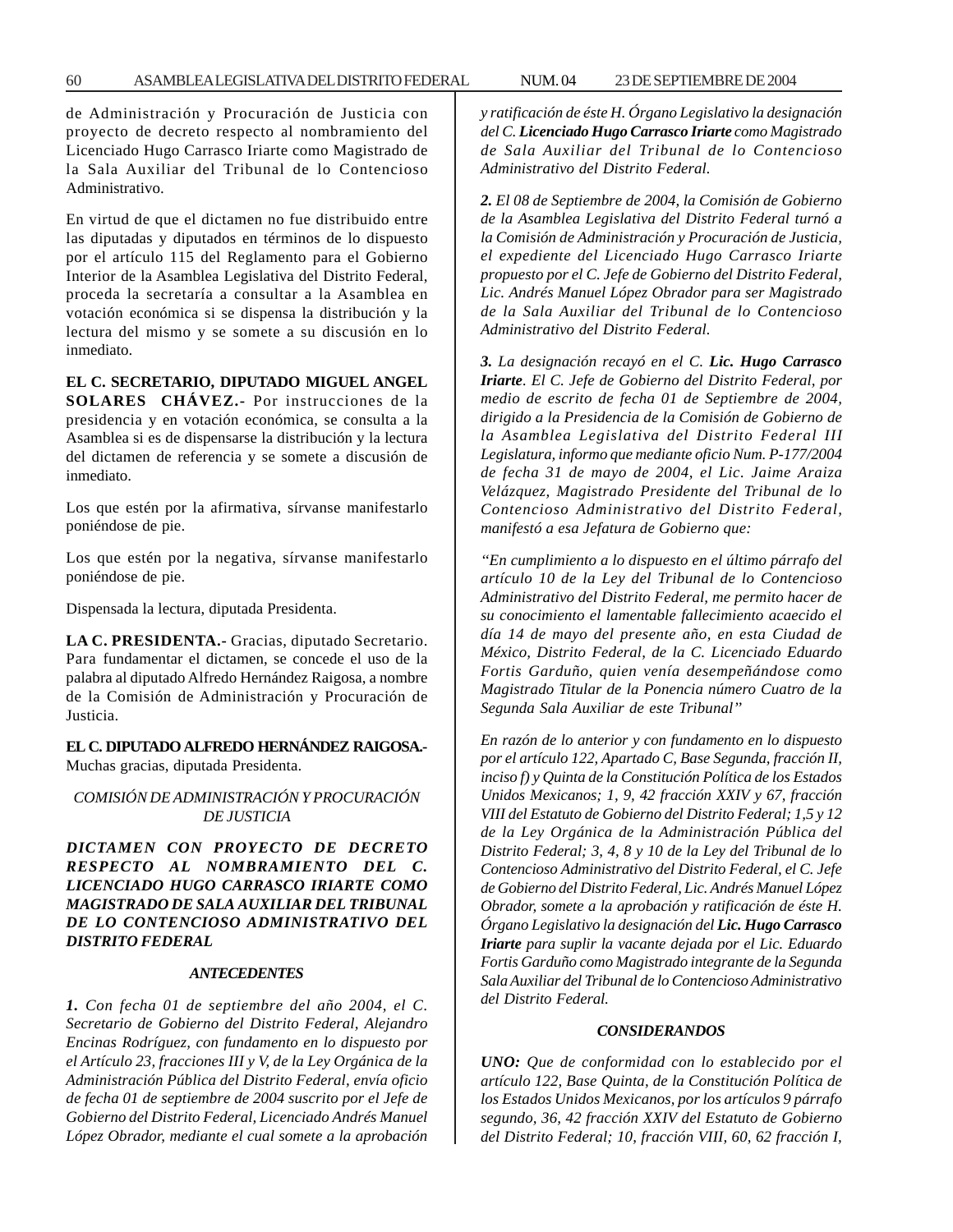*64, 94 y 95 de la Ley Orgánica de la Asamblea Legislativa; 28 y 32 del Reglamento para el Gobierno Interior de la Asamblea Legislativa del Distrito Federal, la Comisión de Administración y Procuración de Justicia, es competente para conocer y dictaminar, respecto de las designaciones de los Magistrados del Tribunal de lo Contencioso Administrativo del Distrito Federal, realizadas por el C. Jefe de Gobierno del Distrito Federal.*

*DOS: Mediante oficio Num. P 177/2004 de fecha 31 de mayo de 2004, firmado por el Lic. Jaime Araiza Velázquez, Magistrado Presidente del Tribunal de lo Contencioso Administrativo del Distrito Federal, dirigido al C. Jefe de Gobierno del Distrito Federal, Lic. Andrés Manuel López Obrador, señala que de conformidad con el artículo 10 de la Ley del Tribunal de lo Contencioso Administrativo del Distrito Federal que en su último párrafo establece:*

> *''El Presidente del Tribunal deberá informar por escrito al Jefe Gobierno del Distrito Federal con tres meses de anticipación, la fecha en que cualesquiera de los Magistrados de las Salas concluirá el término para el que fue designado o que cumplirá la edad a que se refiere el párrafo final del artículo 4° de esta Ley; y tratándose de faltas definitivas por renuncia, fallecimiento, incapacidad física o mental, o cualquier otra causa, deberá notificarle en cuanto obtenga el documento respectivo certificación oficial del caso.''*

*Hace del conocimiento del C. Jefe de Gobierno del Distrito Federal el lamentable fallecimiento acaecido el día 14 de mayo del presente año, en esta Ciudad de México, Distrito Federal, del C. Licenciado Eduardo Fortis Garduño, quien venía desempeñándose como Magistrado Titular de la Ponencia número Cuatro de la Segunda Sala Auxiliar de este Tribunal.*

*TRES: Mediante oficio signado por el C. Jefe de Gobierno del Distrito Federal, Lic Andrés Manuel López Obrador, con fecha 01 de Septiembre de 2004 se somete a la aprobación y ratificación de éste H. Órgano Legislativo la designación del Licenciado Hugo Carrasco Iriarte como Magistrado de la Sala Auxiliar del Tribunal de lo Contencioso Administrativo del Distrito Federal.*

*CUATRO: La Comisión de Gobierno de la Asamblea Legislativa del Distrito Federal determinó se publicará el día 09 de Septiembre del año en curso, en los diarios ''La Prensa'' y ''La Jornada'', la comunicación en la que se da cuenta del inicio del proceso de Designación de Magistrados del Tribunal de lo Contencioso Administrativo del Distrito Federal, de conformidad y para los efectos del artículo 95 inciso ''a'' de la Ley Orgánica de la Asamblea Legislativa del Distrito Federal.*

*CINCO: El día 20 de Septiembre de 2004, compareció ante el pleno de la Comisión de Administración y* *Procuración de Justicia, el C. Licenciado Hugo Carrasco Iriarte y presentó un documento de actividades y metas, del cual se destaca lo siguiente:*

## *''HONORABLES. DIPUTADOS DE ESTA DISTINGUIDA*

# *COMISIÓN DEADMINISTRA CIÓN Y PROCURACIÓN DE JUSTICIA*

*Existen diferentes motivos que me orillan aspirar a ser magistrado. El primero de ellos lo encontramos en el fundamento constitucional en el cual se crea el Tribunal de lo Contencioso Administrativo, que lo encontramos en el artículo 122 de nuestra ley fundamental en su Base Quinta, que nos dice: ''Existirá un Tribunal de lo Contencioso Administrativo que tendrá plena autonomía para dirimir las controversias entre los particulares y las autoridades de la administración pública del Distrito Federal, y que la ley secundaria determinará las normas para su integración y atribuciones''*

*Algo que para mí es fundamental y de primordial importancia es hacer alusión que el Tribunal de lo Contencioso Administrativo se creó mediante la ley publicada en el Diario Oficial de la Federación el 17 de marzo de 1971, con el fin de establecer la justicia administrativa en el Distrito Federal en forma ágil y eficaz, Tribunal que apareció dotado de plena autonomía para resolver con imparcialidad los juicios que los particulares promovieran contra los actos y resoluciones de las autoridades administrativas del entonces Departamento del Distrito Federal.*

*Las características de este Tribunal en principio era el de un órgano accesible para todos los habitantes de esta gran Ciudad de México, señalándose como objetivos el satisfacer el requerimiento social de auténtica impartición de justicia administrativa y la necesidad de colmar un vació legislativo aplicable en el Distrito Federal. Esos son los propósitos básicos que fortalecieron la creación de ese Tribunal, ya apuntaban a la impartición de justicia en forma pronta, completa a imparcial, con una base sólida de protección al particular, buscando así un equilibrio para lograr una justicia rápida y eficaz en el Distrito Federal.*

*Hay varios puntos que considero que deben destacarse alrededor de ese Tribunal primero una justicia real y concreta, después una justicia social, una justicia como fin esencial del derecho, una justicia al servicio de la convivencia y cooperación sociales, una justicia con seguridad jurídica, la importancia de los magistrados en la impartición de lo que es la justicia y, vuelvo a repetir, una justicia pronta y expedita. Debe uno buscar hacer realidad las palabras de Justiniano, que ''la justicia es la constante y perpetua voluntad de dar a cada quien lo que le corresponde'' Yo creo que esa es la parte toral de la justificación de la existencia de este Tribunal.*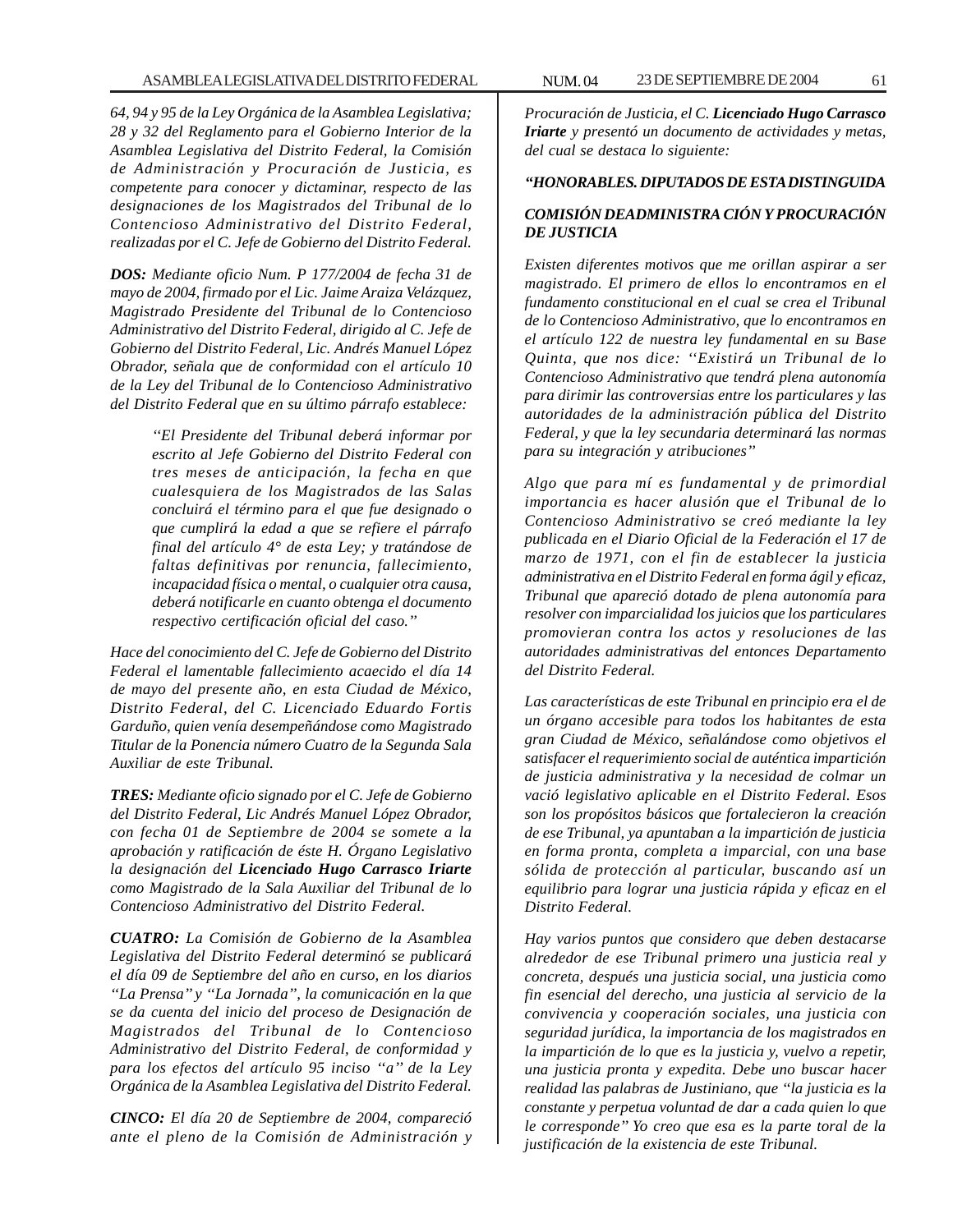62 ASAMBLEA LEGISLATIVA DEL DISTRITO FEDERAL NUM. 04 23 DE SEPTIEMBRE DE 2004

*Pero también hay un punto fundamental en la República Mexicana, no solamente en la Ciudad de México, que es la justicia social, pues debe tenerse presente a la justicia social, cuyo ejemplo es lo expresado por los próceres y héroes de nuestra República, que nos dieron la independencia y la libertad, cuando don Miguel Hidalgo y Costilla declaró que se cesara la contribución de tributos respecto de las castas que las pagaban, además de toda exacción que los indios se les exigía y lo que dijo don José María Morelos y Pavón en los ''Sentimientos de la Nación'', en el punto que señaló que se quitara la diversidad de tributos, pechos e imposiciones que más agobiaban a la industria y que se señalara a cada individuo un 5% de sus ganancias u otra carga igual ligera que no oprimiera tanto como la alcabala, el estanco y otros tributos. Es el aspecto de carácter social que se debe de ponderar siempre a la impartición de justicia, porque la igualdad significa trato igual a los iguales y desigual a los que por la naturaleza de las cosas son diferentes.*

*Un aspecto sustantivo también es la parte que se refiere a la justicia como fin del derecho; es decir, el derecho no se puede ponderar con una norma fría, una norma a aplicar, sino el derecho tiene sus principios, sus finalidades y la esencia, de ahí que la impartición de justicia debe ser de manera razonada, pero tomando en cuenta los antecedentes, no una aplicación la ley por la ley, porque la ley formal y materialmente Legislada no se entiende, es la doctrina, los principios, la fuente que dio motivo aparecer esa ley la que debe de ponderarse al momento de aplicarse.*

*Aquí insisto, en la importancia de la justicia al servicio de una convivencia y cooperación sociales, porque no debe tratarse el derecho como una fórmula matemática, sino el derecho buscando los importantes fines humanos y al servicio del bienestar general o del bien común.*

*Creo que la aplicación del derecho se puede resumir como el término justicia y si hiciéramos una pasarela en la normatividad constitucional, encontraremos que al fin del camino la Constitución tiene un fin fundamental: la aplicación de la justicia, no solamente en esta gran ciudad, sino en México.*

*Otro aspecto que ha adquirido singular importancia es la seguridad jurídica, es importante que los magistrados cuiden eso en la aplicación de la norma; porque la seguridad jurídica es la garantía otorgada al individuo de que su persona, sus bienes y sus derechos no serán objeto de ataques violentos o que si esto llegaran a producirse le serán asegurados por los tribunales, es la garantía de su situación no será modificada sino por los procedimientos ante los propios tribunales y cumpliéndose las formalidades esenciales de los mismos.*

*Por lo que toca a los Magistrados señalo, y siempre lo he expresado, que los encargados de la justicia deben ser severos magistrados de austera e intachable conducta,*

*fieles guardianes del honor y de la fe pública, que no haya preferencia ni parcialidades.*

*El fin propio del derecho consiste en atender las exigencias del bien común, mirar el aseguramiento del orden social a través de la realización de la propia justicia.*

*Agradezco la atención que los miembros de esta Comisión me han dado de expresar unas palabras del por qué quiero ser magistrado.*

*Una cosa que dejé en el tintero. Ya en los años 30 de mi vida ocupé tan honrosa posición en el Tribunal Fiscal de la Federación. Conozco la importancia y la gran responsabilidad que ello amerita, porque el abogado es en si mismo el luchador por la justicia ya quien la aplica tiene gran responsabilidad.*

*Muchas gracias.''*

*En la referida comparecencia, los C. C. Diputados integrantes de la Comisión de Administración y Procuración de Justicia, formularon cuestionamientos y opiniones. De igual forma él Licenciado Hugo Carrasco Iriarte, dio respuesta en los términos que se indican:*

*EL C. PRESIDENTE.- Muchas gracias al ciudadano Licenciado Hugo Carrasco Iriarte por su explicación.*

*Vamos a pasar al siguiente punto de esta orden del día y le preguntaría a nuestros compañeros diputados si tienen algún cuestionamiento para el señor Licenciado.*

*La diputada Claudia Esqueda y después el diputado José de Jesús López Sandoval.*

*Adelante, diputada.*

*LA C. DIPUTADA MARÍA CLAUDIA ESQUEDA LLANES.- Gracias, diputado Presidente.*

*Yo quisiera concretarme a alguna pregunta más movida por la curiosidad que por otra cosa, no sin antes hacer extensiva y reiterar nuestras disculpas al Licenciado Hugo Carrasco Iriarte por la suspensión de la reunión que desafortunadamente se días pasados, pero celebrando su presencia, agradecidos porque haya podido estar aquí ahora a tiempo y otra vez sentimos haber empezado con retraso esta sesión, de repente los asuntos del quórum en la Asamblea no son tan fáciles para nosotros. Gracias por venir, gracias por platicarnos, por plantearnos con toda claridad cuáles la búsqueda, su posición respecto a la justicia que debe impartir un tribunal de esta naturaleza al que aspira a representar.*

*Y me referiré muy concretamente y sí digo que es más una curiosidad, hemos podido leer parte de su historia profesional, de su cátedra, de su experiencia en materia fiscal en el Tribunal en lo concreto, en la obra que ha*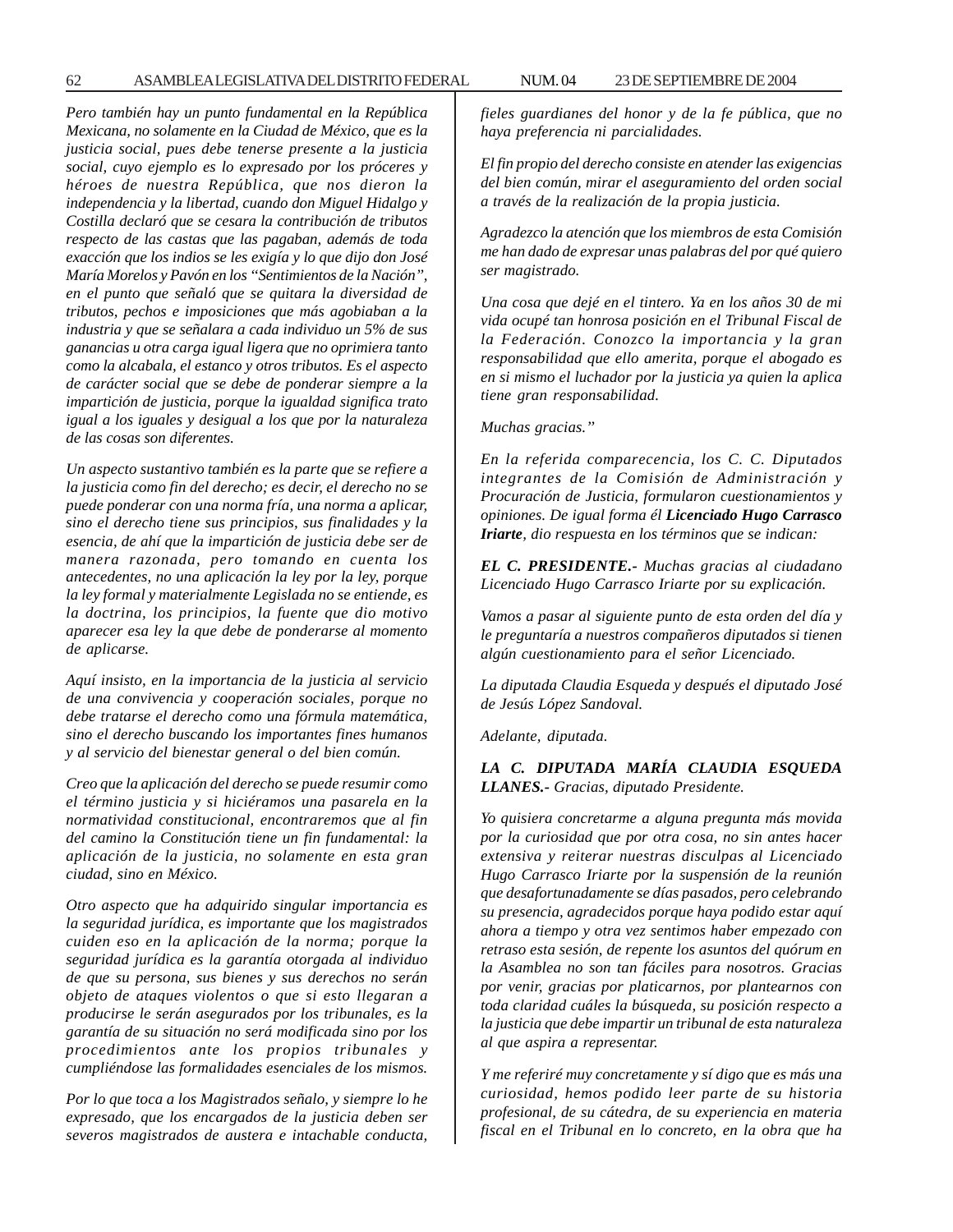*escrito y le felicito por ello; solamente mi duda iba justo en torno a esta primera incursión como magistrado de un tribunal, que fue el fiscal de la federación, de 1983 a 1990, después ha tenido algunas otras actividades dentro del Tribunal mismo, hoy su último cargo, entendemos, es el de Subprocurador de lo Contencioso en la misma Procuraduría Fiscal. Si nos pudiera contar un poco qué pasó, por qué dejó de ser magistrado en el Tribunal Fiscal, que es interesante.*

*Gracias por su respuesta, anticipadamente licenciado.*

*EL C PRESIDENTE.- Le cedo la palabra para dar respuesta a los cuestionamientos que ha hecho la diputada Claudia Esqueda, por favor.*

*EL LIC. HUGO CARRASCO IRIARTE.- Usted me llevó a una época bonita a nivel profesional. Poca gente tuvo la experiencia que yo tuve, porque mi maestro de fiscal fue Don Alfonso Cortina Gutiérrez que a la vez era amigo de Don Antonio Carrillo Flores, entonces tuve la suerte de tener junto de mí a dos magistrados fundadores del Tribunal Fiscal de la Federación. Muchas cosas que aprendí fue ellos, en la plática, en la orientación, en la guía. De hecho, don Alfonso Cortina Gutiérrez me propuso para ser magistrado del Tribunal Fiscal de la Federación, en el cual estuve 8 años en ese Tribunal.*

*Como todo lo que es la impartición de justicia, llegan los cambios y a veces a uno le toca los movimientos que se van presentando, entonces yo siento que mí salida fue por la dinámica de los cambios, porque recuerdo que quedaron como magistrados, y ahora ya soy movible, como la gente que yo apoyé como secretario, entonces cuando me van a dar la noticia de que ellos son magistrados, también me daban la mala noticia que yo ya no era magistrado. Pero estaba muy contento porque a pesar de que deja uno el puesto, creo que la semillita que uno siembra dio frutos y ahora ellos siguen, ahora los sigo visitando como magistrados.*

*Entonces aquella época fue para mí maravillosa porque aparte de hablar don Alfonso Cortina Gutiérrez, que es un abogado y un personaje, al igual que Carrillo Flores fuera de serie, estaba una dama extraordinaria, como es porque todavía vive la doctora Margarita Cerezo, ella ha escrito en materia del poder sancionador y a todos ellos, a pesar de que yo salí; los considero mis amigos.*

*Quizá la vida le da a uno nuevos derroteros. Y por mi salida conocí lo que es el sector administrativo, el sector central, el sector de gobierno. Cuando estuve en la Hacienda federal, estuve como administrador. Creo que fue muy provechosa mi salida. Claro, se siente uno mal cuando sale, pero después viene lo positivo, y cuando de pronto veo esta gran oportunidad, de la cual yo les pido apoyo a ustedes, cómo voy a dejar pasar esa posibilidad* *de ser magistrado, claro sería con una experiencia de 15 años más, que cambia; no es lo mismo ser magistrado a los 30 años que ser magistrado a los 55 años.*

*Si ustedes tienen a bien apoyarme, yo voy a poner lo mejor de mi esfuerzo por lo que digo en las palabras y se convierte en realidad. Una justicia en cada caso concreto, evaluando la situación acorde al momento que se presenta y a los principios que rigen a la norma.*

 *Eso es lo que le puedo decir, señorita diputada.*

*EL C. PRESIDENTE.- Muchas gracias.*

*El diputado José de Jesús López Sandoval, le va a hacer algunas preguntas.*

*EL C. DIPUTADO JOSÉ DE JESÚS LÓPEZ SANDOVAL.- Señor licenciado, a mi me causa admiración el gran currículo que tiene en la cátedra. Yo, la pregunta que le haría sería la siguiente: ¿Cómo mantener el equilibrio entre la cátedra e impartir la justicia con el nuevo cargo que usted seguramente va a tener en un futuro? Por otro lado, a mí me gustaría también si nos pudiera explicar, usted ha tenido ya un cargo en el Tribunal Fiscal de la Federación, es una dinámica diferente con el nuevo cargo que usted va a tener, ¿qué diferencias encuentra entre uno y otro y por qué le atrae más la tarea que en un futuro va a desempeñar?*

*EL C. PRESIDENTE.- Tiene el uso de la palabra el Licenciado Carrasco Iriarte. Adelante, licenciado.*

*EL LIC. HUGO CARRASCO IRIARTE.- En cuanto a la primera pregunta, generalmente mi cátedra la imparto de 7 a 8.30 de la mañana, o sea que es muy temprano, y en ocasiones a la hora de la comida, de 4 a 5, es decir no creo que haya interferencia y por otro lado hay riqueza porque la juventud con su inocencia, con sus preguntas, al final fortalece al catedrático. Dicho de otra manera, el que acaba aprendiendo soy yo. Trato de que ellos aprendan el ABC de lo fiscal, pero me nutren con su inquietud.*

*Quizás me hacen permanecer eternamente joven. Entonces yo creo que si; porque si yo estuviera digamos todo el día sería muy grave, pero es una hora que estoy dedicando a la cátedra y además para tratar de ser buen profesor necesita estar uno en el mundo de la realidad, porque un maestro que está encerrado en su mesa o en su escritorio de trabajo, pues es un maestro que le va a enseñar a los muchachos lo que dicen los libros. En cambio el profesor que está en la actividad cotidiana, en la problemática cotidiana, pues le va llevando a los muchachos los ejemplos prácticos, y que si les da uno un poquito de teoría y un poquito de práctica, esperamos que estemos formando a buenos profesionistas. Esto sería en la primera pregunta.*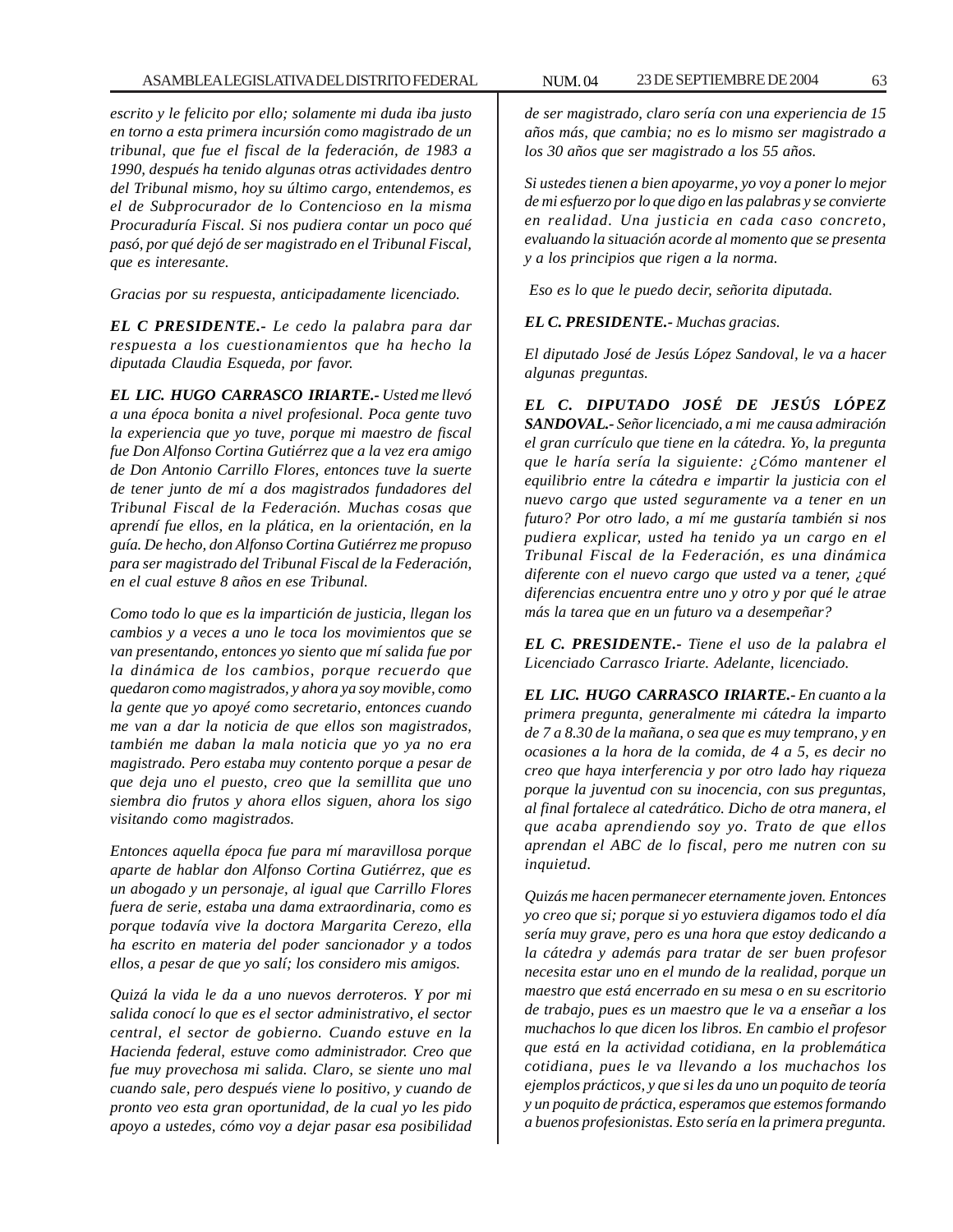*La segunda que me hizo usted en cuanto a la diferencia entre ser magistrado que fui del Tribunal Fiscal de la Federación y ahora en el Tribunal Contencioso Administrativo.*

*La verdad no le veo ninguna diferencia. ¿Por qué razón? Porque quizás la diferencia sea en procesos, procedimientos sustantivos como es local, otros federal, pero es similitud en el camino porque hay que estudiar mucho, hay que ver los expedientes, hay que analizar con cuidado los casos, y la gran responsabilidad, porque aquel que se vio trasgredido sus derechos o sienta que se violó la normatividad en su perjuicio, tienen esperanza de que encuentre justicia en ese Tribunal. De tal forma que los expedientes ahí están y hay que estudiarlos y analizarlos.*

*Entonces sí es diferencia formal y sustantiva. Pero de trabajo y operativa, es la misma, es la gran responsabilidad de trabajar y a veces en las noches en la casa de uno estar analizando los asuntos.*

*Y la última pregunta, es por qué me atrae el Tribunal Contencioso Administrativo.*

*Lo que sucede es que desde que uno es estudiante de leyes, claro en mi caso hace ya muchos años, siempre ve dos aspectos fundamentales. La gran e importante actividad que ustedes desempeñan como legisladores porque ustedes son los asesores de la norma, que es una de las aspiraciones de los abogados y el impartir justicia, en dar a cada quien lo suyo. Otro, el abogado que se dedica al litigio.*

*Realmente mi preferencia en la vida ha sido ser abogado de gobierno, de autoridad. Sí me gusta dar a cada quien lo suyo. Me gusta analizar y tratar lo mejor que pueda dar una respuesta al caso concreto.*

*Eso es lo que le puedo decir, señor diputado.*

*EL C. PRESIDENTE.- Muy bien. Muchas gradas Licenciado.*

*Ahora le vamos a ceder el uso de la palabra al diputado Andrés Lozano, para hacer alguna pregunta.*

*EL C. DIPUTADO ANDRES LOZANO LOZANO.- Gracias diputado Presidente.*

*Bienvenido licenciado Hugo Carrasco Iriarte.*

*Al igual que mis compañeros diputados hemos tenido la oportunidad, la documentación que se adjuntó al expediente para que pudiera esta Asamblea Legislativa revisar respecto a la propuesta que nos hace el Jefe de Gobierno, para ocupar tan importante cargo como Magistrado del Tribunal de lo Contencioso Administrativo.*

*Realmente me parece que la justicia administrativa tiene una gran trascendencia en la esfera de los gobernados. En primer término porque quien acude a ella, lo hace en virtud de que tiene la convicción desde su propio punto de vista, perspectiva y análisis jurídico de una situación muy concreta de un acto administrativo de que de una u otra manera fueron violados o transgredidos sus derechos con determinado acto administrativo y que por eso lo somete a la revisión del Tribunal de lo Contencioso Administrativo y será el que tenga que resolver a ese respecto.*

*Por eso me parece que a diferencia de otros órganos jurisdiccionales en donde se podrían estar dirimiendo controversias entre particulares o en fin otro tipo de actos, ésta la del área administrativa, tiene una vital importancia porque tiene que ver precisamente con los actos administrativos, los actos que lleva a cabo una autoridad y la afectación que sufre un particular respecto de esos actos administrativos.*

*Posteriormente cuando se hace el balance del actuar de un Tribunal, como lo es el de lo Contencioso Administrativo, siempre tienen que salir a colación las cifras, y es entonces en ese sentido donde se determina cuántos asuntos entran, cuántos se pueden resolver, cuántos se resuelven favorablemente para los particulares, cuántos a favor de la autoridad.*

*A mí me parece que éste es el gran reto porque debemos de poner especial interés en lo que suceda en el ámbito administrativo, y de ahí mi pregunta sería, sí tiene alguna propuesta respecto a de cómo debería de evolucionar, desde su perspectiva, el Tribunal de lo Contencioso Administrativo o qué cree usted que podría aportar en el Tribunal de lo Contencioso Administrativo para que podamos lograr todo esto que nos comentaba en su exposición, y que sin duda tiene que ver en el ámbito del derecho, pero sobre todo para que se tienda a satisfacer esta parte de la justicia administrativa, que yo también diría que muchas veces no hacemos precisamente justicia con el particular, sino hacemos una injusticia con el Ejecutivo, por ejemplo, en muchos actos administrativos que derivados de una situación jurídica muy específica, se resuelve a favor del particular, es lo que jurídicamente es correcto, pero que finalmente no resolvemos la parte que a todos nos preocupa que sí tiene que ver con la legalidad de los actos, pero sobre todo que tiene que ver con esta parte que usted ya comentaba que es la de la justicia y que ese es el gran reto.*

*Es por eso la pregunta, si usted tendría alguna aportación como le decía, alguna propuesta en específico respecto de este Tribunal de lo Contencioso Administrativo, y en qué cree usted que podría, como Magistrado, aportar para que evolucione no única y exclusivamente conforme al marco jurídico que se tiene, sino qué podríamos o qué*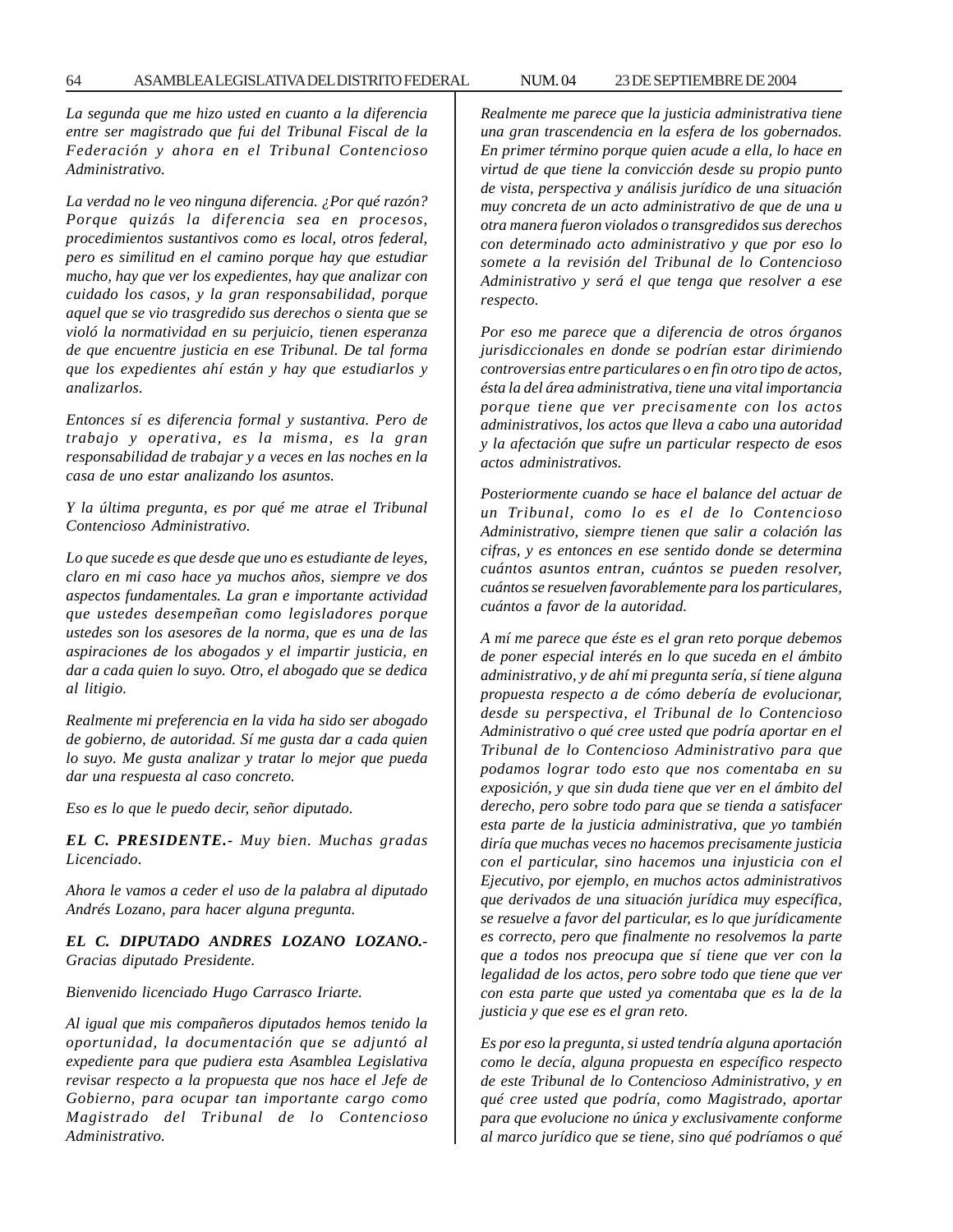*propondría para mejorar esta parte de la justicia administrativa.*

*Por sus respuestas, muchas gracias.*

### *EL C. PRESIDENTE.- Permítame, Licenciado.*

*Le cedo el uso de la palabra al licenciado Hugo Carrasco Iriarte, para que dé respuesta a los planteamientos hechos por el diputado Andrés Lozano.*

*EL C. LIC. HUGO CARRASCO IRIARTE.- Yo siempre he señalado que en la vida de la sociedad, las instituciones se rigen por principios, y que las normas deben ajustarse a esos principios, toda norma jurídica que está fuera de los principios, no nos va a llevar a lo que se busca si se desconocen los mismos.*

*Como yo acabo de leer, señalé que, la Constitución nos dice que la justicia debe ser pronta, expedita, me quedo ahí porque también es honesta e imparcial, pero pronta y expedita.*

*Ese principio lo tenemos que enfocar porque el artículo 17 Constitucional es la disposición general al artículo concreto que contempla la existencia del Tribunal Contencioso Administrativo y a su vez a lo que es la ley que regula a ese importante Tribunal. Enfocar y valorar que resultados se van teniendo.*

*Una reforma que yo considero que es urgente, es manejar cuantías, es decir, ahorita en lo que es el Tribunal Contencioso tenemos demanda, primera instancia; apelación, segunda instancia, pero entre la demanda y la apelación no hay ninguna criba, ningún filtro, de tal forma que muchos asuntos, por no decir miles de asuntos, se van a segunda instancia cuando no es necesario irse a segunda instancia.*

*Por decir algo, hay documentos que no tienen firma, no están firmados porque el sistema así los va dando, no están firmados. Esos asuntos por sí mismo ya no tienen que ir a segunda instancia, pero van a segunda instancia, de tal forma que la segunda instancia se llena de muchísimos asuntos que ya no tiene caso, son asuntos de rutina, porque si no está fundado ni motivado, si la autoridad no es competente, si no está firmado o si está indebidamente fundado y motivado, ya por sí mismo esos casos deben de quedar en primera instancia.*

*Una reforma que si; que como les digo es urgente, vamos a hacerlo por cuantía, que la Sala Superior, haciendo, digamos, notable su denominación, conozca realmente los asuntos de determinadas situaciones muy especiales.*

*Porque si nosotros recordamos el origen de ese Tribunal que tiene como antecedente el Tribunal Fiscal de la Federación y la Ley de Justicia de 1936, no había más que una instancia y oficio de amparo, era todo lo que había. Ahora encontramos que hay dos instancias, el juicio*

*de amparo y además el recurso de revisión, son muchas instancias. Esto va provocando una dilación, y además ese Tribunal trabaja rápido pero de todas maneras hay dilación.*

*De tal forma que una reforma sería para el Tribunal Contencioso: ''La Sala Superior va a conocer de asuntos cuya cuantía sea tantas veces el salario mínimo'', de tal forma que las multas de tránsito que son 600 mil pesos, a veces las boletas de agua, las boletas predial, que son de 300, 200, se van quitando los asuntos que ya no tienen que ver auto de instancia porque ya son asuntos obvios que son ilegales.*

*De tal forma que la segunda instancia dedicara esfuerzos a los asuntos realmente difíciles o delicados o importantes. Porque después se atoran en segunda instancia, no por la calidad y presencia de esos Honorables Magistrados, sino que llegan con todo el bonchecito de pequeñuelos, de asuntos pequeñitos; y a veces los pequeñitos están enredados.*

*Entonces para la justicia pronta y expedita sería limitar lo que es la apelación, asuntos realmente trascendentes.*

*En lo que es el recurso de revisión que toda vía tiene el Tribunal Colegiado, de un cien por ciento de lo que yo he ponderado, de un cien por ciento de los Tribunales Colegiados nos reciben un 20 por ciento, porque nos dice que no reunimos las características de importancia y trascendencia.*

*Obviamente cuando yo les digo a los Magistrados ''A ver, yo quiero hacer un recurso de revisión bien hecho, díganme ustedes qué vamos a entender por importancia y trascendencia''; me dicen ''no, no, nosotros te decimos que en este caso no hay importancia y trascendencia'' Entonces observamos que también los Tribunales Colegiados en la práctica hacen una depuración, entonces podemos tomar de hecho lo que está pasando en la práctica y llevarlo a la realidad, y entonces encontramos que el Tribunal Contencioso va a ser más fluido.*

*Eso para mi es una reforma urgente.*

*No sé si con ello le dé contestación a la pregunta que usted me había formulado, señor diputado.*

*EL C. PRESIDENTE.- Muchas gracias, licenciado.*

*Vamos a pedirle al diputado Julio César Moreno que pudiera hacer alguna pregunta al Licenciado Carrasco Iriarte.*

*EL C. DIPUTADO JULIO CÉSAR MORENO RIVERA.- Gracias, diputado presidente. Licenciado Hugo Carrasco Iriarte, bienvenido a este recinto.*

*Al igual que como lo exponen mis compañeros diputados, me sumo al reconocimiento por su trayectoria, por su*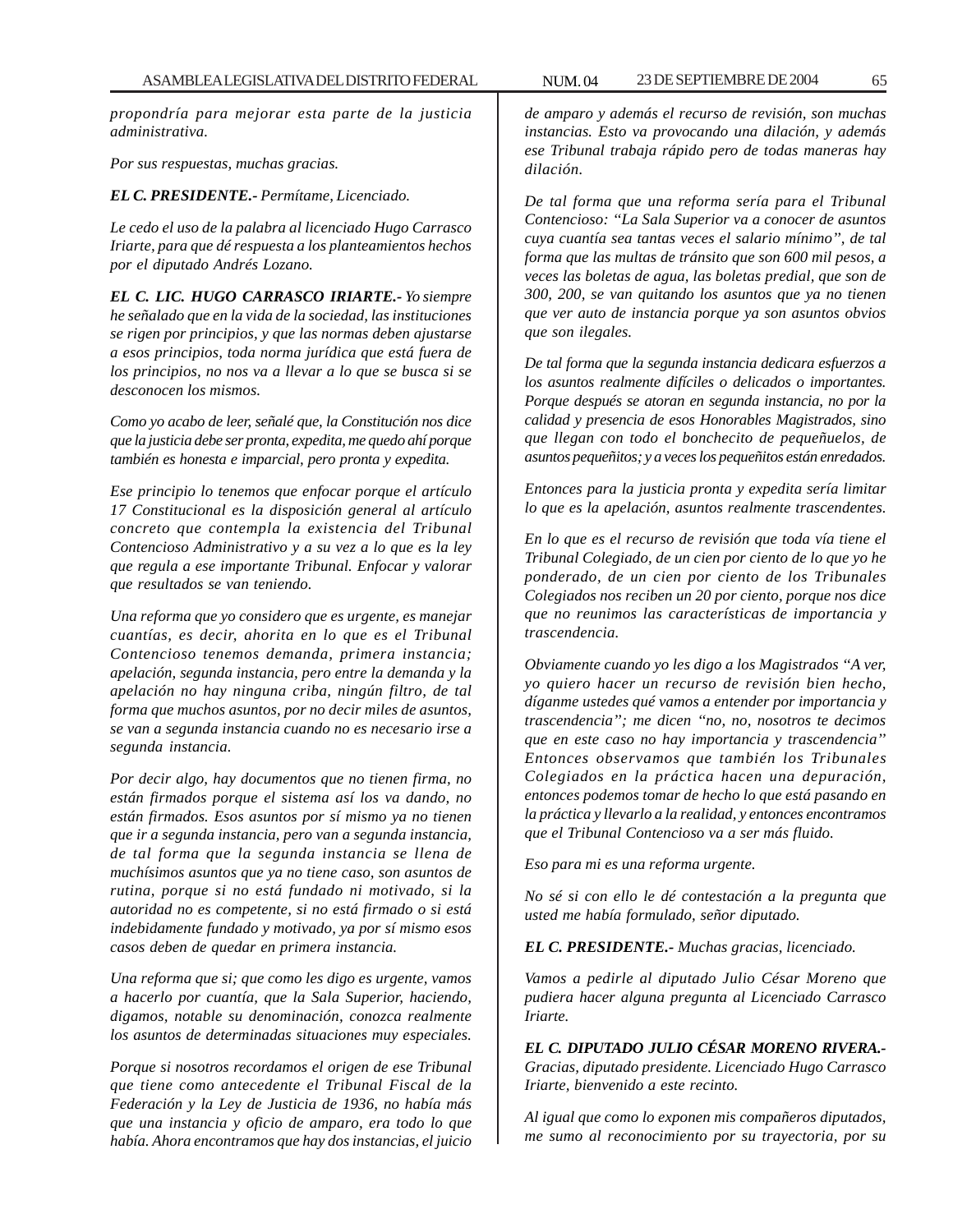*currículum que nos presenta, por ser docente en este caso en materia fiscal.*

*Me llama la atención un poco dentro de los puntos que usted nos expuso, que amablemente hizo favor de exponernos en esta comparecencia, nos manifiesta entre uno de ellos, donde dice ''justicia pronta y expedita'', dice: ''además hay que tener presente que justicia que no es pronta no es justicia''.*

 *Sabemos que el Tribunal de lo Contencioso al parecer no tiene mucho rezago de expedientes, pero yo tengo dos preguntas al respecto y quisiera ser muy concreto:*

*Cuál es su posición en relación a las resoluciones de lo Contencioso Administrativo que en su mayoría van en contra del Gobierno y como bien ya lo decía aquí el diputado Lozano, en su mayoría son en contra del gobierno y a favor de los ciudadanos, en su mayoría, pero a veces no son tan justas, porque en los hechos es bien sabido que en la medida de sanciones administrativas, no van debidamente fundadas ni motivadas, razón por la cual es obvio que yéndose al Contencioso Administrativo, van a salir favorables al ciudadano, pero hay unas que como repito no son tan justas. Quisiera referirme específicamente a la aplicación de multas y sanciones por un giro negro y cosas de ese tipo, igualmente por el pago del agua. ¿Cuál es su punto de vista al respecto, usted como Magistrado?*

*Segunda, ¿qué opina de la negativa ficta?*

*Por sus respuestas, muchas gracias.*

*EL C PRESIDENTE.- Le cedo el uso del micrófono al Licenciado Hugo Carrasco Iriarte, para dar respuesta a los cuestionamientos hechos.*

*EL C. LIC. HUGO CARRASCO IRIARTE.- Cómo no, señor Presidente.*

*Voy a empezar por la última, que fue la que apunté al final, la negativa ficta.*

*Encontramos que en materia fiscal en 1998 se plasma la afirmativa ficta ya en materia impositiva. En cuanto al número de controversias vinculados a la afirmativa ficta en materia fiscal o administrativa, pero me refiero a lo fiscal, porque es el área que ahorita estoy trabajando yo, realmente el número de asuntos en demanda es poquito, un porcentaje muy ligerito pero muy pequeño, pero cada vez que vienen las reformas de fin de año, la quieren quitar, la afirmativa ficta la quieren quitar porque traer a las apuras a la burocracia del Distrito Federal.*

*En estos momentos, sea afirmativa ficta, cuando solamente había la negativa ficta no se preocupaban tanto porque el acto era negativo, pero en materia de la hacienda pública si hay afirmativa ficta, el problema después daño* *patrimonial, delito fiscal y problema de funcionario público, de tal forma que la afirmativa ficta sí se trae corriendo desde 1998 a lo que es la Administración Pública del Distrito Federal y es buena, aunque en la última reforma que se hizo casi salió raspada, pero sobrevivió, porque sigue en vigencia la afirmativa ficta, que es la figura jurídica de avanzada a nivel nacional hecha por esta Asamblea Legislativa.*

*En lo que es la negativa ficta, es un avance en lo que toca al derecho de petición. El gobernador tiene la alternancia de irse al 8° Constitucional para que el Juez de Distrito obligue al Juez a que conteste. Hoy la negativa ficta que es empujar la autoridad que por alguna razón no emitió una resolución, para que formule la resolución.*

*Yo creo que el silencio administrativo, la negativa ficta y la afirmativa ficta, son buenas para ambas partes, tanto para el gobernado, porque si en un momento dado no quiere, no empuja la negativa ficta o el silencio administrativo, y para la autoridad, porque si por un momento se está rezagando, ya con esto lo obligan a sacar uno que otro asunto atrasado.*

*Veo que ambas figuras jurídicas, el silencio administrativo, la negativa ficta y ahora con la afirmativa ficta, van a favor de ambas partes, porque después dicen: es que es a favor del contribuyente.*

*Toda norma que empuje a que se resuelvan los asuntos, al final quizá hasta es mejor para la administración que para gobernar, porque así la administración va sacando sus asuntos que antes los podía dejar por años, ahora ya saben que no.*

*En cuanto a la segunda pregunta, la posición respecto a las resoluciones desfavorable a la Administración Pública, como si yo ya fuera Magistrado, así entendí; como mi posición como futuro Magistrado o qué opinaba sobre esta cuestión, la respuesta está que hay asuntos en que como usted mismo lo dijo y lo señaló, en que en sí mismo se cae. Las boletas de agua, por ejemplo, no están firmadas, entonces ahorita dentro de lo administrativo, están procurando realizar los ajustes correspondientes, pero si no están firmadas se van a derrumbar, y no es que sea contra el Gobierno del Distrito Federal sino es dentro de la mecánica que tienen para trabajar que están generando ese tipo de resoluciones.*

*Las mismas multas de tránsito, a veces ni dicen en qué calle, a qué hora, el concepto, nada, entonces esas son también resoluciones que se van a derrumbar. Entonces vamos encontrando que no es porque en un momento dado el actúe mal o actúe bien sino el mecanismo operativo es el que está llevando a que las resoluciones se caigan y mientras que el artículo 16 constitucional nos dice que toda autoridad debe estar fundada y motivada y lo*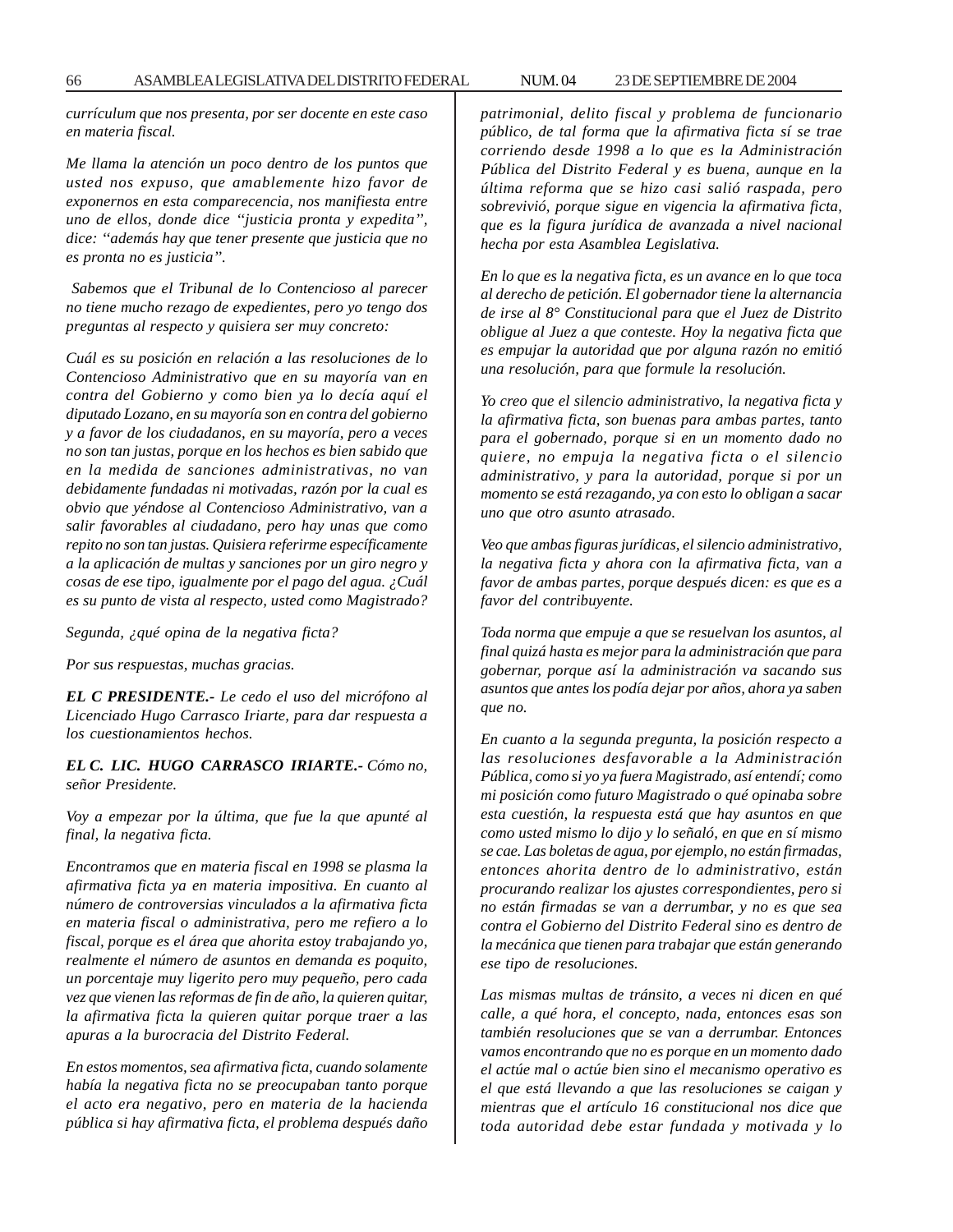*confrontamos con la actuación de la autoridad, la resolución se va yendo de aquel lado.*

*Ahora, coincido con la opinión de usted que hay asuntos que hay que verlos con más cuidado para no cometer un error al momento de emitir una resolución, o sea, hay asuntos que no se pueden ver a la ligera, que no está fundado y motivado, no, veamos que nos dice la parte de antecedentes, la parte considerativa por decir algo, lo que eran las responsabilidades resarcitorias, los pliegos de responsabilidades a los funcionarios públicos, lo que usted nos señaló como los giros negros, ver con mayor cuidado esos asuntos para que no vayamos a cometer una equivocación por irnos en un formalismo que realmente tiene que valorarse dentro de todo el contexto del expediente, eso es lo que yo le podría decir.*

*EL C. PRESIDENTE.- Muchas gracias al Licenciado Hugo Carrasco Iriarte, con esto daríamos por terminada la ronda de preguntas y respuestas.*

*Le informo al señor Licenciado que en virtud de haber desahogado la comparecencia de ley sólo sigue hacer el dictamen correspondiente y presentarlo a esta comisión para lo cual tentativamente en virtud de que el término se está por vencerse, estamos proponiendo posiblemente el dictaminar el miércoles de esta semana y a su vez el resultado del mismo le haremos comunicación correspondiente a usted, para que tenga el resultado de la misma y desahogar lo procedente.*

*En tal suerte, solicito a la Secretaría Técnica pueda acompañar para su retiro, cuando así lo desee al señor licenciado Hugo Carrasco Iriarte.*

*EL C. LIC. HUGO CARRASCO IRIARTE.- Muchas gracias, señores diputados. Con su permiso.*

*SEIS: De conformidad con lo establecido en el inciso a) del artículo 95 de la Ley Orgánica de la Asamblea Legislativa del Distrito Federal, la Secretaría Técnica de la Comisión recibió diversos oficios de Catedráticos de la Universidad Nacional Autónoma de México en donde se destaca la honestidad, eficiencia y profesionalismo del Licenciado Hugo Carrasco Iriarte.*

*SIETE: Se procedió a verificar el cumplimiento de los requisitos que, para ser Magistrado del Tribunal de lo Contencioso Administrativo del Distrito Federal, se señalan en el artículo 4 de la Ley del Tribunal de lo Contencioso Administrativo del Distrito Federal, siendo éstos:*

*ARTÍCULO 4o.- Para ser Magistrado del Tribunal de lo Contencioso Administrativo del Distrito Federal, se requiere:*

*a) Ser mexicano por nacimiento, en ejercicio de sus derechos civiles y políticos;*

*b) Tener, por lo menos, treinta años cumplidos para ser Magistrado de la Sala Superior, y veinticinco para ser Magistrado de Sala Ordinaria;*

*c) Ser Licenciado en Derecho con título debidamente registrado ante la autoridad competente; por lo menos con cinco años de antigüedad a la fecha de su nombramiento como Magistrado;'*

*d) Acreditar; cuando menos, tres o cinco años de práctica profesional en materia administrativa y fiscal, sea Magistrado para Sala Ordinaria o para Sala Superior;*

*e) Gozar de buena reputación; y*

*f) No haber sido condenado por sentencia irrevocable, por delito doloso que le imponga más de un año de prisión.*

*Será causa de retiro forzoso de los Magistrados haber cumplido setenta años de edad o que sobrevenga incapacidad física o mental para desempeñar el cargo.*

*A) En Acta de Nacimiento expedida por la Oficina Central del Registro Civil de la Ciudad de México por el Lic. Antonio Delgado Arau, de fecha 07 de septiembre del año de 1992, se establece que Hugo Carrasco Iriarte, nació en la Ciudad de México, con lo que se cumple con lo establecido por el inciso a) del artículo 4 de la Ley del Tribunal de lo Contencioso Administrativo del Distrito Federal.*

*B) Por medio del Acta de Nacimiento a que se refiere el apartado anterior se establece que Hugo Carrasco Iriarte nació el 25 de abril del año de 1949, con lo cual se cumple con lo preceptuado en el inciso b) del artículo 4 de la Ley ya invocada.*

*C) En copia certificada por el C. Lic. Pablo Antonio Pruneda Padilla, titular de la Notaria Ciento Cincuenta y Cinco del Distrito Federal, de fecha 13 de agosto de 2004, se da fe del Titulo de Licenciado en Derecho expedido por la Universidad Nacional Autónoma de México con fecha 27 de junio de 1975. Así como en la copia certificada en los términos referidos de la Cédula para efectos de patente para ejercer la profesión de Licenciado en Derecho, expedida por la Dirección General de Profesiones de la Secretaría de Educación Pública, con fecha 05 de enero de 1976, ambos documentos emitidos a favor del C. Licenciado Hugo Carrasco Iriarte, se da cumplimiento a lo establecido por el inciso c) del artículo 4 de la Ley del Tribunal de lo Contencioso Administrativo del Distrito Federal.*

*D) Por medio de escrito firmado por él C. Licenciado Hugo Carrasco Iriarte, con fecha 16 de agosto de 2004, donde manifiesta, bajo protesta de decir verdad, no haber sido condenado por sentencia irrevocable, por delito doloso, con lo cual se cumple lo establecido en el inciso f)*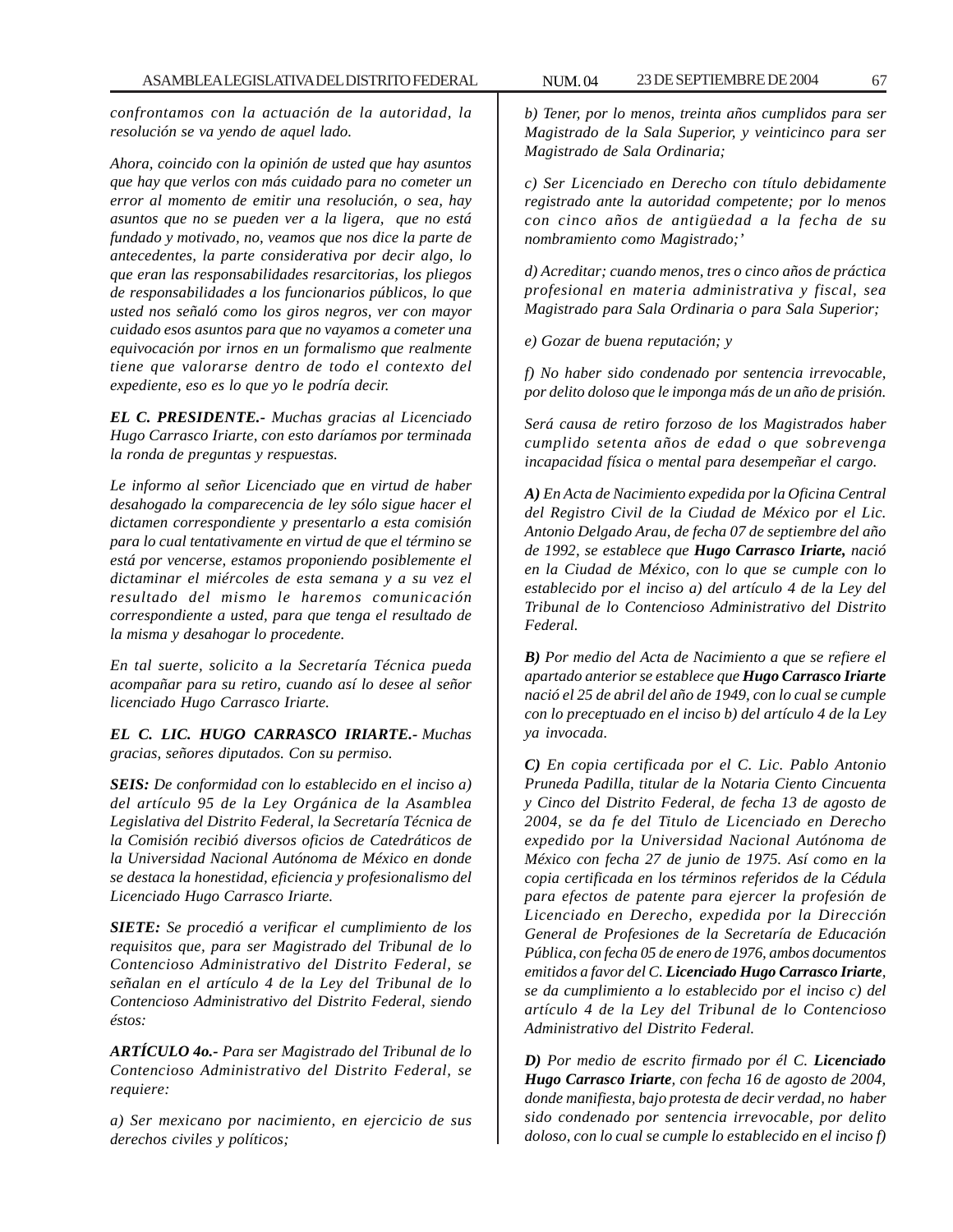*del artículo 4 de la Ley del Tribunal de lo Contencioso Administrativo del Distrito Federal.*

*E) Por medio de la Constancia de Residencia, expedida por el C. Director General Jurídico y de Gobierno en Coyoacán, Lic. Enrique Aguilar Sánchez, con fecha 16 agosto del año 2004, se establece que él C. Licenciado Hugo Carrasco Iriarte, reside en la Demarcación de Coyoacán.*

*F) El Licenciado Hugo Carrasco Iriarte, se ha desempeñado como Secretario General de Acuerdos del Tribunal Fiscal de la Federación de 1978 a 1982; Magistrado de la Sala Regional del Tribunal Fiscal de la Federación de 1983 a 1990; Administrador Local Jurídico de Ingresos en Cuernavaca de la Secretaría de Hacienda y Crédito Público de 1995 a 1996; Subprocurador de Juicios sobre ingresos coordinados y asuntos penales en la Procuraduría Fiscal del Distrito Federal en 1997; Subprocurador de Servicios Jurídicos y de Legislación y Consulta de 1998 al 2000 y actualmente funge como Subprocurador de lo Contencioso en la Subprocuraduria antes señalada. Se ha desempeñado como docente en la Universidad Nacional Autónoma de México durante los últimos 23 años y es autor de diversas obras como: Lecciones de Práctica Contenciosa en Materia Fiscal; asimismo con diversos reconocimientos, diplomas, constancias de actualización y conferencias, donde se acreditan cursos y actualizaciones, por lo que se cumple con lo establecido en el inciso d) del artículo 4 de la Ley del Tribunal de lo Contencioso Administrativo del Distrito Federal.*

*Por lo anteriormente expuesto y fundado en lo establecido por el segundo párrafo del artículo 9, 42, fracción XXIV, del Estatuto de Gobierno del Distrito Federal; 10, Fracción VIII, 94 y 95 inciso C, de la Ley Orgánica de la Asamblea Legislativa; 28 y 32 del Reglamento para el Gobierno Interior de la Asamblea Legislativa del Distrito Federal, la Comisión de Administración y Procuración de Justicia, emite el presente Dictamen en el siguiente sentido:*

*PRIMERO: Se aprueba la designación del Licenciado Hugo Carrasco Iriarte, para ocupar el cargo de Magistrado de la Sala Auxiliar del Tribunal de lo Contencioso Administrativo del Distrito Federal, conforme a la propuesta realizada por el C. Jefe de Gobierno del Distrito Federal, Lic. Andrés Manuel López Obrador.*

*SEGUNDO: Túrnese el presente Dictamen a la Mesa Directiva y a la Comisión de Gobierno de la Asamblea Legislativa del Distrito Federal, para los efectos de lo señalado por el párrafo segundo del inciso A del artículo 95 de la Ley Orgánica de la Asamblea Legislativa del Distrito Federal.*

*Recinto de la Asamblea Legislativa del Distrito Federal a los veintidós días del mes de Septiembre del año dos mil cuatro.*

*Dictamen con proyecto de decreto para la designación del Licenciado Hugo Carrasco Iriarte como Magistrado del Tribunal de lo Contencioso Administrativo del Distrito Federal*

*Firman por la Comisión de Administración y Procuración de Justicia de la Tercera Legislatura, las y los diputados: Alfredo Hernández Raigosa, Presidente; Gerardo Villanueva Albarrán, Vicepresidente; José de Jesús López Sandoval, Secretario; así como los integrantes: María Claudia Esqueda Llanes, Andrés Lozano Lozano, Julio César Moreno Rivera y Héctor Guijosa Mora.*

Esperando votar a favor por él, por su atención, muchas gracias.

**LA C. PRESIDENTA.-** Gracias, diputado. Está a discusión el dictamen. Se abre el registro de oradores. ¿Oradores en contra?

¿Alguna o algún diputado desea razonar su voto?

Proceda la secretaría a recoger la votación nominal del dictamen en lo general y en lo particular en un solo acto.

**LA C. SECRETARIA, DIPUTADA MARÍA GABRIELA GONZÁLEZ MARTÍNEZ.-** Se va a proceder a recoger la votación nominal del dictamen en lo general y en lo particular en un solo acto.

De conformidad con lo establecido por el artículo 128 del Reglamento para el Gobierno Interior de la Asamblea, se solicita a la Coordinación de Servicios Parlamentarios hacer el anuncio correspondiente a efecto de que los diputados presentes puedan emitir su voto.

Se solicita a los diputados que al emitir su voto lo hagan en voz alta, diciendo su nombre y apellido, añadiendo la expresión ''en pro'', ''en contra'' o ''abstención''. La de la voz recogerá la votación. Comenzamos de derecha a izquierda.

### **(Votación Nominal)**

María Teresita Aguilar, a favor. Juan Antonio Arévalo López, a favor. Jesús López, a favor. Obdulio Ávila, en pro. Rafael Hernández Nava, a favor.

Emilio Fernández, en pro.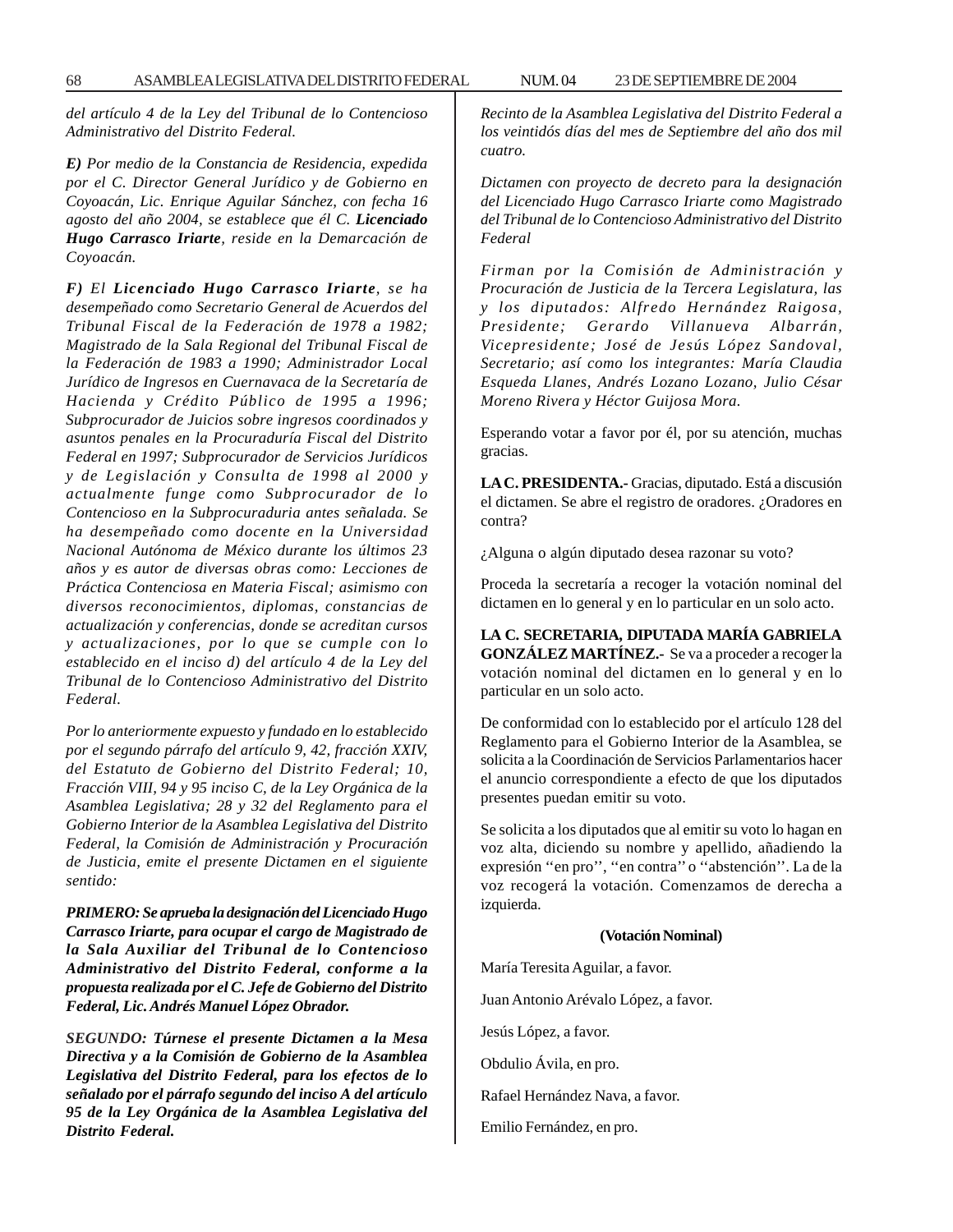| Alfredo Hernández Raigosa, a favor. | Pablo Trejo, en pro.                                                                                                                                                                                                                                                                                                                                                                                                                                                                                                                                                                                                   |
|-------------------------------------|------------------------------------------------------------------------------------------------------------------------------------------------------------------------------------------------------------------------------------------------------------------------------------------------------------------------------------------------------------------------------------------------------------------------------------------------------------------------------------------------------------------------------------------------------------------------------------------------------------------------|
| Maricela Contreras Julián, a favor. | Rodolfo Covarrubias, a favor.                                                                                                                                                                                                                                                                                                                                                                                                                                                                                                                                                                                          |
| Adrián Pedrozo Castillo, en pro.    | María Elena Torres, en pro.                                                                                                                                                                                                                                                                                                                                                                                                                                                                                                                                                                                            |
| Araceli Vázquez, en pro.            | Alberto Trejo Villafuerte, en pro.                                                                                                                                                                                                                                                                                                                                                                                                                                                                                                                                                                                     |
| Mónica Serrano, en pro.             | LA C. SECRETARIA.- ¿Faltó alguna o algún diputado de<br>emitir su voto?                                                                                                                                                                                                                                                                                                                                                                                                                                                                                                                                                |
| Lujano Nicolás, a favor.            | Se va a proceder a recoger la votación de la Mesa Directiva.                                                                                                                                                                                                                                                                                                                                                                                                                                                                                                                                                           |
| Jorge Lara, en pro.                 | Gabriela González, en pro.                                                                                                                                                                                                                                                                                                                                                                                                                                                                                                                                                                                             |
| José Espina, en pro.                | Miguel Ángel Solares Chávez, a favor.                                                                                                                                                                                                                                                                                                                                                                                                                                                                                                                                                                                  |
| Francisco Chiguil, en pro.          | Sara Figueroa, en pro.                                                                                                                                                                                                                                                                                                                                                                                                                                                                                                                                                                                                 |
| Lorena Villavicencio, a favor.      |                                                                                                                                                                                                                                                                                                                                                                                                                                                                                                                                                                                                                        |
| Rigoberto Nieto, a favor.           | Sofía Figueroa, en pro.                                                                                                                                                                                                                                                                                                                                                                                                                                                                                                                                                                                                |
| Silvia Oliva Fragoso, en pro.       | Guadalupe Chavira, a favor.                                                                                                                                                                                                                                                                                                                                                                                                                                                                                                                                                                                            |
| Elio Bejarano, en pro.              | LA C. SECRETARIA.- Diputada Presidenta, el diputado<br>de la votación es el siguiente 48 votos a favor, 0 votos en<br>contra, 0 abstenciones.                                                                                                                                                                                                                                                                                                                                                                                                                                                                          |
| Rodrigo Chávez Contreras, a favor.  |                                                                                                                                                                                                                                                                                                                                                                                                                                                                                                                                                                                                                        |
| Lourdes Alonso, en pro.             | LA C. PRESIDENTA.- En consecuencia, se aprueba el<br>Dictamen que presenta la Comisión de Administración y<br>Procuración de Justicia con Proyecto de Decreto respecto<br>al nombramiento del licenciado Hugo Carrasco Iriarte, como<br>Magistrado de la Sala Auxiliar del Tribunal de lo<br>Contencioso Administrativo.                                                                                                                                                                                                                                                                                               |
| Gabriela Cuevas, en pro.            |                                                                                                                                                                                                                                                                                                                                                                                                                                                                                                                                                                                                                        |
| Carlos Alberto Flores, a favor.     |                                                                                                                                                                                                                                                                                                                                                                                                                                                                                                                                                                                                                        |
| Arturo Escobar, a favor.            | Cítese al Licenciado que ha sido nombrado para que rinda<br>la protesta de ley, señalada en el artículo 98 de la Ley<br>Orgánica de la Asamblea Legislativa del Distrito Federal.<br>Esta presidencia informa que se encuentran a las puertas de<br>este Recinto los Magistrados nombrados en la presente sesión<br>quienes rendirán su protesta de Ley y para acompañarlos al<br>Salón de Sesiones, se designa la siguiente comisión de cortesía<br>a las siguientes diputadas y diputados: la diputada Claudia<br>Esqueda, el diputado José Antonio Arévalo, el diputado Jesús<br>López y el diputado Andrés Lozano. |
| José Antonio Arévalo, a favor.      |                                                                                                                                                                                                                                                                                                                                                                                                                                                                                                                                                                                                                        |
| Aguilar Álvarez, en pro.            |                                                                                                                                                                                                                                                                                                                                                                                                                                                                                                                                                                                                                        |
| Mariana Gómez del Campo, en pro.    |                                                                                                                                                                                                                                                                                                                                                                                                                                                                                                                                                                                                                        |
| José Medel Ibarra, a favor.         |                                                                                                                                                                                                                                                                                                                                                                                                                                                                                                                                                                                                                        |
| Claudia Esqueda, en pro.            |                                                                                                                                                                                                                                                                                                                                                                                                                                                                                                                                                                                                                        |
| Mauricio López Velázquez, en pro.   |                                                                                                                                                                                                                                                                                                                                                                                                                                                                                                                                                                                                                        |
| Andrés Lozano Lozano, en pro.       | Se solicita a la comisión designada cumpla su cometido.                                                                                                                                                                                                                                                                                                                                                                                                                                                                                                                                                                |
| Gerardo Villanueva, a favor.        | (La comisión cumple su cometido)                                                                                                                                                                                                                                                                                                                                                                                                                                                                                                                                                                                       |
| Efraín Morales, a favor.            | LA C. PRESIDENTA.- Esta presidencia a nombre de la<br>Asamblea Legislativa del Distrito Federal, III Legislatura,<br>les da la más cordial bienvenida.                                                                                                                                                                                                                                                                                                                                                                                                                                                                 |
| Jorge García Rodríguez, a favor.    |                                                                                                                                                                                                                                                                                                                                                                                                                                                                                                                                                                                                                        |
| Juventino Rodríguez, a favor.       | Se solicita a todos los presentes, ponerse de pie.                                                                                                                                                                                                                                                                                                                                                                                                                                                                                                                                                                     |
| Guadalupe Ocampo, a favor.          | Al Licenciado Sabino Mario Huitrón Heredia, pasar al frente                                                                                                                                                                                                                                                                                                                                                                                                                                                                                                                                                            |
| Eduardo Malpica, a favor.           | de esta Tribuna para rendir su protesta constitucional.                                                                                                                                                                                                                                                                                                                                                                                                                                                                                                                                                                |
| Víctor Varela, a favor.             | Adelante, Licenciado.                                                                                                                                                                                                                                                                                                                                                                                                                                                                                                                                                                                                  |
| Alfredo Carrasco, a favor.          | EL C. LICENCIADO SABINO MARIO HUITRÓN<br>HEREDIA.- "Protesto guardar y hacer guardar la                                                                                                                                                                                                                                                                                                                                                                                                                                                                                                                                |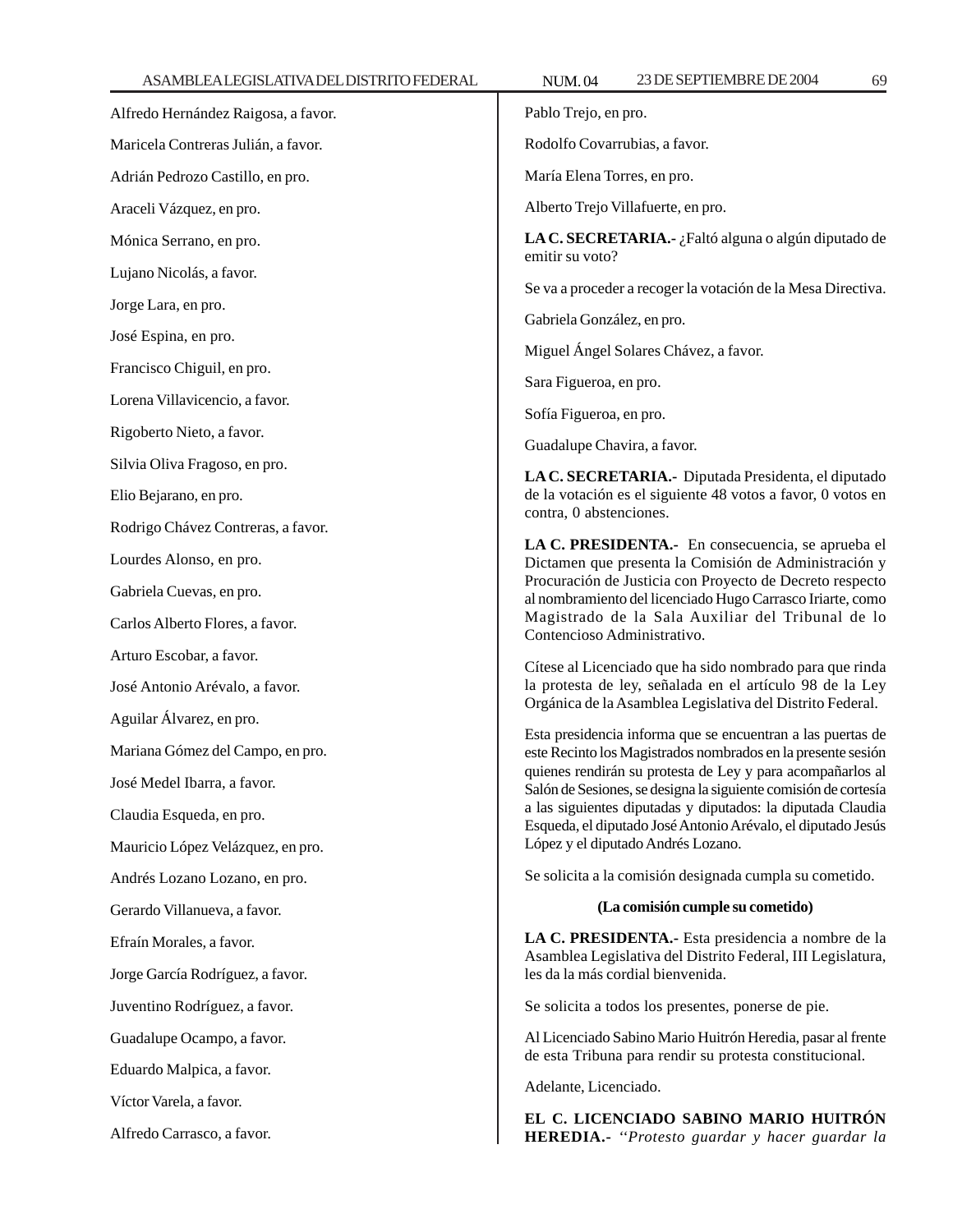*Constitución Política de los Estados Unidos Mexicanos, el Estatuto de Gobierno del Distrito Federal y las leyes que de ellos emanen y desempeñar leal y patrióticamente el cargo de Magistrado del Tribunal Superior de Justicia del Distrito Federal, mirando en todo por el bien y la prosperidad de la Unión y del Distrito Federal y si así no lo hiciere, que el pueblo me lo demande''.*

**LA C. PRESIDENTA.-** Gracias, ciudadano Magistrado. Esta presidencia a nombre de la Asamblea Legislativa le desea éxito en su encargo.

Se solicita al Licenciado Hugo Carrasco Iriarte pasar al frente de esta Tribuna para rendir su protesta constitucional.

Adelante, licenciado.

## **EL C. LICENCIADO HUGO CARRASCO IRIARTE.-**

*''Protesto guardar y hacer guardar la Constitución Política de los Estados Unidos Mexicanos, el Estatuto de Gobierno del Distrito Federal y las leyes que de ellos emanen y desempeñar leal y patrióticamente el cargo de Magistrado de Sala Auxiliar del Tribunal de lo Contencioso Administrativo del Distrito Federal, mirando en todo por el bien y la prosperidad de la Unión y del Distrito Federal y si así no lo hiciere, que el pueblo me lo demande''.*

**LA C. PRESIDENTA.-** Gracias, ciudadano Magistrado. Esta presidencia, a nombre de la Asamblea Legislativa, les desea éxito en su encargo.

Se solicita a la comisión de cortesía acompañar a los señores Magistrados a su salida de este recinto en el momento que así deseen hacerlo.

Hágase del conocimiento del Presidente del Tribunal Superior de Justicia del Distrito Federal y del Presidente del Tribunal de lo Contencioso Administrativo del Distrito Federal y demás autoridades correspondientes.

Para presentar una Propuesta con Punto de Acuerdo para solicitar la revisión de los hidrantes en la delegación Cuauhtémoc, que presenta el grupo parlamentario del Partido Acción Nacional, se concede el uso de la Tribuna a la diputada Gabriela Cuevas.

**LA C. DIPUTADA GABRIELA CUEVAS BARRÓN.-** Con la venia de la presidencia.

*PROPUESTA CON PUNTO DE ACUERDO PARA EXHORTAR AL JEFE DE GOBIERNO DEL DISTRITO FEDERAL A ARREGLAR LOS HIDRANTES Y TOMAS DE AGUA CONTRA INCENDIOS EN EL DISTRITO FEDERAL*

*DIP. CARLOS ROBERTO REYES GÁMIZ C. PRESIDENTE DE LA MESA DIRECTIVA ASAMBLEA LEGISLATIVA DEL DISTRITO FEDERAL III LEGISLATURA PRESENTE*

*Con fundamento en el artículo 17 fracción IV de la Ley Orgánica de la Asamblea Legislativa del Distrito Federal y del artículo 129 del Reglamento para el Gobierno Interior de la Asamblea Legislativa del Distrito Federal, los signantes, sometemos a consideración del Pleno de esta H. Asamblea Legislativa del Distrito Federal la siguiente PROPUESTA CON PUNTO DE ACUERDO PARA EXHORTAR AL JEFE DE GOBIERNO DEL DISTRITO FEDERAL A ARREGLAR LOS HIDRANTES Y TOMAS DE AGUA CONTRA INCENDIOS EN EL DISTRITO FEDERAL, conforme a los siguientes:*

#### *ANTECEDENTES*

*El Heroico Cuerpo de Bomberos de la Ciudad de México es una de las instituciones con mayor antigüedad en la integración de la Administración Pública Local. Su labor y servicio a la comunidad generalmente se encuentra sustentada en el altruismo y la desinteresada colaboración de muchas personas, ya que además de los integrantes de esta corporación, cuenta con un cuerpo de voluntarios que asisten en las funciones que desempeñan para proteger a la ciudadanía en siniestros.*

*Sin embargo, dicha labor muchas veces se encuentra demeritada por las propias instituciones y dependencias gubernamentales, ya que no cuenta con los recursos, equipos e implementos necesarios para el desarrollo de sus funciones.*

*Actualmente existen 12 estaciones de servicio, ubicadas en diversos puntos de la ciudad, las cuales atienden dentro de sus actividades y servicios en términos del artículo 6° de la Ley del Heroico Cuerpo de Bomberos del Distrito Federal:*

*a) Control y extinción de todo tipo de incendios;*

*b) Control y extinción de fugas y derrames de gasolina;*

*c) Atención de colisiones de vehículos por choque o volcadura, previniendo o controlando explosiones o derramen de combustible o sustancias;*

*d) Atención a explosiones;*

*e) Rescate o exhumación de cadáveres;*

*f) Retiro de cables de alta tensión caídos y atención a posibles cortos circuitos;*

*g) Realización de labores de supervisión para la prevención de riesgos a través de dictámenes a establecimientos mercantiles industrias o empresas encargadas de la venta, almacenamiento o transporte de substancias flamables o peligrosas;*

*h) Seccionamiento y retiro de árboles cuando provoquen situaciones de riesgo;*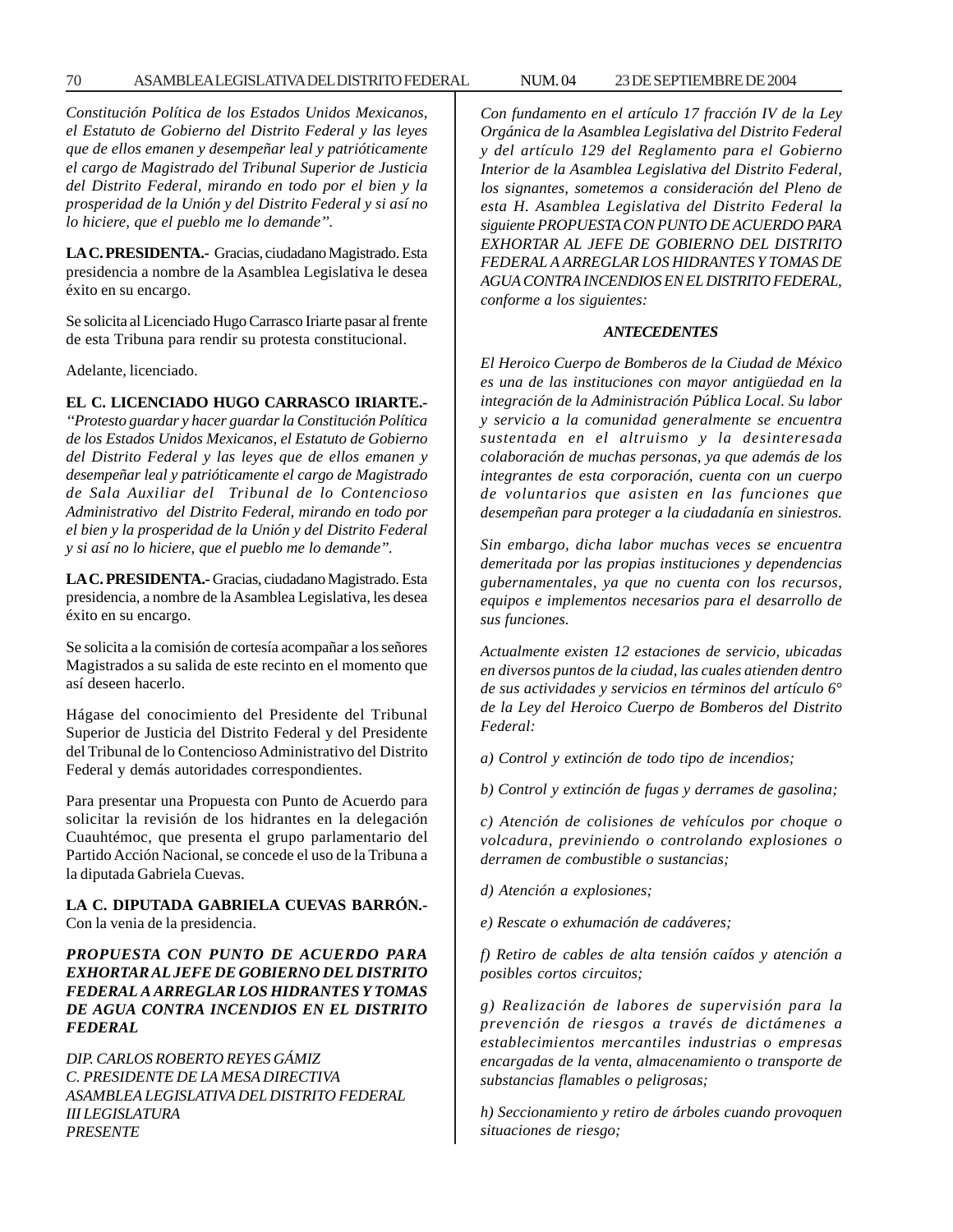*i) Acciones tendientes a la protección de la ciudadanía de los peligros de la abeja africana y retiro de enjambres;*

*j) Labores de salvamento y rescate de personas atrapadas;*

*k) Atención a derrames de fluidos;*

*l) Atención y control de inundaciones;*

*m) Atención y control de derrumbes de bardas o cualquier otro tipo de derrumbes;*

*n) Captura de animales que presenten riesgo para la ciudadanía;*

*o) Retiro de anuncios espectaculares caídos o en situaciones de riesgo;*

*p) Control y extinción de incendios en áreas forestales;*

*q) Control y prevención de incendios en municipios conurbados;*

*r) Atención en los casos de falsos avisos;*

*Cabe recordar que la Ciudad de México con sus 10 millones de habitantes y sus casi 1,500 kilómetros cuadrados, es una de las urbes más grandes del mundo; y aunado a la cercanía con la zona conurbada y la densidad de población de dicha zona, hace que las funciones que realiza el Heroico Cuerpo de Bomberos se vean multiplicadas en el número de casos e incidencias diarias.*

*Considerando que el personal que integra la incorporación es de aproximadamente 1,231 elementos y que su salarios mensual es de \$7,675.31 por elemento, podemos afirmar que las labores que realizan, arriesgando en muchas ocasiones sus propias vidas, es un momento loable y necesario para la salvaguarda y protección de la ciudadanía.*

*Tras solicitar a la oficina encargada de Transparencia e Información Pública la corporación, mediante oficio HCB/ 003/04 de fecha 2 de septiembre del 2004, la Contador Pública Araceli Ortiz García, informó respecto a una zona específica de la Ciudad la problemática del equipamiento existente para la extinción y control de incendios; datos que a continuación me permito explicar a guisa de ejemplo:*

*La zona específica sobre la que se cuestionó fue la Colonia Roma en la Delegación Cuauhtémoc, propiamente en 15 ubicaciones específicas de dicha zona, encontrándose 58 hidrantes de los cuales 37 se encuentran en buen estado, 2 en mal estado y 9 en estado utilizable pero con la necesidad de ser limpiados para su óptimo funcionamiento.*

*Tenemos así que el total de hidrantes de la zona el 63.79% de los mismos se encuentran en estado óptimo, mientras*

*que el 36.21% casi la tercera parte, requiere de algún tipo de servicio en mayor o menor medida.*

*De la misma forma y en la propia respuesta a la solicitud de información, se hizo referencia por parte de la corporación algunos otros comentarios que considero pertinentes y necesarios al efecto de la presente propuesta:*

- *En nuestra Ciudad no existen hidratantes superficiales sobre las banquetas como en otros países, sino que los tubos y válvulas de descarga de agua que se construyeron para que para los casos de incendio, están colocadas bajo el nivel de suelo en pozos o registros, ubicados en los cruces de las calles de la zona urbana, cuentan con una válvula la cual se abre con llaves especiales y se inunda el pozo, para dotar del líquido a las unidades de bomberos.*
- *Los pozos o tomas contra incendio, fueron consideradas en la parte urbana construida hasta finales de los años setenta por lo que las zonas urbanas posteriores no cuentan con dichos pozos o tomas.*
- *Las tapas metálicas de los pozos o tomas deberían decir ''POZO CONTRA INCENDIO'', ''VÁLVULAS CONTRA INCENDIO'' o ''BOMBEROS'', y sin embargo con el paso del tiempo al romperse o dañarse fueron sustituidas por tapas con la frase ''AGUA POTABLE'' o por tapas sin nombre, lo cual dificulta su localización.*
- *Con las acciones de repavimentación y nuevo trazo de las calles de la ciudad, muchos pozos o tomas contra incendio fueron tapadas con la carpeta asfáltica, por lo que ahora es posible localizarlas.*
- *El mantenimiento de dichos pozos o tomas contra incendio, era responsabilidad de la anterior Dirección General de Construcción y Operación Hidráulica, con la reorganización ahora es responsabilidad podría (sic), ser de la Comisión de Aguas y no se ha tenido conocimiento de su mantenimiento, por lo que no es posible determinar por nuestro organismo acerca del mismo.*

*Siendo que la problemática de la atención de los servicios que presta el Heroico Cuerpo de Bomberos no sólo queda en todo lo anterior expuesto, ya que esto es únicamente en 15 puntos de una sola colonia de nuestra gran urbe, y,*

#### *CONSIDERANDO*

*I. Que es necesario contar con toda la información de la Ciudad completa, y no sólo de una zona específica;*

*II. Que en promedio un tercio de las tomas y pozos de agua existentes, requieren de algún tipo de servicio o mantenimiento a efecto de poder solucionar los incidentes que en el día a día acaecen a nuestra Ciudad;*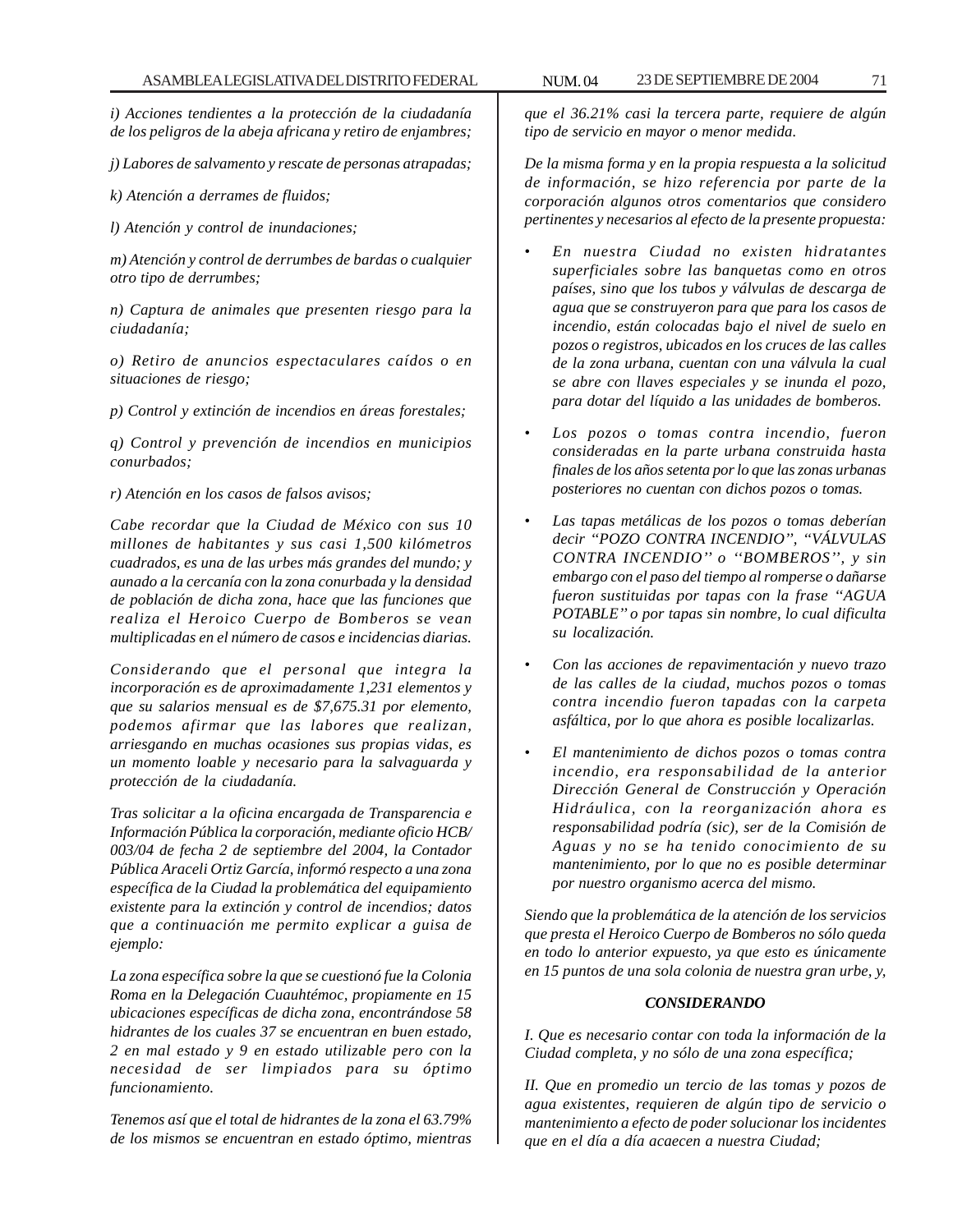*III. Que existe un desconocimiento lato respecto a lo que depende del mantenimiento y vigilancia de las tomas y pozos existentes y localizados;*

*IV. Que es necesario revisar si existen otros lugares donde posiblemente pudieran instalarse pozos o tomas adicionales a efecto de lograr aplacar cualquier tipo de incidentes;*

*V. Que existe un marco normativo bajo el cual todo servidor público debe regir sus acciones, siempre a favor de los gobiernos a los que representa y de las funciones de su encargo, o no en favor del grupo o partido específico.*

*VI. Que ésta H. Asamblea Legislativa del Distrito Federal tiene la facultad para realizar las propuestas que considere necesarias a efecto de cumplimentar con las atribuciones que le concede el marco normativo de su competencia, de acuerdo y en referencia con las disposiciones de la misma;*

*Por lo anteriormente expuesto y fundado, los que suscribimos ponemos a consideración de este pleno el siguiente*

### *PUNTO DE ACUERDO*

*ÚNICO: Se solicita a esta Honorable Asamblea Legislativa del Distrito Federal, exhorte al Jefe de Gobierno para que inste a la Secretaría de Obras y Servicios a que revise el estatus de las hidrantes de la Ciudad, así como investigue, determine e informe quién es el órgano o dependencia facultada y encargada del mantenimiento de los pozos y tomas de agua utilizados por el Heroico Cuerpo de Bomberos del Distrito Federal.*

*Firman las y los diputados del Partido Acción Nacional: José Espina Von Roehrich, Gabriela Cuevas Barrón, María Teresita de Jesús Aguilar Marmolejo, Juan Antonio Arévalo López, Obdulio Ávila Mayo, Sofía Figueroa Torres, Carlos Alberto Flores Gutiérrez, Mariana Gómez del Campo Gurza, María Gabriela González Martínez, Irma Islas León, Jorge Alberto Lara Rivera, José de Jesús López Sandoval, Christian Martín Lujano Nicolás, José María Rivera Cabello y Mónica Leticia Serrano Peña.*

Muchas gracias.

**LA C. PRESIDENTA.-** Gracias, diputada. Con fundamento en lo dispuesto por los artículos 36 fracciones V y VII de la Ley Orgánica de la Asamblea Legislativa del Distrito Federal, 28 y 129 del Reglamento para su Gobierno Interior, se turna para su análisis y dictamen a la Comisión de Uso y Aprovechamiento de Bienes y Servicios Públicos.

Para presentar una propuesta con punto de Acuerdo para la Asamblea Legislativa del Distrito Federal solicite a la Comisión Nacional del Agua y al Consejo Mundial del Agua la inscripción de la Comisión Especial para la Gestión Integral del Agua de esta Soberanía en el grupo de legisladores que participan en el Comité Directivo Nacional del IV Foro Mundial, se concede el uso de la Tribuna a la diputada Martha Delgado Peralta, diputada independiente.

**LA C. DIPUTADA MARTHA TERESA DELGADO PERALTA.-** Muy buenas tardes. Con su venia, señora Presidenta.

Aclaro que el punto de acuerdo lo presento a nombre de todos los integrantes de la Comisión Especial para la Gestión Integral del Agua.

# *COMISIÓN ESPECIAL PARA LA GESTIÓN INTEGRAL DEL AGUA*

*PROPUESTA CON PUNTO DE ACUERDO PARA QUE ESTA ASAMBLEA LEGISLATIVA DEL DISTRITO FEDERAL SOLICITE A LA COMISIÓN NACIONAL DEL AGUA Y AL CONSEJO MUNDIAL DEL AGUA, LA INSCRIPCIÓN DE LA COMISIÓN ESPECIAL PARA LA GESTIÓN INTEGRAL DEL AGUA DE LA ASAMBLEA LEGISLATIVA DEL DISTRITO FEDERAL EN EL GRUPO DE LEGISLADORES QUE PARTICIPAN EN EL COMITÉ DIRECTIVO NACIONAL DEL IV FORO MUNDIAL DEL AGUA.*

> *México, D. F., a 21 de septiembre de 2004. Ref. CEGIA/091/04*

*DIP. CARLOS REYES GÁMIZ PRESIDENTE DE LA MESA DIRECTIVA ASAMBLEA LEGISLATIVA DEL DISTRITO FEDERAL, III LEGISLATURA Presente*

*Los suscritos, diputados Martha Teresa Delgado Peralta, Aleida Alavez Ruiz, Christian Martín Lujano Nicolás, Gerardo Villanueva Albarrán, Víctor Gabriel Varela López, Efraín Morales Sánchez, Juan Antonio Arévalo López, José Medel Ibarra y Sara Guadalupe Figueroa Canedo, integrantes de esta Asamblea Legislativa del Distrito Federal, III Legislatura, con fundamento en lo dispuesto por los artículos 17 fracción VI, 44 fracción XIII de la Ley Orgánica de la Asamblea Legislativa del Distrito Federal y 82 fracción I y 130 del Reglamento para el Gobierno Interior de la Asamblea Legislativa del Distrito Federal, sometemos a la consideración de esta representación la siguiente:*

*PROPUESTA CON PUNTO DE ACUERDO PARA QUE ESTA ASAMBLEA LEGISLATIVA DEL DISTRITO FEDERAL SOLICITE A LA COMISIÓN NACIONAL DEL AGUA Y AL CONSEJO MUNDIAL DEL AGUA, LA INSCRIPCIÓN DE LA COMISIÓN ESPECIAL PARA LA GESTIÓN INTEGRAL DEL AGUA DE LA ASAMBLEA LEGISLATIVA DEL DISTRITO FEDERAL EN EL GRUPO DE LEGISLADORES QUE PARTICIPAN EN EL*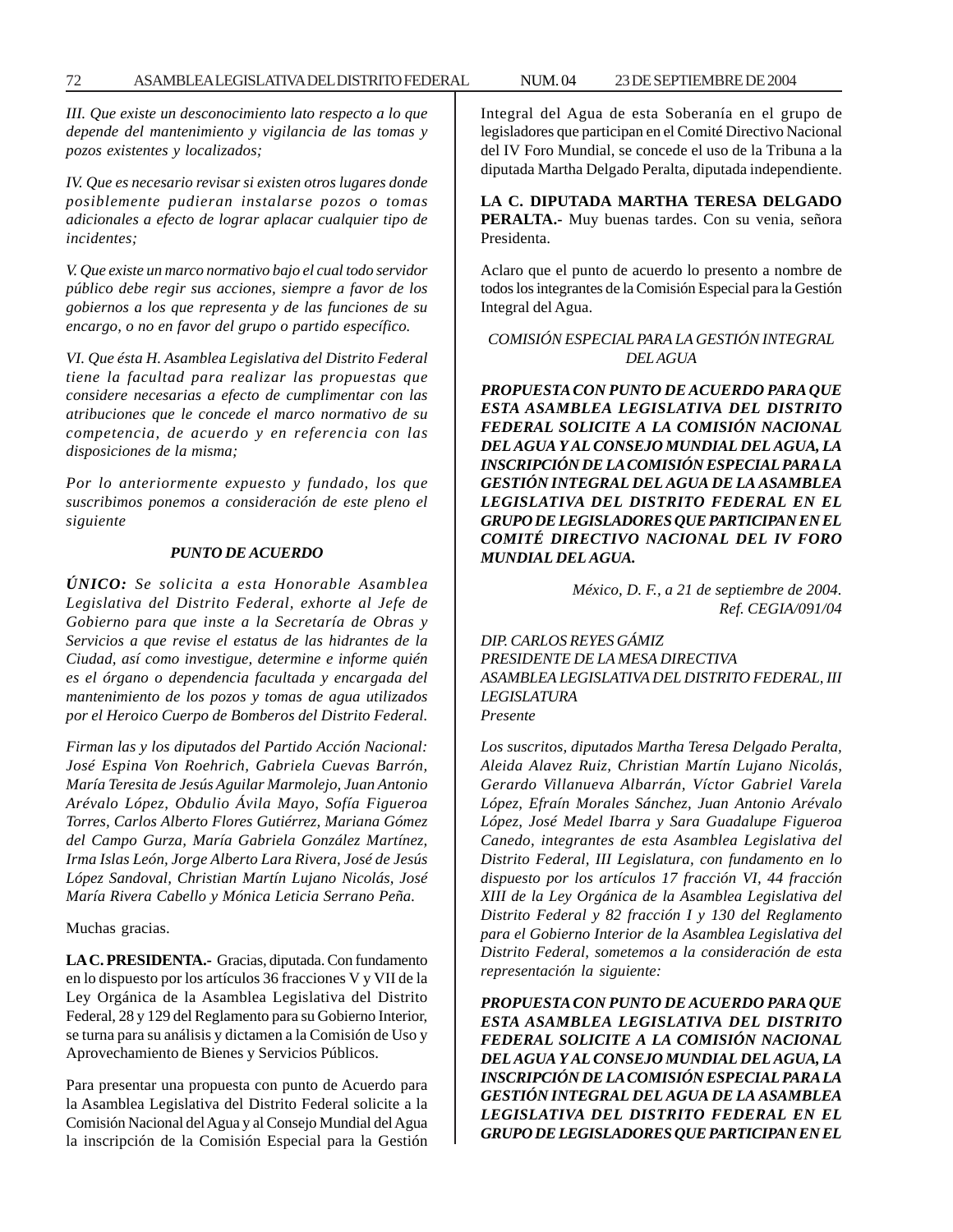### *COMITÉ DIRECTIVO NACIONAL DEL IV FORO MUNDIAL DEL AGUA.*

*Lo anterior en razón de los siguientes,*

### *CONSIDERANDOS*

*PRIMERO.- Que el Foro Mundial del Agua es el evento internacional más importante en la materia y tiene por objeto crear conciencia sobre la problemática mundial del agua, promover políticas sustentables en el manejo del recurso en todo el mundo y situar la consideración del tema en la agenda política de los países participantes.*

*SEGUNDO.- Que en octubre del año 2003 la Junta de Gobernadores del Consejo Mundial del Agua otorgó a la Ciudad de México la sede del IV Foro Mundial del Agua a realizarse del día 16 al 22 de marzo de 2006.*

*TERCERO.- Que los foros celebrados hasta la fecha han transitado de una ''Visión Mundial del Agua'' -producto del II foro- al establecimiento de acciones y de compromisos concretos, derivados del III foro.*

*CUARTO.- Que el tema principal del IV Foro Mundial del Agua, ''Acciones Locales para el Reto Global'', hace referencia al reto de hacer realidad las acciones y compromisos concretos con la participación de actores locales para construir, con la sociedad, la ''Visión Mundial del Agua'' y traducir el apoyo internacional de diversas instituciones y redes de organizaciones en acciones específicas.*

*QUINTO.- Que el objetivo del IV Foro es que los organismos internacionales y expertos en políticas del agua logren acuerdos y compromisos con los actores locales, con el fin de transformar los planes de acción concretos.*

*SEXTO.- Que el IV Foro Mundial del Agua procurará incluir el conocimiento y las experiencias locales, además de permitir la acción y el desarrollo de capacidades regionales y que buscará establecer compromisos por parte de todos los involucrados.*

*SÉPTIMO.- Que el Consejo Mundial del Agua organiza los foros mundiales del agua en estrecha colaboración con los anfitriones y que estos constituyen un espacio único en su género para el intercambio de ideas y enfoques a escala mundial en el que convergen los sectores público y privado y interactúan profesionistas, actores políticos y organizaciones sociales.*

*OCTAVO.- Que dentro del organigrama de los componentes del IV Foro Mundial del Agua se encuentra el Comité Directivo Nacional, mismo que está integrado por secretarías e instituciones gubernamentales, legisladores, asociaciones, representantes del sector privado, académicos, fundaciones y representantes de la sociedad civil.*

*NOVENO.- Que dentro de los objetivos de la Comisión Especial para la Gestión Integral del Agua se encuentra el impulsar y realizar las investigaciones, foros y consultas legislativas que versen sobre disposiciones normativas, regímenes y prácticas relacionadas con los recursos hídricos para mejorar su calidad y aprovechamiento.*

*DÉCIMO.- Que la Comisión Especial para la Gestión Integral del Agua es una figura estratégica en materia de política hidráulica por ser la única Comisión existente en esta materia dentro de un gobierno local en México, cuyos objetivos, prioridades y líneas de acción son totalmente compatibles con el formato y el contenido temático del Foro.*

*DÉCIMO PRIMERO.- Que la participación de la Comisión Especial para la Gestión Integral del Agua en el IV Foro Mundial del Agua a través de su inscripción en el grupo de Legisladores del Comité Directivo Nacional resulta sumamente relevante a fin de fincar canales de comunicación a nivel internacional, establecer mecanismos de coordinación con diversas entidades gubernamentales, intercambiar experiencias a nivel global y constituir compromisos que puedan traducirse en acciones concretas a nivel local en el Distrito Federal.*

*Por lo anteriormente expuesto y fundado, sometemos de urgente y obvia resolución a la consideración del Pleno de esta H. Asamblea Legislativa del Distrito Federal el siguiente:*

### *PUNTO DE ACUERDO*

*ÚNICO.- La Asamblea Legislativa del Distrito Federal solicita a la Comisión Nacional del Agua y al Consejo Mundial del Agua, la inscripción de la Comisión Especial para la Gestión Integral del Agua de esta Asamblea Legislativa del Distrito Federal en el grupo de legisladores que participan en el Comité Directivo Nacional del IV Foro Mundial del Agua.*

*Dado en la Asamblea Legislativa del Distrito Federal a los 21 días del mes de septiembre de 2004.*

*Firman las y los diputados: Martha Delgado Peralta, Presidenta; Aleida Alavez Ruíz, Vicepresidenta; Christian Martín Lujano Nicolás, Secretario; así como los integrantes Gerardo Villanueva Albarrán, Víctor Gabriel Varela López, Efraín Morales Sánchez, Juan Antonio Arévalo López, José Medel Ibarra y Sara Figueroa Canedo.*

Es cuanto, señora Presidenta.

**LA C. PRESIDENTA.-** Muchas gracias diputada Martha Delgado. En términos de lo dispuesto por el Artículo 130 del Reglamento para el Gobierno Interior de la Asamblea Legislativa del Distrito Federal, consulte la secretaría a la Asamblea en votación económica si la propuesta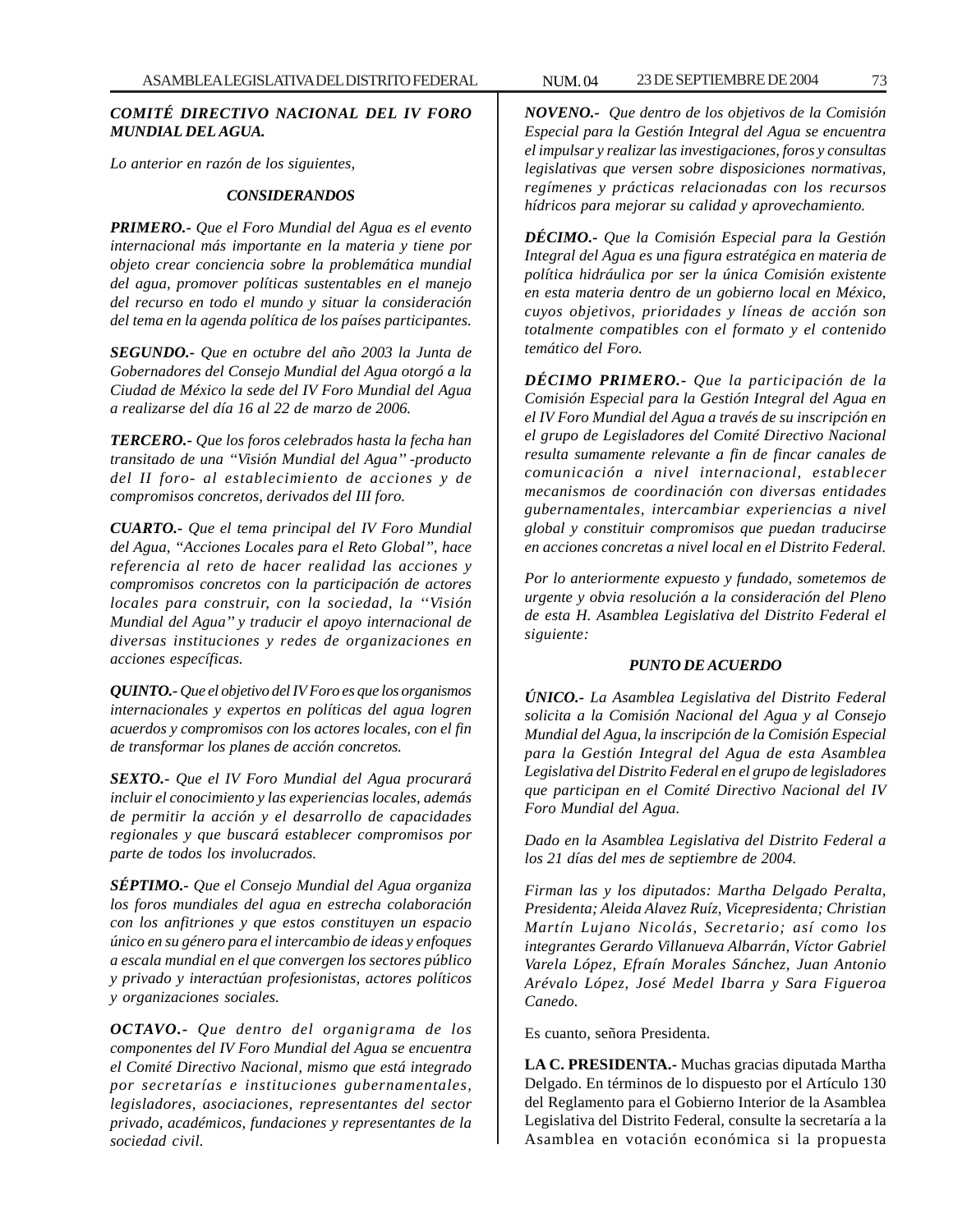presentada por la diputada Martha Delgado Peralta se considera de urgente y obvia resolución.

**EL C. SECRETARIO, DIPUTADO MIGUEL ANGEL SOLARES CHAVEZ.-** Por instrucciones de la presidencia y en votación económica se consulta a la Asamblea si la propuesta de referencia se considera de urgente y obvia resolución.

Los que estén por la afirmativa, sírvanse manifestarlo poniéndose de pie.

Los que estén por la negativa, sírvanse manifestarlo poniéndose de pie.

Se considera de urgente y obvia resolución, diputada Presidenta.

**LA C. PRESIDENTA.-** Gracias diputado Secretario. Está a discusión la propuesta. ¿Existen oradores en contra?

Proceda la secretaría a preguntar a la Asamblea en votación económica si es de aprobarse la propuesta a discusión.

**EL C. SECRETARIO.-** Por instrucciones de la presidencia y en votación económica se pregunta a la Asamblea si están a favor o en contra de la propuesta sometida a su consideración.

Los que estén por la afirmativa, sírvanse manifestarlo poniéndose de pie.

Los que estén por la negativa, sírvanse manifestarlo poniéndose de pie.

Aprobada la propuesta, diputada Presidenta.

**LA C. PRESIDENTA.-** Remítase a las autoridades correspondientes para los efectos legales a que haya lugar.

Para presentar una propuesta con punto de acuerdo sobre los trabajos de la Asamblea Legislativa del Distrito Federal, se concede el uso de la Tribuna al diputado Jorge Lara Rivera.

### **EL C. DIPUTADO JORGE ALBERTO LARA RIVERA.-** Con el permiso de la presidencia.

## *PROPOSICIÓN CON PUNTO DE ACUERDO POR EL QUE SE SOLICITA SE APRUEBE QUE UN DIPUTADO DE UN GRUPO PARLAMENTARIO DISTINTO AL DEL PARTIDO DE LA REVOLUCIÓN DEMOCRATICA SEA ELECTO PRESIDENTE DE LA MESA DIRECTIVA DURANTE EL MES DE SEPTIEMBRE DEL AÑO 2005*

### *HONORABLE ASAMBLEA LEGISLATIVA:*

*Los suscritos diputados de diversos grupos parlamentarios de la Asamblea Legislativa del Distrito Federal con fundamento en lo dispuesto por los artículos* *17 fracción VI de la Ley Orgánica, 90 párrafo primero y 130 del Reglamento para el Gobierno Interior, ambos de la Asamblea Legislativa del Distrito Federal, sometemos a la consideración del Pleno de esta H. Asamblea Legislativa, como de urgente y obvia resolución, la siguiente"PROPOSICIÓN CON PUNTO DE ACUERDO POR EL QUE SE SOLICITA AL PLENO DE LA ASAMBLEA LEGISLATIVA, APRUEBE QUE UN DIPUTADO DE UN GRUPO PARLAMENTARIO, DISTINTO AL DEL PARTIDO DE LA REVOLUCIÓN DEMOCRATICA SEA ELECTO PRESIDENTE DE LA MESA DIRECTIVA DURANTE EL MES DE SEPTIEMBRE DEL AÑO 2005", con base en los siguientes:*

### *CONSIDERANDOS*

*1º.- Que de acuerdo a lo dispuesto en los artículo 36 del Estatuto de Gobierno del Distrito Federal y 7 de la Ley Orgánica de la Asamblea Legislativa se establece que la Asamblea es el Órgano Local del Gobierno del Distrito Federal al que le corresponde la función legislativa del Distrito Federal en las materias que expresamente le confiere la Constitución Política de los Estados Unidos Mexicanos y su propia Ley Orgánica.*

*2º.- Que el artículo 38 del Estatuto de Gobierno del Distrito Federal dispone que la Asamblea Legislativa contará con una Mesa Directiva conformada por un Presidente así como por los Vicepresidentes y Secretarios que disponga su Ley Orgánica.*

*3º.- Que el artículo 31 de la Ley Orgánica de la Asamblea Legislativa dispone que la Mesa Directiva es el órgano encargado de dirigir las funciones del Pleno de la Asamblea durante los periodos de sesiones.*

*4º.- Que la Mesa Directiva mantendrá la composición plural de la Asamblea y estará integrada por un Presidente, cuatro vicepresidentes, dos secretarios y dos prosecretarios, electos por mayoría de los Diputados presentes en la sesión correspondiente, quienes durarán en su encargo un mes, sin posibilidad de reelección para el período inmediato en el mismo cargo.*

*5º.- Que en el artículo 34 de la Ley Orgánica de la Asamblea Legislativa se dispone:*

*''ARTÍCULO 34.- La elección de la Mesa Directiva para los mes de septiembre y marzo según corresponda, se llevará a cabo el día anterior al de la apertura de los periodos de sesiones ordinarias de cada legislatura con la excepción del primero, el que se regirá conforme a lo dispuesto por el artículo 26 de esta ley. Lo anterior, es en el entendido de que, por lo que hace al mes de septiembre comprenderá de los días 17 al 30 y, respecto al mes de marzo comprenderán de los días 15 al 31.''*

*6º.- Que entre otros derechos, los diputados tienen el de elegir y ser electos para integrar las comisiones, comités y la Mesa Directiva de la Asamblea.*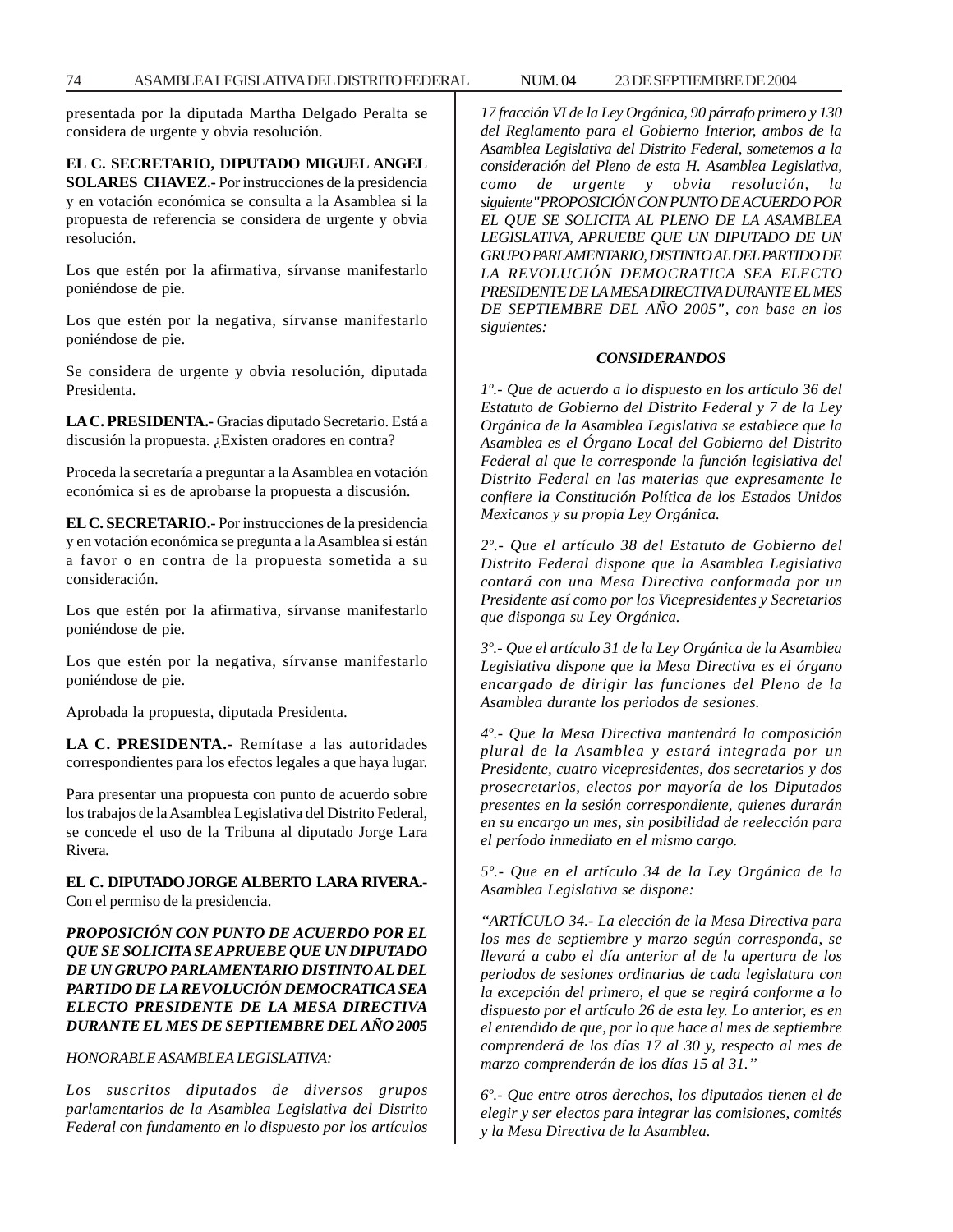*7º.- Que en el tiempo que ha transcurrido de esta III Legislatura todos los Presidentes de la Mesa Directiva, para los meses de septiembre de los años 2003 y 2004 han sido diputados pertenecientes al Grupo Parlamentario del Partido de la Revolución Democrática.*

*8º.- Que es necesario en aras de fortalecer la pluralidad de este Órgano Colegiado que los diputados de los Grupos Parlamentarios distinto al de la Revolución Democrática no sólo integren la Mesa Directiva como Vicepresidente, Secretarios o Prosecretarios, sino que tengan la posibilidad de ser Presidentes de la misma, en el próximo mes de septiembre de 2005.*

*9º.- Que los nuevos tiempos políticos generan que las mayorías respeten y den su espacio a las minorías, ya que así fue el mandato de los habitantes del Distrito Federal. Dejando de lado posiciones maximalistas de todo a nada o bien de una oposición absoluta, sin responsabilidad para el opositor. En efecto, el criterio de mayoría no puede imponerse siempre, porque en un régimen democrático las minorías tienen derecho a existir, organizarse y expresarse, mientras en un régimen autoritario las minorías son proscritas y se les niegan derechos como en el caso concreto sería tener la presidencia de la Mesa Directiva durante el mes de septiembre de 2005.*

*10º.- Que la naturaleza del trabajo legislativo, y de los actos parlamentarios que por mandato legal deben realizarse durante el mes de septiembre, sus productos y la calidad del debate que se desarrolla en el seno de la Asamblea Legislativa dependen de su estructura, organización y funcionamiento. Por lo que en la medida que se logre armonizar la pluralidad de intereses que conviven en este Órgano Colegiado será posible obtener un trabajo legislativo de calidad.*

*11º.- Que la finalidad de la presente solicitud es generar prácticas que garanticen y reflejen la integración y las decisiones plurales de la Asamblea, la participación de todos los Grupos Parlamentarios se reflejen en la eficacia y en la eficiencia de los trabajos de la Asamblea.*

*12º.- Que exhortamos al Grupo Parlamentario mayoritario en esta Asamblea Legislativa a que construyamos los puentes necesarios de entendimiento y diálogo que permitan generar leyes y acuerdos necesarios para el mejoramiento de la calidad de vida de los habitantes del Distrito Federal.*

*13º.- Que considerando el aspecto cuantitativo respecto de la composición numérica de este cuerpo legislativo, sería un acto de justa proporcionalidad el dar cabida a la posibilidad de que sean los grupos diversos al mayoritario, que integran un porcentaje de 44% de la Asamblea, los que puedan proponer al legislador que*

*encabece la Mesa Directiva para los trabajos del próximo mes de septiembre del año 2005.*

*Por lo anteriormente expuesto y fundado, someto a la consideración del Pleno de esta H. Asamblea Legislativa del Distrito Federal el siguiente:*

### *ACUERDO:*

*ÚNICO.- EL PLENO DE LA ASAMBLEA LEGISLATIVA DEL DISTRITO FEDERAL ACUERDA QUE LA PRESIDENCIA DE LA MESA DIRECTIVA DEL MES DE SEPTIEMBRE DE 2005, DE ESTE ÓRGANO, RECAERÁ EN ALGÚN DIPUTADO MIEMBRO DE ALGUNO DE LOS GRUPOS PARLAMENTARIOS DISTINTOS AL DE LA MAYORÍA.*

*Dado en la Asamblea Legislativa del Distrito Federal a los 23 días del mes de septiembre de 2004.*

*Suscriben las y los diputados: María Teresita de Jesús Aguilar Marmolejo, Juan Antonio Arévalo López, Obdulio Ávila Mayo, Gabriela Cuevas Barrón, José Espina Von Roehrich, Sofía Figueroa Torres, Carlos Alberto Flores, Mariana Gómez Del Campo, María Gabriela González Martínez, Irma Islas León, Jorge Alberto Lara Rivera, José de Jesús López Sandoval, Christian Martín Lujano Nicolás, Mónica Leticia Serrano, Jaime Aguilar Álvarez y Mazarrasa, María Claudia Esqueda Llanes, Jorge García Rodríguez, Norma Gutiérrez de la Torre, Héctor Mauricio López Velázquez, José Medel Ibarra, José Antonio Arévalo González, Bernardo de la Garza Herrera, Arturo Escobar y Vega, Sara Guadalupe Figueroa Canedo y Martha Teresa Delgado Peralta.*

Es cuanto, Presidenta.

**LA C. PRESIDENTA.-** Gracias, diputado Jorge Lara. En términos de lo dispuesto por el artículo 130 del Reglamento para el Gobierno Interior de la Asamblea Legislativa del Distrito Federal, consulte la secretaría a la Asamblea en votación económica si la propuesta presentada por el diputado Lara Rivera se considera de urgente y obvia resolución.

**LA C. SECRETARIA -** Por instrucciones de la presidencia, y en votación económica, se consulta a la Asamblea si la propuesta de referencia se considera de urgente y obvia resolución,

Los que estén por la afirmativa, sírvanse manifestarlo poniéndose de pie.

Los que estén por la negativa, sírvanse manifestarlo poniéndose de pie.

No se considera de urgente y obvia resolución, diputada Presidenta.

**LA C. PRESIDENTA.-** Túrnese a la Comisión de Estudios Legislativos y Prácticas Parlamentarias.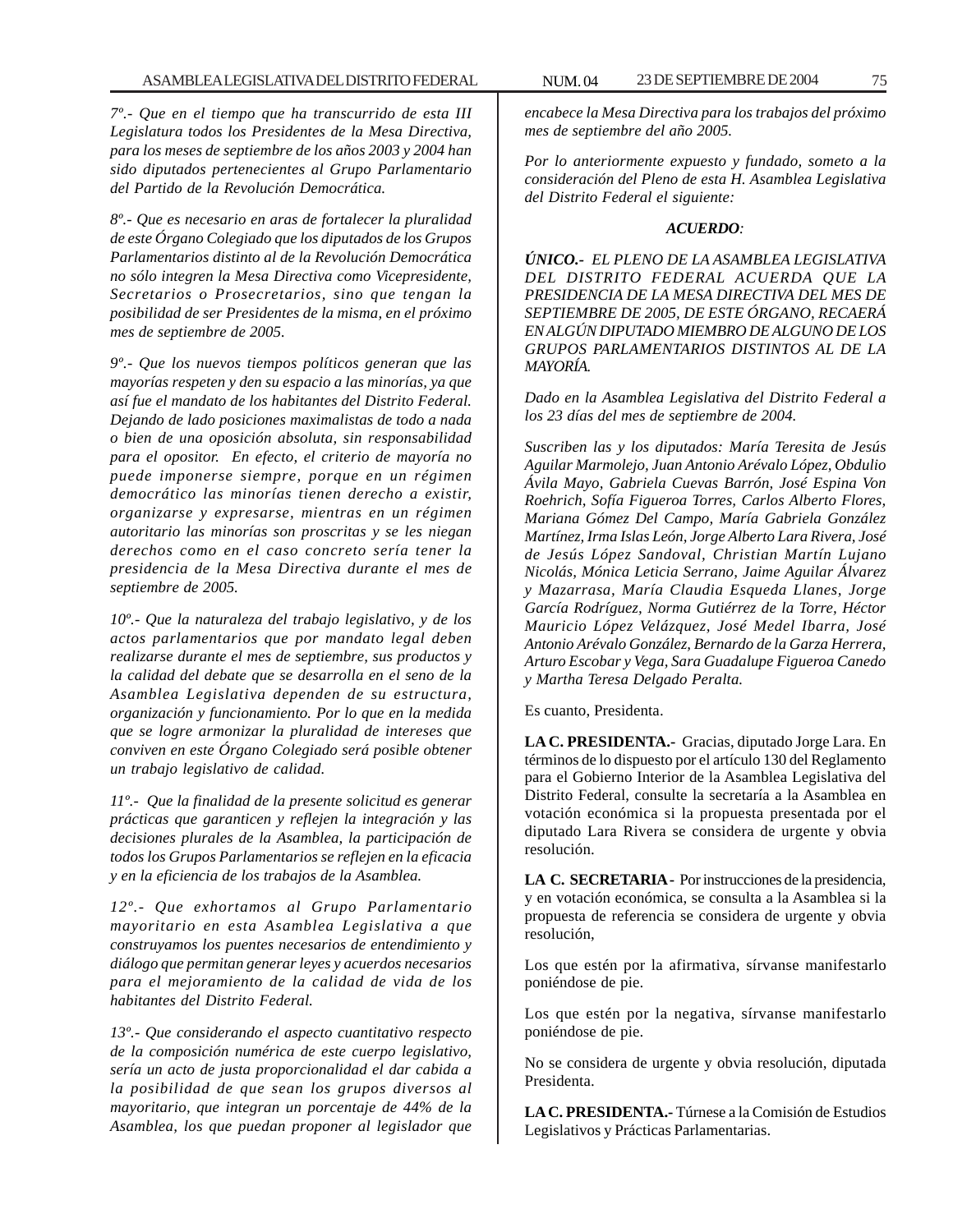Para presentar una propuesta con punto de acuerdo para solicitar información a la Procuraduría General de Justicia del Distrito Federal, que presenta el Partido Acción Nacional, se concede el uso de la Tribuna a la diputada Irma Islas.

**LA C. DIPUTADA IRMA ISLAS LEÓN.-** Con su venia, diputada Presidenta.

## *PUNTO DE ACUERDO PARA QUE LA ASAMBLEA LEGISLATIVA DEL DISTRITO FEDERAL, III LEGISLATURA, SOLICITE AL PROCURADOR GENERAL DE JUSTICIA DEL DISTRITO FEDERAL, MTRO. BERNARDO BÁTIZ VÁZQUEZ, REMITA A ESTE ÓRGANO, LA INFORMACIÓN RESPECTO DE LAS 22 MIL PERSONAS DETENIDAS POR LA SECRETARÍA DE SEGURIDAD PÚBLICA DEL DISTRITO FEDERAL.*

*Dip. Roberto Carlos Reyes Gámiz Presidente de la Mesa Directiva de la H. Asamblea Legislativa del Distrito Federal, III Legislatura. Presente*

*Con fundamento en lo dispuesto por los artículos 10 fracción XXI; 13 fracciones II, VI y VII; 17 fracción VI de la Ley Orgánica de la Asamblea Legislativa del Distrito Federal; 130 del Reglamento para el Gobierno Interior de la Asamblea Legislativa del Distrito Federal; 67 fracción XXV del Estatuto de Gobierno del Distrito Federal y demás artículos relativos, los diputados signantes, integrantes de esta Asamblea Legislativa del Distrito Federal, III Legislatura, presentamos ante el Pleno de esta Honorable soberanía, la siguiente proposición de:*

*PUNTO DE ACUERDO PARA QUE LA ASAMBLEA LEGISLATIVA DEL DISTRITO FEDERAL, III LEGISLATURA, SOLICITE AL PROCURADOR GENERAL DE JUSTICIA DEL DISTRITO FEDERAL, MAESTRO BERNARDO BÁTIZ VÁZQUEZ, REMITA A ESTE ÓRGANO LA INFORMACIÓN RESPECTO DE LAS 22 MIL PERSONAS DETENIDAS POR LA SECRETARÍA DE SEGURIDAD PÚBLICA DEL DISTRITO FEDERAL.*

*En razón a los siguientes:*

#### *CONSIDERANDOS*

*El 23 de Febrero de 2004, el Gobierno del Distrito Federal presentó a los medios de comunicación el llamado Plan de Acciones de Seguridad, Procuración de Justicia y Gobierno, 2004-2006, a través del cual se plantearon acciones desarticuladas, en materias de seguridad pública y procuración de justicia, a cargo del Gabinete de Gobierno y Seguridad Pública del Gobierno del Distrito Federal.*

*Sin embargo y más allá de hacer como en otras ocasiones, un análisis crítico y propositivo del referido Plan, en este* *punto de acuerdo haremos referencia a un dato en particular, el número de personas detenidas por la Secretaría de Seguridad Pública del Distrito Federal, dato que en esta misma semana ha sido nuevamente motivo de diferencia entre los titulares de la Secretaría de Seguridad Pública y la Procuraduría General de Justicia del Distrito Federal.*

*Señalamos que ha significado diferencias, que incluso podrían ser calificadas como contradicciones o mejor aún como muestra de la inexistencia de un proyecto integral de seguridad pública y procuración de justicia para el Distrito Federal, y la existencia de acciones que tienen como una finalidad, tal y como lo señala el propio Plan de Acciones dentro de su objetivo general, cito ''afirmar la percepción ciudadana de que se está actuando contra el crimen'', sin que esto signifique de ninguna forma la implementación de acciones jurídicas, apegadas a las garantías contempladas en la Constitución Política de los Estados Unidos Mexicanos, tendientes a proporcionar la seguridad que la ciudadanía exige.*

*Está por demás mencionar que existen tal número de incongruencias desde el planteamiento de esta acción, que originalmente en el Plan de Acciones se señaló que la Secretaría de Seguridad Pública del Distrito Federal debería remitir ante el Ministerio Público un mínimo de 22,000 personas, para posteriormente en su primer informe de avances y como públicamente se ha señalado en últimas fechas la meta era detener a 22,000 personas.*

*Esta diferencia podría parecer menor pero no lo es, ya que no se trata de un simple asunto de números o de palabras, toda vez que si bien es cierto la Secretaría de Seguridad Pública, según se anunció ante los medios de comunicación, ha detenido a 22,000 personas, e independientemente de que no es válido exhibir a la gente ni catalogarlos como delincuentes antes de que un juez penal los declare irresponsables de un delito, no se tiene la certeza de que ese mismo número de personas hayan sido remitidas ante el Ministerio Público, y esta incertidumbre va más allá si se desconoce el número de personas que a la fecha han sido consignadas e incluso sentenciadas en base a estas detenciones.*

*Y lo que es más, resulta necesario conocer los delitos por los que se les ha consignado, sólo así contaremos con los elementos mínimos necesarios que permitan evaluar con objetividad el trabajo de las instituciones responsables de la seguridad ciudadana, así como la eficiencia y eficacia de sus acciones, pero sobre todo podremos conocer si se está combatiendo la impunidad, una de las mayores exigencias de la sociedad y principal causa del fracaso del sistema de justicia penal.*

*No obstante lo anterior la Secretaría de Seguridad Pública del Distrito Federal ha señalado en distintas*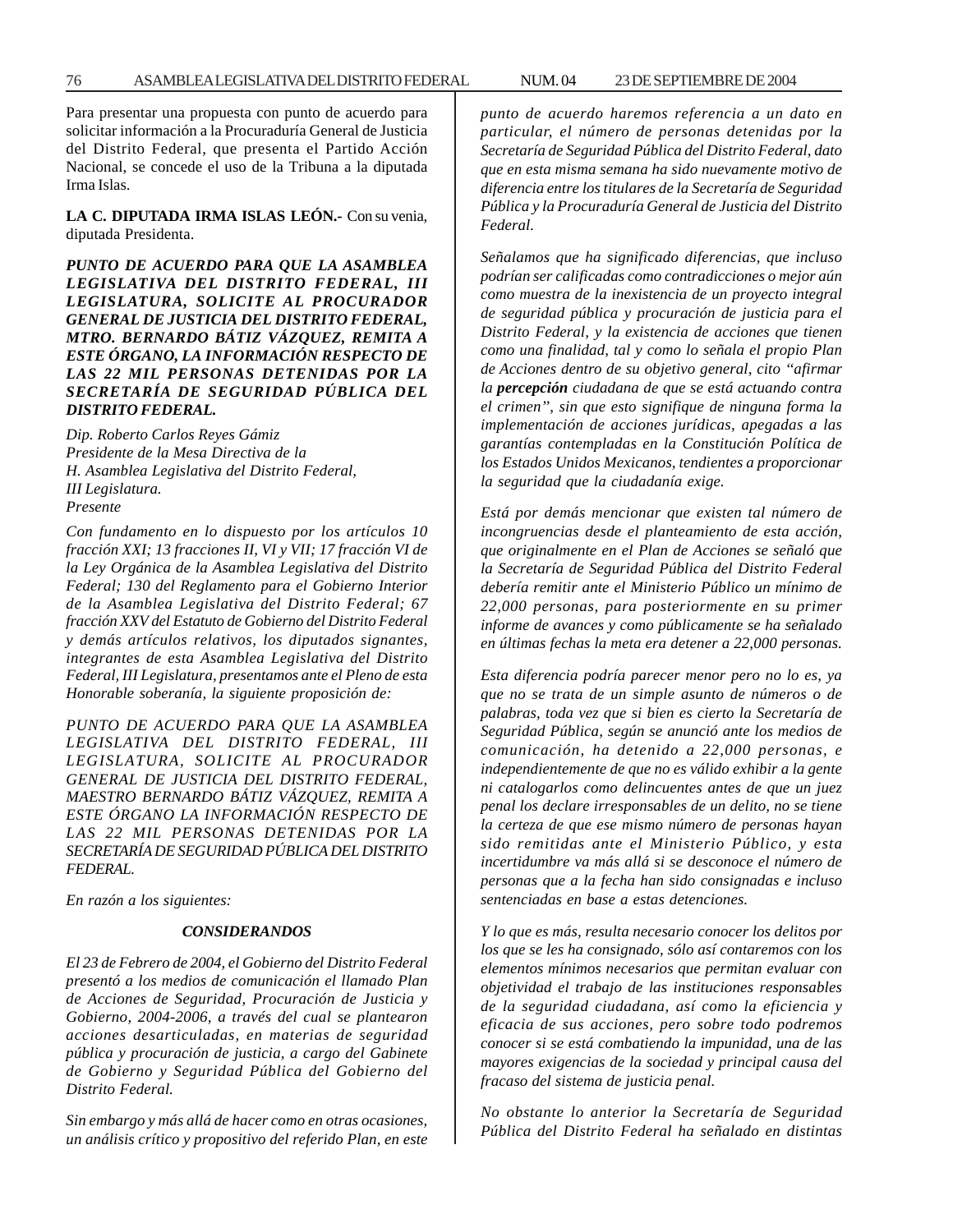*ocasiones contar con un número exacto de detenidos, sus datos personales e incluso el tipo de delito por el cual han sido detenidos, sin que a la fecha esta Asamblea Legislativa del Distrito Federal cuente con esa información.*

*Finalmente, reiteramos el interés de los diputados signantes, de que es indispensable comprobar si este tipo de acciones significan la reducción en la comisión de delitos, sobre todo en aquellos que diariamente afectan de manera irreparable a los habitantes del Distrito Federal.*

*Por lo anteriormente expuesto y fundado, sometemos a consideración del Pleno de ésta H. Asamblea Legislativa, el siguiente*

### *PUNTO DE ACUERDO*

*ÚNICO.- Que esta Asamblea Legislativa del Distrito Federal, III Legislatura, solicita al Procurador General de Justicia del Distrito Federal, Mtro. Bernardo Bátiz Vázquez, remita con carácter de urgente un informe pormenorizado de la situación jurídica de las 22 mil personas detenidas por la Secretaría de Seguridad Pública del Distrito Federal en base al plan de acciones, dentro del cual se deberá incluir:*

*I.- El número de personas que fueron remitidas al Ministerio Público.*

*II.- El número de personas detenidas que fueron consignadas y su clasificación por tipo de delito.*

*III.- El número de personas remitidas al Consejo de Menores.*

*IV.- El número de personas remitidas al Juzgado Cívico.*

*México, Distrito Federal, a los veintitrés días del mes de septiembre del año dos mil cuatro.*

*Signan por el Grupo Parlamentario del Partido Acción Nacional, representado en ésta H. Asamblea Legislativa del Distrito Federal, III Legislatura: Dip. José Espina Von Roehrich, Dip. Irma Islas León, Dip. Gabriela González Martínez, Dip. María Teresita Aguilar Marmolejo, Dip. Juan Antonio Arévalo López, Dip. Obdulio Ávila Mayo, Dip. Gabriela Cuevas Barrón, Dip. Sofía Figueroa Torres, Dip. Carlos Flores Gutiérrez, Dip. Mariana Gómez del Campo, Dip. Jorge Alberto Lara Rivera, Dip. José de Jesús López Sandoval, Dip. Christian Lujano Nicolás, Dip.José María Rivera Cabello, Dip. Mónica Serrano Peña, Dip. Arturo Escobar y Vega (PVEM), Dip. María Claudia Esqueda Llanes (PRI), Dip. José Medel Ibarra (PRI), Dip. Jaime Aguilar Álvarez y Mazarrasa (PRI), Dip. Héctor Mauricio López Velázquez y Dip. Bernardo de la Garza Herrera (PVEM).*

Hago un llamado al grupo parlamentario del PRD, que desde el inicio de esta sesión lo comentamos con el coordinador de su grupo y no obtuvimos ninguna respuesta, a que sean sensibles y valoren la importancia de esta información que requerimos en esta Asamblea y lo consideren como de urgente y obvia resolución.

Muchas gracias.

**LA C. PRESIDENTA, DIPUTADA SOFÍA FIGUEROA TORRES.-** Gracias, diputada Irma Islas. En términos de lo dispuesto por el artículo 130 del Reglamento para el Gobierno Interior de la Asamblea Legislativa del Distrito Federal, consulte la secretaría a la Asamblea en votación económica si la propuesta presentada por la diputada Irma Islas León se considera de urgente y obvia resolución.

**LA C. SECRETARIA.-** Por instrucciones de la presidencia y en votación económica, se consulta a la Asamblea si la propuesta de referencia se considera de urgente y obvia resolución.

Los que estén por la afirmativa, sírvanse manifestarlo poniéndose de pie.

Los que estén por la negativa, sírvanse manifestarlo poniéndose de pie.

Se considera de urgente y obvia resolución, diputada Presidenta.

**LA C. PRESIDENTA.-** Está a discusión la propuesta. ¿Existen oradores en contra?

Proceda la secretaría a preguntar a la Asamblea en votación económica si es de aprobarse la propuesta a discusión.

**LA C. SECRETARIA.-** Por instrucciones de la presidencia y en votación económica, se pregunta a la Asamblea si están a favor o en contra de la propuesta sometida a su consideración.

Los que estén por la afirmativa, sírvanse manifestarlo poniéndose de pie.

Los que estén por la negativa, sírvanse manifestarlo poniéndose de pie.

Aprobada la propuesta, diputada Presidenta.

**LA C. PRESIDENTA.-** Remítase a las autoridades correspondientes para los efectos legales a que haya lugar.

Para presentar una propuesta con punto de acuerdo para la asignación presupuestal en el 2005 para la adquisición de vehículos para la recolección de residuos sólidos, que presenta el Partido Acción Nacional, se concede el uso de la Tribuna al diputado Christian Lujano.

**EL C. DIPUTADO CHRISTIAN MARTÍN LUJANO NICOLÁS.-** Con su permiso, diputada Presidenta.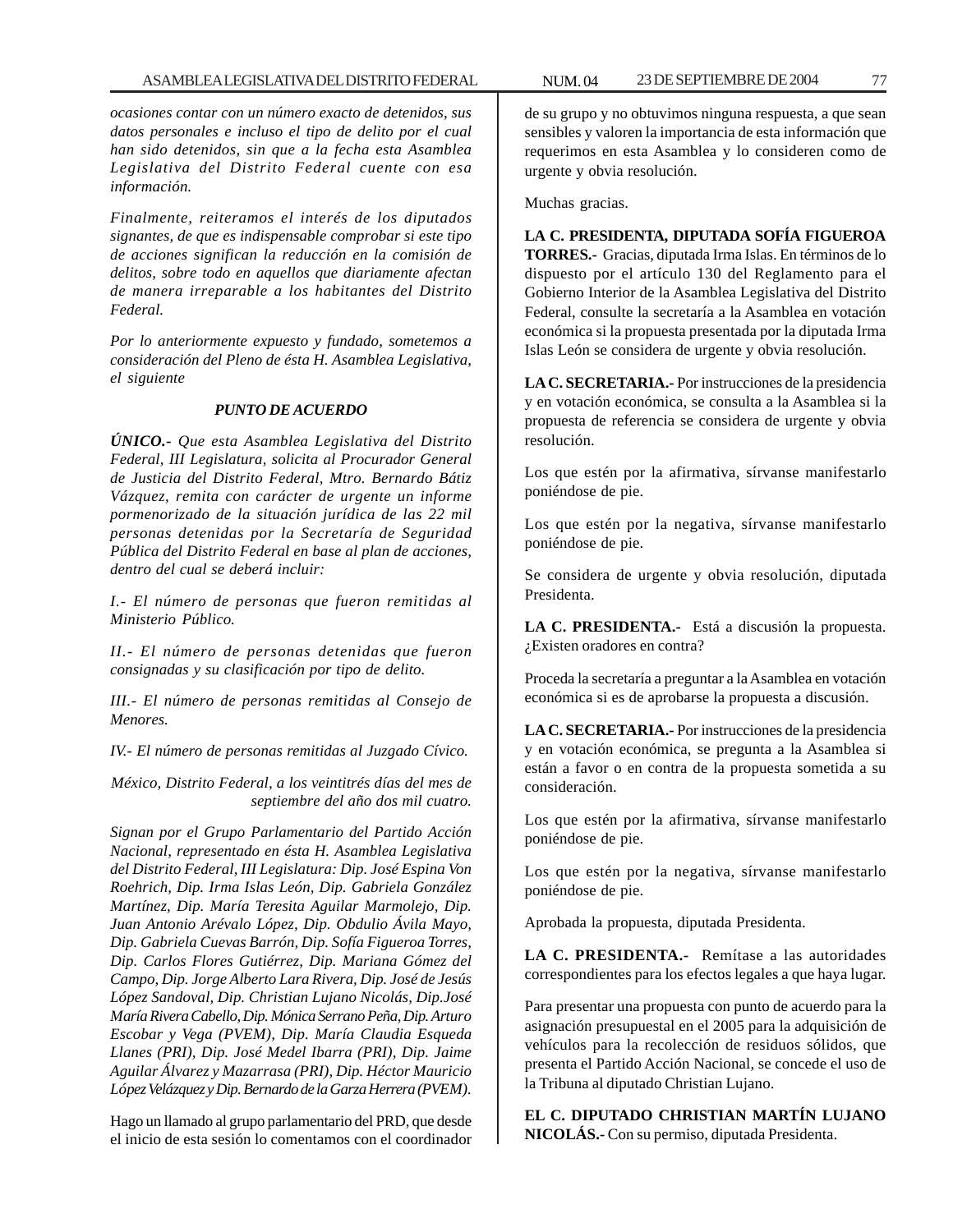*PROPOSICIÓN CON PUNTO DE ACUERDO PARA SOLICITAR AL JEFE DE GOBIERNO DEL DISTRITO FEDERAL, LICENCIADO ANDRÉS MANUEL LÓPEZ OBRADOR, PARA QUE A TRAVÉS DE LOS SECRETARIOS DE MEDIO AMBIENTE, DRA. CLAUDIA SHEINBAUM PARDO, Y DE OBRAS Y SERVICIOS, ING. CÉSAR BUENROSTRO HERNÁNDEZ; ASÍ COMO A LOS TITULARES DE LOS ÓRGANOS POLÍTICO-ADMINISTRATIVOS, LA PROGRAMACIÓN DE RECURSOS PARA LA ADQUISICIÓN DE VEHÍCULOS DE DOBLE COMPARTIMIENTO EN EL PROGRAMA OPERATIVO ANUAL 2005 (POA) PARA CUMPLIR CON LA LEY DE RESIDUOS SÓLIDOS DEL DISTRITO FEDERAL*

## *DIP. ROBERTO CARLOS REYES GÁMIZ PRESIDENTE DE LA MESA DIRECTIVA DE LA ASAMBLEA LEGISLATIVA, III LEGISLATURA, PRESENTE*

*Los diputados signantes, integrantes del Grupo Parlamentario del Partido Acción Nacional a esta Honorable Asamblea Legislativa del Distrito Federal, III Legislatura, con fundamento en lo dispuesto por los artículos 17 fracción VI de la Ley Orgánica de la Asamblea Legislativa del Distrito Federal y 129 del Reglamento para el Gobierno Interior de la Asamblea Legislativa del Distrito Federal, sometemos a su consideración la presente PROPOSICIÓN CON PUNTO DE ACUERDO PARA SOLICITAR AL JEFE DE GOBIERNO DEL DISTRITO FEDERAL, LICENCIADO ANDRÉS MANUEL LÓPEZ OBRADOR, PARA QUE A TRAVÉS DE LOS SECRETARIOS DE MEDIO AMBIENTE, DRA. CLAUDIA SHEINBAUM PARDO, Y DE OBRAS Y SERVICIOS, ING. CÉSAR BUENROSTRO HERNÁNDEZ; ASÍ COMO A LOS TITULARES DE LOS ÓRGANOS POLÍTICO-ADMINISTRATIVOS, LA PROGRAMACIÓN DE RECURSOS PARA LA ADQUISICIÓN DE VEHÍCULOS DE DOBLE COMPARTIMIENTO EN EL PROGRAMA OPERATIVO ANUAL 2005 (POA) PARA CUMPLIR CON LA LEY DE RESIDUOS SÓLIDOS DEL DISTRITO FEDERAL, al tenor de los siguientes*

#### *ANTECEDENTES*

*1.- La Ley de Residuos Sólidos del Distrito Federal publicada en la Gaceta Oficial el 22 de abril del 2003, define a los residuos sólidos como el material, producto o subproducto que sin ser considerado como peligroso, se descarte o deseche y que sea susceptible de ser aprovechado o requiera sujetarse a métodos de tratamiento o disposición final.*

*2.- De conformidad con las reformas publicadas en la Gaceta Oficial el 10 de febrero del 2004 a la Ley de Residuos Sólidos del Distrito Federal, las disposiciones en materia de separación de los residuos sólidos,*

*recolección selectiva y la instrumentación de planes de manejo, así como las sanciones previstas a este respecto, se aplicarán a partir del 1º de octubre del año 2004.*

*3.- Cabe mencionar que en el Distrito Federal habitan más de 10 millones de personas en una superficie menor a 3,500 kilómetros cuadrados, de los cuales 115 km2 corresponden al área urbana. Se estima que cada habitante de la ciudad desecha diariamente un promedio de uno punto tres kilogramos de basura, lo que significa casi 13 mil toneladas diarias de residuos sólidos que necesitarán ser confinadas adecuadamente.*

*4.- Con el fin de remediar la problemática existente de basura, se publicó en la Gaceta Oficial el 22 de abril del año 2003 la Ley de Residuos Sólidos, la cual tiene por objeto regular la gestión integral de los residuos sólidos considerados como no peligrosos, así como la prestación de servicio público de limpia. Aquí encontramos que las autoridades competentes para la aplicación y difusión de la Ley de Resisuos Sólidos del Distrito Federal son el Gobierno del Distrito Federal a través de su Jefe de Gobierno, la Secretaría del Medio Ambiente, la Secretaría de Obras y los Órganos Político Administrativos.*

*5.- Actualmente se generan en el DF 13, 000 toneladas de residuos sólidos diarios. Los residuos domiciliarios representan la principal fuente de generación ya que contribuyen con el 46 % del volumen total, en tanto que los comercios, servicios, y áreas públicas participan con el 54 % restante.*

*6.- El 14 de enero del presente se instauró el Comité Técnico de Residuos Sólidos para la aplicación de la Ley de Residuos Sólidos para el Distrito Federal. El cual está integrado por diputados de ésta H. Asamblea Legislativa del Distrito Federal III Legislatura, y los titulares de las Secretaría de Medio Ambiente, Obras y Servicios y de Desarrollo Urbano y Vivienda.*

*7.- En base al informe enviado a la Asamblea Legislativa del Distrito Federal III Legislatura, en el mes de febrero del 2004 por la Secretarías de Obras y Servicios y del Medio Ambiente, en el punto 3 sobre Separación y Recolección Selectiva de Residuos Sólidos, señala: En cuanto a la infraestructura involucrada en los programas piloto de las 16 delegaciones se reporta la participación de 139 vehículos recolectores de los cuales 111 son vehículos compactadores''.*

*En este orden, sometemos al Pleno de esta Asamblea Legislativa del Distrito Federal, III Legislatura, la presente proposición con punto de acuerdo, al tenor de los siguientes*

#### *CONSIDERANDOS*

*PRIMERO.- Que el artículo 122 de la Constitución Política de los Estados Unidos Mexicanos Base Segunda,*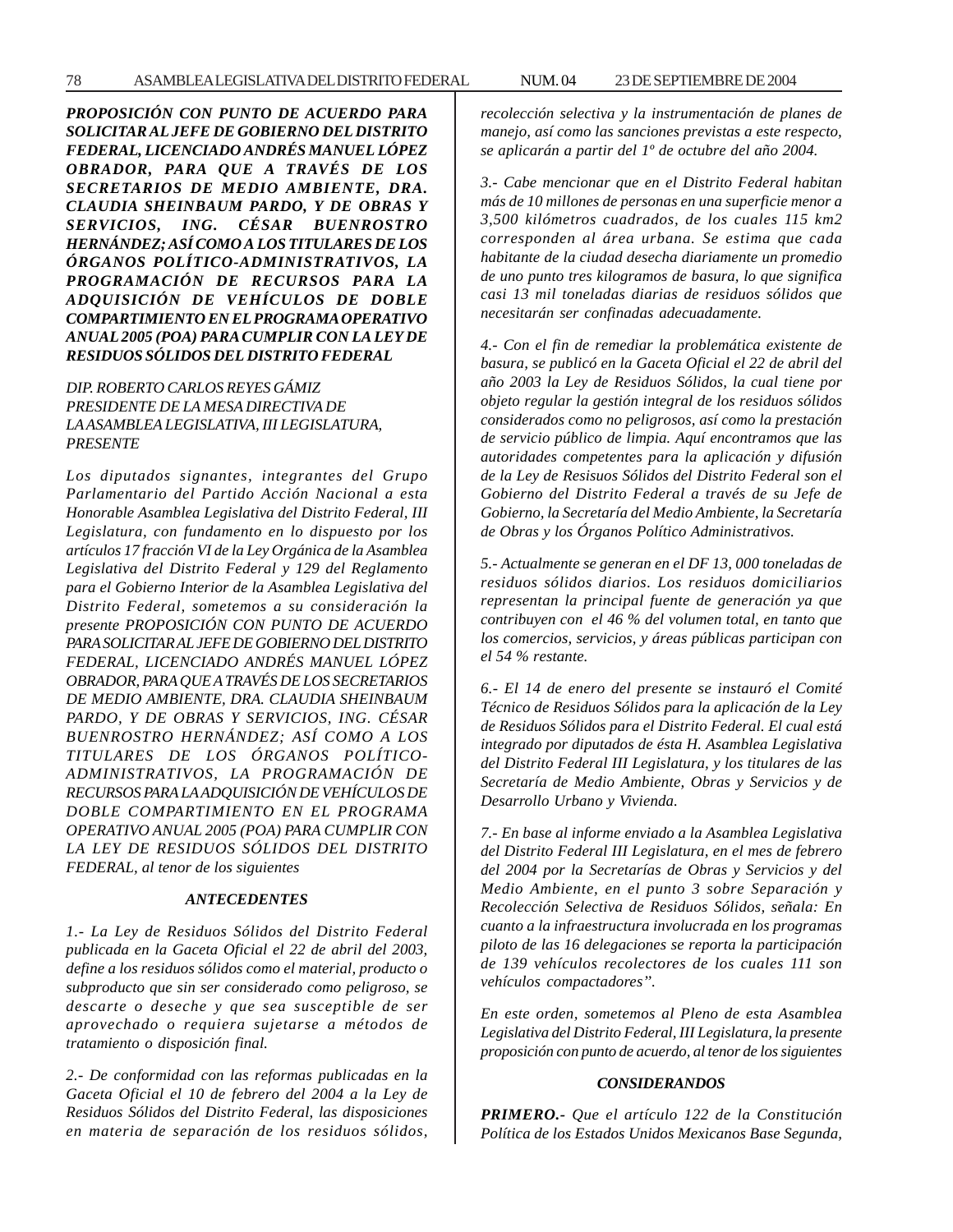*Inciso b); así mismo el artículo 42 del Estatuto de Gobierno, respecto al Jefe de Gobierno del Distrito Federal deben promulgar, publicar y ejecutar las leyes que expide la Asamblea Legislativa del Distrito Federal, proveyendo en la esfera administrativa su exacta observancia.*

*SEGUNDO.- Que el artículo 8 de la Ley Ambiental del Distrito en su fracción V establece la atribución del Jefe de Gobierno del Distrito Federal de establecer o proponer instrumentos económicos para incentivar la aplicación de políticas ambientales.*

> *''Artículo 8.- Corresponde al Jefe de Gobierno del Distrito Federal, en materia ambiental, el ejercicio de las siguientes atribuciones:*

*…*

*V. Establecer, o en su caso proponer, la creación de instrumentos económicos que incentiven el cumplimiento de los objetos de la política ambiental en el Distrito Federal''*

*Por lo anteriormente expuesto y fundado, sometemos a la consideración de esta Asamblea Legislativa del Distrito Federal, III Legislatura, el siguiente*

## *PUNTO DE ACUERDO*

*ÚNICO.- Se solicita al Jefe de Gobierno del Distrito Federal, Lic. Andrés Manuel López Obrador, para que a través de los Secretarios de Medio Ambiente, Dra. Claudia Sheinbaum Pardo y de Obras y Servicios, Ing. César Buenrostro Hernández; así como los titulares de los Órganos Político-Administrativos, la programación de recursos para la adquisición de vehículos de doble compartimiento en el Programa Operativo Anual 2005 (POA) para cumplir con la Ley de Residuos Sólidos del Distrito Federal.*

*Recinto Legislativo del Distrito Federal a los veintitrés días del mes de septiembre del dos mil cuatro.*

*Signan los siguientes diputados integrantes del Partido Acción Nacional en ésta H. Asamblea Legislativa del Distrito Federal, III Legislatura: José Espina Von Roehrich, Christian Martín Lujano Nicolás, M. Teresita de Jesús Aguilar Marmolejo, Juan Antonio Arévalo López, Obdulio Ávila Mayo, Gabriela Cuevas Barrón, Sofía Figueroa Torres, Carlos Alberto Flores Gutiérrez, Mariana Gómez del Campo Gurza, Irma Islas León, Jorge Alberto Lara Rivera, Jesús López Sandoval, José María Rivera Cabello, Mónica Leticia Serrano Peña.*

Es cuanto, diputada Presidenta.

**LA C. PRESIDENTA.-** Gracias, diputado. Con fundamento en lo dispuesto por los artículos 36 fracciones V y VII de la

Ley Orgánica de la Asamblea Legislativa del Distrito Federal, 28 y 129 del Reglamento para su Gobierno Interior, se turna para su análisis y dictamen a la Comisión de Presupuesto y Cuenta Pública.

Para presentar una propuesta con punto de acuerdo sobre la Delegación Xochimilco, que presenta el Partido Acción Nacional, se concede el uso de la Tribuna al diputado Christian Lujano. Adelante, diputado.

**EL C. DIPUTADO CHRISTIAN MARTÍN LUJANO NICOLÁS.-** Con su permiso, diputada Presidenta.

## *GRUPO PARLAMENTARIO DEL PARTIDO ACCIÓN NACIONAL*

*PUNTO DE ACUERDO PARA CITAR A COMPARECER AL JEFE DELEGACIONAL EN XOCHIMILCO, C.P. FAUSTINO SOTO RAMOS, ANTE LA COMISIÓN DE PRESERVACIÓN DEL MEDIO AMBIENTE Y PROTECCIÓN ECOLÓGICA DE ESTA ASAMBLEA, PARA QUE RINDA UN INFORME SOBRE EL CUMPLIMIENTO DE LA RECOMENDACIÓN NÚMERO 02/2004, EMITIDA POR LA PROCURADURÍA AMBIENTAL Y DE ORDENAMIENTO TERRITORIAL DEL DISTRITO FEDERAL.*

*Dip. Roberto Carlos Reyes Gámis, Presidente de la Mesa Directiva. En la Asamblea Legislativa del Distrito Federal, III Legislatura, Presente.*

*Los suscritos, Diputados de esta Honorable Asamblea Legislativa del Distrito Federal, con fundamento en lo dispuesto por los artículos 17 fracción VI de la Ley Orgánica de la Asamblea Legislativa del Distrito Federal y 129 del Reglamento para su Gobierno Interior, presentamos ante esta Honorable Soberanía la siguiente proposición con:*

*PUNTO DE ACUERDO PARA CITAR A COMPARECER AL JEFE DELEGACIONAL EN XOCHIMILCO, CONTADOR PÚBLICO FAUSTINO SOTO RAMOS, ANTE LA COMISIÓN DE PRESERVACIÓN DEL MEDIO AMBIENTE Y PROTECCIÓN ECOLÓGICA DE ESTA ASAMBLEA, PARA QUE RINDA UN INFORME SOBRE EL CUMPLIMIENTO DE LA RECOMENDACIÓN NÚMERO 02-2004 EMITIDA POR LA PROCURADURÍA AMBIENTAL Y DE REORDENAMIENTO TERRITORIAL DEL DISTRITO FEDERAL, AL TENOR DE LOS SIGUIENTES*

*Al tenor de los siguientes:*

## *ANTECEDENTES*

*El día 27 de noviembre de 2003, la ciudadana María Teresa Velasco Sandoval y Claudia Erika Zenteno*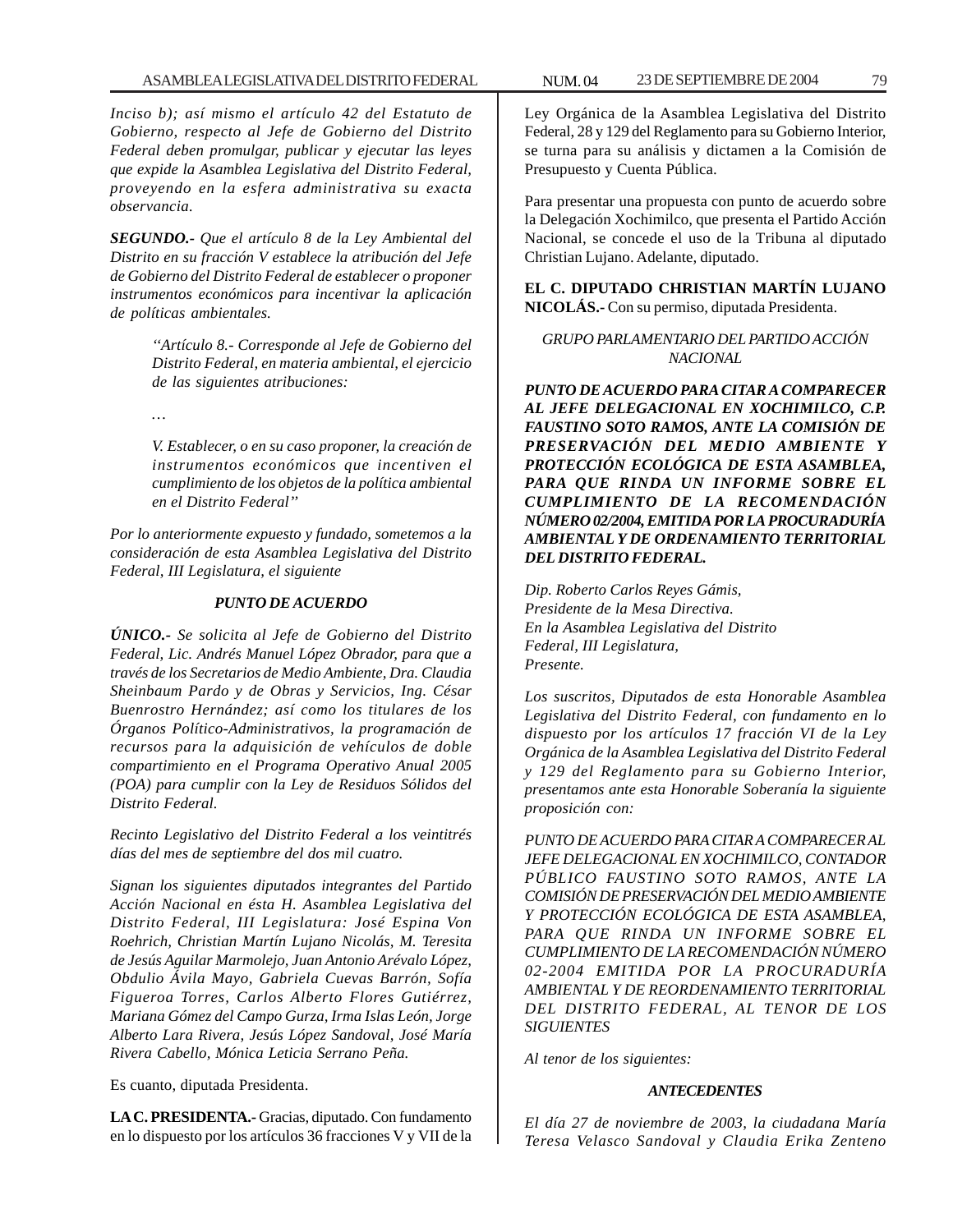*Saldívar presentaron una denuncia ante la Procuraduría Ambiental y de Ordenamiento Territorial del Distrito Federal (PAOT), en el cual se manifestó la inconformidad por el derribo de 34 árboles de las especies casuarina y liquidámbar styraciflua, que realizó la Delegación Xochimilco en el camellón de la calle Muyuguarda, entre las calles de Constitución de 1824 y Constitución de 1857 en la colonia San Lorenzo la Cebada, de esta misma demarcación.*

*El entonces Director General de Recursos Naturales y Desarrollo Rural de la Secretaría del Medio Ambiente del Distrito Federal, informó que los árboles derribados se encontraban dentro del Área Natural Protegida ''Ejidos de Xochimilco y San Gregorio Atlapulco'' y que dicha Dirección General no había emitido autorización o recibido alguna solicitud de la Delegación Xochimilco para el trasplante o retiro de dichos árboles.*

*El Subprocurador de Ordenamiento Territorial de la misma Procuraduría Ambiental del Distrito Federal, ordenó el reconocimiento de los hechos denunciados y el 22 de mayo del mismo año, personal adscrito a la Subprocuraduría constató que los árboles de especie ahuejote salix bonplandiana fueron plantados en el bordo de la laguna de regulación ''Ciénega Chica''.*

*Como resultado de esta investigación, la Procuraduría Ambiental y de Ordenamiento Territorial, en el mes de junio emitió la recomendación 02/2004 al Jefe Delegacional en Xochimilco, por la realización de obras de ampliación de la avenida Muyuguarda, sin que éste contara con la autorización de impacto ambiental, entre otras irregularidades.*

*Asimismo, se le concedió al Jefe Delegacional en Xochimilco un plazo de 10 días hábiles contados a partir de que se le notificara la recomendación para que respondiera a la aceptación de la misma y, que en un plazo de quince días más comprobara su total cumplimiento.*

*A continuación enumeró las recomendaciones vertidas en el documento de referencia:*

*a) Llevar a cabo conforme a lo que establece la normatividad aplicable, las acciones de restauración ambiental que correspondan por el derribo y trasplante de árboles y demás afectaciones a los recursos naturales acreditadas por esta Procuraduría y referidos en la presente recomendación, realizados tanto en suelo urbano como dentro del área natural protegida ''Ejidos de Xochimilco y San Gregorio Atlapulco''.*

*b) Abstenerse de llevar a cabo las obras que corresponden a la segunda etapa del proyecto de ampliación de la avenida Muyuguarda, hasta en tanto la Secretaría del Medio Ambiente del Gobierno del Distrito Federal emita* *la autorización de impacto ambiental correspondiente y se cuente con los demás permisos y autorizaciones respectivas.*

*c) Observar en todo momento, en especial el desarrollo de las obras que corresponden a la segunda etapa de proyecto de ampliación de la Avenida Muyuguarda, lo previsto en la declaratoria que establece como zona prioritaria de preservación y conservación del equilibrio ecológico y se declara como Área Natural Protegida, bajo la categoría de Zona sujeta a Conservación Ecológica de los Ejidos de Xochimilco y San Gregorio Atlapulco, la normatividad ambiental y de desarrollo urbano aplicables, principalmente en materia de uso de suelo e impacto ambiental, así como los instrumentos de planeación urbana y ordenamiento ecológico vigentes en el Distrito Federal, a fin de proteger y preservar el suelo de conservación de la Delegación Xochimilco, en especial las zona chinampera y lacustre, en virtud de la gran importancia ambiental, cultural y social que tienen éstas para la Ciudad de México.*

*De igual manera esta recomendación se hizo del conocimiento de la Dirección General de Regulación y Vigilancia Ambiental de la Secretaría del Medio Ambiente del Gobierno del Distrito Federal, con el objetivo de que vigile el cumplimiento de la normatividad ambiental, así como las condiciones impuestas en el desarrollo de los trabajos.*

#### *CONSIDERANDO*

*PRIMERO.- Que en aras de la transparencia, y para el trabajo responsable de esta Asamblea, se requiere de la mayor información posible sobre el cumplimiento de la recomendación número 02/2004 emitida por la Procuraduría Ambiental y de Ordenamiento Territorial del Distrito Federal.*

*SEGUNDO.- Que es menester de la Asamblea conocer la situación que guarda la función realizada por los servidores públicos de la Administración Pública, a fin de contar con los elementos suficientes para el mejor desempeño de nuestras funciones.*

*TERCERO.- Que la protección y preservación del medio ambiente se ha convertido en un tema fundamental para el adecuado desarrollo de nuestra Ciudad.*

*CUARTO.- Que es indispensable que exista el diálogo, la coordinación y la colaboración entre las diferentes instancias del gobierno de Distrito Federal, para lograr una mejor ciudad y garantizar a sus habitantes una vida digna.*

*QUINTO.- Que en este sentido, resulta fundamental que se dé cumplimiento a la normatividad aplicable, a efecto de que se respeten las Áreas Naturales Protegidas, conforme a la recomendación multicitada.*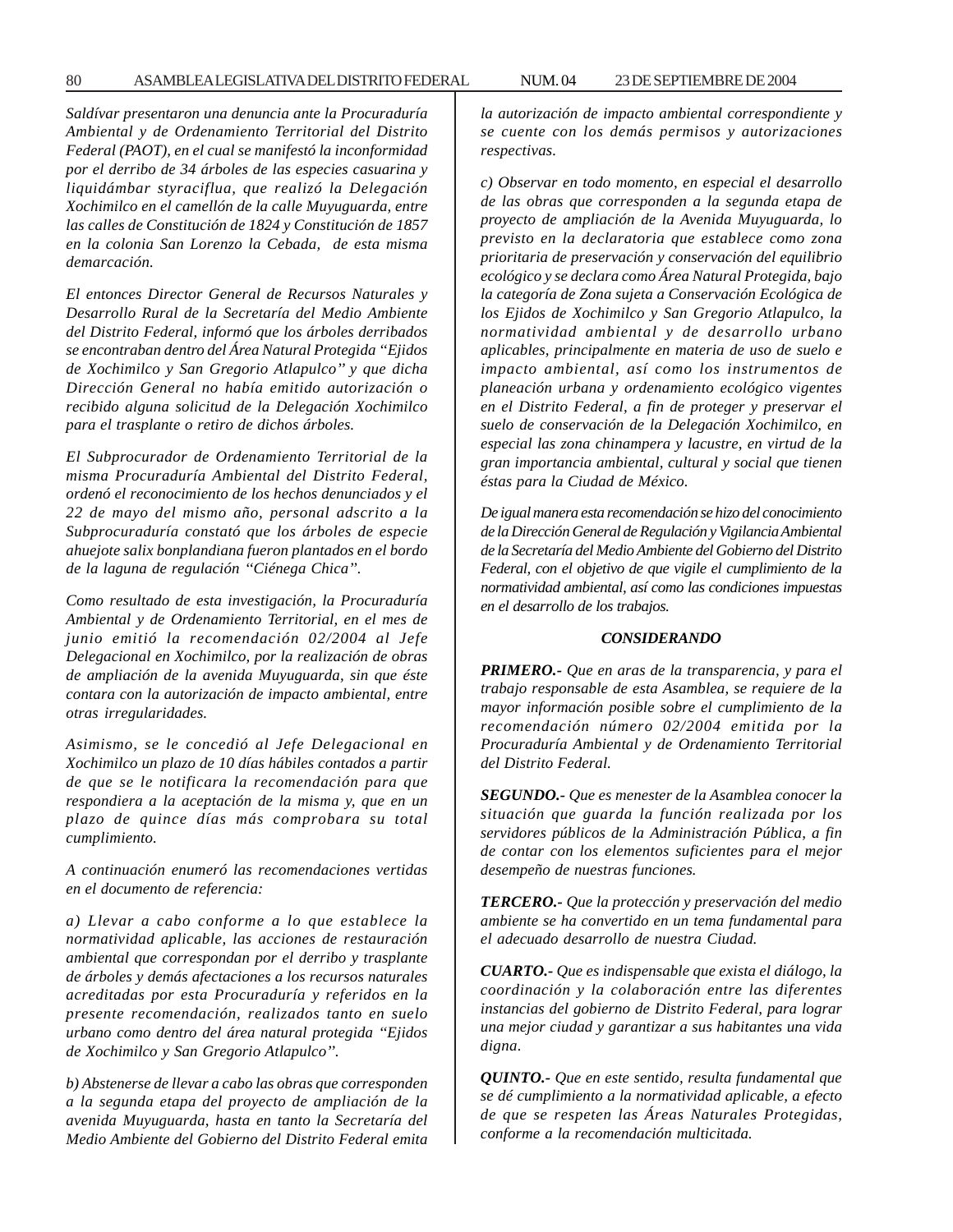*Por lo anteriormente expuesto y fundado, sometemos a la consideración del Pleno de la Asamblea Legislativa del Distrito Federal el siguiente:*

### *ACUERDO*

*ÚNICO.- Se cita a comparecer al Jefe Delegacional en Xochimilco, C. P. Faustino Soto Ramos, ante la Comisión de Preservación del Medio Ambiente y Protección Ecológica de esta Asamblea, para informar sobre las acciones efectuadas en dicha demarcación para dar cumplimiento de manera eficaz y eficiente a la recomendación número 02/2004 emitida por la Procuraduría Ambiental y del Ordenamiento Territorial del Distrito Federal.*

*Dado en el Recinto Legislativo, a los veintitrés días del mes de septiembre de dos mil cuatro.*

*Signan por el Partido Acción Nacional las y los diputados: José Espina Von Roehrich, Christian Martín Lujano Nicolás, María Teresita de Jesús Aguilar Marmolejo, Juan Antonio Arévalo López, Obdulio Ávila Mayo, Gabriela Cuevas Barrón, Sofía Figueroa Torres, Carlos Alberto Flores Gutiérrez, Mariana Gómez del Campo Gurza, Irma Islas León, Jorge Alberto Lara Rivera, José de Jesús López Sandoval, José María Rivera Cabello y Mónica Leticia Serrano Peña.*

Es cuanto, diputada Presidenta.

**LA C. PRESIDENTA.-** Gracias diputado. Con fundamento en lo dispuesto por los Artículos 36 fracciones V y VI de la Ley Orgánica de la Asamblea Legislativa del Distrito Federal, 28 y 129 del Reglamento para su Gobierno Interior, se turna para su análisis y dictamen a la Comisión de Preservación del Medio Ambiente y Protección Ecológica.

Para presentar una propuesta con punto de acuerdo para exhortar a la Cámara de Diputados no se afecte financieramente al Distrito Federal, que presenta el Partido de la Revolución Democrática, se concede el uso de la Tribuna a la diputada María Guadalupe Chavira de la Rosa.

**LA C. DIPUTADA MARÍA GUADALUPE CHAVIRA DE LA ROSA.-** Con el permiso de la presidencia.

*PUNTO DE ACUERDO PARA EXHORTAR RESPETUOSAMENTE A LA CÁMARA DE DIPUTADOS DEL H. CONGRESO DE LA UNIÓN A QUE EN LA APROBACIÓN DEL PAQUETE FINANCIERO FEDERAL PARA EL EJERCICIO FISCAL DEL 2005, NO SE AFECTE FINANCIERAMENTE AL DISTRITO FEDERAL*

*Honorable Asamblea Legislativa del Distrito Federal, III Legislatura;*

*Diputado Presidente de la Mesa Directiva.*

*La suscrita, diputada Guadalupe Chavira de la Rosa, y los diputados abajo firmantes de esta III Legislatura, con fundamento en los artículos 122 de la Constitución Política de los Estados Unidos Mexicanos; 42, Fracción XIV del Estatuto de Gobierno del Distrito Federal, 17 Fracciones VI y VII; 18 Fracción VII de la Ley Orgánica de la Asamblea Legislativa del Distrito Federal; y 130 del Reglamento para el Gobierno Interior de la Asamblea Legislativa del Distrito Federal, sometemos a la consideración de ésta H. Soberanía la siguiente Proposición con*

### *Punto de Acuerdo*

*''Para exhortar respetuosamente a la Cámara de Diputados del H. Congreso de la Unión a que en la aprobación del paquete financiero federal para el ejercicio fiscal del 2005, no se afecte financieramente al Distrito Federal'' en función de los siguientes:*

### *ANTECEDENTES*

*1. El pasado 8 de septiembre el Gobierno Federal, a través de la Secretaría de Hacienda y Crédito Público, entregó a la Cámara de Diputados la Iniciativa de Ley de Ingresos, el Proyecto de Presupuesto de Egresos para el Ejercicio Fiscal de 2005 y la iniciativa de reformas fiscales.*

*2. En el Proyecto de Presupuesto de Egresos de la Federación para el Ejercicio Fiscal de 2005, se modifica el artículo que para 2003 fue el artículo 21; para el 2004, el 23, y en el Proyecto es el artículo 22 y que tiene que ver con los ingresos petroleros superiores a los estimados.*

*3. En cuanto al inciso que para el 2003 y 2004 señalaba que el 50 por ciento de los ingresos excedentes petroleros se destinarán para programas y obras de infraestructura de las entidades federativas; para el ejercicio fiscal de 2005. establece que los ingresos excedentes se destinarán ''…un 25 por ciento para el Fondo de Estabilización de los Ingresos Petroleros; en un 25 por ciento para mejorar el balance económico del sector público y en un 50 por ciento para gastos de inversión en Petróleos Mexicanos y sus organismos subsidiarios''.*

*4. Lo anterior significa que, bajo la situación de que haya ingresos excedentes a los previstos provenientes del petróleo, las Entidades Federativas se quedarán sin ver un solo peso. Como dato podemos decir, que para el Distrito Federal en el 2003 por este tipo de ingresos se recibieron mil 400 millones de pesos; mientras que para el presente año se estima ingresarán por lo menos mil millones de pesos.*

*5. Para el 2005, el Gobierno Federal no propuso hacer entrega de los recursos del Programa de Apoyo para el Fortalecimiento a las Entidades Federativas el (PAFEF), considerado en 2004 como ramo 39; y que mucho se ha estado peleando para que se incorpore como un fondo*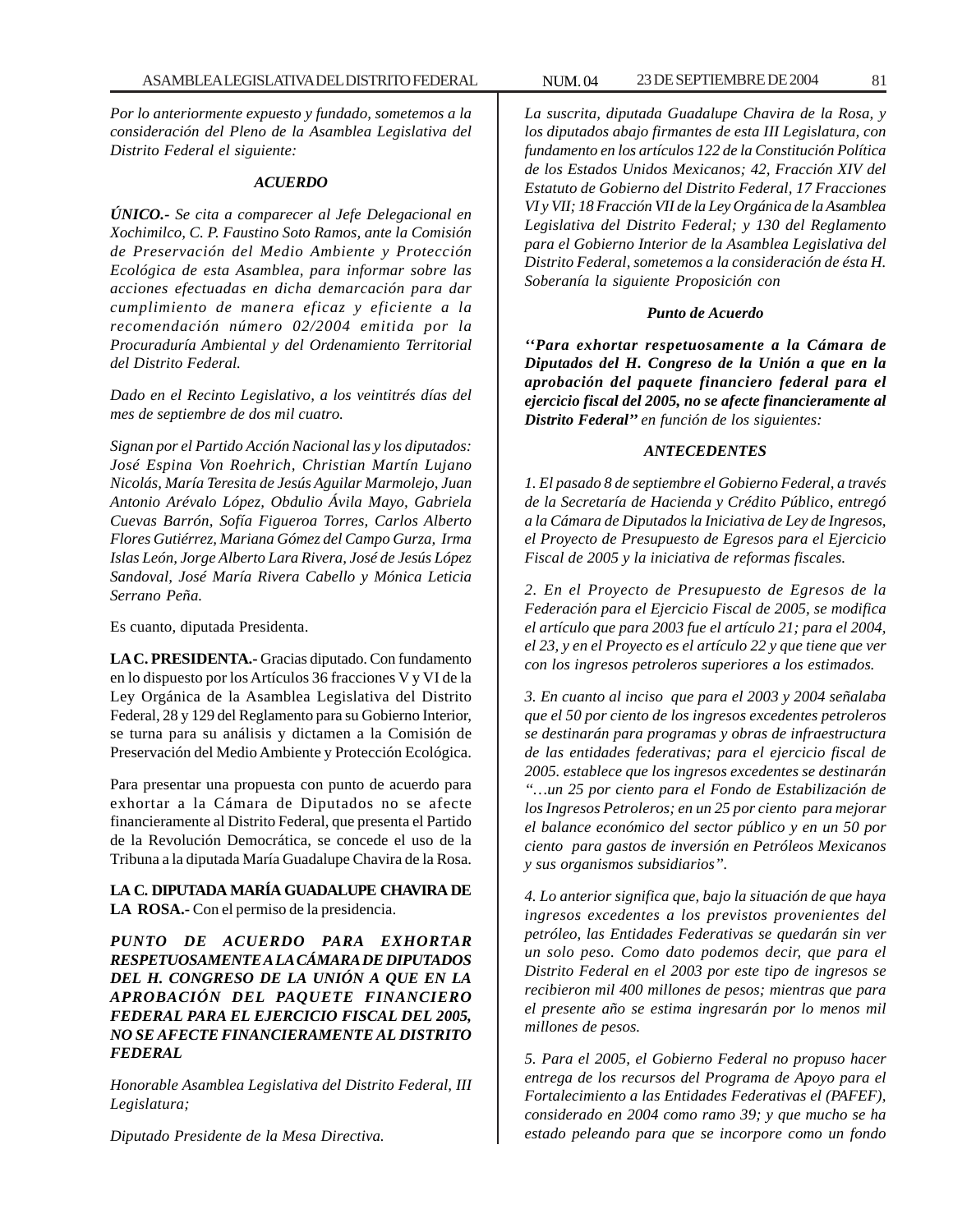*más del ramo 33 con la finalidad de que año con año sea entregado por ley a las Entidades Federativas, incluso fue una propuesta hecha en la Convención Nacional Hacendaria como un justo reclamo de los Estados para obtener recursos.*

*6. El año pasado, el Proyecto de Presupuesto de Egresos de la Federación, la Secretaría de Hacienda propuso una bolsa general para el PAFEF de 10 mil millones de pesos, finalmente los diputados federales aprobaron 17 mil millones de pesos, de los cuales al Distrito Federal le correspondieron mil 400 millones de pesos. Sin embargo, para este año el Gobierno Federal no le interesa dejar sin este tipo de recursos a los Estados, sabiendo de antemano que para la gran mayoría de ellos, los recursos federales son vitales para financiar su gasto.*

*7. En el proyecto de Presupuesto de Egresos del 2005, al Distrito Federal se le sigue excluyendo de los Fondos de Aportaciones para la Infraestructura Social, (FAIS), que en suma representan no menos de 8 mil millones de pesos. De los recursos del FAM que se canalizan al DIF, aunque para este año aumentan la bolsa general en 5 por ciento, la participación relativa del Distrito Federal respecto del nacional continúa decreciendo en aproximadamente 4.6 por ciento en términos reales, lo que representa mil 700 millones de pesos menos.*

*8. Si llega a prosperar la propuesta de modificación al artículo 122 Constitucional, que en las comisiones de Educación y del Distrito Federal ya fue aprobado el dictamen respectivo el pasado 21 de septiembre, implicaría una merma a las finanzas de la ciudad por 9 mil millones de pesos, que irá en detrimento de los habitantes de esta ciudad y a los cuales nosotros como diputados representamos.*

#### *CONSIDERANDOS*

*PRIMERO.- Que los diputados que integramos esta Tercera Legislatura, como representantes populares de los habitantes de la Ciudad, debemos evitar acciones que contravengan en el bienestar de nuestros representados.*

*SEGUNDO.- Que la democratización de la vida pública del país, requiere no sólo de la claridad y transparencia en los procesos electorales, sino de la transparencia y buen manejo de los recursos públicos.*

*TERCERO.- Que es el Presupuesto de Egresos de la Federación la norma que determina el destino del gasto de los recursos federales; la Secretaría de Hacienda y Crédito Público la encargada de darle cumplimiento a lo señalado en el citado presupuesto; los habitantes del Distrito Federal junto con los de las demás Entidades Federativas los encargados de contribuir a financiar el gasto público; y la Cámara de Diputados la encargada de aprobar el Paquete Financiero Federal.*

*CUARTO.- Que el Distrito Federal está adherido al Sistema Nacional de Coordinación Fiscal y que por lo tanto merece el mismo trato que las demás entidades federadas en el aspecto de los recursos federales a los que tiene derecho por Ley y justicia.*

*Por lo anteriormente expuesto y fundado, los diputados del Grupo Parlamentario del Partido de la Revolución Democrática, proponemos el siguiente*

#### *Punto de Acuerdo*

*Único: Para exhortar respetuosamente a la Cámara de Diputados del H. Congreso de la Unión a que en la aprobación del Paquete Financiero Federal para el Ejercicio Fiscal de 2005, no se afecte financieramente al Distrito Federal.*

*Recinto Legislativo a 23 de septiembre de 2004*

#### *Atentamente*

*Firman los siguientes diputados: Ma. Guadalupe Chavira de la Rosa, Francisco Chiguil Figueroa, Lorena Villavicencio Ayala, Héctor Mauricio López Velázquez, Arturo Escobar y Vega, Rigoberto Nieto López, Silvia Oliva Fragoso y Alfredo Hernández Raigosa.*

Hago un paréntesis porque en esta parte que se refiere a los 9 mil millones de pesos, nosotros estamos en espera que esta etapa de centralización se hubiera dado acompañada con recursos como se hizo con el resto de las entidades, y la Ley de Coordinación Fiscal también salvaguarda al resto de las entidades; en el caso del Distrito Federal, observamos que esto no se está dando.

Es cuanto, diputada Presidenta.

**LA C. PRESIDENTA.-** Gracias, diputada. En términos de lo dispuesto por el artículo 130 del Reglamento para el Gobierno Interior de la Asamblea Legislativa del Distrito Federal, consulte la Secretaría a la Asamblea, en votación económica si la propuesta presentada por la diputada María Guadalupe Chavira de la Rosa se considera de urgente y obvia resolución.

**EL C. SECRETARIO** Por instrucciones de la presidencia y en votación económica, se consulta a la Asamblea si la propuesta de referencia se considera de urgente y obvia resolución.

Los que estén por la afirmativa, sírvanse manifestarlo poniéndose de pie.

Los que estén por la negativa, sírvanse manifestarlo poniéndose de pie.

Se considera de urgente y obvia resolución, diputada Presidenta.

**LA C. PRESIDENTA.-** Está a discusión la propuesta. ¿Existen oradores en contra?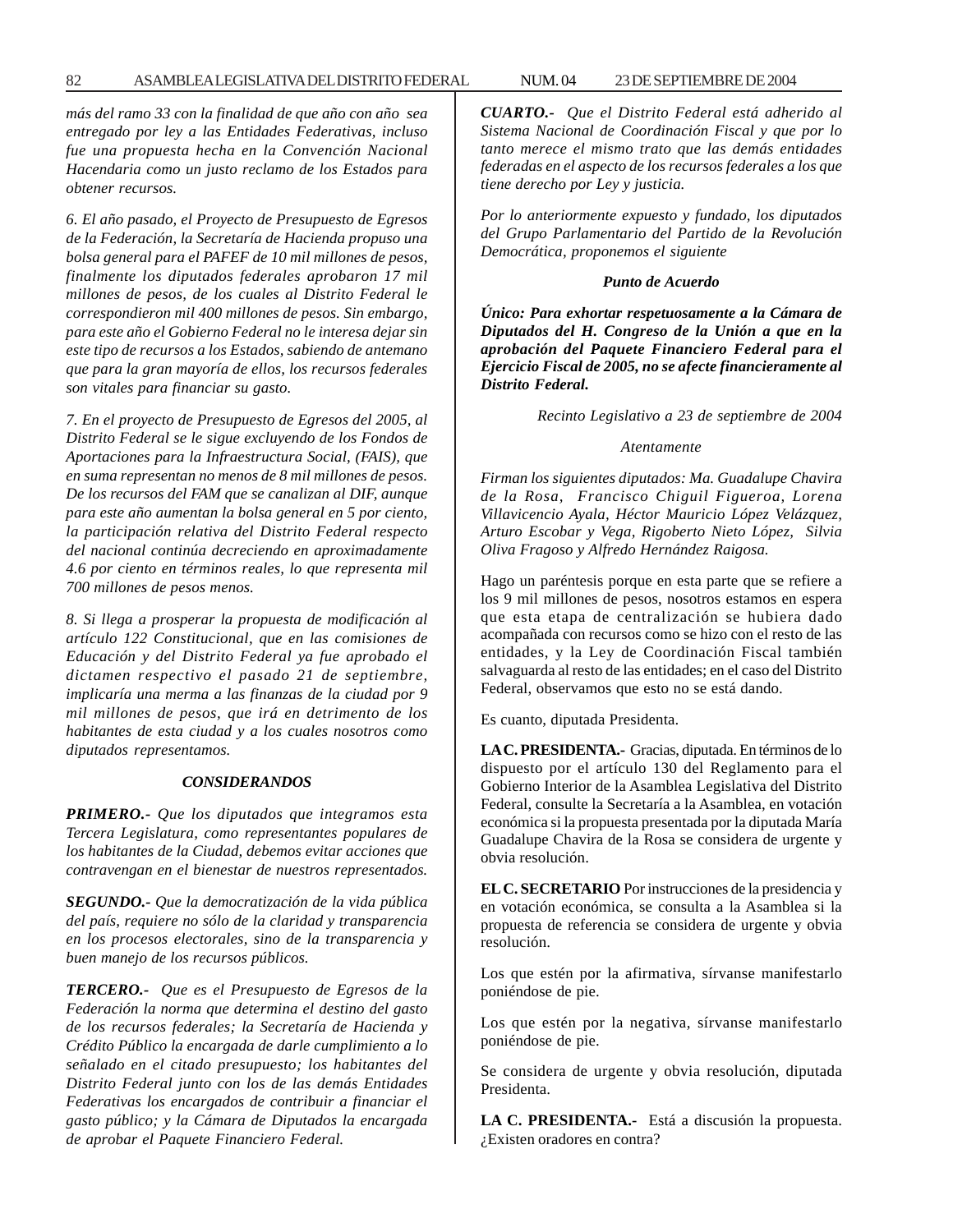El diputado Rivera Cabello.

¿Existen oradores en pro?

El diputado Arturo Escobar.

Adelante, diputado Rivera Cabello, tiene el uso de la palabra hasta por diez minutos.

**EL C. DIPUTADO JOSÉ MARÍA RIVERA CABELLO.-** Con la venia de la presidencia.

Me ha parecido conveniente hablar en contra de alguno de los puntos que se exponen a reflexión en este texto que ha leído la diputada Presidenta de la Comisión de Hacienda, porque creo que no merecen dejarlos pasar, y es en concreto esta reflexión que se hace sobre el destino de los excedentes petroleros para este año.

Se señala que la propuesta es que un 25 por ciento se destine al Fondo de Estabilización de los Ingresos Petroleros, un 25 por ciento más para el balance económico del sector público, que en otras palabras es desendeudar al Gobierno Federal; y el otro 50 por ciento se destine a Petróleos Mexicanos, en contraste con la situación del 2003, en donde el 50 por ciento se destinaba a obras de infraestructura de los Estados y del Distrito Federal.

Yo creo que hay que reconocer que tenemos que apoyar a la industria petrolera de México, que muchos de esos excedentes petroleros y justamente la renta petrolera que la naturaleza le ha dado a esta nación, han ayudado a financiar en el Distrito Federal y en los Estados un sinnúmero de proyectos sin necesidad de recurrir a gravar a los ciudadanos.

Yo creo que tenemos que tener en mente que los Estados, incluyendo al Distrito Federal, en algún momento tenemos que hacer un esfuerzo por mantener viva la industria petrolera, que a su vez nos está alimentando de una cantidad importante de recursos.

Por eso yo creo que si viéramos en una perspectiva de largo plazo el beneficio del Distrito Federal, claramente ésta no es una medida que perjudica a la capital del país ni a los Estados, aunque sí nos implicará en caso de que se apruebe un sacrificio de recursos, pero un sacrificio que bien vale la pena hacer para tener una mejor industria petrolera, sobre todo cuando se insiste en cancelar otras maneras de capitalizar este sector y desde luego de aprovechar al máximo el potencial petrolero de México que es muy amplio.

Creo que es muy importante darle esta perspectiva de que aún si esto se llegara a aprobar, no sería de nuevo visto en una perspectiva de largo plazo un perjuicio para la capital del país, sino al contrario, porque eso marcará la sustentabilidad de la industria petrolera y sobre todo que el Distrito Federal se beneficie de recursos petroleros que esta ciudad no produce, porque no hay una sola gota de

petróleo extraída en este territorio y sin embargo nos beneficiamos mucho de ella. Vale la pena hacer un sacrificio por la industria petrolera nacional.

Desde luego no compartimos la estimación de los 9 mil millones de pesos del punto número 8 que se expone, pero lo que sí compartimos es el punto de acuerdo. Claro, estamos de acuerdo en exhortar al Congreso a que no se afecte al Distrito Federal, por lo tanto en ese sentido sí vamos a favor del punto de acuerdo aunque no compartamos algunos de los elementos que se expusieron para ello.

Muchas gracias.

**LA C. PRESIDENTA.-** Gracias, diputado Rivera. Para hablar del presente punto de acuerdo tiene el uso de la palabra hasta por diez minutos el diputado Arturo Escobar.

## **EL C. DIPUTADO ARTURO ESCOBAR Y VEGA.-** Gracias, Presidenta.

Bueno, consideramos, considero que el mérito de este punto de acuerdo tiene enorme relevancia; tiene enorme relevancia por lo que pudiera suceder a más tardar el 15 de noviembre en la Cámara de Diputados, y por lo que empezamos a preparar en esta Asamblea Legislativa y es un asunto que creo que yo en lo particular he venido planteando. Tenemos que entender que antes de ser diputados de partido, somos diputados del Distrito Federal y nos debemos a la gente del Distrito Federal.

Por ningún motivo pudiéramos permitir, creo yo, ninguno de los 66 diputados, que la Cámara de Diputados defina recortarnos un presupuesto que dañaría severamente a la gente de esta ciudad.

Por primera vez podemos definir que trabajaríamos en bloque a favor de los capitalinos e independiente de la postura que tengan nuestros partidos en la Cámara de Diputados.

En el caso de mi partido, si es que alguno de los diputados miembros de la Comisión del Distrito Federal hayan votado esto a favor, de manera contundente quiero señalar que por lo menos los 5 diputados de este partido y un servidor como Presidente mi partido en el Distrito Federal, estamos contundentemente en contra de esa postura.

En segundo lugar, creo que con este punto de acuerdo de la diputada Guadalupe Chavira, cumplimos con el aspecto parlamentario, con el aspecto legislativo de exhortar, pero creo que no es suficiente.

A través y desde esta Tribuna le pido a la diputada Lorena Villavicencio que de manera urgente se consiga una reunión con la Junta de Coordinación Política de la Cámara de Diputados a efecto de que la Comisión de Gobierno de esta Asamblea acuda a la Cámara de Diputados, no nada más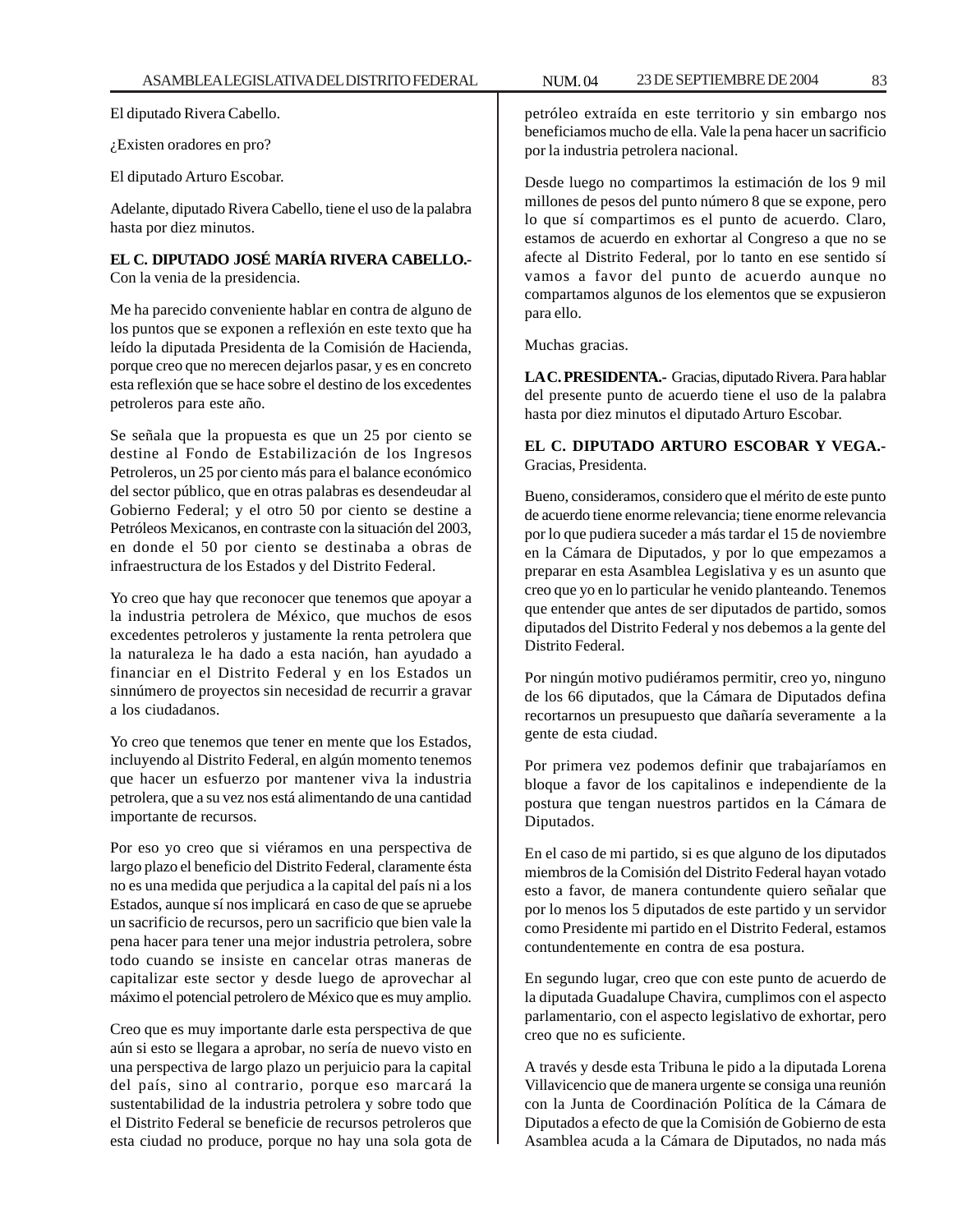los exhorte, sino les demande que no es procedente la afectación financiera que se busca al Distrito Federal, independientemente del partido político que gobierno esta Ciudad.

Gracias.

**LA C. PRESIDENTA.-** Gracias, diputado. Proceda la Secretaría a preguntar a la Asamblea en votación económica si es de aprobarse la propuesta a discusión.

**EL C. SECRETARIO** Por instrucciones de la presidencia y en votación económica, se pregunta a la Asamblea si están a favor o en contra de la propuesta sometida a su consideración.

Los que estén por la afirmativa, sírvanse manifestarlo poniéndose de pie.

Los que estén por la negativa, sírvanse manifestarlo poniéndose de pie.

Aprobada la propuesta, diputada Presidenta.

**LA C. PRESIDENTA.-** Remítase a las autoridades correspondientes para los efectos legales a que haya lugar.

Para presentar una propuesta con Punto de Acuerdo para exhortar a la Cámara de Diputados que no apruebe el dictamen con el que se pretenden retirar a la administración de la Ciudad de México los recursos federales para el sostenimiento de la educación básica, que presenta el grupo parlamentario del Partido de la Revolución Democrática, se concede el uso de la Tribuna al diputado Alfredo Carrasco Baza.

## **EL C. DIPUTADO ALFREDO CARRASCO BAZA.-** Con su venia, Presidenta.

*PROPUESTA CON PUNTO DE ACUERDO PARA SOLICITAR AL PLENO DE LA CÁMARA DE DIPUTADOS SE DESECHE EL DICTAMEN QUE PRETENDE RETIRAR RECURSOS POR UN MONTO DE 9 MIL MILLONES AL SOSTENIMIENTO DE LA EDUCACIÓN BÁSICA AL DISTRITO FEDERAL.*

*DIPUTADO ROBERTO CARLOS REYES GÁMIZ C. PRESIDENTE DE LA MESA DIRECTIVA DE LA H. ASAMBLEA LEGISLATIVA DEL DISTRITO FEDERAL. PRESENTE.*

*Los diputados firmantes del presente, con fundamento en los artículos 17 fracción VI de la Ley Orgánica de la Asamblea Legislativa del Distrito Federal y 129 del Reglamento para el Gobierno Interior, sometemos a consideración de este Honorable Pleno, la presente Proposición con Punto de acuerdo con base en las siguientes:*

### *CONSIDERACIONES*

*El martes 21 de septiembre se aprobó en la Comisión del Distrito Federal de la Cámara de Diputados, un dictamen por la mayoría parlamentaria del PRI y del PAN, que plantea reformas constitucionales al artículo 122 en su Apartado C, que pretende por un lado reducir los recursos federales para los aspectos educativos por un monto superior a los 8 mil millones de pesos y asimismo se considera un artículo transitorio que plantearía en los hechos la afiliación forzosa de los trabajadores docentes al Sindicato Nacional de Trabajadores de la Educación, que controla Elba Esther Gordillo*

*El primer aspecto que se relaciona con la propuesta de que el ''Distrito Federal participe en la proporción que las demás entidades federativas en el gasto destinado al sostenimiento de la educación básica obligatoria'', reforma propuesta al Artículo 122 Constitucional Apartado C, que nos parece a todas luces aberrante, debido a que el Distrito Federal no tienen aún los servicios educativos descentralizados, es la única entidad en la que la educación no la organiza el Gobierno electo, debido al Artículo Cuarto Transitorio que se establece en la Ley General de Educación, que a la letra dice:*

*''El proceso para que el Gobierno del Distrito Federal se encargue de la prestación de los servicios de educación inicial básica-incluyendo la indígena y especial en el propio Distrito, se llevará a cabo en términos y fechas que se acuerde con la organización sindical…''*

*Es decir que ahora se plantea con una treta estadística y leguleya, atracar con más de 8 mil millones de pesos las finanzas del Distrito Federal, con el argumento de la participación de los estados en el ámbito de la educación básica; nos parece una estrategia que han definido algunos parlamentarios federales panistas en la Ciudad, como el diputado Federico Döring Casar, que se encaminan en la estrategia de ahorcar financieramente al Distrito Federal; no les bastan los recortes anuales a algunos recursos provenientes del Ramo 33 relacionados con el combate a la pobreza y con infraestructura social, y la reducción a lo ínfimo del monto de deuda pública solicitado al Gobierno Federal; sino que ahora se pretende hacerle un boquete a las finanzas públicas capitalinas, por un monto de 8 mil millones, que implicaría detener todos los programas sociales que se impulsan, paralizar las obras públicas que se realizan y cancelar en definitiva proyectos para dotar de mayor infraestructura al transporte público.*

*Después de que el Distrito Federal genera casi la cuarta parte de la riqueza en el país y que en la distribución financiera a nivel federal, sale desfavorecido, ahora la mayoría parlamentaria pretende colocar en crisis las finanzas sanas del gobierno capitalino.*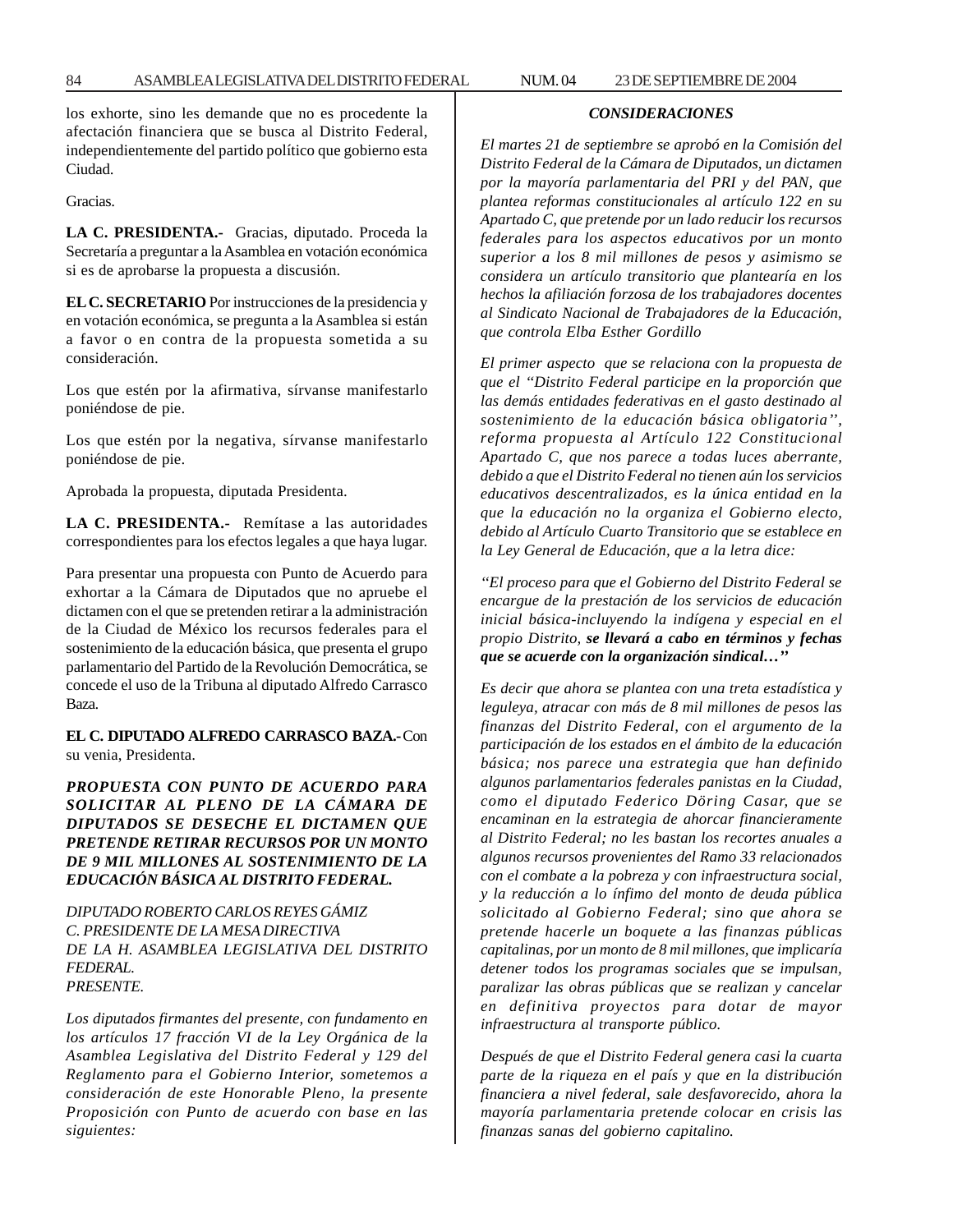*¿Qué pretenden dichos legisladores con esas acciones desesperadas?, se empecinan en pretender bloquear las acciones sociales que el gobierno capitalino ha venido realizando; ¿Cuál es la causa de que algunos diputados panistas de la Ciudad, se obsesionan en afectar las finanzas capitalinas, en detrimento de millones de capitalinos?.*

*Esta medida que implicaría recortar 8 mil millones pondría a la ciudad al borde del colapso financiero, y en la inoperatividad total; no entendemos por qué se pretende con estas medidas querer detener la marcha exitosa de la capital en su proyecto social y de obra pública; no entendemos el empecinamiento fóbico de algunos legisladores por querer generar una crisis en la capital, no parando en las repercusiones contra los capitalinos; si dichas medidas se aprueban ellos serán los responsables de las consecuencias deleznables que se pudieran ocasionar para los más de cerca de 9 millones de habitantes y para otra cantidad similar de población flotante que ingresa a la Ciudad de México.*

*Otra situación que nos parece aberrante en la propuesta de reforma que se plantea en un transitorio es lo relacionado con el hecho de volver a los tiempos dorados del caciquismo autoritario, queriendo asimismo querer desechar las reformas que sobre la libre afiliación se han realizado y aprobado y sobre los que existe jurisprudencia al pretender afiliar de manera forzosa a los trabajadores docentes al SNTE; esto nos parece paradójico pues mientras que dicho gremio es el principal obstáculo para concretar la descentralización educativa, como lo mandata el Cuarto Transitorio de la Ley General de Educación, ahora no sólo no se dará la descentralización, sino que ahora ellos pretenden tener la hegemonía en el control de los trabajadores de la educación capitalina; y asimismo por lo que se ve serán cómplices de este desfalco del presupuesto educativo que afectará a millones de niños y jóvenes de la educación básica.*

*Los legisladores locales que representamos a miles y miles de ciudadanos y conscientes de las consecuencias deleznables que ocasionarían las anteriores medidas, alertamos a la población general para que esté pendiente del curso de dicho dictamen que posiblemente se apruebe el próximo martes 28 de septiembre en el Pleno de la Cámara de Diputados, de la misma manera le solicitamos muy atentamente a los legisladores federales que cavilen las consecuencias que acarrearían dichas reformas a nivel social, gremial y político; nuevamente se generarían descontentos masivos por los sectores vulnerables que son beneficiados con los apoyos sociales del gobierno capitalino y asimismo se pararían diversas obras que han quedado claramente evidenciado que han beneficiado a millones de capitalinos de la zona conurbada.*

*Por lo antes expuesto y por la gravedad de dichas reformas constitucionales que se han aprobado en las comisiones*

*de trabajo de la Cámara Federal, proponemos el siguiente:*

#### *PUNTO DE ACUERDO*

*ÚNICO.- HACEMOS UN RESPETUOSO LLAMADO AL PLENO DE LA CÁMARA DE DIPUTADOS PARA QUE DESECHE LAS REFORMAS CONSTITUCIONALES AL ARTÍCULO 122 APARTADO C, EN LO RELACIONADO AL RECORTE DE MÁS DE 8 MIL MILLONES DE PESOS, Y A LA AFILIACIÓN FORZOSA AL SINDICATO NACIONAL DE TRABAJADORES DE LA EDUCACIÓN; DEBIDO A LAS CONSECUENCIAS SOCIALES QUE GENERARÍA EN LA POBLACIÓN QUE SE ENCUENTRA INSCRITA EN LA EDUCACIÓN BÁSICA, Y LA CONFRONTACIÓN QUE SE PREPRESENTARÍA ENTRE LAS DISTINTAS CORRIENTES DE LOS TRABAJADORES DE LA EDUCACIÓN QUE PARTICIPAN EN EL DISTRITO FEDERAL.*

*Salón de Plenos de la Asamblea Legislativa del Distrito Federal, III Legislatura, a los 23 días del mes de septiembre de 2004.*

*Túrnese a la Comisión de Educación*

*Atentamente, Dip. Alfredo Carrasco Baza, Dip. Víctor Varela López.*

Gracias.

**LA C. PRESIDENTA.-** Gracias, diputado Alfredo Carrasco. Con fundamento en lo dispuesto por los artículos 36 fracciones V y VII de la Ley Orgánica de la Asamblea Legislativa del Distrito Federal, 28 y 129 del Reglamento para su Gobierno, se turna para su análisis y dictamen a las Comisiones Unidas de Presupuesto y Cuenta Pública y de Educación.

Para presentar una Propuesta con Punto de Acuerdo en relación al deporte, que presenta el grupo parlamentario del Partido Revolucionario Institucional, se concede el uso de la Tribuna al diputado Jorge García Rodríguez.

**EL C. DIPUTADO JORGE GARCÍA RODRÍGUEZ.-** Con su venia, diputada Presidenta.

Compañeras y compañeros diputados:

*PUNTO DE ACUERDO PARA QUE LA ASAMBLEA LEGISLATIVA DEL DISTRITO FEDERAL DEBERÁ OTORGAR A TODOS Y CADA UNO DE LOS DEPORTISTAS, QUE OBTENGAN PRESEAS EN LOS JUEGOS PARALÍMPICOS DEL 2004, SENDAS MEDALLAS, AL MÉRITO DEPORTIVO, DE LA ASAMBLEA LEGISLATIVA DEL DISTRITO FEDERAL; EN RECONOCIMIENTO A LAS HAZAÑAS REALIZADAS EN EL CAMPO DEL DEPORTE, QUE SIRVEN DE EJEMPLO A LA NIÑEZ, A LA JUVENTUD Y A LA POBLACIÓN EN GENERAL, POR SER MODELOS Y*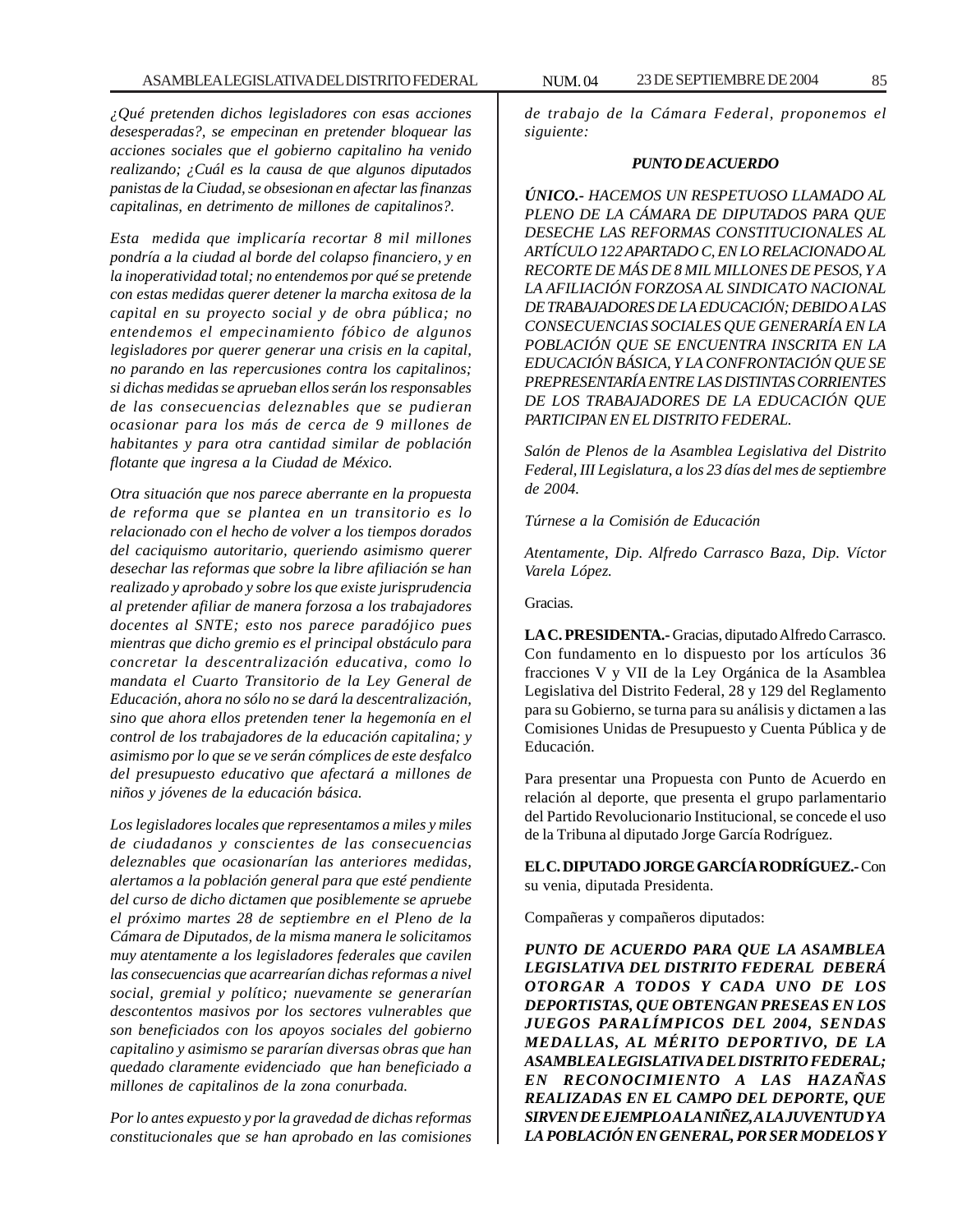## *ARQUETIPOS DE CONSTANCIA, ENTREGA, PERSEVERANCIA Y FORMACIÓN PERSONAL, CON UN ALTO SENTIDO Y ORGULLO, DE LA NACIONALIDAD MEXICANA.*

*DIP. ROBERTO CARLOS REYES GÁMIZ PRESIDENTE DE LA MESA DIRECTIVA DE LA ASAMBLEA LEGISLATIVA DEL DISTRITO FEDERAL III LEGISLATURA PRESENTE.*

*El suscrito, diputado Jorge García Rodríguez y los diputados signantes, con fundamento en lo que disponen los artículos 122 Base Primera, Fracción V incisos i), j) y l), de la Constitución Política de los Estados Unidos Mexicanos; 42 Fracciones III, IX, XIII, XIV, XVI del Estatuto de Gobierno del Distrito Federal; 10 Fracciones V y XXV; 11, 13 Fracciones IV y V; 17 Fracción VI, 41, 63, 64 y 74 de la Ley Orgánica de la Asamblea Legislativa del Distrito Federal y 28, 48, 49, 50, 51 y 130, del Reglamento para el Gobierno Interior de la Asamblea Legislativa del Distrito Federal, nos permitimos presentar la siguiente propuesta de:*

## *PUNTO DE ACUERDO:*

*LA ASAMBLEA LEGISLATIVA DEL DISTRITO FEDERAL, DEBERÁ OTORGAR A TODOS Y CADA UNO DE LOS DEPORTISTAS, QUE OBTENGAN PRESEAS EN LOS JUEGOS PARALÍMPICOS DEL 2004, SENDAS MEDALLAS, AL MÉRITO DEPORTIVO, DE LA ASAMBLEA LEGISLATIVA DEL DISTRITO FEDERAL; EN RECONOCIMIENTO A LAS HAZAÑAS REALIZADAS EN EL CAMPO DEL DEPORTE, QUE SIRVEN DE EJEMPLO A LA NIÑEZ, A LA JUVENTUD Y A LA POBLACIÓN EN GENERAL, POR SER MODELOS Y ARQUETIPOS DE CONSTANCIA, ENTREGA, PERSEVERANCIA Y FORMACIÓN PERSONAL, CON UN ALTO SENTIDO Y ORGULLO, DE LA NACIONALIDAD MEXICANA.*

*AL RESPECTO SE INTEGRARÁ LA COMISIÓN CORRESPONDIENTE, RESPONSABLE DE ORGANIZAR EL EVENTO Y REALIZAR TODAS LAS ACTIVIDADES PREVIAS Y NECESARIAS, A LA SESIÓN SOLEMNE, EN QUE SE ENTREGARÁN LAS PRESEAS DE REFERENCIA.*

## *ANTECEDENTES*

*En el marco de los Juegos Olímpicos de Atenas, realizados este año, en la Capital Griega, resplandecen con singular brillo las hazañas de extraordinarios deportistas mexicanos; que están participando en los Juegos Paralímpicos, con extraordinario éxito, obteniendo medallas y el reconocimiento de todo el mundo, por su coraje, entrega y ejemplo extraordinario de perseverancia.*

*El sector de los Grupos Vulnerables, que practica deporte de alto rendimiento, en condiciones en las que se carecen de apoyos suficientes, tanto en lo referente a entrenadores,*

*como a aparatos, instrumentos y asistencia médica, resulta digno de toda admiración, elogio y reconocimiento, ya que en condiciones desventajosas, logra imponer su espíritu de lucha, constancia y capacidad.*

*La práctica deportiva, constituye un factor fundamental en la formación e integración de los individuos, ya que permite la adquisición y el ejercicio de una conducta de disciplina y constancia, para enfrentar los retos circunstanciales y las carencias que su peculiar situación requiere.*

*El deporte además, fortalece el vínculo de unión y de identidad entre los individuos y su comunidad, creando realidades propicias a la solidaridad y a la unión de quienes practican el deporte; por lo que resulta de capital importancia, alentar, fomentar y patrocinar las prácticas deportivas.*

*Que México, a través de los años ha participado en diferentes justas deportivas, con deportistas de capacidades especiales, destacado en forma singular en diferentes deportes y en muchas ocasiones obteniendo triunfos significativos, de carácter mundial.*

*Que carecemos en general en el país de una cultura al reconocimiento deportivo, ya que la mayor parte de las ocasiones, no son compensados ni reconocidos estos triunfos y su trascendencia por las instituciones competentes.*

*Que la mayor parte de estos triunfos, no son compensados ni reconocidos, institucionalmente, ni mucho menos son causa de una mayor atención y apoyo a los deportistas con capacidades diferentes, que a base de esfuerzo propio, entrega y compromiso personal, logran obtener extraordinarios triunfos que dan gloria y nombre a nuestro país.*

*Que la obtención de preseas por parte de deportistas mexicanos, en los Juegos Paralímpicos, constituye eventos excepcionales, que honran de gloria a quienes los obtienen y dan nombre y prestigio a nuestro país.*

*Que la deportista Patricia Valle, atleta paralímpica, al imponerse en la prueba de 100 metros de la categoría S-3, con un tiempo de 2 minutos, 8 segundos y 9 décimas, dio a México la primera medalla de oro, en esta justa deportiva.*

*Cabe destacar la extraordinaria y excepcional participación de Juan Ignacio Reyes González, que en la categoría S-4 de 50 metros en natación, obtuvo la medalla de oro implantando un nuevo récord mundial, superando el anterior impuesto por él mismo.*

*Que los extraordinarios deportistas mexicanos, Saúl Mendoza, que ganó medalla de oro, en los 1,500 metros;*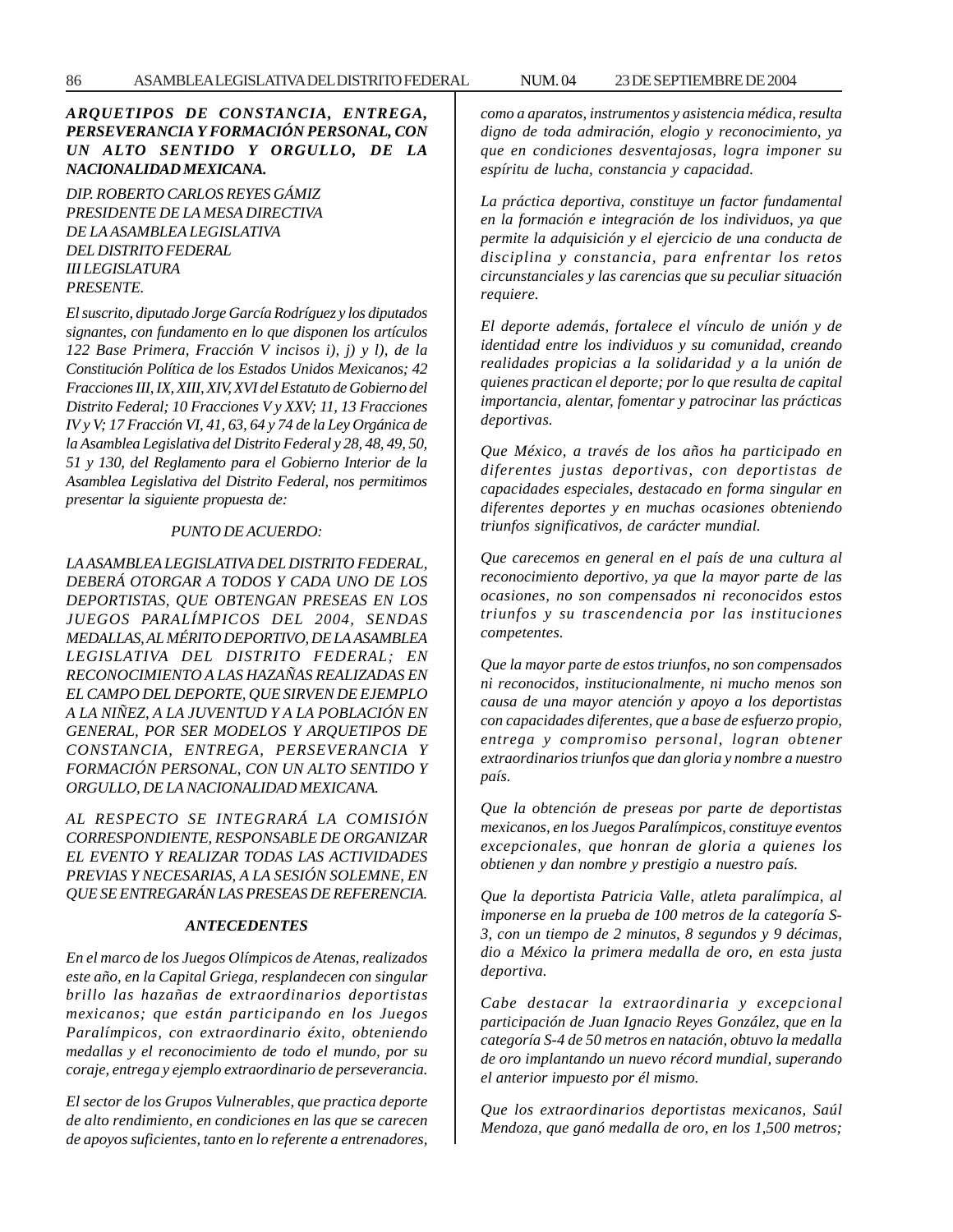*Luis Alberto Zepeda, que con un alto espíritu y esfuerzo, ganó Medalla de Oro en Lanzamiento de Jabalina en la categoría F-54, para deportistas sobre silla de ruedas; Amalia Pérez, logró Medalla de Plata en la categoría de 48 kilogramos en el Levantamiento de Pesas, Dora Mitzi González, quien obtuvo Medalla de Bronce, en la final de los 100 metros dorso para la categoría S-6, también accedieron al Podium de los Ganadores.*

*Igualmente Arnulfo Castorena, obtuvo Medalla de Bronce en la final de 50 metros mariposa, categoría S-4 y estamos seguros de que seguirán cosechando triunfos los atletas Paralímpicos, en sus respectivas especialidades, obtenido en total, 5 Medallas de Oro, 2 de Plata y 4 de Bronce, hasta el día de hoy.*

*Mención especial en el marco de esta galería de triunfadores extraordinarios y de mujeres y hombres mexicanos de recio carácter y mente brillante, es el caso de Luis Alberto Zepeda, que obtuvo la Presea Dorada, en el Lanzamiento de Jabalina, con una marca de 26.89 metros.*

*El legendario Saúl Mendoza, héroe y triunfador de mil batallas, en el campo extraordinario de la práctica deportiva, logro también Medalla de Oro en los mil quinientos metros; mostrando, ante la comunidad mundial el equilibrio extraordinario entre el espíritu, la decisión y la fuerza, que en armónico equilibrio los conducen al triunfo.*

*También debemos destacar la participación de otros distinguidos mexicanos, paralímpicos, algunos invidentes, como Vladimir Martínez, que expresan con su carácter y constancia la fuerza extraordinaria que les permite avanzar y triunfar, con estrategias originales en los eventos deportivos, frente a otros deportistas procedentes de todo el mundo.*

*Que debemos reconocer que en las glorias y los triunfos, que en materia deportiva alcanzan los deportistas mexicanos en los Juegos Paralimpicos, deben ser reconocidos, públicamente para establecer una cultura deportiva que aliente la práctica organizada de estas actividades, que fortalecen el cuerpo y el espíritu de todos los mexicanos.*

*Que el deporte es además, parte fundamental de la formación personal y que además contribuye al aliento de las actividades en grupo, en concordancia con el concepto filosófico y pragmático que integra el espíritu del artículo 3º Constitucional, por lo que debemos alentar y reconocer a los deportistas sobresalientes.*

*Que la participación y las hazañas de los deportistas Paralímpicos, en Atenas 2004, han logrado destacar en los diferentes espacios y modalidades de la acción deportiva y que por su trascendencia son ya aquí y hoy,*

*arquetipos y ejemplos para toda la juventud mexicana y para toda la población del Distrito Federal y del País.*

*Que el Distrito Federal, es la Capital de todos los mexicanos; que su símbolo de unidad y hermandad entre todos, otorga a esta Asamblea Legislativa en su carácter de Órgano de Gobierno y de Representación Popular, la calidad necesaria para premiar y reconocer las hazañas de los deportistas paralímpicos de México.*

*Que el reconocimiento de la Asamblea Legislativa, a través de la entrega de Medallas al Mérito Deportivo, a estos singulares mexicanos, que luchan y triunfan la mayoría de las veces en circunstancias adversas, deben ser reconocidos pública y documentalmente, ya que en forma individual o colectiva han logrado la corona de gloria que corresponde a los héroes deportivos de nuestro tiempo.*

*Que esta entrega de Medalla al Mérito Deportivo, a todos los mexicanos que han obtenido Preseas en los Juegos Paralímpicos, representa un acto de verdadera justicia y sobre todo implica la expresión de una convocatoria que invita a la niñez y a la juventud y en general a todos los mexicanos, al mejoramiento físico e intelectual, como presupuesto fundamental para una educación integral, de carácter formativo y como un factor determinante de la salud social en beneficio de todos los mexicanos.*

*Que resulta positivo y necesario, evaluar las políticas deportivas de nuestro País, ante los resultados de los pasados Juegos Olímpicos; que contrasta con los triunfos obtenidos por los deportistas Paralímpicos, para rectificar los Programas y los Objetivos Deportivos en todos los niveles.*

*El reconocimiento que proponemos, a los deportistas Paralímpicos implica además un acto de estricta justicia, ya que las glorias y los triunfos que le han dado a México, estos hombres y mujeres singulares en los diferentes niveles competitivos, deben ser reconocidos y son producto principalmente del interés y la entrega del esfuerzo personal de estos deportistas, más allá del resultado y los proyectos de los Programas Gubernamentales.*

*Que este acto, también debe ser motivo de reflexión para todas las autoridades deportivas del País, que es necesario, que la práctica del deporte, tenga un interés especial y un presupuesto correspondiente, amplio y suficiente para que la formación deportiva se inicie desde la infancia, se continúe durante la niñez y la juventud y se impulse a todos los deportistas sobresalientes.*

*Tuve el alto honor de ser responsable de Programas Deportivos en la Ciudad de Tijuana, y comprobé plenamente que una de las formas más eficaces para alentar la práctica sobresaliente del deporte es otorgar preseas y reconocimiento a quienes se entregan a esta noble actividad humana.*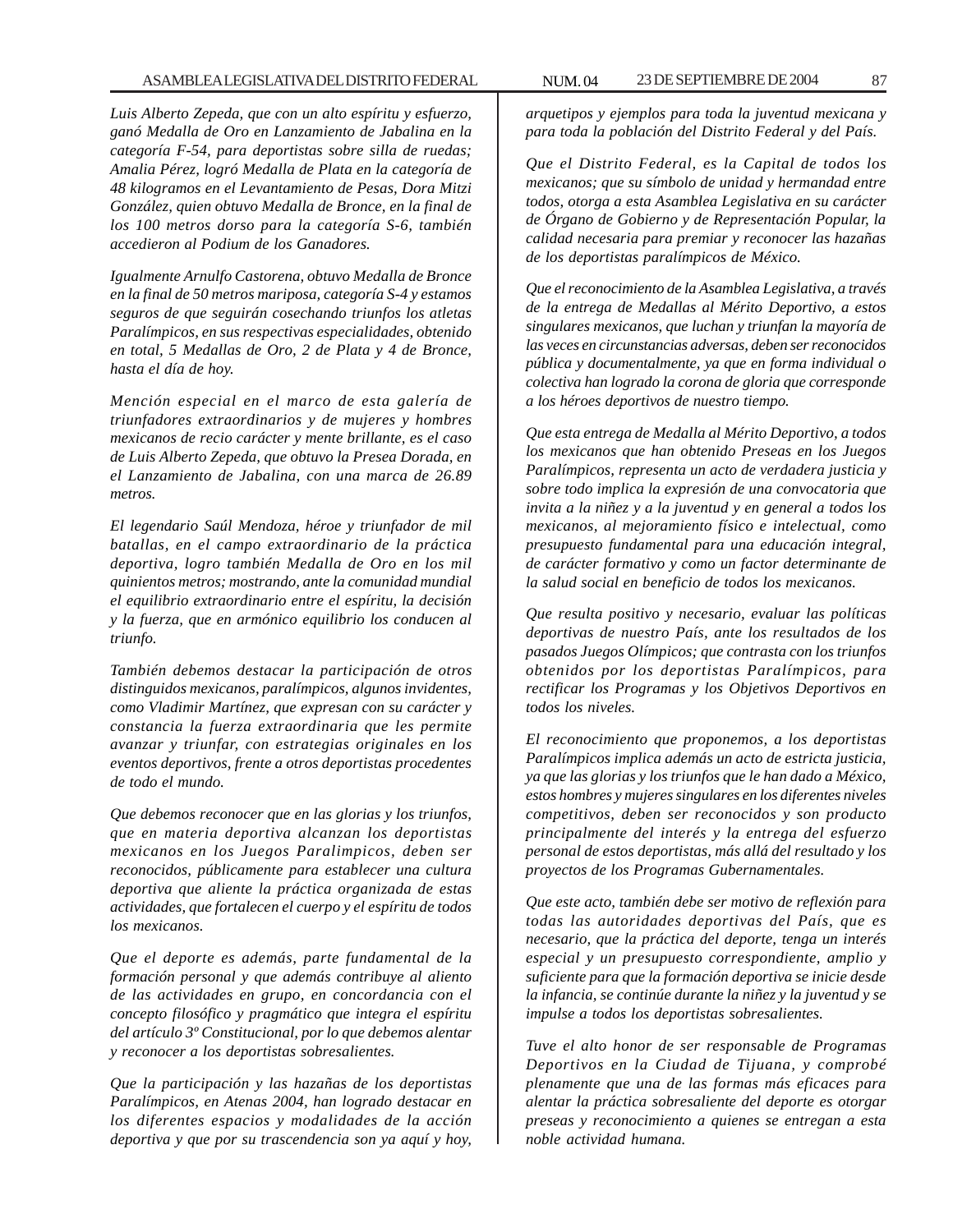*En consecuencia, propongo a esta Honorable Asamblea el siguiente:*

#### *PUNTO DE ACUERDO*

*LA ASAMBLEA LEGISLATIVA DEL DISTRITO FEDERAL, DEBERÁ OTORGAR A TODOS Y CADA UNO DE LOS DEPORTISTAS, QUE OBTENGAN PRESEAS EN LOS JUEGOS PARALÍMPICOS DEL 2004, SENDAS MEDALLAS, AL MÉRITO DEPORTIVO, DE LA ASAMBLEA LEGISLATIVA DEL DISTRITO FEDERAL; EN RECONOCIMIENTO A LAS HAZAÑAS REALIZADAS EN EL CAMPO DEL DEPORTE, QUE SIRVEN DE EJEMPLO A LA NIÑEZ, A LA JUVENTUD Y A LA POBLACIÓN EN GENERAL, POR SER MODELOS Y ARQUETIPOS DE CONSTANCIA, ENTREGA, PERSEVERANCIA Y FORMACIÓN PERSONAL, CON UN ALTO SENTIDO Y ORGULLO, DE LA NACIONALIDAD MEXICANA.*

*AL RESPECTO, SE INTEGRARÁ LA COMISIÓN CORRESPONDIENTE, RESPONSABLE DE ORGANIZAR EL EVENTO Y REALIZAR TODAS LAS ACTIVIDADES PREVIAS Y NECESARIAS, A LA SESIÓN SOLEMNE, EN QUE SE ENTREGARÁN LAS PRESEAS DE REFERENCIA.*

*En consecuencia, diputada Presidenta, le solicito se le dé trámite, a esta Propuesta de Punto de Acuerdo, en términos de lo que dispone el artículo 130 del Reglamento para el Gobierno Interior de la Asamblea Legislativa del Distrito Federal, por considerase un asunto de urgente y obvia resolución.*

*Suscriben la presente Propuesta de Punto de Acuerdo, los siguientes Legisladores: Dip. Jorge García Rodríguez, Dip. Víctor Gabriel Varela López, Dip. Jaime Aguilar Álvarez y Mazarrasa, Dip. Guadalupe Ocampo Olvera, Dip. Julio César Moreno Rivera, Dip. Juventino Rodríguez Ramos, Dip. Pablo Trejo Pérez, Dip. Miguel Angel Solares Chávez, Dip. María Gabriela González Martínez, Dip. Silvia Oliva Fragoso, Dip. María Claudia Esqueda Llanes, Dip. Manuel Jiménez Guzmán, Dip. Héctor Mauricio López Velázquez, Dip. José Medel Ibarra, Dip. José Espina Von Roehrich, Dip. Jorge Alberto Lara Rivera, Dip. José Antonio Arévalo González, Dip. Arturo Escobar y Vega, Dip. Christian Lujano Nicolás, Dip. María Teresita de Jesús Aguilar Marmolejo, Dip. Juan Antonio Arévalo López, Dip. José de Jesús López Sandoval, Dip. Obdulio Ávila Mayo, Dip. Valentín Eduardo Malpica Rodríguez, Dip. Andrés Lozano Lozano, Dip. Mónica Leticia Serrano Peña, Dip. Irma Islas León, Dip. Mariana Gómez del Campo Gurza, Dip. Sofía Figueroa Torres, Dip. Rafael Hernández Nava, Dip. Maricela Contreras Julián, Dip. Alfredo Hernández Raigosa, Dip. Rigoberto Nieto López, Dip. Adrián Pedrozo Castillo, Dip. María Araceli Vázquez Camacho, Dip. Lourdes Alonso Flores, Dip. Alberto Trejo*

*Villafuerte, Dip. Elio Ramón Bejarano Martínez, Dip. María Elena Torres Baltazar, Dip. Rodolfo Francisco Covarrubias Gutiérrez, Dip. Silvia Lorena Villavicencio Ayala, Dip. Martha Teresa Delgado Peralta, Dip. Gerardo Villanueva Albarrán, Dip. Emilio Fernández Allende, Dip. Aleida Alavez Ruíz, Dip. Francisco Chiguil Figueroa.*

Por su apoyo a esta iniciativa, muchas gracias.

**LA C. PRESIDENTA.-** Gracias, diputado. En términos de lo dispuesto por el artículo 130 del Reglamento para el Gobierno Interior de la Asamblea Legislativa del Distrito Federal, consulte la Secretaría a la Asamblea en votación económica si la propuesta presentada por el diputado Jorge García Rodríguez se considera de urgente y obvia resolución.

**LA C. SECRETARIA, DIPUTADA MARÍA GABRIELA GONZÁLEZ MARTÍNEZ.-** Por instrucciones de la presidencia y en votación económica, se consulta a la Asamblea si la propuesta de referencia se considera de urgente y obvia resolución.

Los que estén por la afirmativa, sírvanse manifestarlo poniéndose de pie.

Los que estén por la negativa, sírvanse manifestarlo poniéndose de pie.

Se considera de urgente y obvia resolución diputada Presidenta.

**LA C. PRESIDENTA.-** Está a discusión la propuesta. ¿Existen oradores en contra?

Proceda la Secretaría a preguntar a la Asamblea en votación económica si es de aprobarse la propuesta a discusión.

**LA C. SECRETARIA.-** Por instrucciones de la presidencia y en votación económica se pregunta a la Asamblea si están a favor o en contra de la propuesta sometida a su consideración.

Los que estén por la afirmativa, sírvanse manifestarlo poniéndose de pie.

Los que estén por la negativa, sírvanse manifestarlo poniéndose de pie.

Aprobada la propuesta, diputada Presidenta.

**LA C. PRESIDENTA.-** Remítase a Comisión de Gobierno para los efectos conducentes.

Para presentar una Propuesta con Punto de Acuerdo para que estas Asamblea Legislativa del Distrito Federal considere la posibilidad de incluir en el Presupuesto de Egresos del Ejercicio Fiscal correspondiente al año 2005, una asignación presupuestaria para la realización de obras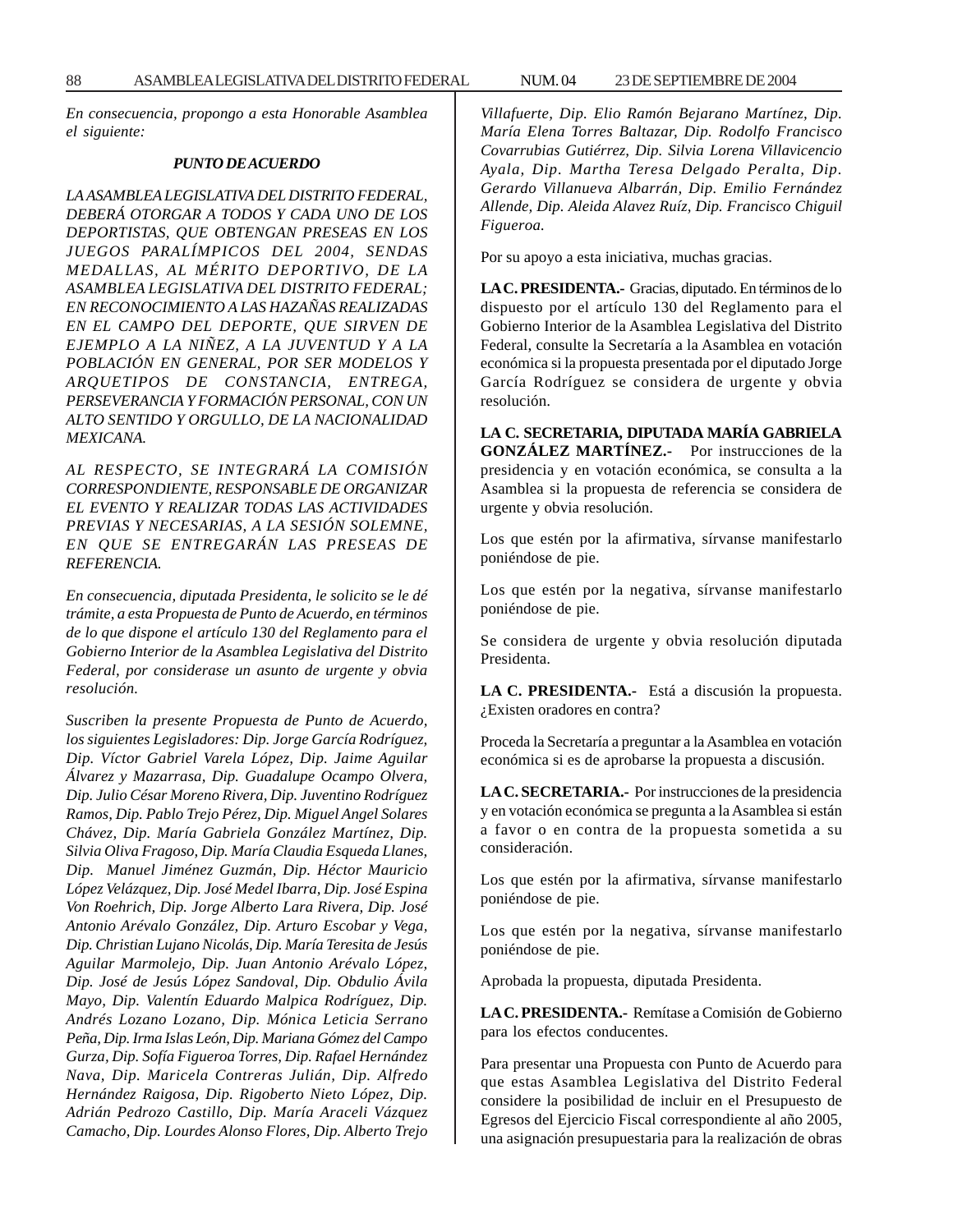de relleno sanitario en zonas minadas de alto riesgo de la delegación Miguel Hidalgo, que presenta el Partido de la Revolución Democrática, se concede el uso de la tribuna al diputado Gerardo Villanueva Albarrán.

**EL C. DIPUTADO GERARDO VILLANUEVA ALBARRÁN.-** Con su permiso, diputada Presidenta.

*PROPUESTA CON PUNTO DE ACUERDO PARA QUE ESTA ASAMBLEA LEGISLATIVA DEL DISTRITO FEDERAL CONSIDERE LA POSIBILIDAD DE INCLUIR EN EL PRESUPUESTO DE EGRESOS DEL EJERCICIO FISCAL CORRESPONDIENTE AL AÑO 2005, UNA ASIGNACIÓN PRESUPUESTARIA PARA LA REALIZACIÓN DE OBRAS DE RELLENO EN ZONAS MINADAS DE ALTO RIESGO DE LA DELEGACIÓN MIGUEL HIDALGO Y SE ORDENE LA REALIZACIÓN DE UNA AUDITORÍA DE LAS FINANZAS DE DICHA DELEGACIÓN.*

*El suscrito diputado Gerardo Villanueva Albarrán, con fundamento en lo dispuesto por los artículos 122, apartado C Base Primera fracción V inciso o) de la Constitución Política de los Estados Unidos Mexicanos, 42 fracción XXX del Estatuto de Gobierno del Distrito Federal, 17 fracción VI, 31, 36 fracción V de la Ley Orgánica de la Asamblea Legislativa del Distrito Federal, 90 y 129 del Reglamento para el Gobierno Interior de la Asamblea Legislativa del Distrito Federal, someto a la consideración de este H. Órgano Legislativo la presente propuesta con punto de acuerdo al tenor de las siguientes:*

### *CONSIDERACIONES.*

*PRIMERO. De conformidad con diversos estudios realizados por empresas de ingeniería geotécnica, las colonias América, Daniel Garza y 16 de Septiembre, forman parte de una zona de alto riesgo, puesto que gran parte de la superficie que ocupan, se encuentra minada como resultado de la explotación de materiales como tepetate, arena y grava, lo cual ha ocasionado que el subsuelo tenga grandes túneles, mismos que han provocado con el tiempo grandes hundimientos en la zona.*

*Los antecedentes de esta problemática se remontan al año de 1936, cuando se explotaron los terrenos que actualmente ocupan las referidas colonias y se extrajo material del subsuelo de manera desordenada, por medio de túneles y a cielo abierto, generándose anomalías en el subsuelo, como cavidades y áreas con rellenos heterogéneos y en superficie, cortes inestables y depresiones. Se tiene entendido que, paradójicamente, más tarde se intentó rellenar las oquedades con cascajo, tabique y piedras, es decir con el mismo material que se había extraído, lo que únicamente sirvió para tapar de manera temporal las oquedades, pues dicho material no era el adecuado para la regeneración.*

*SEGUNDO.- De conformidad con estudios realizados por la Universidad Nacional Autónoma de México, llenar una* *cavidad pequeña de entre 7 y 8 mil metros cúbicos, implica por lo menos un gasto de cuatro millones de pesos, pero una de las más grandes, como la ubicada debajo de la Avenida Observatorio -donde hay veinticuatro casas y el Hospital ABC-, de veintiún mil metros cúbicos, requirió en su momento una inversión mucho mayor. En esta zona un camión estuvo a punto de ser tragado cuando se abrió el pavimento.*

*TERCERO.- Durante el año de 2002 se realizaron estudios de mecánica de suelo en las colonias afectadas por la existencia de minas, los cuales fueron remitidos a la Secretaría de Desarrollo Urbano y Vivienda, para contar con el diagnóstico e identificar los diferentes trabajos que se deberían realizar. Por su parte, la Delegación Miguel Hidalgo inició las interconexiones al sistema de drenaje de diferentes predios de la zona para regularizar sus descargas restituir las condiciones de estabilidad en las zonas detectadas como resultado de los estudios realizados.*

*CUARTO.- Como resultado de lo anterior, la Segunda Legislatura de esta Asamblea Legislativa del Distrito Federal aprobó en el artículo 20 del Presupuesto de Egresos para el Ejercicio Fiscal del Año 2003, una asignación de 22, 500 000.00 (veintidós millones quinientos mil pesos 00/100 M.N.)para la realización de obras de relleno en zonas minadas de alto riesgo de la Delegación Miguel Hidalgo.*

*Sin embargo, algunos vecinos de las colonias mencionadas se han acercado al suscrito, a fin de hacer de su conocimiento que los recursos asignados no fueron ejercidos de manera debida y, por el contrario, el entonces Delegado de aquella demarcación, Arne Sidney Aus Den Ruthen Haag, les encontró un destino distinto para el cual fueron concebidos, lo que trajo como consecuencia que las obras de relleno programadas no fueran culminadas de manera satisfactoria.*

*QUINTO.- Como puede desprenderse de la lectura del Presupuesto de Egresos para el Ejercicio Fiscal del Año 2004, no fueron consideradas asignaciones a favor de programas para la realización de obras de relleno en zonas minadas de alto riesgo, esto a pesar de que, de conformidad con lo expuesto por los vecinos de la zona, aún existen superficies donde se presentan problemas de hundimientos en calles y cuarteaduras en diversas construcciones.*

*Viene a ser ejemplo de lo anterior la situación que se presenta actualmente en las calles Sur 138, Poniente 75- A, Sur 140, Sur 144, Poniente 73 y Cerrada Poniente 73.*

*SEXTO.- A fin de atender las justas demandas elevadas ante esta Asamblea Legislativa por los vecinos de las Colonias América, Daniel Garza y 16 de Septiembre, se considera viable estudiar la posibilidad de restablecer*